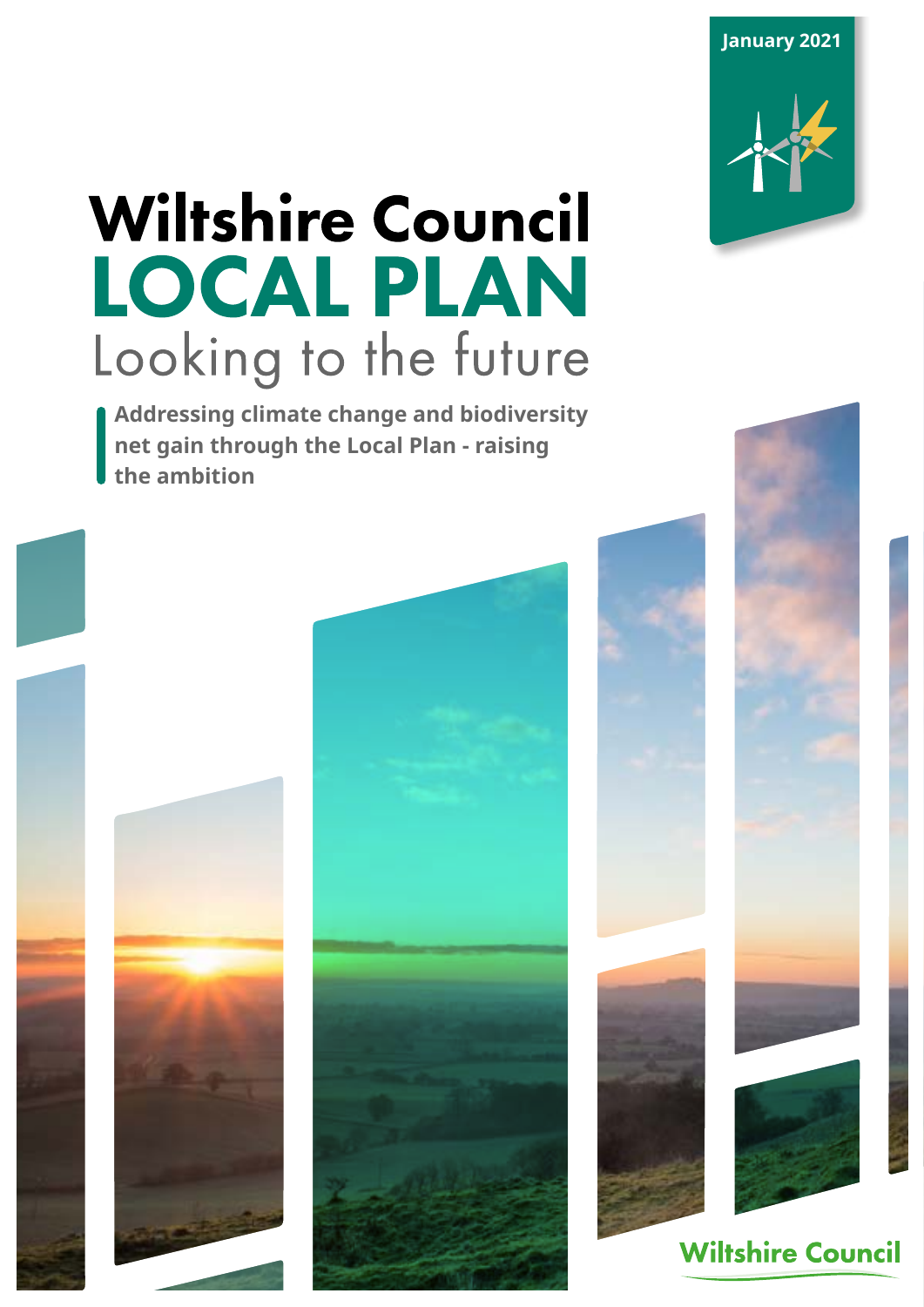# **Contents**

| <b>Wiltshire Local Plan Review</b>                                                                      |                |
|---------------------------------------------------------------------------------------------------------|----------------|
| <b>Executive Summary</b>                                                                                | 4              |
| <b>1.Setting the Scene</b>                                                                              | 5              |
| Defining 'Climate Change'                                                                               | 5              |
| A Global issue                                                                                          | 5              |
| 2. What is the basis for the climate challenge<br>and where are we currently?                           | 6              |
| Review of legislation and national policy                                                               | 6              |
| What is the challenge?                                                                                  | 6              |
| Declaration of a climate emergency in Wiltshire                                                         | $\overline{7}$ |
| 3. The role of land-use plans in tackling climate change                                                | 7              |
| Local land use planning and climate change                                                              | $\overline{7}$ |
| Local political engagement                                                                              | 8              |
| Learning from best practice                                                                             | 9              |
| Establishing a carbon baseline and budget for Wiltshire                                                 | 9              |
| <b>SCATTER</b>                                                                                          | 9              |
| 4. Performance of existing Wiltshire planning<br>policy and scope for change                            | 11             |
| <b>Wiltshire Core Strategy</b>                                                                          | 11             |
| Scope for change – how can local plan<br>policies do more to address climate change?                    | 11             |
| 5. Challenges to be addressed through the<br><b>Local Plan Review</b>                                   | 16             |
| Developing draft land-use policies for tackling<br>climate change and biodiversity decline              | 16             |
| <b>6. Next steps</b>                                                                                    | 21             |
| <b>Appendix 1</b>                                                                                       | 22             |
| <b>Climate Change Policy Analysis - WCS Policies</b><br>(a) and other exemplar Local Plans Policies (b) | 22             |

**2**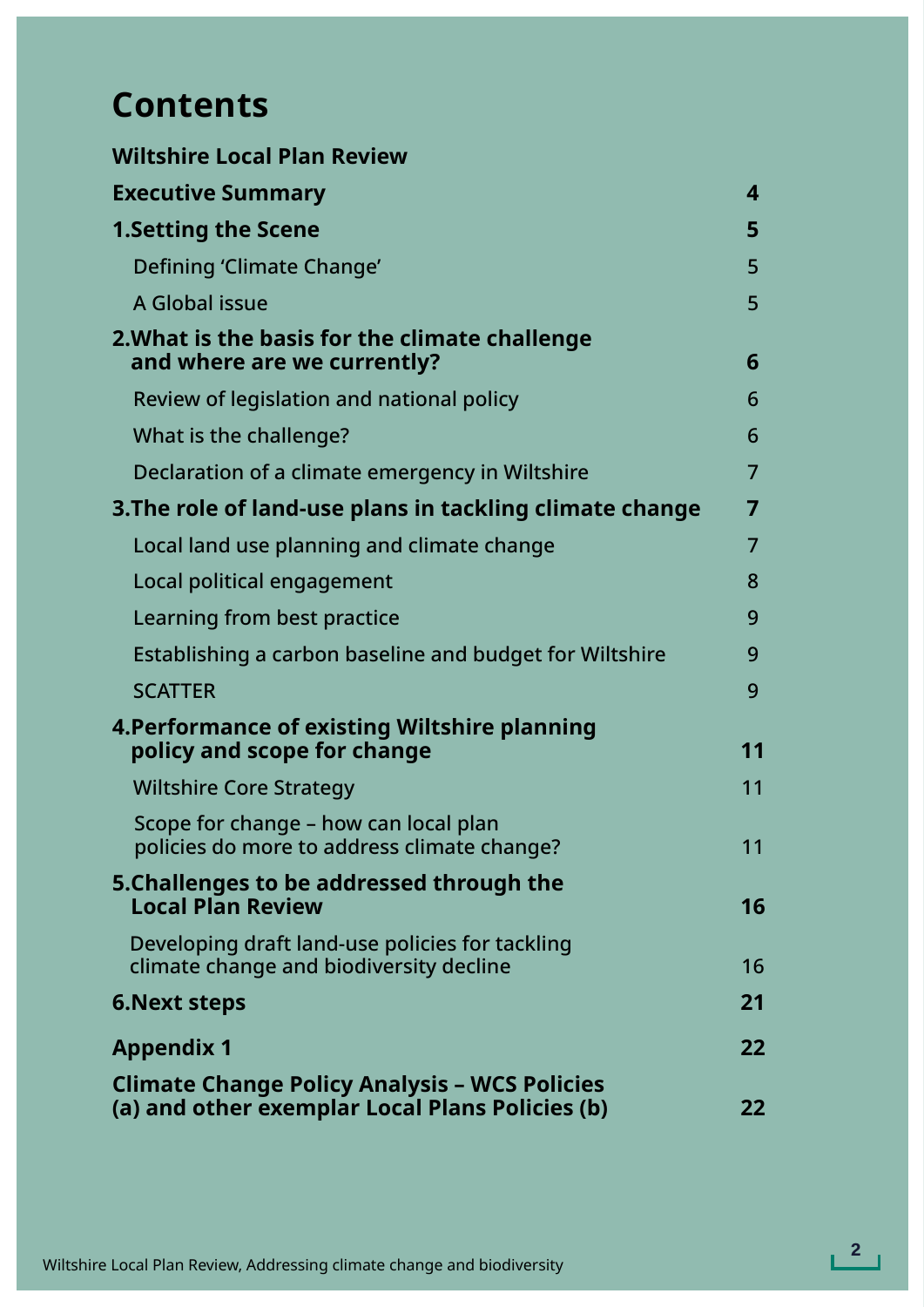## **Executive Summary**

Climate change and its effect on the World around us is widely considered as one of the biggest global issues we face today. Additionally, this year the World has been faced with enormous challenges associated with COVID-19, which has dramatically changed the way we live our lives. The response to COVID-19 has demonstrated the resilience of communities and the ability to take urgent action when needed.

In February 2019 Wiltshire Council acknowledged a climate emergency and agreed to seek to make the county of Wiltshire carbon neutral by 2030. Despite the difficulties faced this year, it is important not to lose sight of plans to tackle the ongoing threat of climate change. Indeed, the Council is currently preparing a number of strategies aimed at delivering synergistic step-changes towards tackling climate change. The review of the Wiltshire Core Strategy provides a real opportunity to introduce land-use policies to guide forecast growth in a manner that delivers sustainable development designed to tackle and adapt to and mitigate the effects of our changing climate.

The challenge Wiltshire faces can be viewed in terms of both mitigating and adapting to climate change. Mitigation is related to dramatically reducing the amount of carbon released in Wiltshire. This is largely related to emissions from cars and the energy used to heat and power homes and businesses. Adaption is associated with becoming more resilient against the impacts of climate change, allowing people to live their lives without being negatively affected by events such as flooding and heatwaves. Allied to these important themes is the need to reverse the growing ecological crisis through a programme of measures that include biodiversity net gain and placing green spaces at the heart of sustainable place shaping.

This paper outlines the challenge of climate change in a national and local context and describes how the preparation of the Wiltshire Local Plan can, in part, help address the issue. Following this, the paper reviews the existing planning policies to determine whether the current Wiltshire Core Strategy delivers enough to tackle climate change over the period up to 2026 and beyond. As climate change is such a complex and far reaching issue, five integrated policy themes have been identified to take forward for further scrutiny and development. Finally, consultation questions are posed to support the formulation of new planning policy, including the level of ambition consultees believe is achievable, viable and desired.

The Local Plan, in connection with other plans, for example the Local Transport Plan and the emerging Climate Strategy, can support sustainable development and greatly influence the way places change and grow.

However, it is important to note that land-use planning alone cannot tackle climate change. It will take a combined effort from every individual, organisation and business across Wiltshire and beyond. There will also need to be a national effort with a change in behaviour and consumption habits, and nationwide policies to drive major changes, set by central Government.

Following this consultation, further work will be conducted on forming a more detailed policy response to climate change. Information gathered through the consultation will be of great value. It will help to shape how ambitious the Local Plan should be and will inform what is possible from a land-use planning perspective.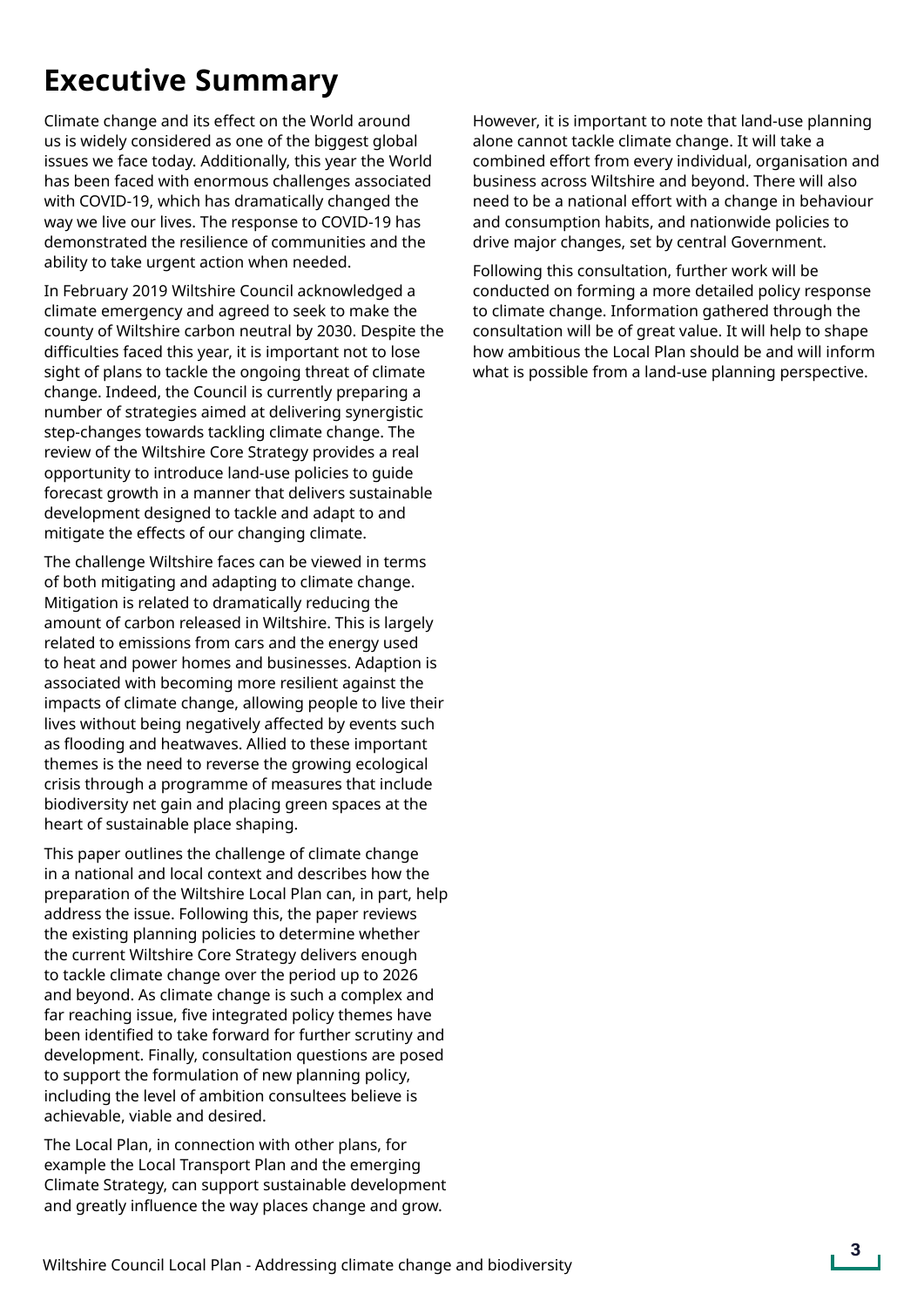# **1. Setting the Scene**

### **Defining 'Climate Change'**

- 1.1 Robust scientific evidence suggests that the Earth's climate is changing due to an unnatural increase in greenhouse gasses (GHG) in the atmosphere since the industrial revolution. Through burning fossil fuels and changing land use, human activity has quickly become the leading cause of climate change.
- 1.2 Global temperature has increased by approximately 1°C since the late 19th Century. Most of the warming has been in more recent decades. The five warmest years on record have been since 2010<sup>1</sup>. This rise in temperature is driving changes in the earth system which is leading to impacts such as changing weather patterns and rising sea levels.
- 1.3 As the Earth warms, it triggers other processes on the surface, oceans and atmosphere known as climate feedbacks. Positive feedbacks strengthen the warming further, whilst negative feedbacks weaken it. These processes can lead to tipping points, which are abrupt and irreversible changes in the Earth system. The threat of these tipping points must compel political and economic action on emissions2.

### **A Global issue**

1.4 The Intergovernmental Panel on Climate Change (IPCC) $3$  is the United Nations body for assessing the science related to climate change. Set up in 1988, the objective of the IPCC is to provide governments at all levels with scientific information that they can use to develop climate policies. The IPCC prepares comprehensive Assessment Reports about the knowledge of climate change, impacts and risks and options for reducing the rate

at which climate change is happening. These reports are a key input into international climate change negotiations.

- 1.5 The United Nations Framework Convention on Climate Change (UNFCCC) has near universal membership and aims to prevent dangerous human interference with the climate system<sup>4</sup>. In 2005 the Kyoto Protocol<sup>5</sup> committed parties to take action on their greenhouse gas emissions. It was legally binding and was aimed at reducing emissions to below that of 1990 levels. Different countries had different targets, with the main consensus being more of the burden was put upon industrialised countries. The success of the Kyoto Protocol has been contentious as although the 36 countries which ratified the agreement did succeed in the first commitment period (2008-2012), global emissions still rose. The second commitment period runs until 2020.
- 1.6 In 2016 the Paris Agreement<sup>6</sup> brought all nations into a common cause - to strengthen the global response to the threat of climate change by keeping a global temperature rise this century well below 2°C above preindustrial levels, and to pursue efforts to limit the temperature increase even further to 1.5°C. However, the Paris Agreement is not legally binding and as of November 2020, doesn't include the United States of America. Nevertheless, the UK ratified both the Kyoto Protocol and Paris Agreement and is therefore committed to these international targets.
- 1.7 Nationally, the Climate Change Act<sup>7</sup> commits the UK to reach carbon neutrality by 2050. Councils are taking action to reduce their own carbon emissions and working with partners

<sup>1</sup>[climate.nasa.gov/evidence/](climate.nasa.gov/evidence/  
) 

[<sup>2</sup>www.nature.com/articles/d41586-019-03595-0#ref-CR1](www.nature.com/articles/d41586-019-03595-0#ref-CR1

)

[<sup>3</sup>www.ipcc.ch/](www.ipcc.ch/  
) 

[<sup>4</sup>unfccc.int/](unfccc.int/  
) 

[<sup>5</sup>unfccc.int/process-and-meetings/the-kyoto-protocol/what-is-the-kyoto-protocol/kyoto-protocol-targets-for-the-first](unfccc.int/process-and-meetings/the-kyoto-protocol/what-is-the-kyoto-protocol/kyoto-protocol-targets-for-the-first-commitment-period
)  [commitment-period](unfccc.int/process-and-meetings/the-kyoto-protocol/what-is-the-kyoto-protocol/kyoto-protocol-targets-for-the-first-commitment-period
)

[<sup>6</sup>unfccc.int/process-and-meetings/the-paris-agreement/the-paris-agreement](unfccc.int/process-and-meetings/the-paris-agreement/the-paris-agreement)

[<sup>7</sup>www.legislation.gov.uk/ukpga/2008/27/contents](www.legislation.gov.uk/ukpga/2008/27/contents)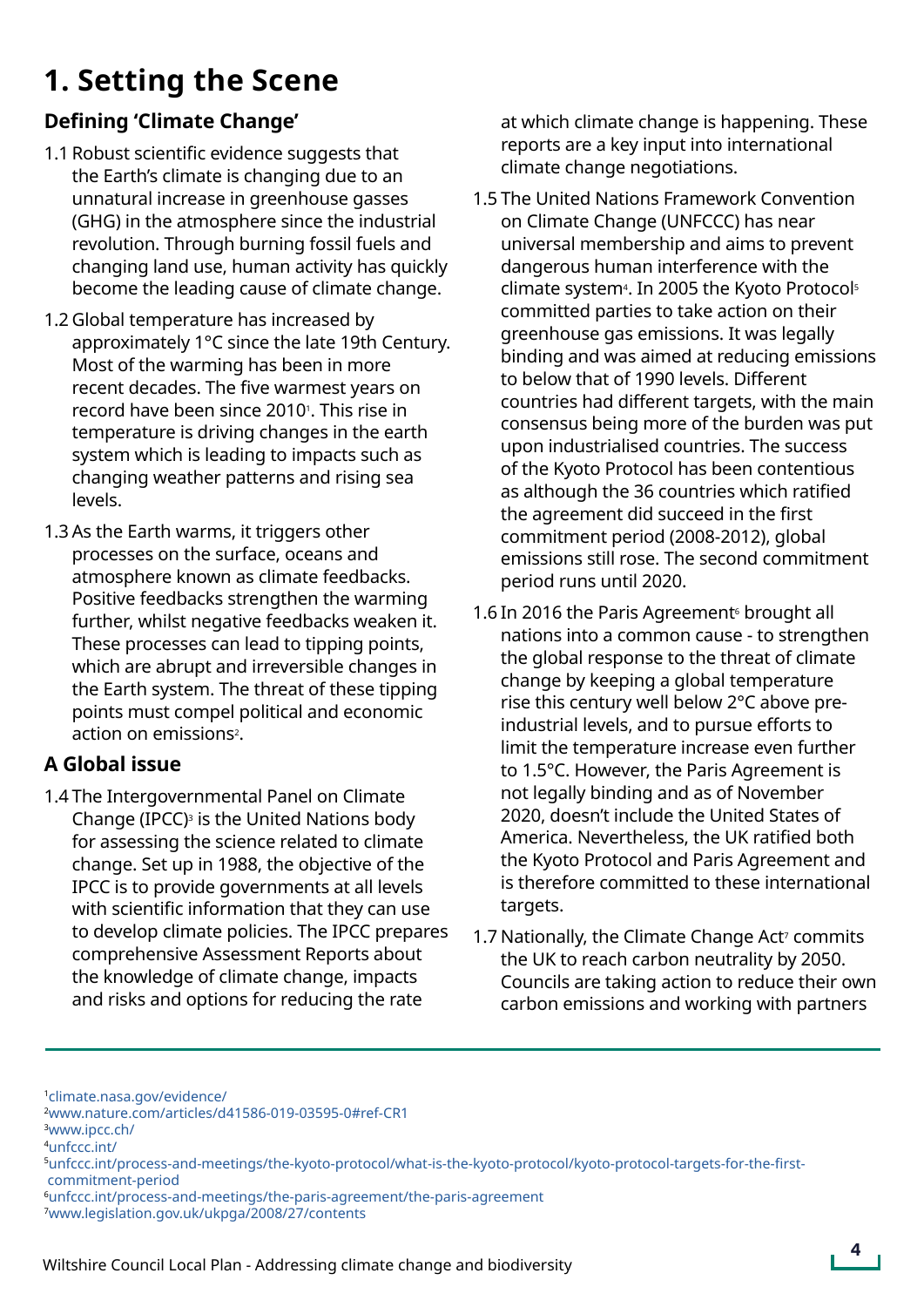and local communities to tackle the impact of climate change on their local area. Indeed, Wiltshire Council, along with numerous local authorities have set more far reaching ambitions through their respective climate emergency declarations. Wiltshire Council has committed to becoming net carbon neutral by 2030 and is seeking to make the County carbon neutral by 2030. Achieving this will be challenging, but the new Local Plan will have a role to play.

### **2. What is the basis for the climate challenge and where are we currently?**

#### **Review of legislation and national policy**

Review of legislation and national policy

#### 2.1 International

- Kyoto Protocol an international agreement that aimed to reduce carbon dioxide (CO $_2$ ) emissions and the presence of greenhouse gases (GHG) in the atmosphere.
- Paris Agreement central aim is to strengthen the global response to the threat of climate change by keeping a global temperature rise this century well below 2°C above pre-industrial levels and to pursue efforts to limit the temperature increase even further to 1.5°C.

#### 2.2 National

- National Planning Policy Framework (NPPF)/National Planning Practice Guidance (PPG) - sets out the key national planning priorities for England. When read together, these documents represent a material consideration in plan-making and development management decisions. The 2019 revised NPPF retains the key link between planning policy and the provisions of the Climate Change Act 2008.
- Climate Change Act 2008 introduced a statutory target of reducing carbon dioxide emissions to at least 100% below 1990 levels by 2050, with interim targets, set through five-yearly carbon budgets.
- Planning and Compulsory Purchase Act 2004 – section 19(1A) requires local planning authorities to include in their Local Plans

**'policies designed to secure that the development and use of land in the local planning authority's area contribute to the mitigation, and adaption to, climate change'.**<sup>8</sup>

- Environment Bill 2019-2021 although not yet part of UK legislature makes provision for targets, plans and policies for improving the natural environment.
- White Paper: Planning for the Future 2020 – a package of proposals to reform the planning system in England to streamline and modernise the planning process. Proposals 15, 17 and 18 are of relevance.

#### **What is the challenge?**

2.3 In Wiltshire, long-term meteorological predictions<sup>9</sup> indicate hotter, drier summers and milder, wetter winters are expected. There will also likely be an increase in the magnitude and frequency of extreme weather events such as heatwaves, floods and droughts. This could have far reaching social, environmental and economic impacts and will require appropriate adaption and mitigation measures. According to the IPCC, adaption is an 'adjustment in natural or human systems in response to actual or expected climatic stimuli or their effects, which moderates harm or exploits beneficial opportunities' whilst mitigation is an intervention to reduce the emissions sources or enhance the sinks of greenhouse gases.

[8Section 182 of the Planning Act 2008](https://www.legislation.gov.uk/ukpga/2008/29/section/182) amended [section 19 of the Planning and Compulsory Purchase Act 2004](https://www.legislation.gov.uk/ukpga/2004/5/section/19) 9Met Office UK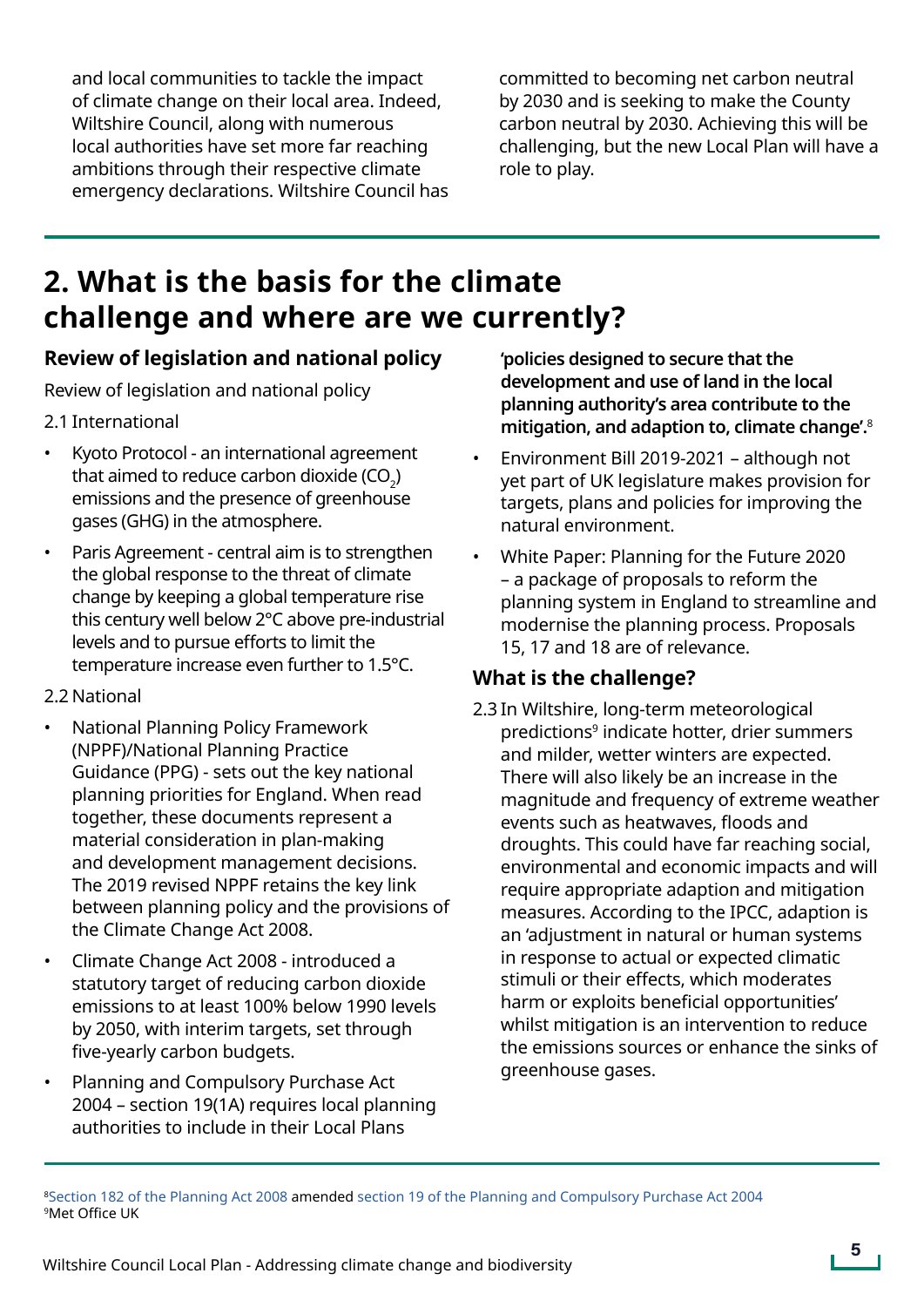#### **Declaration of a climate emergency in Wiltshire**

2.4 In February 2019 Wiltshire Council declared a climate emergency and resolved to seek to make the county carbon neutral by 2030 . The term carbon neutral means to result in no net release of Carbon Dioxide into the atmosphere and should take into account schemes which offset carbon production. This will likely be achieved through a combination of reducing carbon emissions through using energy more efficiently and moving towards greener forms of energy, as well as carbon offsetting techniques such as afforestation. There will need to be dramatic societal and economic shifts, which will be bought about by new or updated national legislation and

policy which will guide and provide the evidence for these changes.

2.5 The challenge for the Council is both to plan for coping with the effects of climate change alongside working towards achieving the net carbon ambition by 2030. Part of the answer to this is ensuring the Local Plan has robust, forward thinking policies in place which enable new development to adapt to and mitigate the effects of climate change. The Council's Environment Select Committee established a Global Warming and Climate Emergency Scrutiny Task Group to make recommendations about how the Council may address this challenge for both plan making and more widely.

# **3. The role of land-use plans in tackling climate change**

#### **Local land use planning and climate change**

- 3.1 It is considered that now is an important time to influence the design of policies that in recent decades have potentially not gone far enough to adapt to and mitigate the acknowledged effects of climate change. The key objectives of the Climate Change Act, alongside local commitments to reach carbon neutrality are reflected in recently published Government proposals for reforming the planning system. As such, the legal and national planning policy frameworks will be key influencers of the form and content of policies within all Local Plans.
- 3.2 Planning for a future within a changing climate requires greater emphasis to be applied to place making and the achievement of sustainable communities. The NPPF states that 'Plans should take a proactive approach to mitigating and adapting to climate change, taking into account the long-term implications for flood risk, coastal change, water supply, biodiversity and landscapes, and the risk of

overheating from rising temperatures.' <sup>11</sup>

- 3.3 The Town and Country Planning Association and Royal Town Planning Institute state 'Planmaking and development management can fully support the transition to a low-carbon future in a changing climate. Overarching climate change objectives in local planning empower local communities to:
- Shape places to help secure radical cuts in greenhouse gas emissions (for example through efficient building design and changes to the way we travel).
- Actively support and help to drive the delivery of renewable and low-carbon energy generation and grid infrastructure.
- Shape places and secure new development to minimise vulnerability and provide resilience to impacts arising from climate change, in ways consistent with cutting greenhouse gas emissions (this includes adapting to impacts such as flooding and warmer temperatures).

<sup>1</sup>[0www.wiltshire.gov.uk/green-economy-climate-emergency](www.wiltshire.gov.uk/green-economy-climate-emergency)

<sup>11</sup><www.gov.uk/guidance/national-planning-policy-framework/14-meeting-the-challenge-of-climate-change-flooding-and-coastal-change>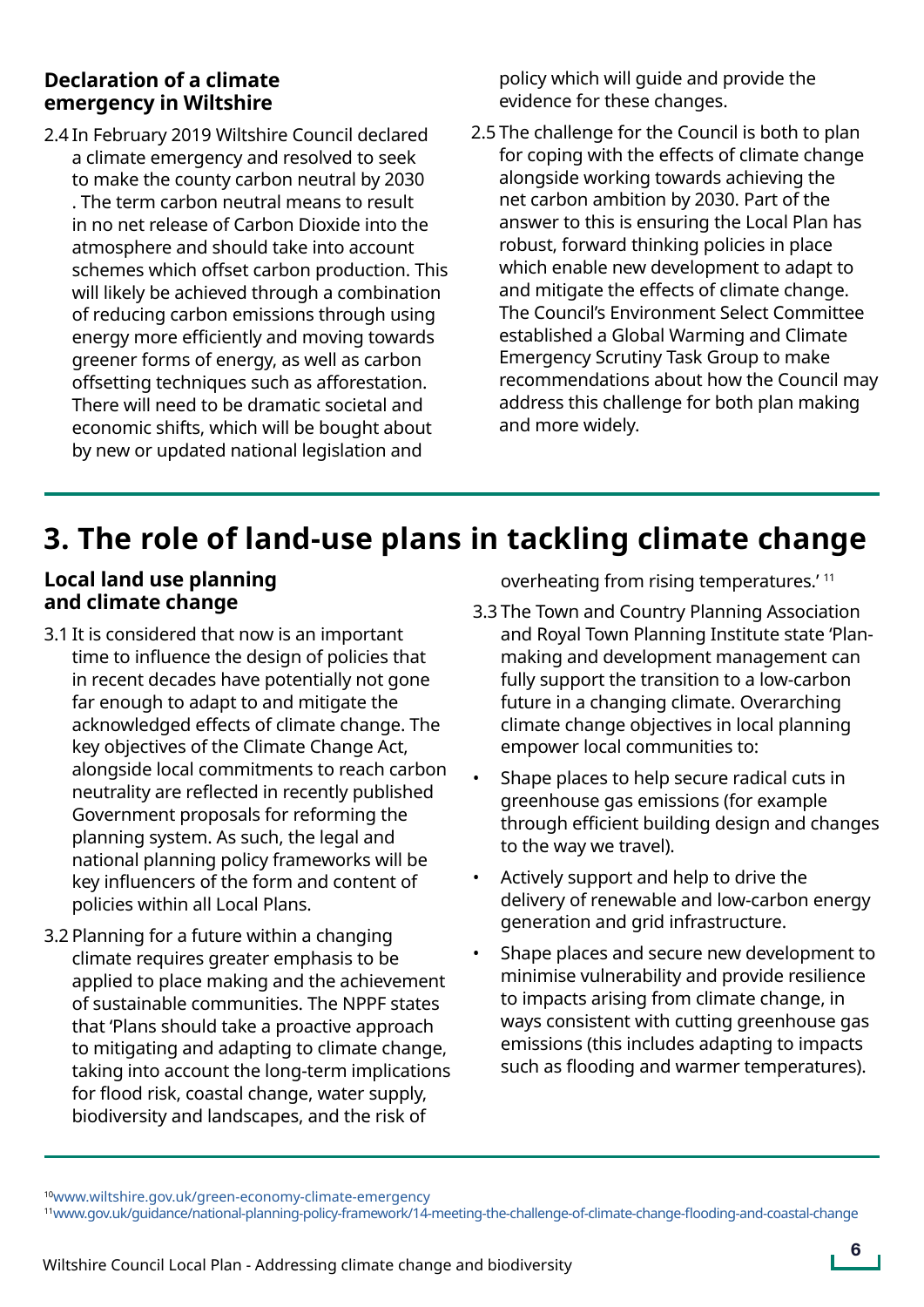- Ensure that there are real opportunities to take positive action on climate change by encouraging community-led initiatives such as the promotion of decentralised renewable energy use or securing land for local food sourcing.
- Increase sustainable transport use and local transport solutions.'12
- 3.4 There are of course limitations on how far land-use planning policies can go in terms of addressing climate change. Indeed, the greatest challenge lies in tackling the carbon footprint of the existing built environment as that will involve significant investment in adapting housing and businesses. In planning for the period up to 2036, the Council, through its Local Plan will need to meet legislative and national policy requirements. More houses, employment facilities, schools and critical infrastructure will need to be built to support the population of Wiltshire. The Council will have to ensure that the right policies are in place to facilitate this development whilst ensuring that the challenges presented by climate change and ecological decline are sustainably addressed.

#### **Local political engagement**

3.5 To inform the review of the Local Plan, discussion has taken place with a climate change local plan focus group. This included representatives from both Cabinet and the Global Warming and Climate Emergency Scrutiny Task Group set up by Wiltshire Council's Environment Select Committee. During a focus group session, members were asked to express thoughts about how the issue of climate change could be tackled, and specifically the themes that could be explored in the Local Plan Review. Feedback from the focus group was themed around four key topics. The main points are summarised below.

#### 3.6 Built environment

• Ensuring the construction and design of new building is sustainable and exploring routes to tackling the retrofitting of existing build stock

- Making transport greener through improvements to infrastructure and investment in sustainable modes of transport
- Introducing more renewable energy to support sustainable patterns of development and work with energy providers to deliver a transition from carbon-based homes and businesses

#### 3.7 Natural Environment

- Protecting the natural environment, ecology and ecosystem services
- Tackling and adapting to changing weather patterns and its impacts - particularly flooding and summer heating
- Using land more effectively, principally a coordinated programme of afforestation and carbon capture

#### 3.8 Both

- Building sustainable communities including – delivering energy efficient housing, sustainable transport options and improved infrastructure within communities to prevent the need to travel to access employment, services and facilities
- Making sure homes and businesses are adaptable and resilient to impacts such as summer heating and flood risk
- Working with energy companies, the development industry and local communities to target improvements in energy generation and resilience

#### 3.9 People

- There needs to be greater engagement at a local level to raise the game in terms of tackling climate change
- Policies governing the delivery of growth across Wiltshire need to change to ensure that new development is truly sustainable and resilient to the effects of climate change
- 3.10 Due to effects of COVID-19, the focus group has only met once. However, the Global Warming and Climate Emergency Scrutiny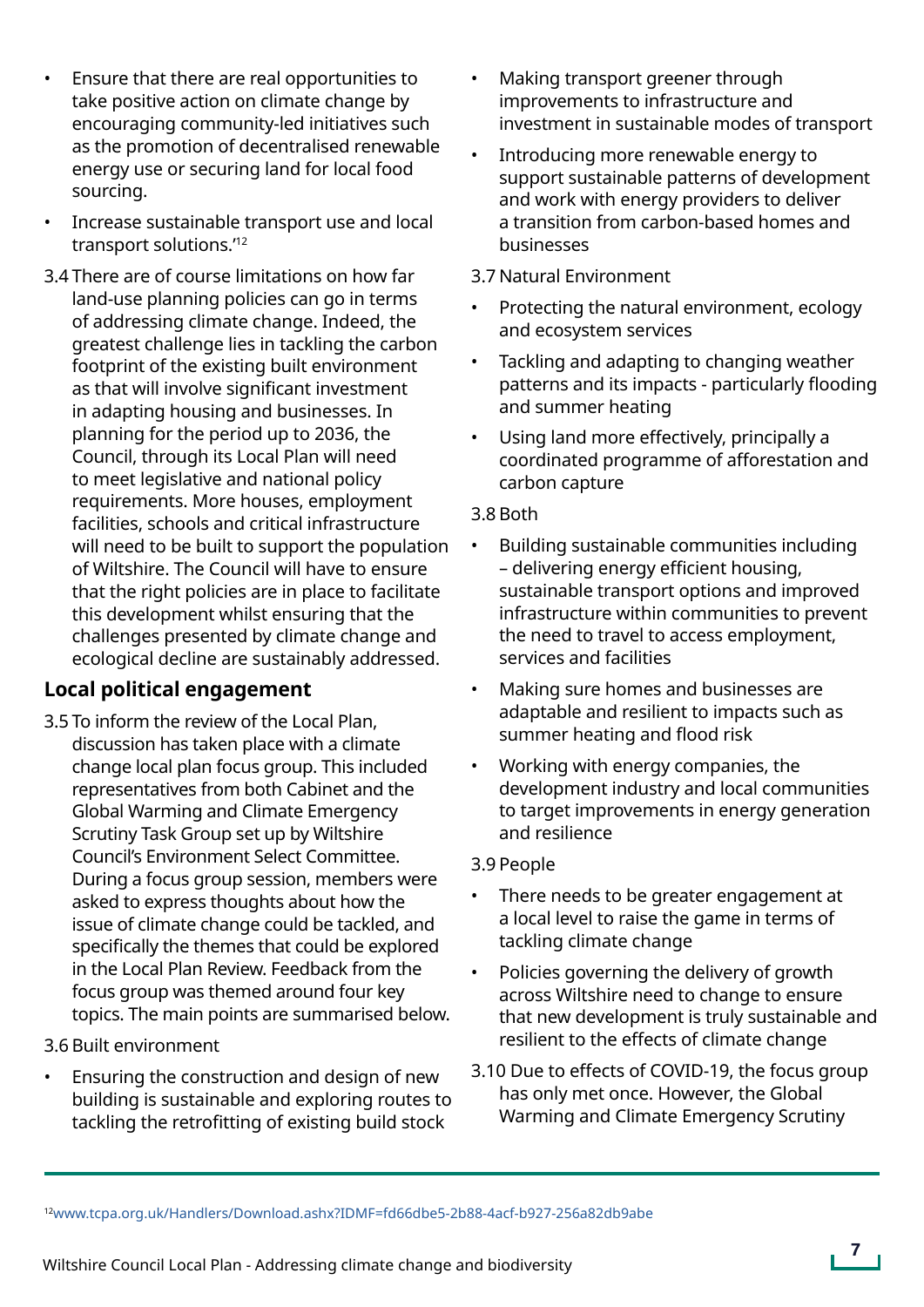Task Group has met regularly and a series of recommendations to Cabinet will be tabled once current COVID-19 restrictions are lifted. It is intended that the Task Group's recommendations in respect of land-use planning will be taken into consideration once published in due course. The draft recommendations can be viewed via this **[link](https://eur02.safelinks.protection.outlook.com/?url=https%3A%2F%2Fwww.wiltshire.gov.uk%2Fmedia%2F5227%2FThe-Global-Warming-and-Climate-Emergency-Task-group-report-part-2-Planning%2Fdoc%2FV3FINAL_GWCETG_SECOND_reportNov2020.docx%3Fm%3D637426754534070000&data=04%7C01%7CAlexander.Davis%40wiltshire.gov.uk%7Cbe23b49a2cdd43b1d09108d8a0e139ba%7C5546e75e3be14813b0ff26651ea2fe19%7C0%7C0%7C637436236477604250%7CUnknown%7CTWFpbGZsb3d8eyJWIjoiMC4wLjAwMDAiLCJQIjoiV2luMzIiLCJBTiI6Ik1haWwiLCJXVCI6Mn0%3D%7C1000&sdata=QKt5x0mHc2CSXOyJWGmJjW2cPiARWqTUkqhRLrz9d3w%3D&reserved=0)**.

3.11 The themes within the draft recommendations closely align with the themes developed following the review of the existing policies of the Wiltshire Core Strategy.

#### **Learning from best practice**

- 3.12 In order to tackle the complex issues that climate change presents, adaption and mitigation strategies must be woven into a number of planning policy areas and thereby serve as a 'golden thread' through the emerging Local Plan. Indeed, where possible, opportunities should be sought to use landuse planning policies to help align wider plans and programmes – for example, the emerging Local Transport Plan.
- 3.13 The Town and Country Planning Association and Royal Town Planning Institute provides a guide<sup>13</sup> which includes a section on local planning approaches to tackling climate change. This includes guidance and a comprehensive package of measures which create a pathway from setting objectives to evidence gathering and specific mitigation and adaption policies. It is clear from a review of recently adopted and emerging Local Plans that there are already a range of sound strategies for tackling climate change and biodiversity enhancement which could be adapted to help guide the preparation of landuse policies for Wiltshire. Indeed, through the current duty to cooperate network, the preparation of the Local Plan provides an opportunity to learn from and help influence policies of neighbouring local planning authorities, and to gather evidence to support measures to decarbonise new development at a strategic scale.

#### **Establishing a carbon baseline and budget for Wiltshire**

- 3.14 The first step in seeking to achieve Wiltshire Council's goal in reaching carbon neutrality by 2030 is to identify a carbon baseline, and then to set a carbon budget, over a number of years to reduce the amount of carbon emitted across a range of sectors.
- 3.15 There are a number of ways in which other local authorities have identified a carbon baseline and set carbon budgets. One of the most popular methods employed to date has been through the use of the Government backed SCATTER tool.

#### **SCATTER**

3.16 SCATTER stands for Setting City Area Targets and Trajectories for Emissions Reduction. It is a local authority emission capturing tool, built to help understand carbon emissions at a local authority scale, or urban area level. It has been developed to help create 'lowcarbon local authorities'14. SCATTER provides the opportunity to standardise greenhouse gas reporting and align with international frameworks, such us setting targets in line with the Paris Agreement.

The SCATTER tool:

- Generates a greenhouse gas emissions inventory following the Global Protocol for City-wide Greenhouse Gas emissions for a local authority area
- Helps the understanding and development of a credible decarbonisation pathway in line with emissions reduction targets
- Provides outputs that can be used for engagement to create a collaborative carbon reduction approach for Local Authorities
- 3.17 It is important to note that SCATTER uses location-based production emissions rather than consumption-based emissions, which takes into account emissions created from goods and services that are consumed in the local area but produced elsewhere.

<sup>1</sup>[3www.tcpa.org.uk/Handlers/Download.ashx?IDMF=fd66dbe5-2b88-4acf-b927-256a82db9abe](www.tcpa.org.uk/Handlers/Download.ashx?IDMF=fd66dbe5-2b88-4acf-b927-256a82db9abe)  1[4scattercities.com/](scattercities.com/)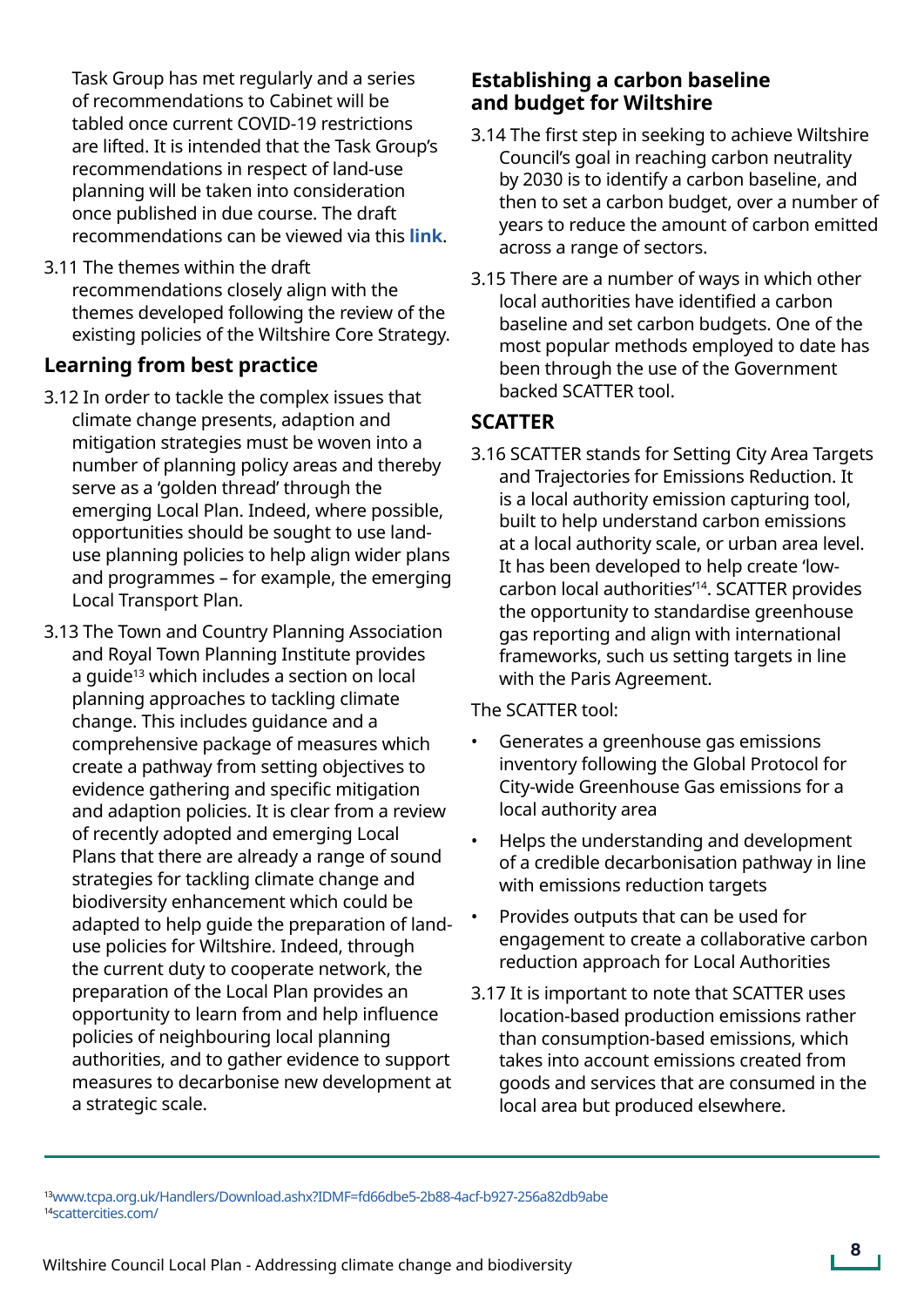- 3.18 According to SCATTER data, the total level of emissions in Wiltshire is 3.465m tCO2e per annum. Based on a population of 498,000 this gives emissions per head of 7 tCO2e per annum. The following pie charts demonstrate the sources of emissions, which helps to direct where the focus for carbon reduction needs to be to dramatically cut the amount of carbon produced in Wiltshire.
- 3.19 It is clear from the SCATTER output data for Wiltshire that the biggest challenges faced in seeking to become carbon neutral by 2030 will be tackling unsustainable travel patterns/ modes and making significant strides towards

de-carbonising existing and future building stock. To achieve these goals, the Local Plan will need to influence the pattern and form of future development, support local communities to deliver renewable energy schemes, encourage investment in a green economy, as well as influence a shift towards sustainable modes of transport. In a wider sense, the Local Plan will also need to provide support for actions set out within the Council's emerging Climate Strategy to tackle the challenge of de-carbonising existing buildings wherever practicable.



**Wiltshire Transport Emissions - SCATTER Analysis 2019**



#### **Consultation Question A1:**

Land-use policies need to be evidence based, realistic, viable and achievable. Is it reasonable to assume that the Local Plan can deliver outcomes that significantly reverse existing carbon emission trends before 2030?

#### **Consultation Question A2:**

What practical and achievable steps should the Local Plan take to significantly reduce carbon emissions by 2030?

#### **Consultation Question A3:**

How should these actions be delivered and measured?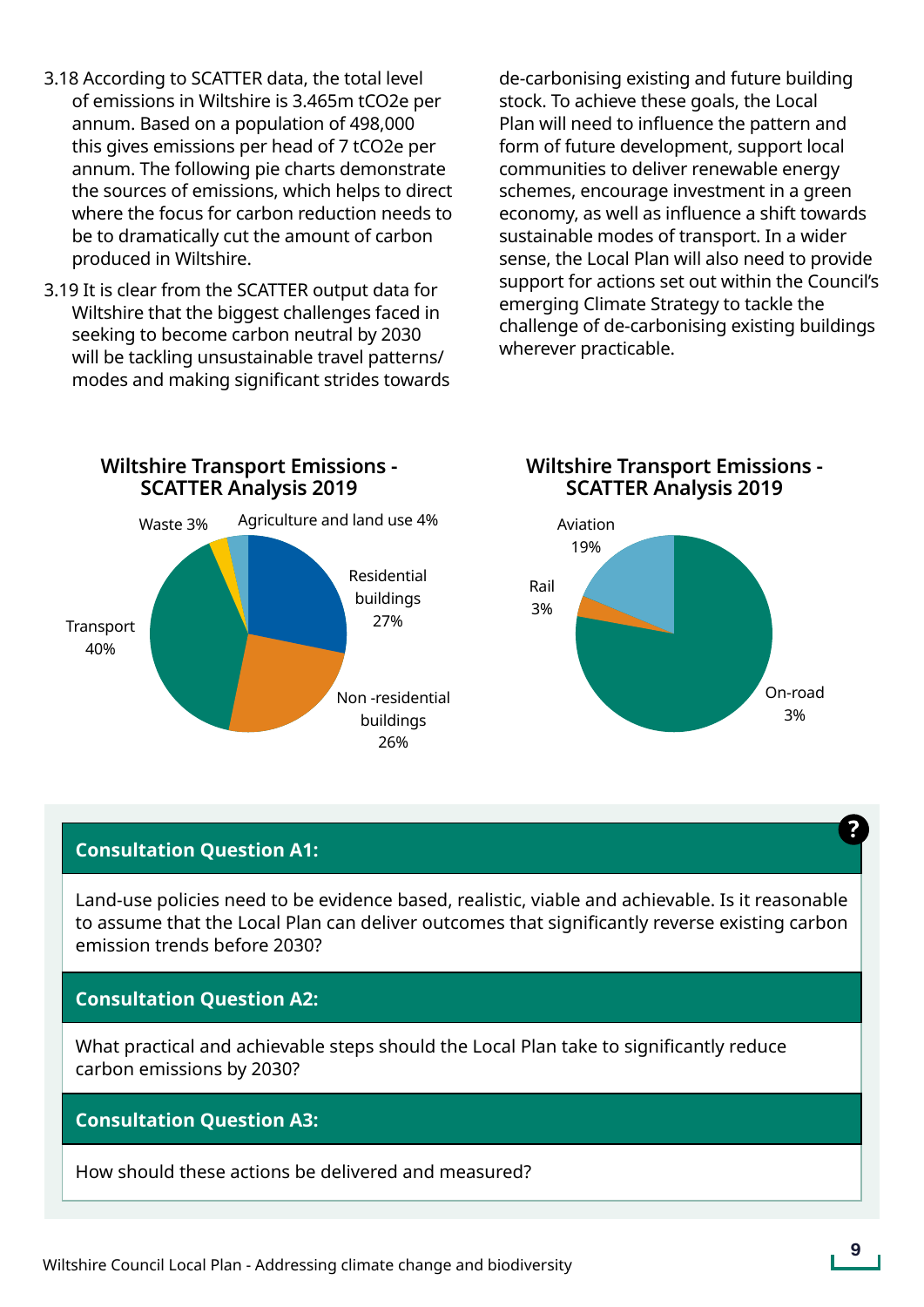## **4. Performance of existing Wiltshire planning policy and scope for change**

### **Wiltshire Core Strategy**

- 4.1 The NPPF anticipates that plans should 'be prepared with the objective of contributing to the achievement of sustainable development.' Part of achieving sustainable development is to 'mitigate and adapt to climate change, including moving to a low carbon economy'.
- 4.2 In the Wiltshire Core Strategy (WCS) , climate change is reflected in the Spatial Vision (3.1) and as an objective of the WCS (3.5) and policy outcomes are expressed against this. It has been recognised that implementation of policies has not been helped by changes in national policy and legislation introduced through Written Ministerial Statements .
- 4.3 A review of existing planning policies within the WCS that relate to the theme of climate change mitigation and adaptation has been undertaken. It outlines what the strategy seeks to achieve, discusses targets, effectiveness, thematic gaps and evidence, as well as commenting on general conformity with NPPF/PPG. This can be found in Appendix 1.
- 4.4 It is apparent from this review that the policies in the WCS will need to be adapted and improved to tackle the effects of climate change, meet more recent legislative requirements and assist in seeking to realise the Council's ambition for carbon reduction by 2030. An adequate monitoring framework will also be important to ensure effectiveness of policy in the future.
- 4.5 The Council's emerging strategy papers highlight a number of key initiatives for tackling climate change including the need to ensure the distribution of new development delivers greater levels of self-containment and reductions in unsustainable travel patterns. Indeed, these important guiding principles are at the heart of the methodology

for identifying site options and determining reasonable alternatives for further detailed assessments as the plan making process progresses.

#### **Summary points to note from the review of the existing WCS policies related to climate change adaptation, resilience and mitigation are:**

- Since the WCS adoption, there have been changes and addition of new legislation and technical guidance - e.g. withdrawal of the code for sustainable homes and amendments to Building Regulations;
- Although there are some policies relating directly to climate change (Core Policies 41 and 42), mitigation and adaption practices really need to be embedded throughout other policies; and
- Without a carbon baseline and time-series data on sector emissions, there is a lack of precise understanding about the challenge Wiltshire faces in terms of tackling climate change - to measure the effectiveness of the policies there needs to be a new monitoring programme in place.

#### **Scope for change – how can local plan policies do more to address climate change?**

4.5 A key element of the Wiltshire Core Strategy (WCS) review and preparation of the Local Plan will be assessing whether the current policies go far enough to tackle climate change. The intention is to review the current policies in themes, to understand the extent to which they contribute towards tackling climate change, and where the gaps are. This will support the scope for updating policy, developing new policies or whether a whole new climate change objective is required.

<sup>1</sup>[5www.wiltshire.gov.uk/planning-policy-core-strategy](www.wiltshire.gov.uk/planning-policy-core-strategy
)

<sup>1</sup>[6www.gov.uk/government/speeches/planning-update-march-2015](www.gov.uk/government/speeches/planning-update-march-2015)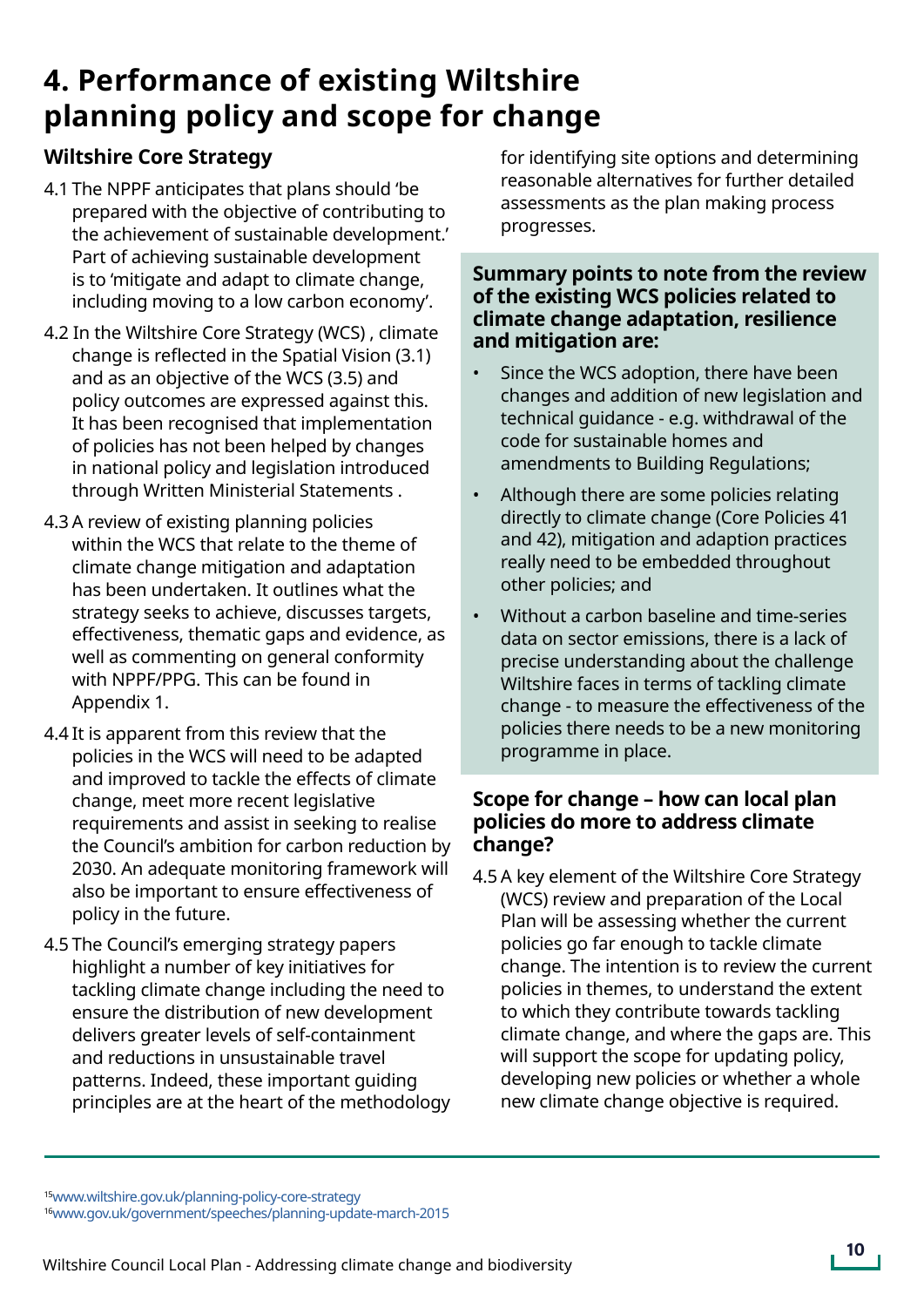4.6 In line with the recommendations of the local plan focus group and draft recommendations of the Global Warming and Climate Emergency Scrutiny Task Group, five themes have been identified for closer investigation and evidence gathering. These thematic areas are considered at this stage of the plan making process to be fundamental in helping to tackle climate change and reversing biodiversity loss in Wiltshire. They are broad in ambit to ensure that establishing sustainable communities through the delivery of place shaping planning policies is undertaken holistically to provide synergistic solutions for adapting to and mitigating the effects of climate change. For example – planning for the management of water in new developments can provide opportunities to deliver drainage schemes, provide new habitats, help tackle urban heating issues and more.

#### **The identified themes are:**

- 1. Tackling flood risk and promoting sustainable water management
- 2. Enhancing green/blue infrastructure and biodiversity
- 3. Delivering sustainable design and construction methods in the built environment
- 4. Encouraging sustainable renewable energy generation and management
- 5. Promoting sustainable transport, active travel and improving air quality
- 4.7 Initial analysis has been conducted to understand how the policies relating to these themes in the WCS compares to that of Local Plans which have been adopted more recently. Differences have been identified in order to establish gaps in the current WCS policy and improvements that could be made to keep the policy up to date with current good practice. The detailed analysis is presented in a series of policy review tables in Appendix 1. Some

summary points from the analysis can be found below.

#### **4.8Tackling flood risk and promoting sustainable water management**

- For this theme there is a limit to how varied each Local Plan would be as the policy response is largely guided by clear guidance in the NPPF and associated PPG, supported by the authority's Strategic Flood Risk Assessment and associated evidence.
- However, it is clear that as the effects of climate change become more prominent, it is important to plan well into the future, taking into account the predicted changes in rainfall and temperatures. Such factors will likely impact on the amount of land that can accommodate development safely.
- Wherever practicable, it is and will continue to be important to incorporate Sustainable Drainage Schemes (SuDS) within planned development schemes. Such schemes should be planned to accommodate all water emanating from hard standings and developed areas with capacity to achieve at least the greenfield runoff rate plus 20% betterment to ensure flood risk isn't increased or exacerbated elsewhere. SuDS should also be designed into developments to act as multifunctional spaces that manage water and also help deliver biodiversity and benefits for the local environment.
- There will also need to be a shift towards an increased focus on utilising and creating Green/Blue Infrastructure (GBI) for managing wider flood risk within catchments, demonstrating the integrated nature of the themes identified for tackling climate change. Such work will be supported by the Council's emerging GBI strategy.
- Under a 'no change scenario<sup>'17</sup>, although policy would inevitably guide development to follow the most up to date advice from the NPPF and Environment Agency, opportunities may be missed in terms of

<sup>&</sup>lt;sup>17</sup>A no-change scenario would effectively mean rolling forward existing planning policy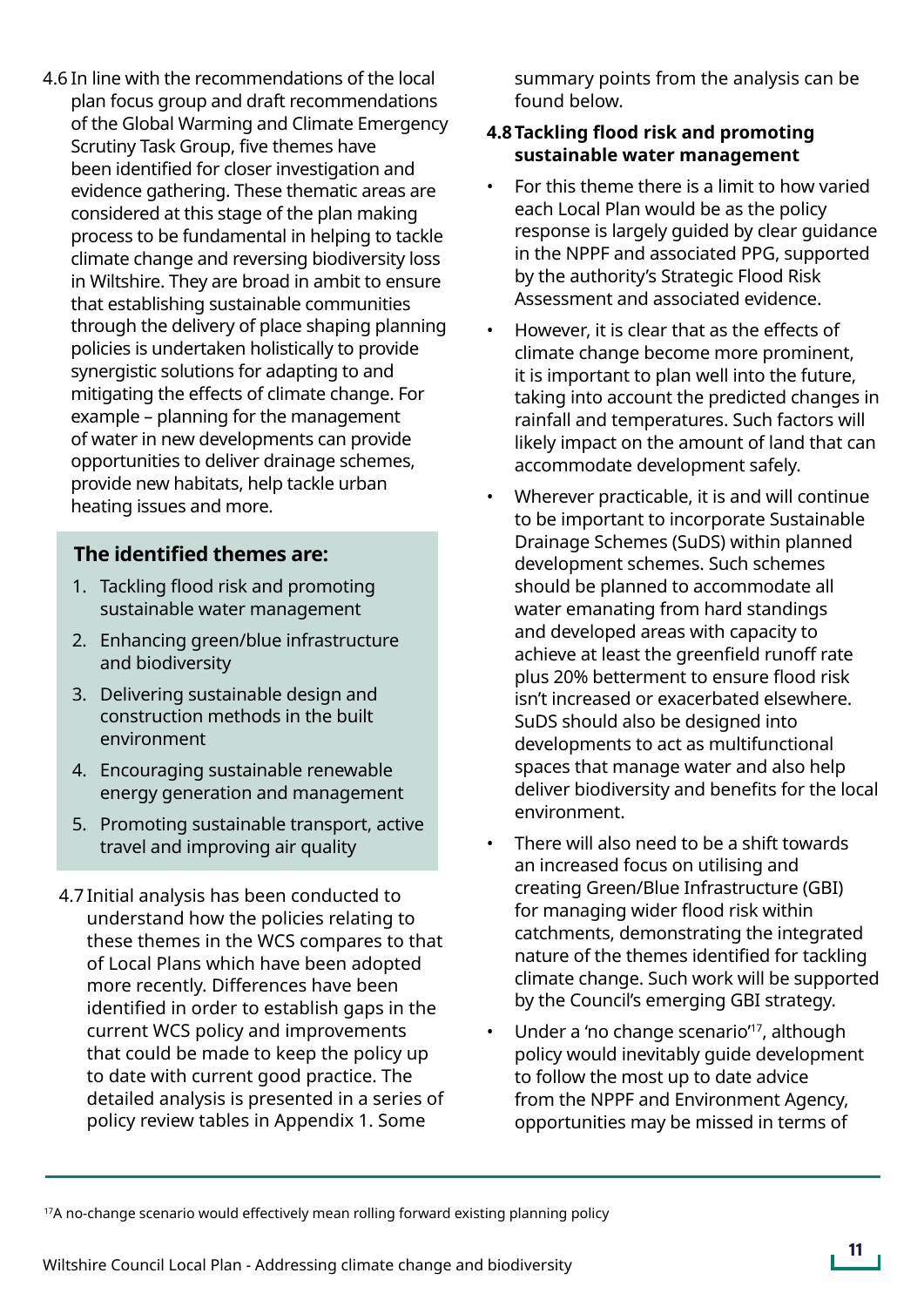incorporating multi-functional GBI and SuDS schemes into development, or going above and beyond national guidance to protect existing homes and businesses from flooding.

#### **4.9Enhancing green/blue infrastructure and biodiversity**

- The objective to protect and create Green Infrastructure (GI) exists in the Wiltshire Core Strategy (Core Policy 52). However, the ambition to make significant enhancement of existing assets by proactively planning for the incorporation of GBI in new developments, or through waterway improvements was potentially an opportunity that hasn't been explored to its full potential. This is now being addressed through the Council's emerging GBI Strategy, which will be an important piece of evidence for the policies in the emerging Local Plan.
- The ability for GBI to act as a crucial aspect of natural flood resilience (e.g. SuDS, the creation of wet woodlands, flood plain restoration schemes, managed wetlands etc) and flood protection for homes and businesses appears to be an opportunity which the current policy doesn't mention and should now cover.
- There are numerous other benefits which GBI offers which could be further explored, which demonstrate the integrated nature of these policies, include carbon sequestration, air quality improvements, passive cooling, health and wellbeing and biodiversity enhancement.
- Under a 'no change scenario', although GI would still be encouraged, the wideranging benefits of GBI would not be fully appreciated. There is also a lack of explicit reference to blue infrastructure in the current policy. It is therefore recommended that the existing policy be reviewed to align with the emerging GBI Strategy, which ultimately will seek more, higher quality and better connected GBI.

#### **4.10 Delivering sustainable design and**

#### **construction methods in the built environment**

- For this theme there are two policy areas which fall behind current ambition. Firstly, since the loss of the Code for Sustainable Homes (CfSH), there is a lack of design and efficiency standards to follow in order to direct new development towards a carbon neutral approach. Secondly, there is currently a lack of guidance towards retrofitting existing homes to become carbon zero. This latter point may well be covered in due course within the Council's emerging Climate Strategy.
- A number of sustainable design, construction and assessment codes do exist, and there is also an option of supporting a Wiltshire specific design code and assessment regime. This may be a matter for the emerging Climate Strategy to tackle as a single, unified toolkit for assessing the performance of buildings would support and help implement policies and proposals set out within the Local Plan.
- There are numerous construction methods in operation across the country – e.g. Modern Methods of Construction and Passivehaus. Such methods generally focus on the performance of construction materials to ensure that buildings are more energy efficient (the so called – fabric first model). However, without an agreed, clear direction set out in planning policy, problems with enforcement and objections on design grounds are possible.
- There is a need to ensure that developments are designed to reduce and reuse waste. Existing policies set out with the Council's current Minerals and Waste Development Plan Documents go some way towards implementing the national waste hierarchy, but more could be done to influence significant reductions in construction waste arisings and disposal choice.
- More could be done to support a green construction economy. With the growth in the use of recycled and prefabricated building materials, encouragement should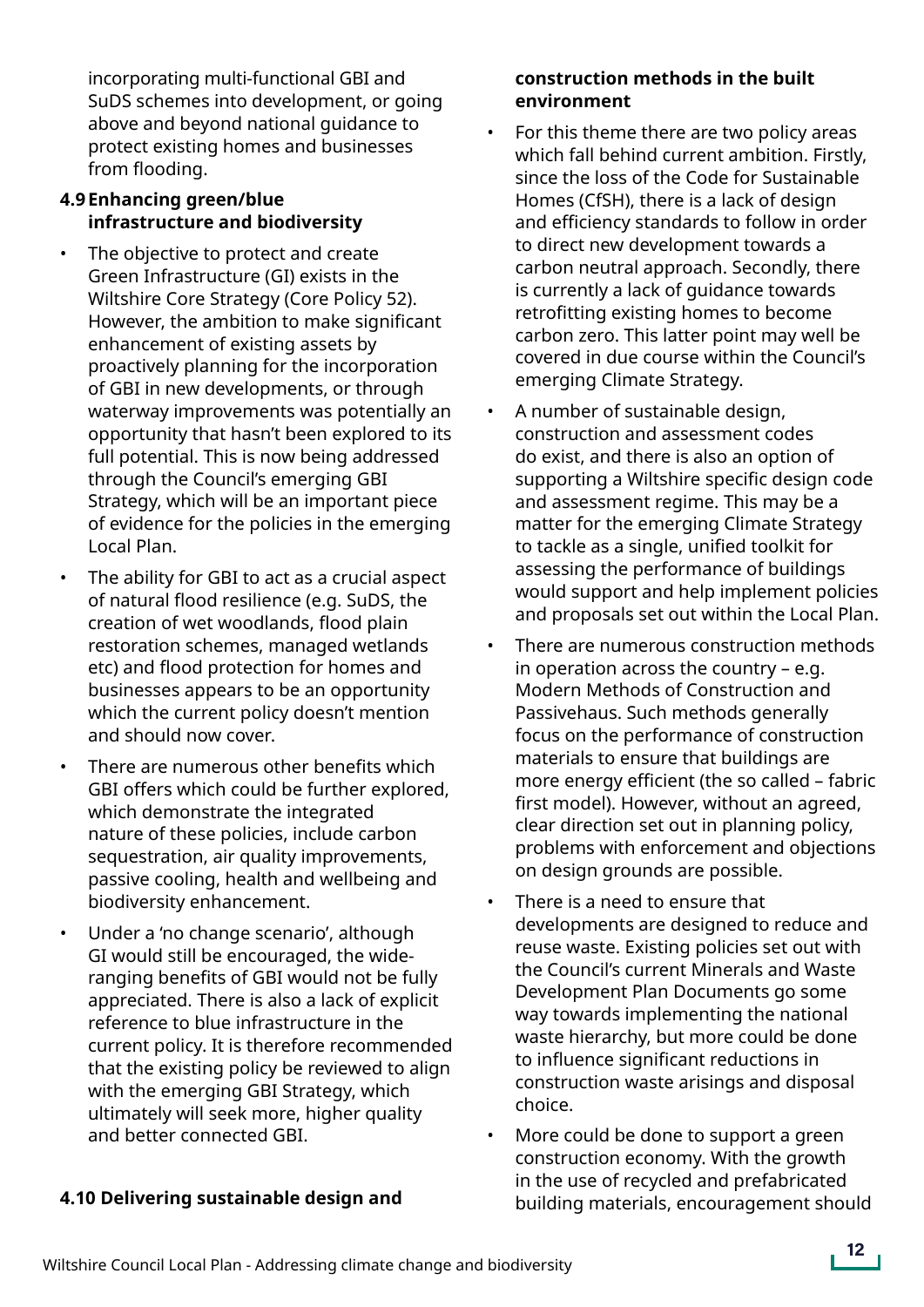be given to more innovative construction processes and the industries that support low to zero carbon developments.

- This theme is closely linked to the theme of energy as the way homes are heated and the way the energy is produced will need to change in order to meet zero carbon targets. This will be particularly important when planning for growth over the period up to 2036 as the Council is seeking to achieve net carbon neutrality by 2030. Achieving this will be challenging and will require a concerted effort from planners, developers and regulators to improve significantly the performance of new build, as well as retrofitting existing building stock.
- The introduction of electric vehicle (EV) charging points should also be tackled through land-use policies and aligned with the initiatives being developed to support the Council's Local Transport Plan, as well the encouragement of active and sustainable modes of transport.
- Under a 'no change scenario', although homes and buildings would still be encouraged to adapt to climate change and reduce energy demand, the current policy (Core Policy 41), if rolled forward, would not be enough to create carbon zero, resilient house and building stock. It may also mean that existing homes and businesses will not be capable of adapting quickly to meet carbon reduction targets or tackle impacts such as over-heating.

#### **4.11 Encouraging sustainable renewable energy generation and management**

- As it stands, Core Policy 42 supports standalone renewable energy installations. However, there is a lack of guidance on maximising on-site renewables e.g. implementing solar PV on roofs. Notwithstanding that point, the policy has, in part, been overtaken by more recent national planning policy advice, particularly in respect of wind energy generation. For this reason alone, the current policy needs to be reviewed.
- This theme is closely linked to sustainable design and construction as buildings will

need to become more energy efficient, may need to support on site renewables and include infrastructure such as EV charging points.

- A gap in the Council's current evidence includes how the energy system will change in the future. An energy transition programme is expected as high carbon producing sources are replaced with cleaner energy and energy demand increases due to the phasing out of gas and the introduction of domestic electric heating and electric vehicles are increasingly phased in. It is unclear whether the current energy infrastructure will be able to cope with future demand. This highlights the importance of improving the energy efficiency of homes and for ongoing engagement with energy companies such as Scottish and Southern Energy Network to plan for grid reinforcement measures where needed.
- Evidence relating to the opportunities associated with community energy schemes is also lacking. This could be an important opportunity in providing clean energy without constraining the current grid infrastructure and may well be an area of policy that neighbourhood planning teams look to the Council to assist with.
- Under a 'no change scenario', there is little to support on-site or off-grid community energy schemes which could help to take pressure off the existing infrastructure, and thereby help Wiltshire in seeking to be carbon neutral by 2030. There is also little guidance currently on regulating and improving the energy efficiency within new and existing buildings. As things currently stand, it is assumed that current Building Regulations are to be relied upon to drive up energy efficiency. Moreover, it remains to be seen whether the Government's proposals for a New Homes Standard will be legislated, or whether new proposals, such as those set out in the recent Planning White Paper, will come into force.
- It is possible that the current policy wouldn't keep up with the inevitable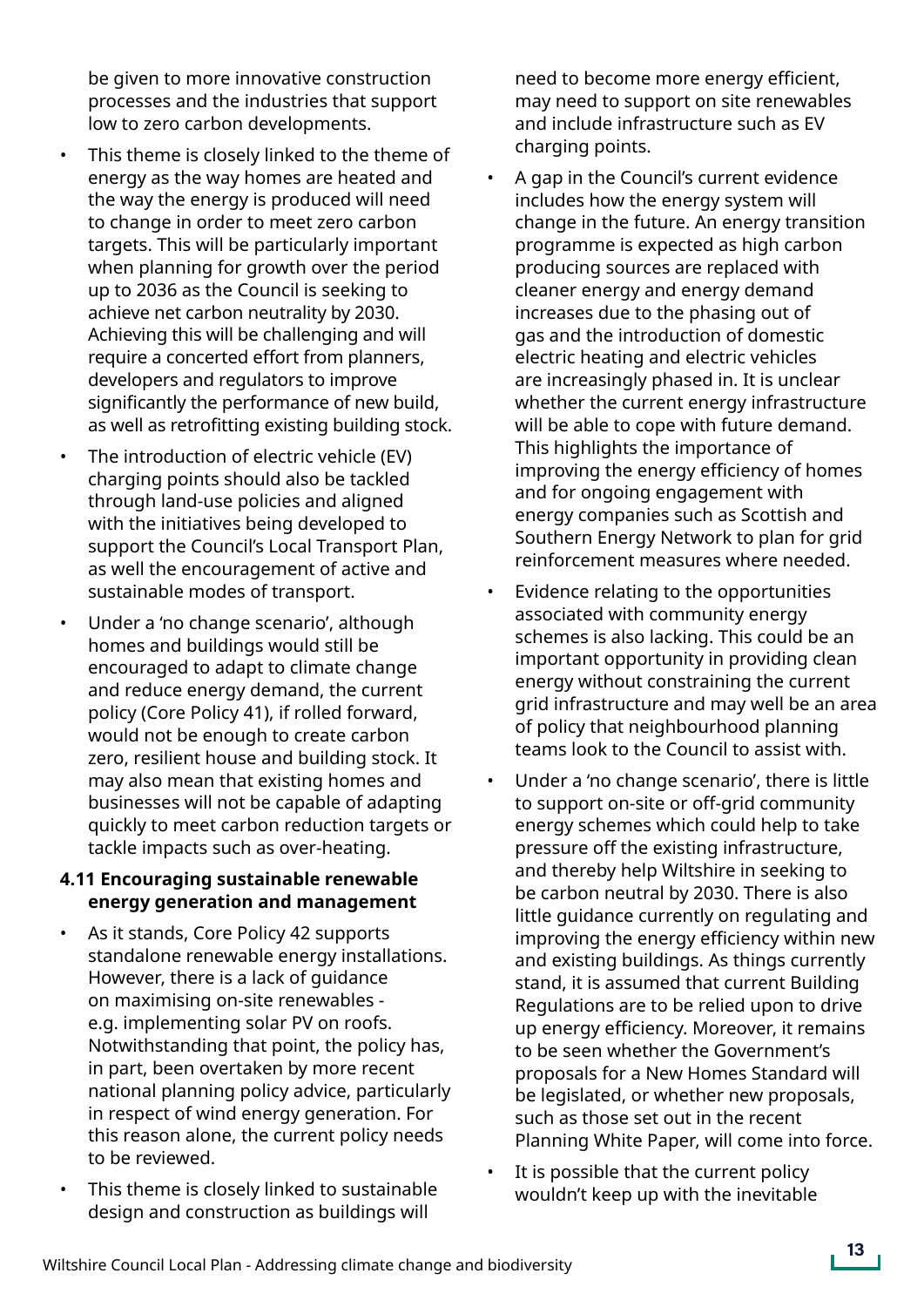change the energy market is likely to see, leaving developments potentially unviable as the existing infrastructure may well be incapable of meeting projected demand. Allied to this, without positive policy support for innovative renewable energy schemes, existing and future local communities may lack opportunity to provide any of their own energy.

#### **4.12 Promoting sustainable transport, active travel and improving air quality**

- As transport is the sector which emits the most carbon in Wiltshire, there will need to be a big change in travel patterns in order to significantly reduce carbon emissions. This can be tackled in a number of ways, including through aligning job creation with housing, reducing the need to travel by working more at home, supporting modal shift and use of greener vehicular technology.
- This theme aligns closely with the preparation of the Local Transport Plan and other Local Plan themes such as the emerging GBI Strategy, sustainable energy generation/capture and the Council's review of its Air Quality Strategy.
- Due to on-going COVID-19 crisis, there has been a big shift this year to seeing many people working from home more, or fulltime and thus travelling less, alongside an increase in active travel as people have taken up walking and cycling to avoid using public transport. These 'enforced' and necessary changes to everyday life have demonstrated that society can adapt and hence encouragement should be given to initiatives to reduce the need to travel by increasing self-containment within Wiltshire's settlements, a theme explored in the Emerging Strategy Paper.
- Planning and supporting a move towards electric or hydrogen powered vehicles, including electric public transport and road haulage may be required, but this is likely to be tackled via non land-use planning means in the main. A gap in the Council's current evidence includes scoping the cost and feasibility of delivering such measures

as EV charging points and the necessary infrastructure that would entail is needed to help determine development viability as well as supporting public/private sector investment in retrofitting such technology into existing building stock.

In a 'no change scenario', the current policies of the Core Strategy direct development towards accessible and sustainable locations. However, the policies have not necessarily kept up with changing trends such as increased active travel and shift towards electric/ hydrogen powered vehicles, which both need the infrastructure and facilities to develop sustainably. The Department for Transport's emerging Transport Decarbonisation Plan will play an important part in reviewing existing policies.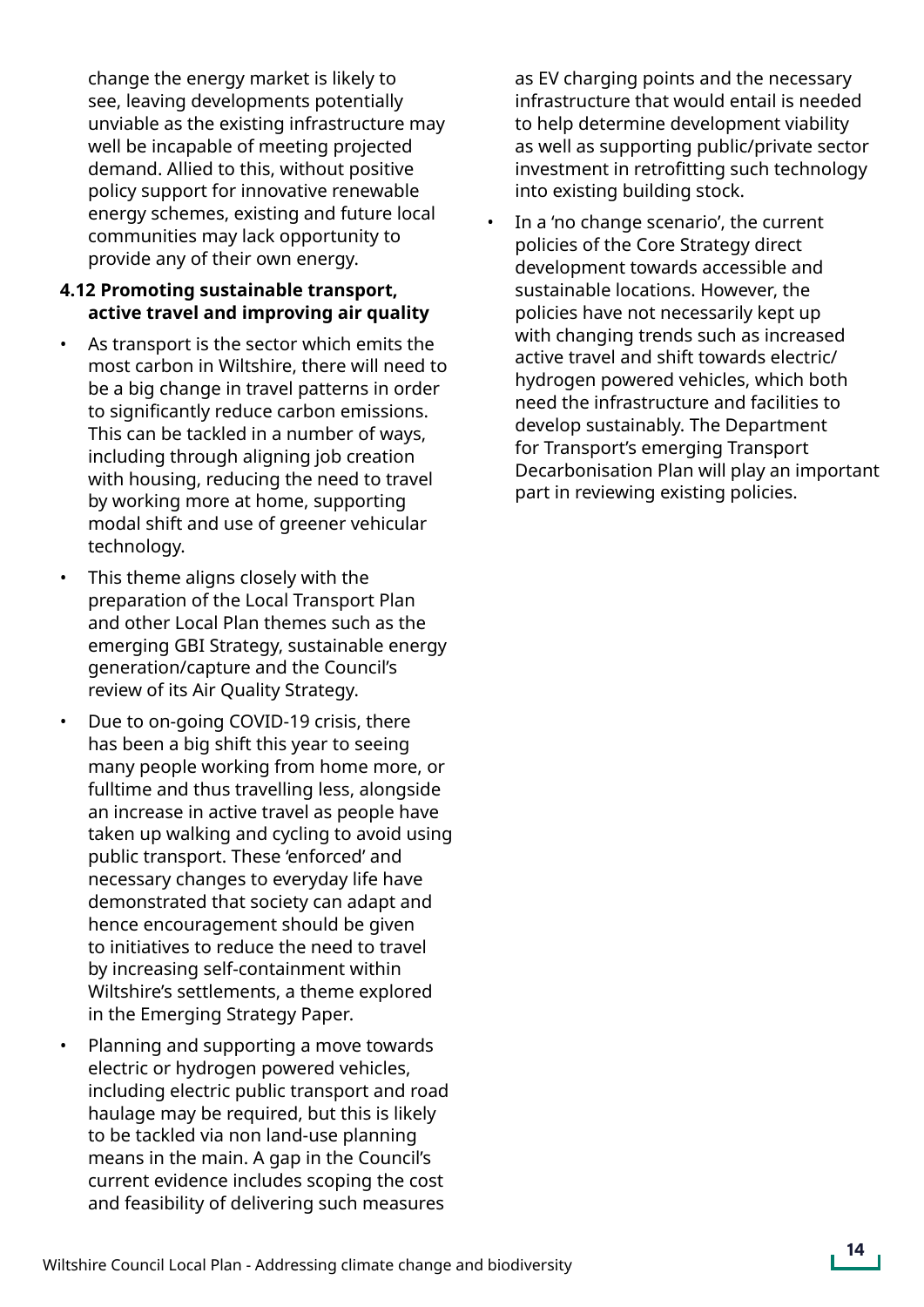# **5. Challenges to be addressed through the Local Plan Review**

- 5.1 In 2019, Wiltshire Council acknowledged a climate emergency. It agreed to seek to make itself, as an organisation, as well as make the County carbon neutral by 2030. Although reducing emissions is a crucial part in tackling climate change, it is also vital that plans are put in place to adapt to the impacts associated with climate change.
- 5.2 Mitigating and adapting to climate change, as well as addressing the decline in ecology are big challenges, heightened by the urgency within which plans need to be reviewed and adopted. The Local Plan will be an important part of the strategy to tackle climate change in Wiltshire, alongside the Council's emerging Climate Strategy, Local Transport Plan 4 and so on. A scope for change has been outlined in Chapter 4 including posing whether a new objective for climate change is needed, or whether it is an interdisciplinary topic which should be ingrained in numerous policies in the plan.

#### **Developing draft land-use policies for tackling climate change and biodiversity decline**

- 5.3 For each of the five themes, evidence and ideas which could be integrated into policy options have been developed for consultation, building on analysis in this document. This information provides a starting point to what can be expected from policies and allows questions to be asked on the detail and ambition to be strived for.
- 5.4 At this stage of the process, it is too early to define or even outline specific policy wording. It is more pertinent to question what is possible at this stage. Therefore, each policy theme box is followed by consultation questions which enable wider contributions and discussion.

#### **Policy Theme 1 – Tackling Flood Risk and Promoting Sustainable Water Management**

- Development should be planned for with the future in mind, taking into account the changes in seasonal rainfall, which will impact upon areas that are currently thought of as developable.
- Development should be planned in accordance with the Wiltshire Strategic Flood Risk Assessment and latest Environment Agency flood risk information including the latest predictions for climate change.
- New built development should be located in Flood Zone 1 and should consider flood resilient design methods.
- Where technically feasible, all new development should incorporate Sustainable Drainage Systems (SuDS) to ensure water is positively managed extensively to achieve a greenfield runoff rate plus 20% betterment. Such measures should be designed to ensure flood risk isn't increased or exacerbated elsewhere.
- SuDS should be designed as multi-functional features within new development to maximise benefits including biodiversity, carbon capture, enhancing a sense of place, health and wellbeing (e.g. supporting micro-climates for tackling summer heating).
- Support schemes for retrofitting SuDS in existing developments where appropriate and technically feasible.
- All new development should be designed in a manner that limits the daily consumption and disposal of water.
- All new development should support the collection and re-use of rainwater and grey water.
- Where technically feasible, all areas of hardstanding in developments should be constructed using permeable materials to reduce surface water run-off.
- All new development should utilise and, where necessary create natural flood management measures – e.g. creation of wet woodland, building leaky dams, influencing arable farming methods.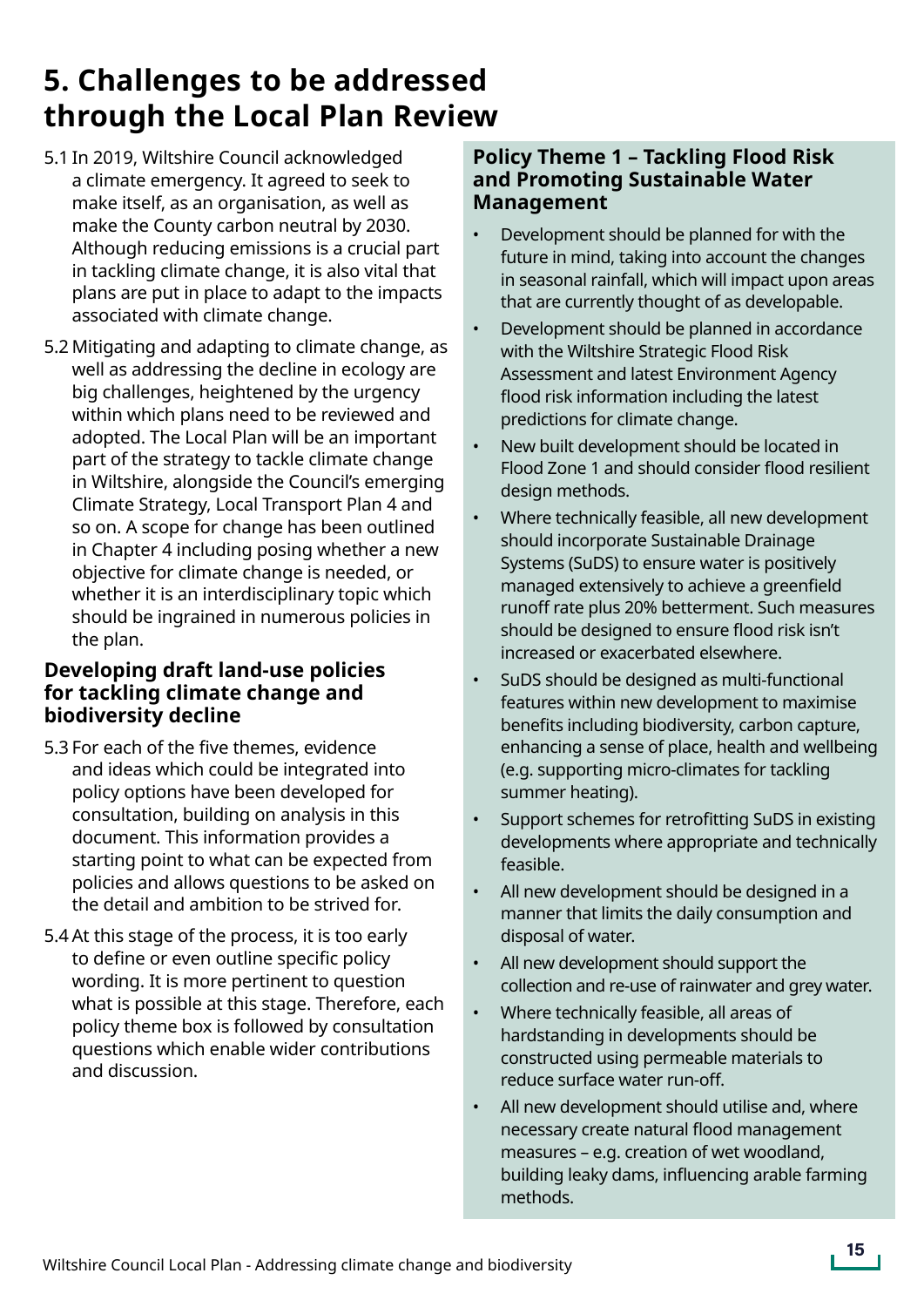#### **Consultation Question B1:**

If we are to successfully tackle flood risk and promote sustainable water management, would the measures set out above go far enough?

#### **Policy Theme 2 – Enhancing Green/ Blue Infrastructure (GBI) and biodiversity**

- Development should be ambitious in enhancing and creating new GBI assets.
- This should largely be guided by Wiltshire's emerging GBI Strategy, but all major development schemes should be supported by an audit of existing GBI that is used as a template for planning areas of built and natural form.
- GBI should be accessible for all and should be designed to incorporate the benefits,

such as carbon sequestration, air quality improvements, passive cooling, health and wellbeing and biodiversity enhancement.

- All new development will provide a minimum of 10% net biodiversity gain on site, or off-site in accordance with measures to be set out in policy and the emerging GBI Strategy.
- All areas of biodiversity net gain should be protected and positively managed through a long-term (minimum 30 years) programme of maintenance.

#### **Consultation Question B2:**

If we are to successfully enhance our natural capital through place shaping and nature based solutions, would the measures set out above go far enough?

#### **Policy Theme 3 – Sustainable Design and Construction in the Built Environment**

- All new development should be designed to achieve net zero carbon standards and seek to minimise embodied carbon and environmental impacts through the construction, occupation and modification phases. This effectively means that the zero carbon 'rating' of all new development should be achieved on-site through the fabric of the buildings (energy efficiency), plot orientation, plus the incorporation of renewable energy generation.
- All new development should seek to reduce, recycle and reuse construction waste.
- A Council-wide strategy should be developed to support the evolution of a green construction industry that utilises sustainable, prefabricated materials and low to zero carbon energy solutions.
- The UK Green Building Council (UKGBC) has laid out a clear framework for the achievement of net zero carbon to follow on from the now defunct Code for Sustainable Homes and meet the requirements of the UK's national net zero carbon target. The Local Plan could set standards for all new built development to follow. Such standards would need to be clear, easily implemented and not put at risk the viability of development. These factors need to be explored more through the plan making process.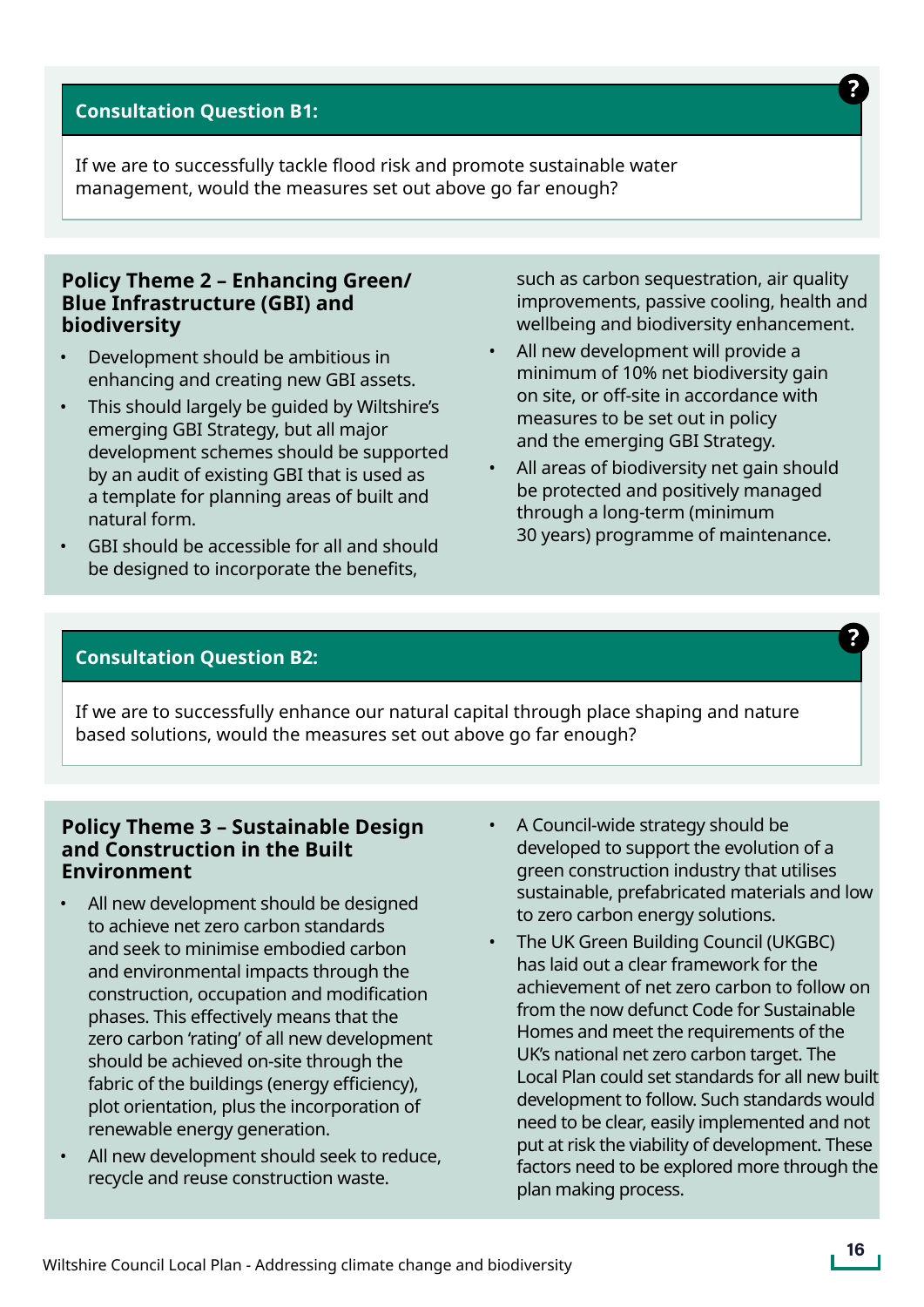- New development schemes should be supported by a Sustainability Statement designed to demonstrate how the requirements set out above would be met. Existing standards (e.g. BREEAM) and reporting methodologies could be used in evidence.
- The introduction of Electric Vehicle (EV) charging points should also be tackled through land-use policies and aligned with the initiatives being developed to support

the Council's Local Transport Plan, as well the encouragement of active and sustainable modes of transport.

• Where practicable, support should be given to decarbonising and modifying existing buildings. This may include replacing gas boiler systems with ground/air source heat pumps, improving thermal insulation, replacing windows, adding solar panels to the roof spaces of residential and commercial buildings.

#### **Consultation Question B3:**

If we are to successfully plan for a net zero carbon future through sustainable design and construction, would the measures set out above go far enough?

#### **Consultation Question B4:**

Is the move to a position where all new development is rated as zero carbon achievable from the date the Local Plan is adopted (i.e. from 2023)? How might this be achievable and if not, why not?

#### **Consultation Question B5:**

Would a move to support the delivery of zero carbon new development materially affect scheme viability?

#### **Consultation Question B6:**

#### In terms of performance standards for new buildings, what method(s) should the Council aim to implement?

For example, should we rely on current Building Regulations, or the Government's proposed 'New Homes Standards' (or any successor scheme, such as that promoted through the Planning White Paper) to achieve an uplift in the performance of new buildings?

#### **Consultation Question B7:**

How should the Council support the retrofitting and modernisation of existing buildings to achieve higher performance and reduce carbon emissions?

?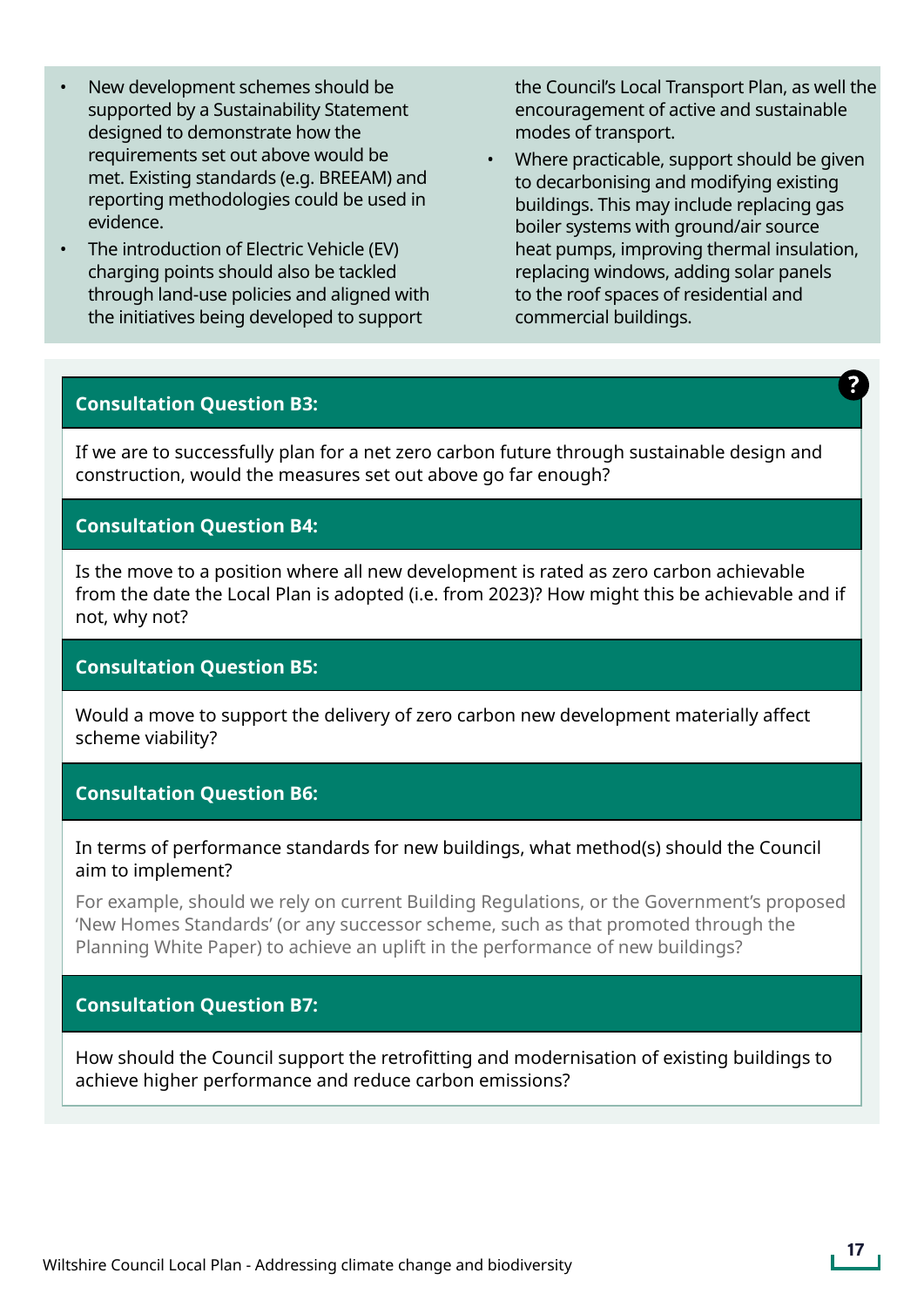#### **Policy Theme 4 – Sustainable Energy Generation and Management**

- Policy Theme 4 Sustainable Energy Generation and Management
- Where practicable and achievable, all new development should incorporate systems for producing and potentially storing ultra-low or zero carbon energy. This could take the form of solar panels on all new residential and commercial roofs, 100% electric heating, cooling and energy systems in all new buildings powered by air or ground source heat pumps, or through off-grid solutions such as combined heating and power/combined cooling heating and power generation systems.
- A positive policy approach should be adopted to support all forms of decentralised, low carbon and renewable energy schemes. Where necessary, land for renewable energy generation and storage should be identified in the Local Plan and/ or neighbourhood plans. All forms of renewable energy generation development must ensure that its environmental impacts

(direct, indirect and cumulative) are, or can be made acceptable.

- Support should be given to map and utilise potential energy exchanges, for example buildings that produce significant amounts, or require significant amounts of energy working together to address energy output (usually heat) and consumption (usually heat and/or cooling).
- The Council, development industry and energy providers (Distribution Network Operators/Distribution Service Operators) should plan for growth in a collective manner to determine the need for and scale of investment to support grid resilience and address reinforcement issues.
- Support should be given to retrofitting and adapting existing buildings to accommodate ultra-low carbon or zero carbon forms of energy production. This will likely be challenging in Conservation Areas and on Listed Buildings, but there are ways to incorporate such measures as solar panels, secondary glazing and non-gas fuelled heating systems in a sympathetic manner.

#### **Consultation Question B8:**

If we are to make headway in terms of decarbonising energy production, consumption and emissions, would the measures outlined above go far enough? If not, what are we missing and how would additional measures be delivered?

#### **Consultation Question B9:**

Should the Council set out policies that favour particular technologies, or should it encourage all technologies to provide green energy in Wiltshire?

#### **Consultation Question B10:**

Should the Local Plan set targets for the production and use of renewable energy? If so, what might they be and how would they be measured?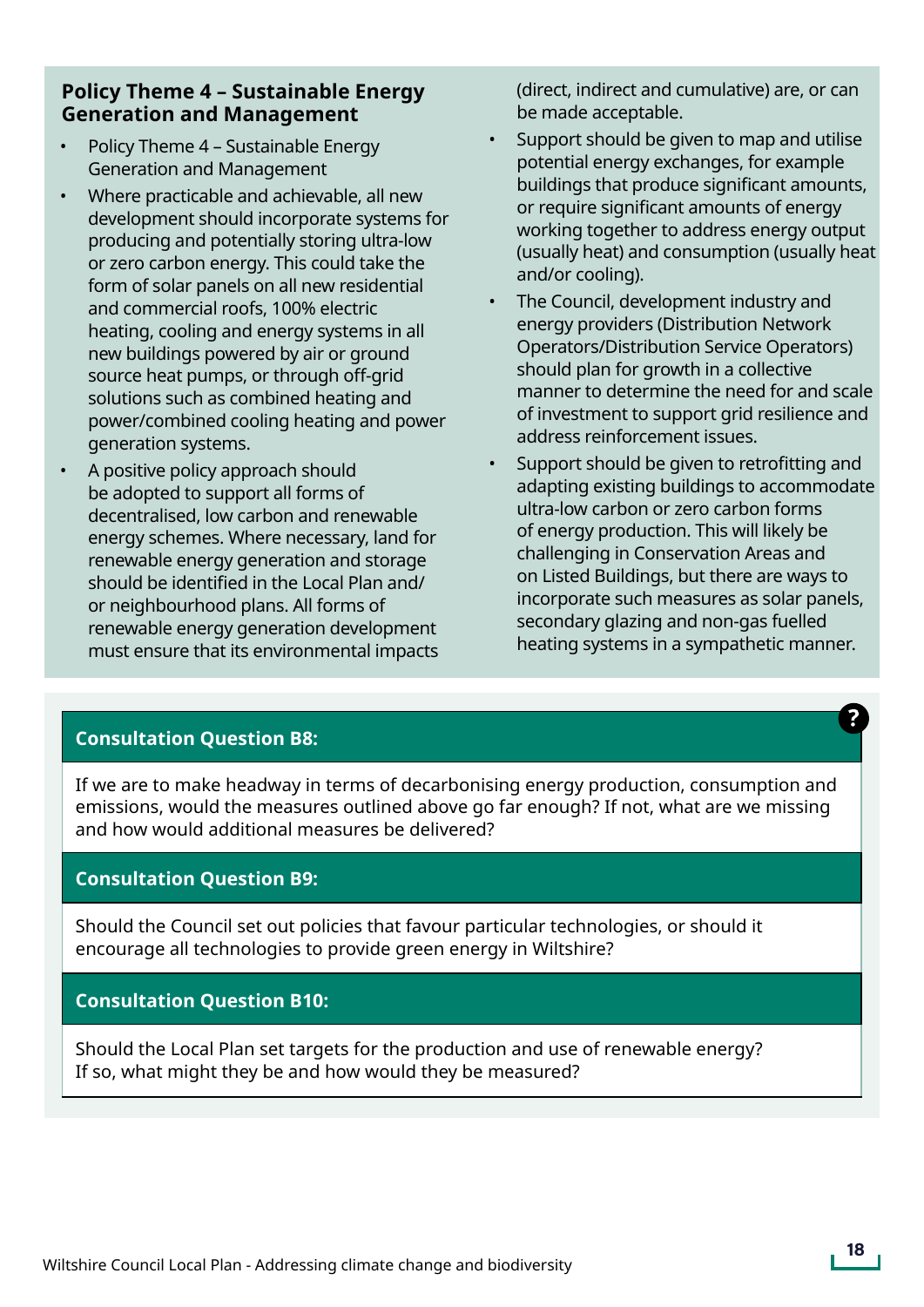#### **Consultation Question B11:**

What steps should be taken to retrofit existing buildings with ultra-low or zero carbon forms of energy production? In particular, how could such technology be incorporated into buildings within sensitive locations such as conservation areas and/or listed buildings?

#### **Policy Theme 5 - Sustainable Transport and Air Quality**

- As set out in the Emerging Strategy paper, the Council considers that increasing the level of self-containment within Wiltshire's settlements offers the best solution for tackling unsustainable, carbon-based travel patterns. To achieve this goal, the Local Plan will likely need to set out policies for reducing travel and the use of private carbon fuelled vehicles, and increasing modal shift to public and active transport, and the take up of electric/hydrogen fuelled vehicles allied to a green energy network of charging/ refuelling points.
- Wiltshire has designated a number of Air Quality Management Areas. Existing policies and strategies are effectively monitoring, managing and improving air quality in these areas.

Tackling air quality will be a significant step towards addressing the effects of climate change and loss of biodiversity. The Local Plan will likely need to set policies that control emission of harmful gases as well as particulate matter (e.g. PM2.5 and PM10).

#### **Consultation Question B12:**

If we are to tackle issues associated with air quality would the measures set out above go far enough and be effective in improving air quality in Wiltshire? If not, what measures are we missing and how should they be framed in land-use planning policy?

#### **Consultation Question B13:**

What practical policy steps should the Local Plan take to significantly increase modal shift to public and active transport, and speed up the transition to greener fuelled vehicles?

For example, how could the Council use planning policy to accelerate the roll-out off electric vehicle charging points in existing building stock? What challenges might impact policy implementation? How might these be overcome?

#### **Consultation Question B14:**

The electricity grid system may not be able to cope with a rapid take-up of electric vehicles and the charging infrastructure needed to power them? What measures should the Council explore with Distribution Network Operators/Distribution Service Operators to resolve this?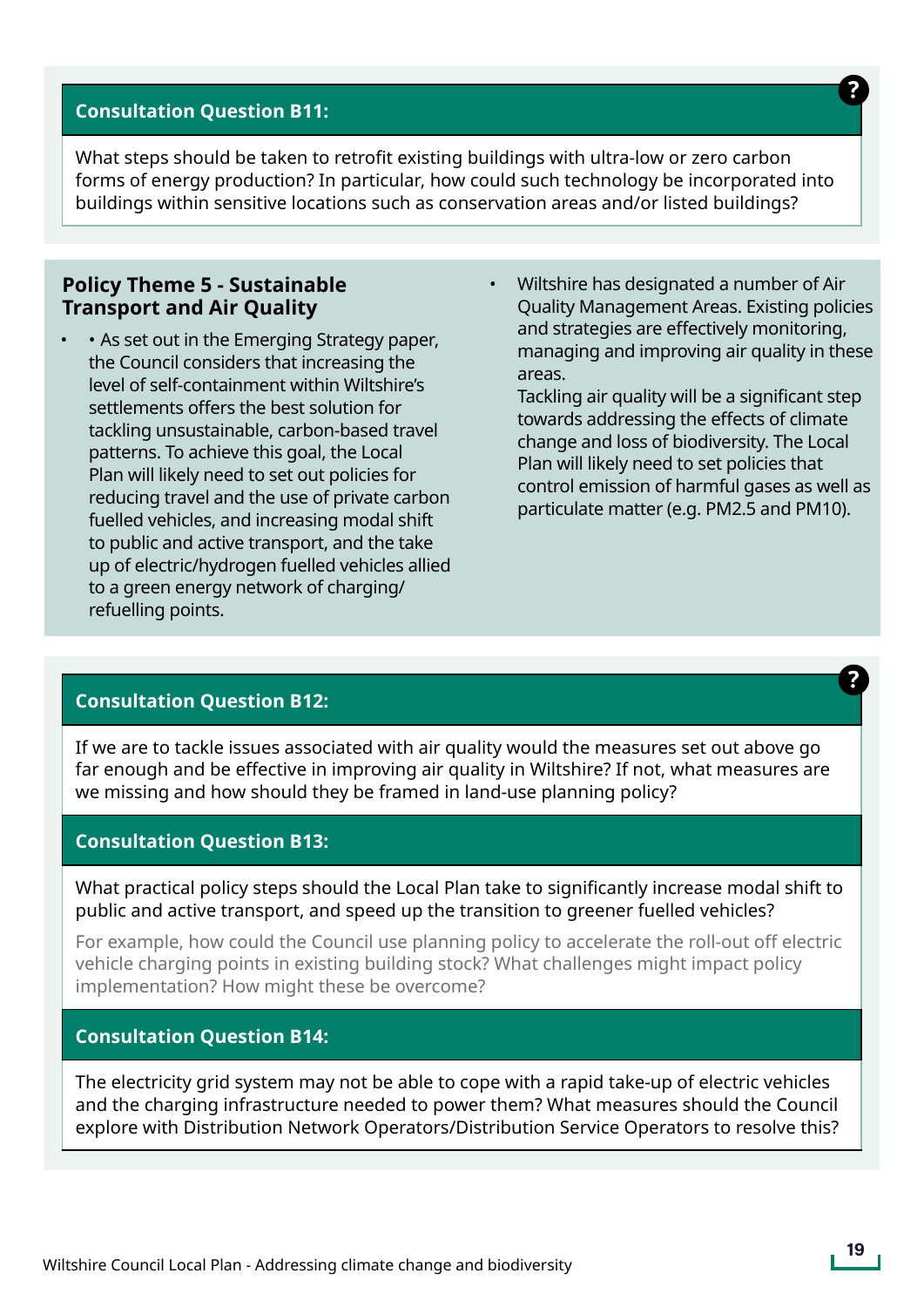#### **Consultation Question B15:**

If all new development is to be future proof promote zero carbon living in energy production and consumption terms, what impact would this have on the design and viability of schemes?

### **6. Next steps**

- 6.1 The next steps will include gathering further evidence required to support new or updated policies.
- 6.2 We are consulting on this document to help us develop the policies that will be needed in the Local Plan to tackle climate change and address biodiversity.
- 6.3 The outcomes from the consultation will be taken into account and utilised to help develop policies for the Local Plan that materially improve climate change resilience through adaptation and mitigation measures.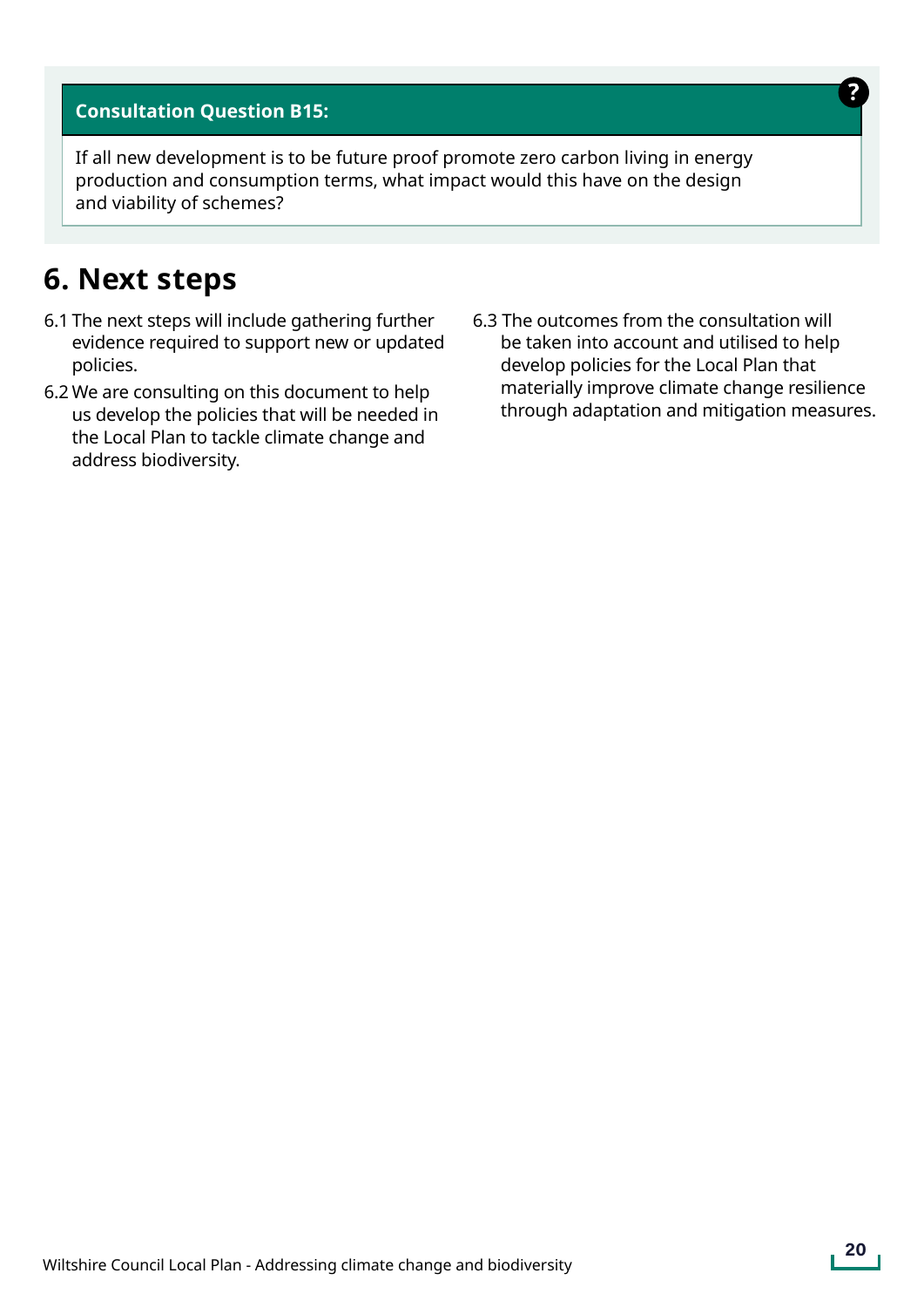### **Appendix 1**

### **Climate Change Policy Analysis – WCS Policies (a) and other exemplar Local Plans Policies (b) Appendix 1**

| Wiltshire Core Strategy: Policy analysis - part a            |                                                                                                                                                                                                                                                                                                                                                                                                                                                                                                                                                                                                                                                                      |                                                                                                                                                                                                                                                                                                                                                                                                                                                                                                                                                                                                                                                                                                                                                                                                     |                                                                                                                                                                                                                                                                                                                                                                                                                                                                                                                                                                                                                                                                                                                                                                                                                                                                                                                                                                                                                                                                                                  |
|--------------------------------------------------------------|----------------------------------------------------------------------------------------------------------------------------------------------------------------------------------------------------------------------------------------------------------------------------------------------------------------------------------------------------------------------------------------------------------------------------------------------------------------------------------------------------------------------------------------------------------------------------------------------------------------------------------------------------------------------|-----------------------------------------------------------------------------------------------------------------------------------------------------------------------------------------------------------------------------------------------------------------------------------------------------------------------------------------------------------------------------------------------------------------------------------------------------------------------------------------------------------------------------------------------------------------------------------------------------------------------------------------------------------------------------------------------------------------------------------------------------------------------------------------------------|--------------------------------------------------------------------------------------------------------------------------------------------------------------------------------------------------------------------------------------------------------------------------------------------------------------------------------------------------------------------------------------------------------------------------------------------------------------------------------------------------------------------------------------------------------------------------------------------------------------------------------------------------------------------------------------------------------------------------------------------------------------------------------------------------------------------------------------------------------------------------------------------------------------------------------------------------------------------------------------------------------------------------------------------------------------------------------------------------|
| <b>WCS Policy</b>                                            | What does the policy seek to<br>achieve?                                                                                                                                                                                                                                                                                                                                                                                                                                                                                                                                                                                                                             | Comments, targets, effectiveness,<br>thematic gaps and evidence<br>(Monitoring targets drawn from the Core<br><b>Strategy Monitoring Framework)</b>                                                                                                                                                                                                                                                                                                                                                                                                                                                                                                                                                                                                                                                 | <b>General conformity with NPPF/PPG</b>                                                                                                                                                                                                                                                                                                                                                                                                                                                                                                                                                                                                                                                                                                                                                                                                                                                                                                                                                                                                                                                          |
| Strategic<br>Objective 2:<br>addressing<br>climate<br>change | Self-containment and reducing the<br>need to travel:<br>Deliver a sustainable pattern of<br>development, focussed at<br><b>Principal Settlements and Market</b><br>Towns.<br>Reducing fuel poverty:<br>Maximising the supply of energy<br>and heat from renewable<br>sources.<br>Sustainable construction:<br>Ensure new development<br>incorporates sustainable building<br>practices and, where possible,<br>adapt existing building stock.<br>Climate change adaptation:<br>New buildings (residential<br>/commercial) to incorporate high<br>energy efficiency standards.<br>New buildings to incorporate<br>$\bullet$<br>climate change adaptation<br>measures. | Comments:<br>The objective remains laudable but needs to<br>be reviewed to address the current<br>legislative/national policy position $-$ e.g.<br>deletion of the Code for Sustainable Homes;<br>change in Building Regs.<br>The objective could usefully be amended to<br>provide greater support for green enterprise<br>and retrofitting existing building stock.<br>Current monitoring target(s):<br>40-45% of new housing completions in<br>Principal Settlements, 40-45% of new housing<br>completions in Market Towns, 10-20%<br>elsewhere.<br>Effectiveness:<br>Data required potentially from our Land Use<br>Monitoring System (LUMS) to assess/judge<br>effectiveness more fully.<br>Gaps:<br>Lack of clarity on certain themes $-$ e.g. links<br>between sustainable waste management, | Section 14 of NPPF, paras 148-169<br>Para 148:<br>The planning system should support the<br>transition to a low carbon future in a changing<br>climate, taking full account of flood risk and<br>coastal change. It should help to: shape places in<br>ways that contribute to radical reductions in<br>greenhouse gas emissions, minimise vulnerability<br>and improve resilience; encourage the reuse of<br>existing resources, including the conversion of<br>existing buildings; and support renewable and<br>low carbon energy and associated infrastructure.<br>Para 149:<br>Plans should take a proactive approach to<br>mitigating and adapting to climate change, taking<br>into account the long-term implications for flood<br>risk, coastal change, water supply, biodiversity<br>and landscapes, and the risk of overheating from<br>rising temperatures. Policies should support<br>appropriate measures to ensure the future<br>resilience of communities and infrastructure to<br>climate change impacts, such as providing space<br>for physical protection measures, or making |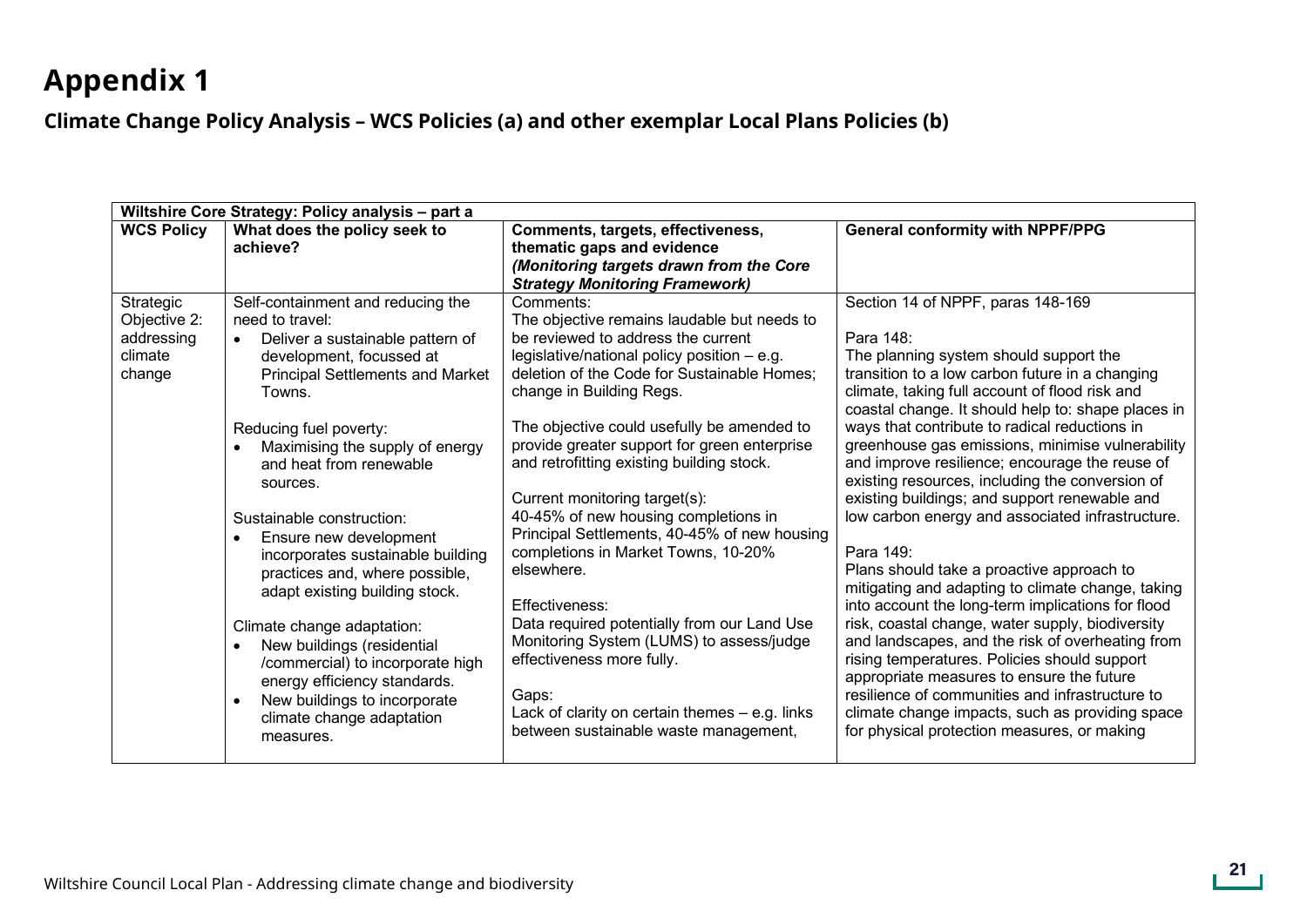|                   | Wiltshire Core Strategy: Policy analysis - part a                                |                                                                                                                                                                                                                                                                                                                                                                                                                                                                                                                                                                                                                                                                                                                                                                                                                                                                                                                                            |                                                                                                                                                                                                                                                                                                                                                                                                                                                                                                                                                                                                                                                                                                                                                                                                                                                                                                                                                                                                                                                                                                         |  |
|-------------------|----------------------------------------------------------------------------------|--------------------------------------------------------------------------------------------------------------------------------------------------------------------------------------------------------------------------------------------------------------------------------------------------------------------------------------------------------------------------------------------------------------------------------------------------------------------------------------------------------------------------------------------------------------------------------------------------------------------------------------------------------------------------------------------------------------------------------------------------------------------------------------------------------------------------------------------------------------------------------------------------------------------------------------------|---------------------------------------------------------------------------------------------------------------------------------------------------------------------------------------------------------------------------------------------------------------------------------------------------------------------------------------------------------------------------------------------------------------------------------------------------------------------------------------------------------------------------------------------------------------------------------------------------------------------------------------------------------------------------------------------------------------------------------------------------------------------------------------------------------------------------------------------------------------------------------------------------------------------------------------------------------------------------------------------------------------------------------------------------------------------------------------------------------|--|
| <b>WCS Policy</b> | What does the policy seek to<br>achieve?                                         | Comments, targets, effectiveness,<br>thematic gaps and evidence<br>(Monitoring targets drawn from the Core<br><b>Strategy Monitoring Framework)</b>                                                                                                                                                                                                                                                                                                                                                                                                                                                                                                                                                                                                                                                                                                                                                                                        | <b>General conformity with NPPF/PPG</b>                                                                                                                                                                                                                                                                                                                                                                                                                                                                                                                                                                                                                                                                                                                                                                                                                                                                                                                                                                                                                                                                 |  |
|                   | Waste:<br>New development to be<br>supported by sustainable waste<br>management. | energy generation, combined<br>heating/cooling/power.<br>Evidence:<br>Data required on energy efficiency of new<br>builds and existing building stock,<br>including take-up of Building Regs<br>standards.<br>Data required on developments served by<br>renewable energy/combined Heating<br>Cooling and Power.<br>Data required on the potential for<br>renewable energy generation including<br>the feasibility/viability of: Solar PV arrays,<br>ground source heat pumps and micro-<br>energy generation.<br>The current objective doesn't bind us to a<br>specific carbon neutrality target.<br>SFRA Level 1 - completed and includes<br>$\bullet$<br>an assessment of cumulative effects.<br>This evidence will be critical in assessing<br>options for new site allocations. We will<br>need to consider climate change<br>adaptation measures in new build, as<br>guided by the climate change allowances<br>set out in the SFRA. | provision for the possible future relocation of<br>vulnerable development and infrastructure.<br>Para 150:<br>New development should be planned for in ways<br>that:<br>(a) avoid increased vulnerability to the range of<br>impacts arising from climate change. When new<br>development is brought forward in areas which<br>are vulnerable, care should be taken to ensure<br>that risks can be managed through suitable<br>adaptation measures, including through the<br>planning of green infrastructure; and<br>(b) can help to reduce greenhouse gas<br>emissions, such as through its location,<br>orientation and design. Any local requirements<br>for the sustainability of buildings should reflect<br>the government's policy for national technical<br>standards.<br>Para 151:<br>To help increase the use and supply of<br>renewable and low carbon energy and heat,<br>plans should:<br>(a) provide a positive strategy for energy from<br>these sources, that maximises the potential for<br>suitable development, while ensuring that<br>adverse impacts are addressed satisfactorily |  |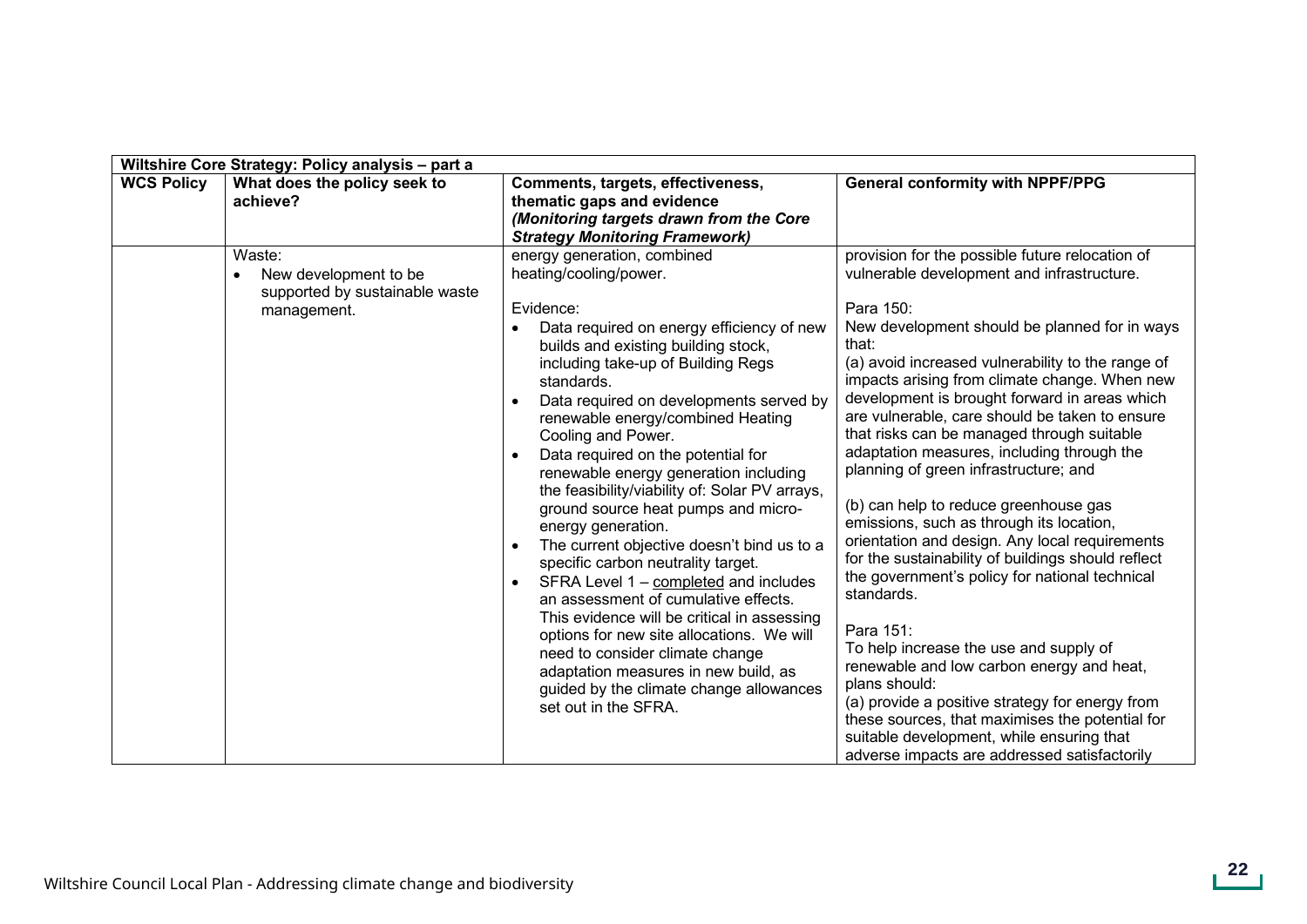| Wiltshire Core Strategy: Policy analysis - part a |                                          |                                                                                                                                                     |                                                                                                                                                                                                                                                                                                                                                                                                                                                                                                                                                                                                                                                                                                                                                                                                                                                                                                                                      |
|---------------------------------------------------|------------------------------------------|-----------------------------------------------------------------------------------------------------------------------------------------------------|--------------------------------------------------------------------------------------------------------------------------------------------------------------------------------------------------------------------------------------------------------------------------------------------------------------------------------------------------------------------------------------------------------------------------------------------------------------------------------------------------------------------------------------------------------------------------------------------------------------------------------------------------------------------------------------------------------------------------------------------------------------------------------------------------------------------------------------------------------------------------------------------------------------------------------------|
| <b>WCS Policy</b>                                 | What does the policy seek to<br>achieve? | Comments, targets, effectiveness,<br>thematic gaps and evidence<br>(Monitoring targets drawn from the Core<br><b>Strategy Monitoring Framework)</b> | <b>General conformity with NPPF/PPG</b>                                                                                                                                                                                                                                                                                                                                                                                                                                                                                                                                                                                                                                                                                                                                                                                                                                                                                              |
|                                                   |                                          |                                                                                                                                                     | (including cumulative landscape and visual<br>impacts);<br>(b) consider identifying suitable areas for<br>renewable and low carbon energy sources, and<br>supporting infrastructure, where this would help<br>secure their development; and<br>(c) identify opportunities for development to draw<br>its energy supply from decentralised, renewable<br>or low carbon energy supply systems and for co-<br>locating potential heat customers and suppliers.<br>Paras 153 and 154 set out requirements for<br>planning applications in respect of encouraging<br>decentralisation of energy supply, efficient use of<br>land and high-quality design.<br>The current objective addresses the main thrust<br>of national policy in terms of:<br>Directing major development towards higher<br>order settlements;<br>Aiming to reduce out-commuting and<br>unsustainable travel patterns;<br>Supporting sustainable construction in new |
|                                                   |                                          |                                                                                                                                                     | build and adaptation of existing building<br>stock.<br>Supporting the maximisation of renewable<br>energy generation.                                                                                                                                                                                                                                                                                                                                                                                                                                                                                                                                                                                                                                                                                                                                                                                                                |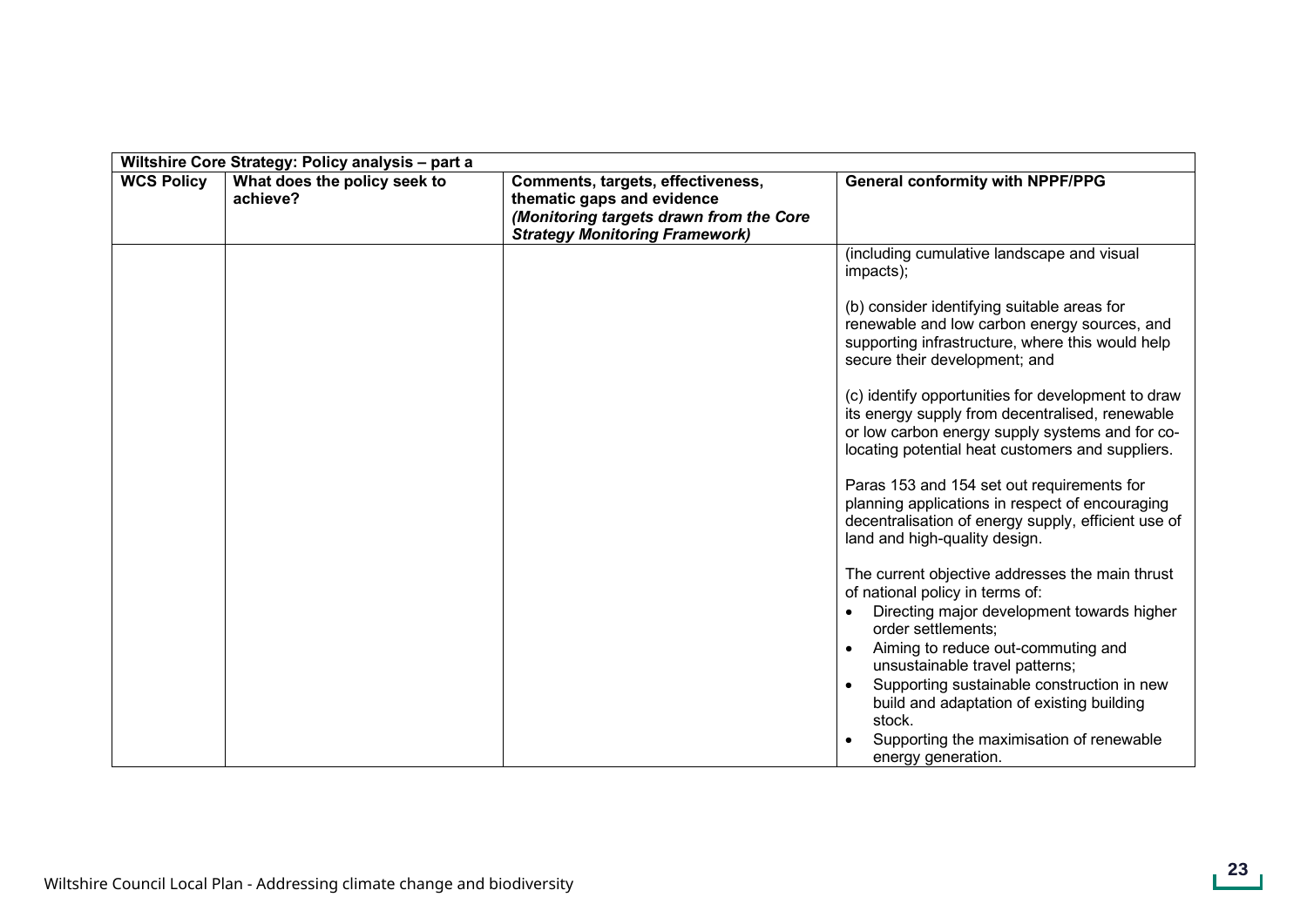|                                                                                          | Wiltshire Core Strategy: Policy analysis - part a                                                                                                                                                                                                                                                                                                                                                                                                                                   |                                                                                                                                                                                                                                                                                                                                                                                                                                                                                                                                                                                                                               |                                                                                                                                                                                                                                                                                                                                                                                                                                                                                                                                                                                                                                                                                                                                                                                                                                                                                                                                                                                                                                                                                                                                                   |  |
|------------------------------------------------------------------------------------------|-------------------------------------------------------------------------------------------------------------------------------------------------------------------------------------------------------------------------------------------------------------------------------------------------------------------------------------------------------------------------------------------------------------------------------------------------------------------------------------|-------------------------------------------------------------------------------------------------------------------------------------------------------------------------------------------------------------------------------------------------------------------------------------------------------------------------------------------------------------------------------------------------------------------------------------------------------------------------------------------------------------------------------------------------------------------------------------------------------------------------------|---------------------------------------------------------------------------------------------------------------------------------------------------------------------------------------------------------------------------------------------------------------------------------------------------------------------------------------------------------------------------------------------------------------------------------------------------------------------------------------------------------------------------------------------------------------------------------------------------------------------------------------------------------------------------------------------------------------------------------------------------------------------------------------------------------------------------------------------------------------------------------------------------------------------------------------------------------------------------------------------------------------------------------------------------------------------------------------------------------------------------------------------------|--|
| <b>WCS Policy</b>                                                                        | What does the policy seek to<br>achieve?                                                                                                                                                                                                                                                                                                                                                                                                                                            | Comments, targets, effectiveness,<br>thematic gaps and evidence<br>(Monitoring targets drawn from the Core<br><b>Strategy Monitoring Framework)</b>                                                                                                                                                                                                                                                                                                                                                                                                                                                                           | <b>General conformity with NPPF/PPG</b>                                                                                                                                                                                                                                                                                                                                                                                                                                                                                                                                                                                                                                                                                                                                                                                                                                                                                                                                                                                                                                                                                                           |  |
| <b>CP 41</b><br>Sustainable<br>construction<br>and low-<br>carbon<br>energy<br>$\bullet$ | The policy seeks to achieve a step-<br>change in energy efficiency within<br>new buildings and the maximisation<br>of renewable/low carbon energy.<br>The policy is broken down into 4<br>sections covering:<br>Climate change adaptation:<br>Design measures to reduce<br>energy demand.<br>Maximising opportunities to take<br>$\bullet$<br>advantage of natural light and<br>heat, as well passive ventilation<br>to address cooling in the summer.<br>Sustainable construction: | Comments:<br>Whilst the objectives and anticipated<br>outcomes from this policy generally conform<br>with national policy, we do not have data to<br>judge effectiveness.<br>In reviewing the policy, the main issues will<br>be:<br>Potential need to set out a clear strategy<br>$\bullet$<br>to achieve carbon neutrality by 2030.<br>The deletion of the CfSH and no<br>$\bullet$<br>replacement legislation setting out<br>measures to achieve carbon neutrality, or<br>indeed define what Wiltshire Council is<br>aiming to achieve in this regard (see<br>Notice of Motion and declaration of a<br>climate emergency). | Supporting design in new build that adapts to<br>climate change.<br>However, the objective and the policies that flow<br>directly from it, do not go as far as the<br>Framework. For example: setting out a positive<br>strategy for energy through identifying locations<br>for renewable energy generation.<br>The objective needs to address planning and<br>flood risk as well as adaptation.<br>Section 14 of the NPPF, paras 148-154<br>Whilst the objectives at the heart of the Policy<br>resonate with national policy, sustainable<br>construction practice has moved away from such<br>measures as the CfSH. Whilst we can set local<br>'standards', we would need a robust evidence<br>base to work from.<br>At this stage, we do not have such evidence for<br>residential development, but some in respect of<br>commercial development linked with BREEAM<br>standards. The current M3 system (and any new<br>system) may well provide data on permissions<br>granted where compliance with local standards<br>was a conditional requirement. We need to work<br>with Development Management and Building<br>Control on this point |  |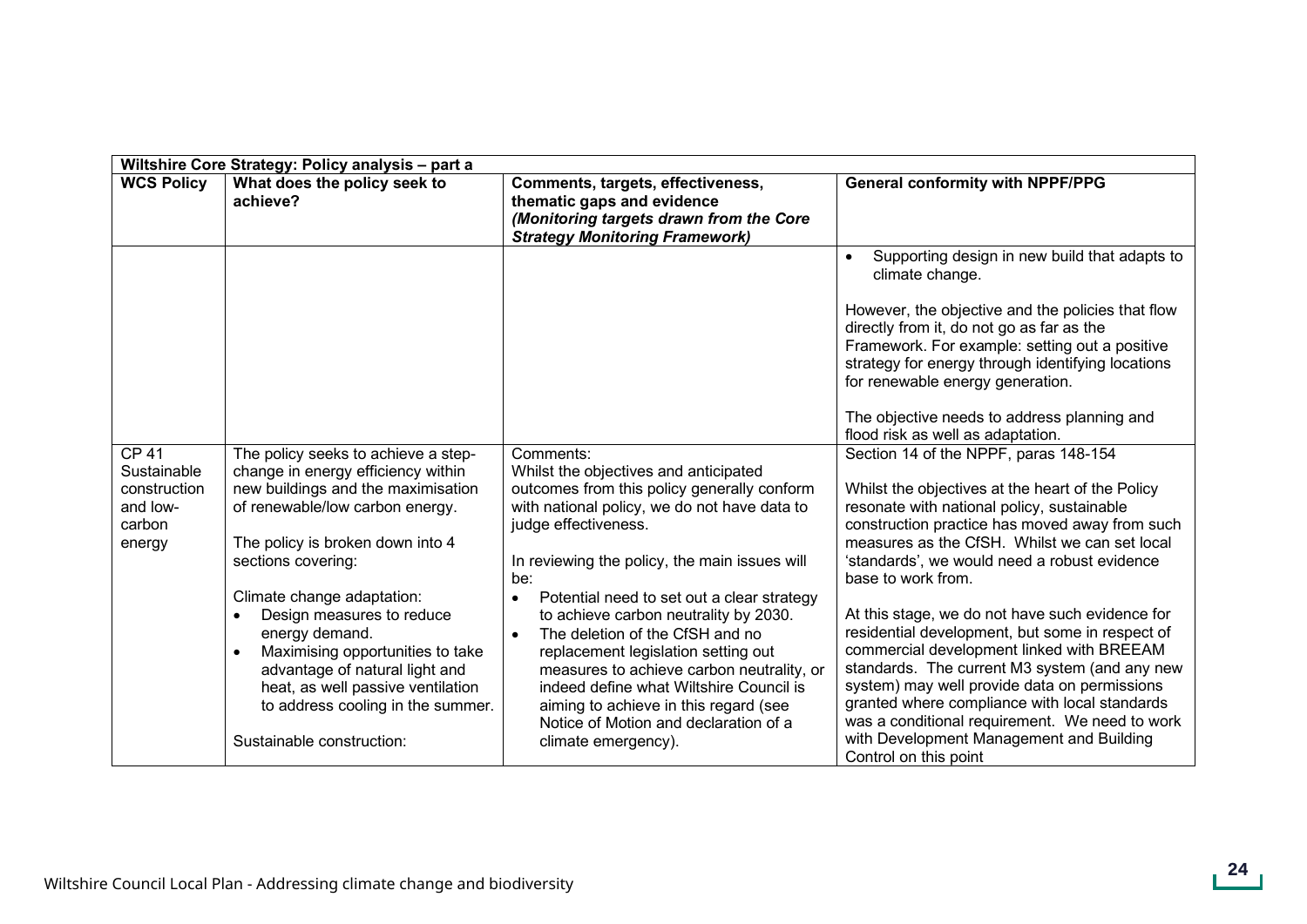|                   | Wiltshire Core Strategy: Policy analysis - part a                                                                                                                                                                                                                                                                                                                                                                                                                                                                                                                                                                                                                                                                                                 |                                                                                                                                                                                                                                                                                                                                                                                                                                                                                                                                                                                                                                                                                                                                                                                                                                                                                                                                                                                                              |                                                                                                                                                                                                                                                                                                                                                                                                                                                                                                                                                                                                                                                                                                                                                                                                                                                                                                                                                                                                                                                                                                                                                                        |  |
|-------------------|---------------------------------------------------------------------------------------------------------------------------------------------------------------------------------------------------------------------------------------------------------------------------------------------------------------------------------------------------------------------------------------------------------------------------------------------------------------------------------------------------------------------------------------------------------------------------------------------------------------------------------------------------------------------------------------------------------------------------------------------------|--------------------------------------------------------------------------------------------------------------------------------------------------------------------------------------------------------------------------------------------------------------------------------------------------------------------------------------------------------------------------------------------------------------------------------------------------------------------------------------------------------------------------------------------------------------------------------------------------------------------------------------------------------------------------------------------------------------------------------------------------------------------------------------------------------------------------------------------------------------------------------------------------------------------------------------------------------------------------------------------------------------|------------------------------------------------------------------------------------------------------------------------------------------------------------------------------------------------------------------------------------------------------------------------------------------------------------------------------------------------------------------------------------------------------------------------------------------------------------------------------------------------------------------------------------------------------------------------------------------------------------------------------------------------------------------------------------------------------------------------------------------------------------------------------------------------------------------------------------------------------------------------------------------------------------------------------------------------------------------------------------------------------------------------------------------------------------------------------------------------------------------------------------------------------------------------|--|
| <b>WCS Policy</b> | What does the policy seek to<br>achieve?                                                                                                                                                                                                                                                                                                                                                                                                                                                                                                                                                                                                                                                                                                          | Comments, targets, effectiveness,<br>thematic gaps and evidence<br>(Monitoring targets drawn from the Core<br><b>Strategy Monitoring Framework)</b>                                                                                                                                                                                                                                                                                                                                                                                                                                                                                                                                                                                                                                                                                                                                                                                                                                                          | <b>General conformity with NPPF/PPG</b>                                                                                                                                                                                                                                                                                                                                                                                                                                                                                                                                                                                                                                                                                                                                                                                                                                                                                                                                                                                                                                                                                                                                |  |
|                   | New homes to achieve CfSH<br>Level 4 (in full).<br>Conversions of property to<br>residential use to achieve<br><b>BREEAM Homes "Very Good"</b><br>standards.<br>All commercial development to<br>achieve BREEAM "Very Good",<br>rising to "Excellent" from 2019.<br>Existing buildings:<br>Encouraging retrofitting measures<br>to improve energy performance in<br>existing buildings by:<br>Reducing energy<br>$\circ$<br>consumption through<br>energy efficiency;<br>Using renewable or low<br>$\circ$<br>carbon energy from a<br>local/district source;<br>Using micro-energy<br>$\circ$<br>generation.<br>Renewable and low-carbon energy:<br>All proposals for "major<br>development" to be supported by<br>a Sustainable Energy Strategy. | Addressing retrofitting of climate change<br>$\bullet$<br>adaptation measures in existing buildings.<br>Tackling energy demands and supply -<br>the need to diversify and decentralise the<br>energy market.<br>The need to consider cooling within<br>decentralised energy solutions<br>(Combined Heat/Cooling and Power -<br>CHCP).<br>The potential need to set out locations for<br>energy generation, particularly wind<br>technology.<br>The need to set standards that reflect the<br>$\bullet$<br>Government's technical standards,<br>building regulations and potentially<br>beyond.<br>Current monitoring target(s):<br>100% of new build to meet targets set by<br>policy.<br>% new development meeting Code 3 of the<br>code for Sustainable Homes from Core<br>Strategy adoption (2015) to 2013, Level 4 to<br>2016 and Level 5 from 2016 onwards and or/<br>'excellent' BREEAM.<br>Effectiveness:<br>Significant gap in evidence. Also, due to the<br>Government's 'deletion' of the CfSH and | Compliance with Building Regulations (BR)<br>remains. Parts G (water efficiency) and L<br>(energy efficiency) are therefore relevant in this<br>regard and we should investigate whether we<br>have data on BR compliance through discussions<br>with Development Management and Building<br>Control teams.<br>Whilst the primary objectives of Core Policy 41<br>remain relevant and broadly in line with national<br>policy, they do not go far enough in terms of<br>accelerating the delivery of higher energy and<br>water efficiency performance standards in new<br>buildings.<br>Whether through a policy review, or a link to the<br>Council's Climate Strategy, more emphasis could<br>usefully be applied to supporting retrofitting of<br>existing buildings and economic investment in<br>green/sustainable building technologies.<br>Working with the development industry and the<br>Council's own building company (Stone Circle),<br>evidence will be needed to understand the costs<br>of delivering zero-carbon buildings. This will<br>assist in the viability assessment that will be<br>needed to support the Local Plan preparation<br>process. |  |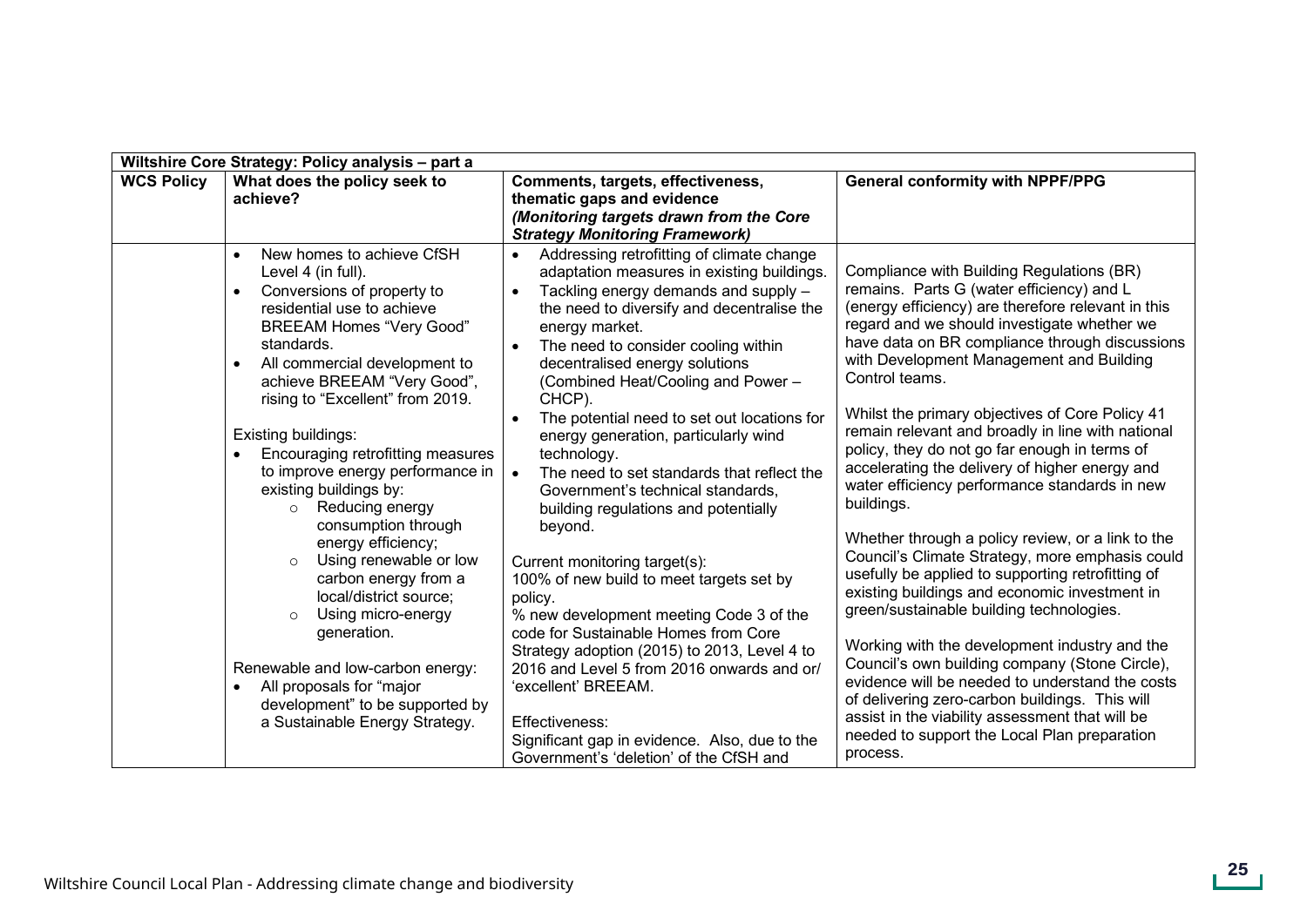|                   | Wiltshire Core Strategy: Policy analysis - part a |                                                                                                                                                                                                                                                                                                                                                                                                                                                                                                                                                                                                                                                                   |                                         |
|-------------------|---------------------------------------------------|-------------------------------------------------------------------------------------------------------------------------------------------------------------------------------------------------------------------------------------------------------------------------------------------------------------------------------------------------------------------------------------------------------------------------------------------------------------------------------------------------------------------------------------------------------------------------------------------------------------------------------------------------------------------|-----------------------------------------|
| <b>WCS Policy</b> | What does the policy seek to<br>achieve?          | Comments, targets, effectiveness,<br>thematic gaps and evidence<br>(Monitoring targets drawn from the Core<br><b>Strategy Monitoring Framework)</b>                                                                                                                                                                                                                                                                                                                                                                                                                                                                                                               | <b>General conformity with NPPF/PPG</b> |
|                   |                                                   | 'insertion' of optional technical<br>standards/space standards/updates to Parts<br>G and L of Building Regs we could investigate<br>options for establishing a consolidated<br>'standard' for Wiltshire.                                                                                                                                                                                                                                                                                                                                                                                                                                                          |                                         |
|                   |                                                   | Gaps:<br>As above.                                                                                                                                                                                                                                                                                                                                                                                                                                                                                                                                                                                                                                                |                                         |
|                   |                                                   | Evidence:<br>Carbon Budgets for the period up to<br>2036.<br>Climate Change Act, 2008 (as amended).<br>Building Regs/Building for Life 12.<br>Data required to cover the energy<br>demand across Wiltshire and supply side<br>decentralisation potential - i.e. what<br>solutions are out there and how feasible<br>would they be for Wiltshire (wind, solar,<br>hydroelectric, geothermal, landfill<br>gas/energy from waste treatment)?<br>Data required on the costs of moving<br>towards a decentralised + micro-energy<br>generation future in new buildings.<br>Data required on retrofitting energy<br>generation solutions to existing building<br>stock. |                                         |
| $CP 42 -$         | The policy seeks to encourage                     | Comments:                                                                                                                                                                                                                                                                                                                                                                                                                                                                                                                                                                                                                                                         | Section 14 of the NPPF, paras 148-154   |
| Standalone        | proposals for low-carbon, standalone              |                                                                                                                                                                                                                                                                                                                                                                                                                                                                                                                                                                                                                                                                   |                                         |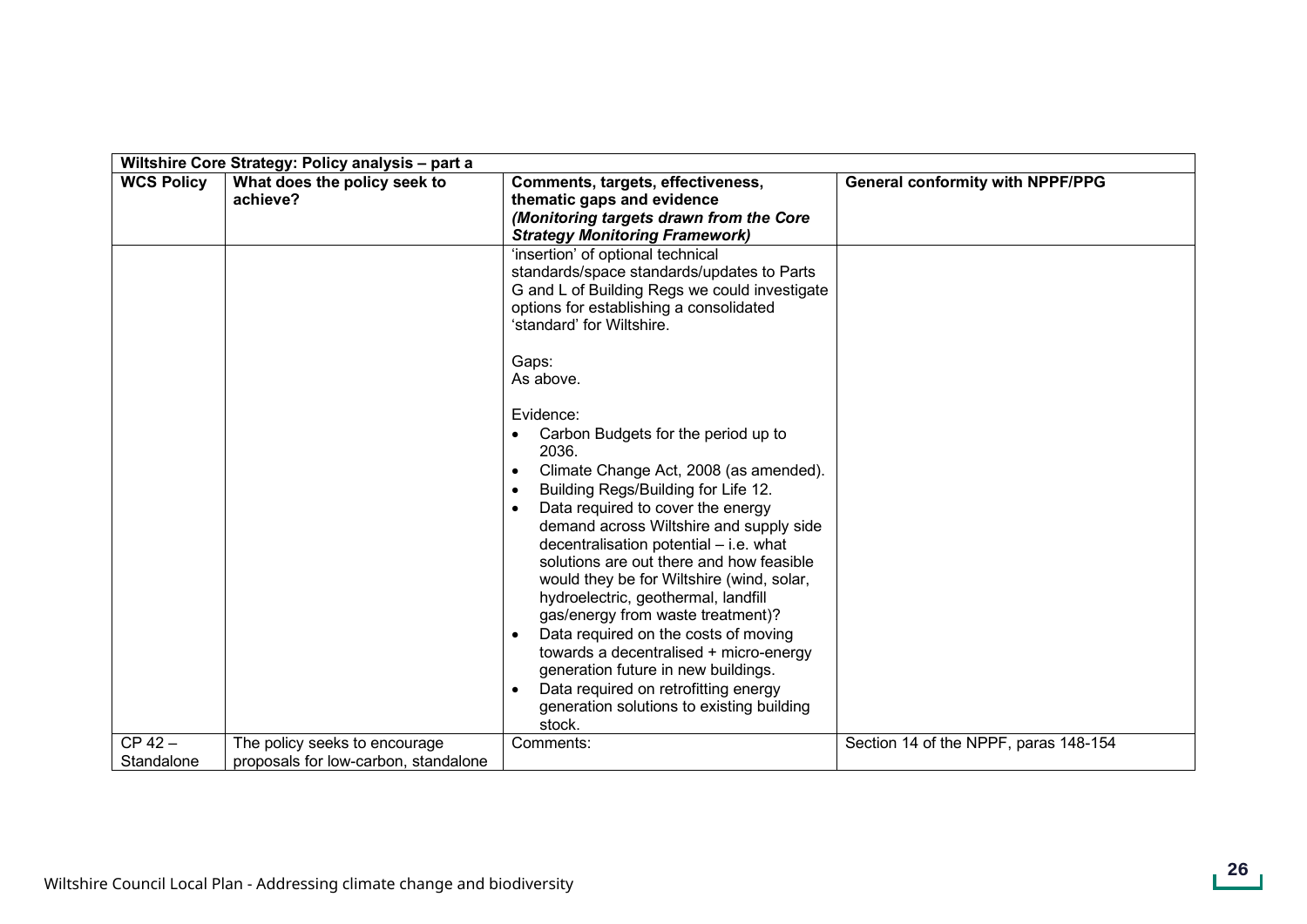| Wiltshire Core Strategy: Policy analysis - part a |                                                                                                                                                                                     |                                                                                                                                                                                                                                                                                                                                                                                                                                                                                                                                                                                                                                                                                                                                                                                                                                                                                                                                                                                                  |                                                                                                                                                                                                                                                                                                                                                                                                                                                                                                                                                                                                                                                                                                                                                                                                                                                                                                                                                                                                                                                                                                                                                             |
|---------------------------------------------------|-------------------------------------------------------------------------------------------------------------------------------------------------------------------------------------|--------------------------------------------------------------------------------------------------------------------------------------------------------------------------------------------------------------------------------------------------------------------------------------------------------------------------------------------------------------------------------------------------------------------------------------------------------------------------------------------------------------------------------------------------------------------------------------------------------------------------------------------------------------------------------------------------------------------------------------------------------------------------------------------------------------------------------------------------------------------------------------------------------------------------------------------------------------------------------------------------|-------------------------------------------------------------------------------------------------------------------------------------------------------------------------------------------------------------------------------------------------------------------------------------------------------------------------------------------------------------------------------------------------------------------------------------------------------------------------------------------------------------------------------------------------------------------------------------------------------------------------------------------------------------------------------------------------------------------------------------------------------------------------------------------------------------------------------------------------------------------------------------------------------------------------------------------------------------------------------------------------------------------------------------------------------------------------------------------------------------------------------------------------------------|
| <b>WCS Policy</b>                                 | What does the policy seek to<br>achieve?                                                                                                                                            | Comments, targets, effectiveness,<br>thematic gaps and evidence<br>(Monitoring targets drawn from the Core<br><b>Strategy Monitoring Framework)</b>                                                                                                                                                                                                                                                                                                                                                                                                                                                                                                                                                                                                                                                                                                                                                                                                                                              | <b>General conformity with NPPF/PPG</b>                                                                                                                                                                                                                                                                                                                                                                                                                                                                                                                                                                                                                                                                                                                                                                                                                                                                                                                                                                                                                                                                                                                     |
| renewable<br>energy<br>installations              | energy generation facilities.<br>Schemes would need to be supported<br>by a landscape character assessment<br>and pay due regard to locational<br>constraints such as biodiversity. | Again, the primary objective of this policy<br>remains relevant and conforms with national<br>planning policy. However, as written, the<br>policy wording appears to set out where it<br>would not necessarily be appropriate to bring<br>forward stand-alone renewable energy<br>installations.<br>Considering the Council motion and the legal<br>imperative to address climate change, the<br>policy could usefully be reviewed to provide a<br>more positive strategy for tackling sustainable<br>energy generation through decentralising the<br>existing supply chain.<br>Current monitoring target(s):<br>Increase the amount of renewable energy<br>capacity in Wiltshire in Mega Watts (MW).<br>MW Renewable energy capacity installed<br>by type.<br>Effectiveness:<br>Planning applications for solar PV arrays on<br>farms were prevalent during the era of feed-in<br>tariffs. Since the changes to feed-in tariffs,<br>the incentive to erect solar PV has diminished<br>markedly. | The policy broadly conforms with national policy<br>(paragraphs 151-154), but it stops short of<br>identifying opportunities to identify areas for<br>renewable and low-carbon energy sources.<br>The evidence prepared for the WCS looked at<br>the potential for wind energy generation across<br>the County, but this wasn't taken forward.<br>Following the adoption of the WCS, a Written<br>Ministerial Statement in March 2015 altered<br>national planning policy, particularly in respect of<br>the consideration of wind energy schemes and<br>the need to set out allocations in a development<br>plan for such technology.<br>The evidence also looked at the potential for<br>Combined Heat and Power (CHP) and<br>underpinned the 'Trowbridge Low-Carbon,<br>Renewable Energy Network' proposal set out in<br>CP30. Since adopting this policy, the opportunity<br>to deliver a local energy network based upon<br>County Hall has not been taken further. If such a<br>scheme remains an aspiration, further evidence<br>gathering would be needed, linked to the<br>Council's aspirations for the redevelopment of its<br>East Wing campus. |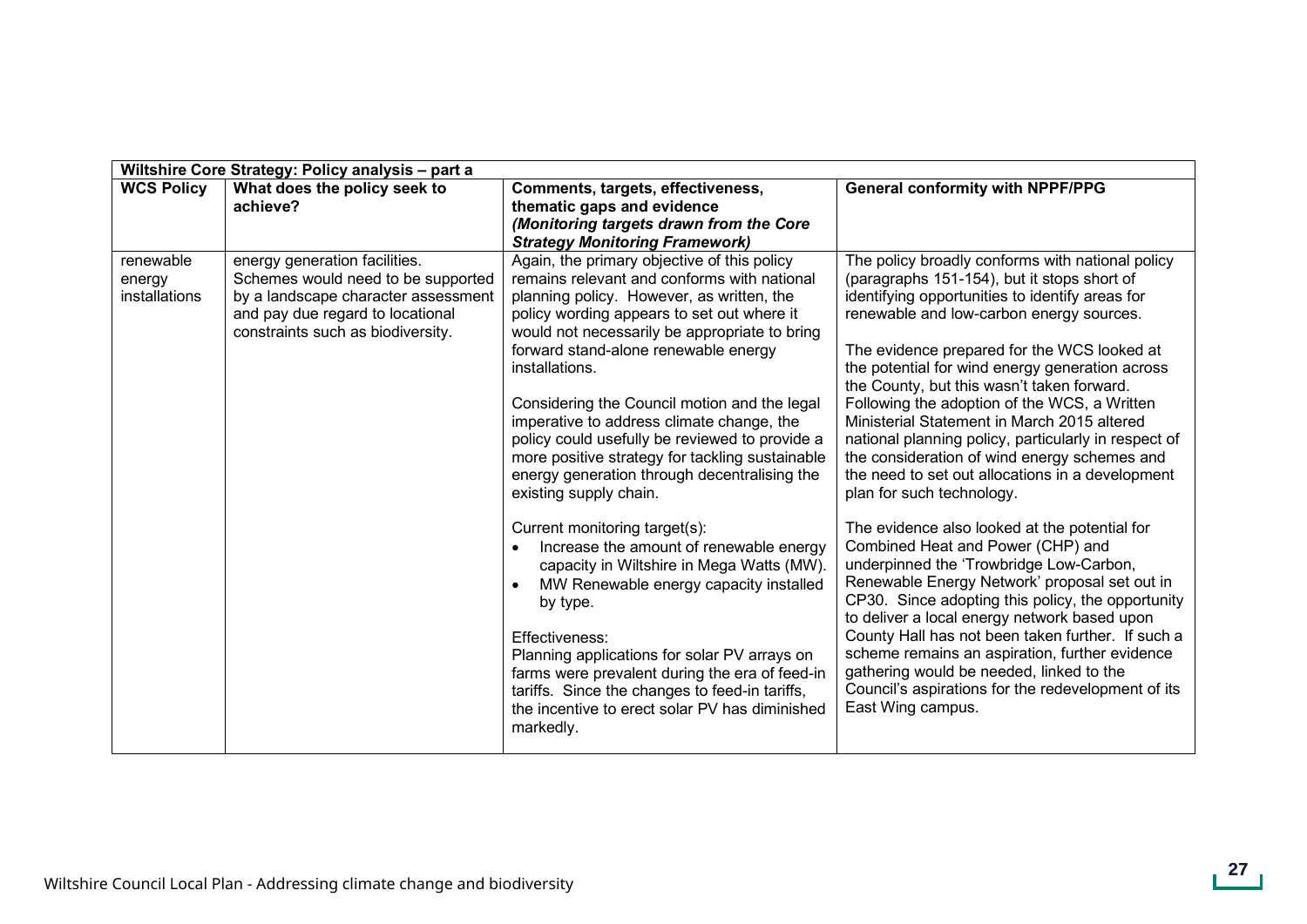| <b>WCS Policy</b>                    | Wiltshire Core Strategy: Policy analysis - part a<br>What does the policy seek to                                 | Comments, targets, effectiveness,                                                                                                                                                                                                                                                                                                                                                                                                                                                          | <b>General conformity with NPPF/PPG</b>                                                                                                                                     |
|--------------------------------------|-------------------------------------------------------------------------------------------------------------------|--------------------------------------------------------------------------------------------------------------------------------------------------------------------------------------------------------------------------------------------------------------------------------------------------------------------------------------------------------------------------------------------------------------------------------------------------------------------------------------------|-----------------------------------------------------------------------------------------------------------------------------------------------------------------------------|
|                                      | achieve?                                                                                                          | thematic gaps and evidence<br>(Monitoring targets drawn from the Core<br><b>Strategy Monitoring Framework)</b>                                                                                                                                                                                                                                                                                                                                                                             |                                                                                                                                                                             |
|                                      |                                                                                                                   | Currently, there are very few low-carbon<br>energy/decentralised energy solutions in the<br>County and yet more could potentially be<br>done with water, waste et al.                                                                                                                                                                                                                                                                                                                      |                                                                                                                                                                             |
|                                      |                                                                                                                   | Gaps:<br>Monitoring the delivery of renewable energy<br>facilities and installed capacity has been<br>limited to date.                                                                                                                                                                                                                                                                                                                                                                     |                                                                                                                                                                             |
|                                      |                                                                                                                   | Evidence:<br>Local Energy Strategy (produced for the<br>LEP)<br>Data required to cover the potential<br>market for decentralised energy<br>generation and Combined Heating<br>Cooling and Power. Is there scope to<br>develop local energy markets (ESCos)<br>within major development sites?<br>Data required on the feasibility/viability of<br>pursuing decentralised, low-carbon<br>energy solutions across Wiltshire (looking<br>at energy potential from all sources and<br>scales). |                                                                                                                                                                             |
| $CP 52 -$<br>Green<br>infrastructure | This policy seeks to maximise the<br>retention and enhancement of<br>Wiltshire's green infrastructure<br>network. | Comments:<br>The objective of protecting and enhancing the<br>green infrastructure network across Wiltshire<br>resonates with national planning policy.<br>However, the policy is set within the context                                                                                                                                                                                                                                                                                   | Section 14, paragraphs 149 and 157<br>Section 15, paragraphs 170 and 174<br>The policy is in general conformity with national<br>policy but could be usefully be amended to |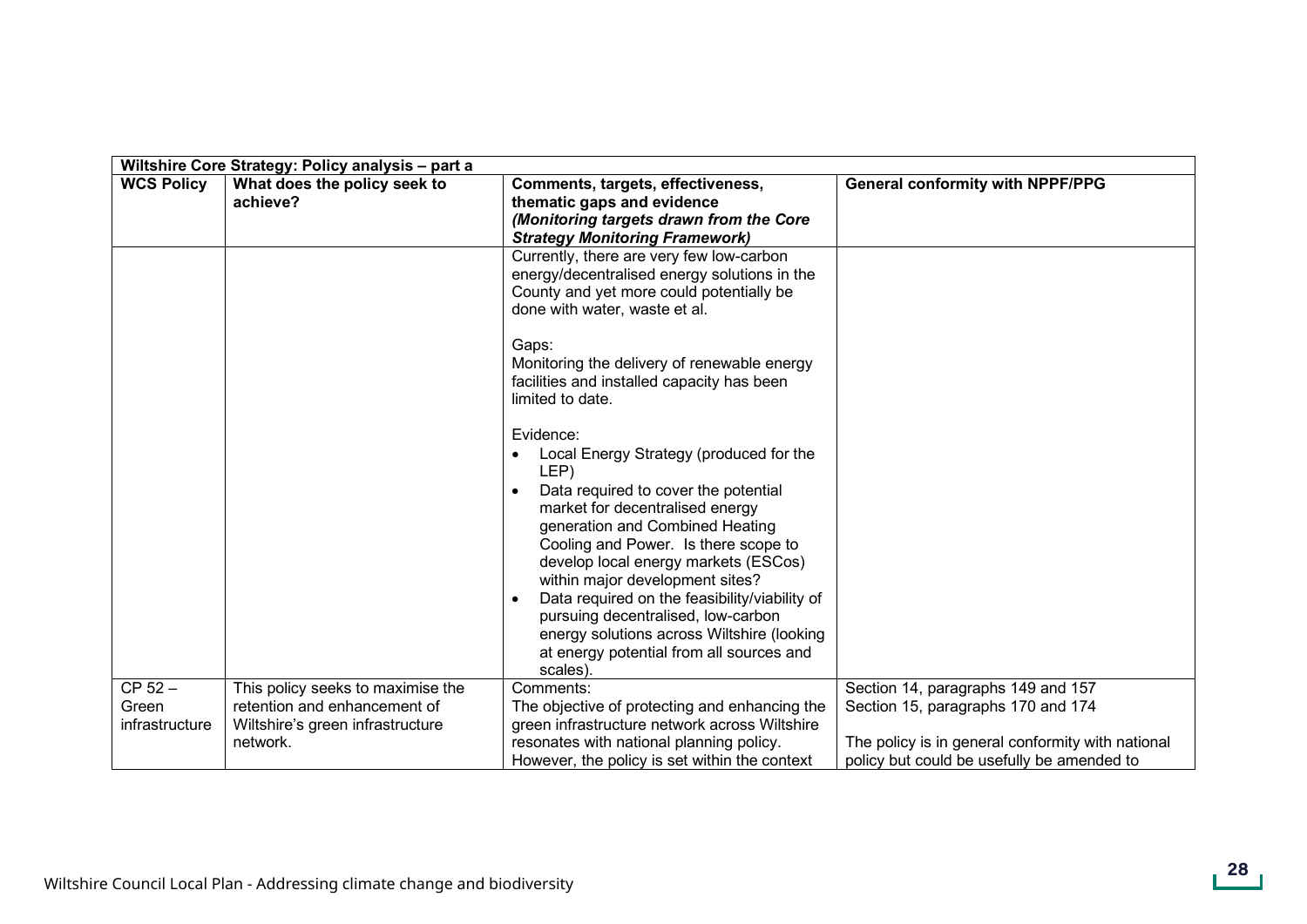| Wiltshire Core Strategy: Policy analysis - part a |                                                                                                                                                                                                                                                                                                                                                                                                                                                                                                 |                                                                                                                                                                                                                                                                                                                                                                                                                                                                                                                                                                                                                                                                                                                                                                                                                                                                                                                                                                                                                  |                                                                                                             |
|---------------------------------------------------|-------------------------------------------------------------------------------------------------------------------------------------------------------------------------------------------------------------------------------------------------------------------------------------------------------------------------------------------------------------------------------------------------------------------------------------------------------------------------------------------------|------------------------------------------------------------------------------------------------------------------------------------------------------------------------------------------------------------------------------------------------------------------------------------------------------------------------------------------------------------------------------------------------------------------------------------------------------------------------------------------------------------------------------------------------------------------------------------------------------------------------------------------------------------------------------------------------------------------------------------------------------------------------------------------------------------------------------------------------------------------------------------------------------------------------------------------------------------------------------------------------------------------|-------------------------------------------------------------------------------------------------------------|
| <b>WCS Policy</b>                                 | What does the policy seek to<br>achieve?                                                                                                                                                                                                                                                                                                                                                                                                                                                        | Comments, targets, effectiveness,<br>thematic gaps and evidence<br>(Monitoring targets drawn from the Core<br><b>Strategy Monitoring Framework)</b>                                                                                                                                                                                                                                                                                                                                                                                                                                                                                                                                                                                                                                                                                                                                                                                                                                                              | <b>General conformity with NPPF/PPG</b>                                                                     |
|                                                   | To achieve this aim, the policy sets<br>out 5 criteria covering inter alia:<br>retention/enhancement of green<br>infrastructure; open space standards;<br>long-term management measures;<br>contributions towards the delivery of<br>on/off-site infrastructure.<br>Proposals for major development will<br>be expected to provide an audit of<br>existing green infrastructure within<br>and around the site, along with a<br>statement setting out how this will be<br>retained and enhanced. | of legacy policies in respect of open space<br>standards. This needs to be rationalised and<br>is being tackled through the Open Spaces<br>Study and the Green and Blue Infrastructure<br>Strategy.<br>These two evidence documents will be critical<br>in maximising the benefits that green/blue<br>infrastructure can bring to place shaping in<br>terms of helping to tackle climate change and<br>reverse biodiversity loss<br>Current monitoring target(s):<br>Deliver key green infrastructure projects<br>$\bullet$<br>Increase quantity and quality of green<br>infrastructure.<br>Progress against outputs and targets set<br>within the Wiltshire GI Strategy.<br>Effectiveness:<br>Whilst the policy appears to be successful,<br>more could be done to ensure that the Local<br>Plan addresses legal requirements and the<br>Council's declaration of a climate emergency<br>in Wiltshire.<br>Gaps:<br>Potentially significant gaps in our monitoring<br>of policy effectiveness. That said, recent | maximise the benefits that blue infrastructure<br>also brings to place shaping within local<br>communities. |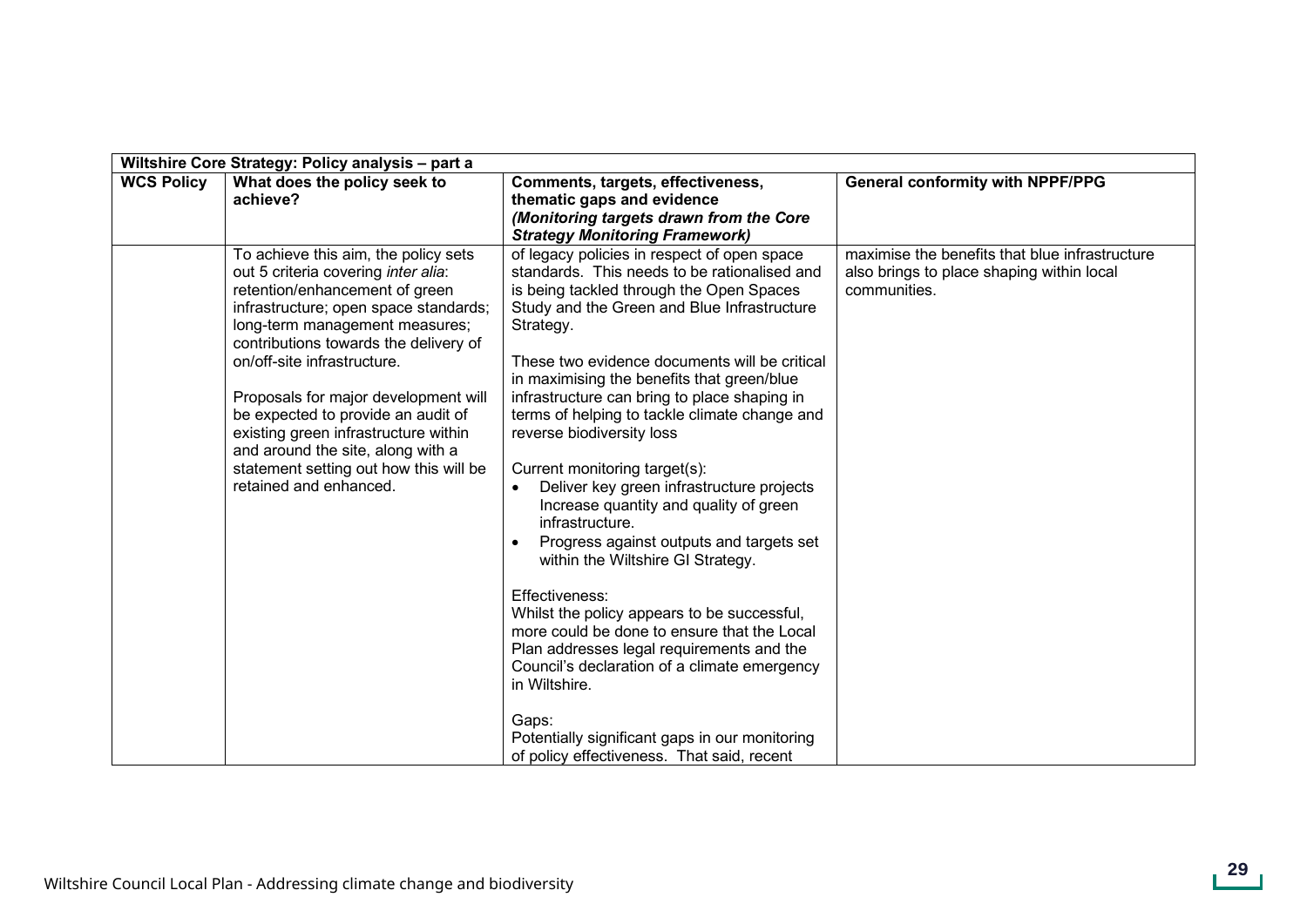| Wiltshire Core Strategy: Policy analysis - part a |                                                                                                                                                               |                                                                                                                                                                                                                                                                                                                                                                                                                                        |                                                                                                                                                                                                                                                                                                          |
|---------------------------------------------------|---------------------------------------------------------------------------------------------------------------------------------------------------------------|----------------------------------------------------------------------------------------------------------------------------------------------------------------------------------------------------------------------------------------------------------------------------------------------------------------------------------------------------------------------------------------------------------------------------------------|----------------------------------------------------------------------------------------------------------------------------------------------------------------------------------------------------------------------------------------------------------------------------------------------------------|
| <b>WCS Policy</b>                                 | What does the policy seek to<br>achieve?                                                                                                                      | Comments, targets, effectiveness,<br>thematic gaps and evidence<br>(Monitoring targets drawn from the Core<br><b>Strategy Monitoring Framework)</b>                                                                                                                                                                                                                                                                                    | <b>General conformity with NPPF/PPG</b>                                                                                                                                                                                                                                                                  |
|                                                   |                                                                                                                                                               | measures designed to control phosphates<br>and nitrates entering the River Avon<br>demonstrate the Council's commitment<br>towards achieving improvements to water<br>quality within what is a significant European<br>designation.                                                                                                                                                                                                    |                                                                                                                                                                                                                                                                                                          |
|                                                   |                                                                                                                                                               | Evidence:<br>An audit of open space provision is being<br>addressed through the Open Spaces<br>Study.<br>A revised open space standard for<br>Wiltshire needs to be set.<br>A Green and Blue Infrastructure (GBI)<br>Strategy is being progressed and this will<br>assist in developing place shaping<br>policies for the Local Plan.<br>Identified GBI projects will need to be<br>costed and built into our viability<br>assessment. |                                                                                                                                                                                                                                                                                                          |
| CP 53-<br>Wiltshire's<br>canals                   | This policy seeks to safeguard the<br>historic routes of Wiltshire's canal<br>network with a view to their long-term<br>re-establishment as navigable routes. | Comments:<br>Current monitoring target(s):<br>Prevent inappropriate development.<br>$\bullet$<br>Restoration of waterways<br>$\bullet$<br>Improve facilities.<br>Number of applications permitted contrary<br>to policy.                                                                                                                                                                                                               | The policy generally accords with national policy<br>insofar as canal restoration could lead to<br>improvements in green infrastructure,<br>biodiversity, cycling/walking routes, the local<br>economy.<br>However, without a clear mechanism for<br>supporting the delivery of canal restoration, it is |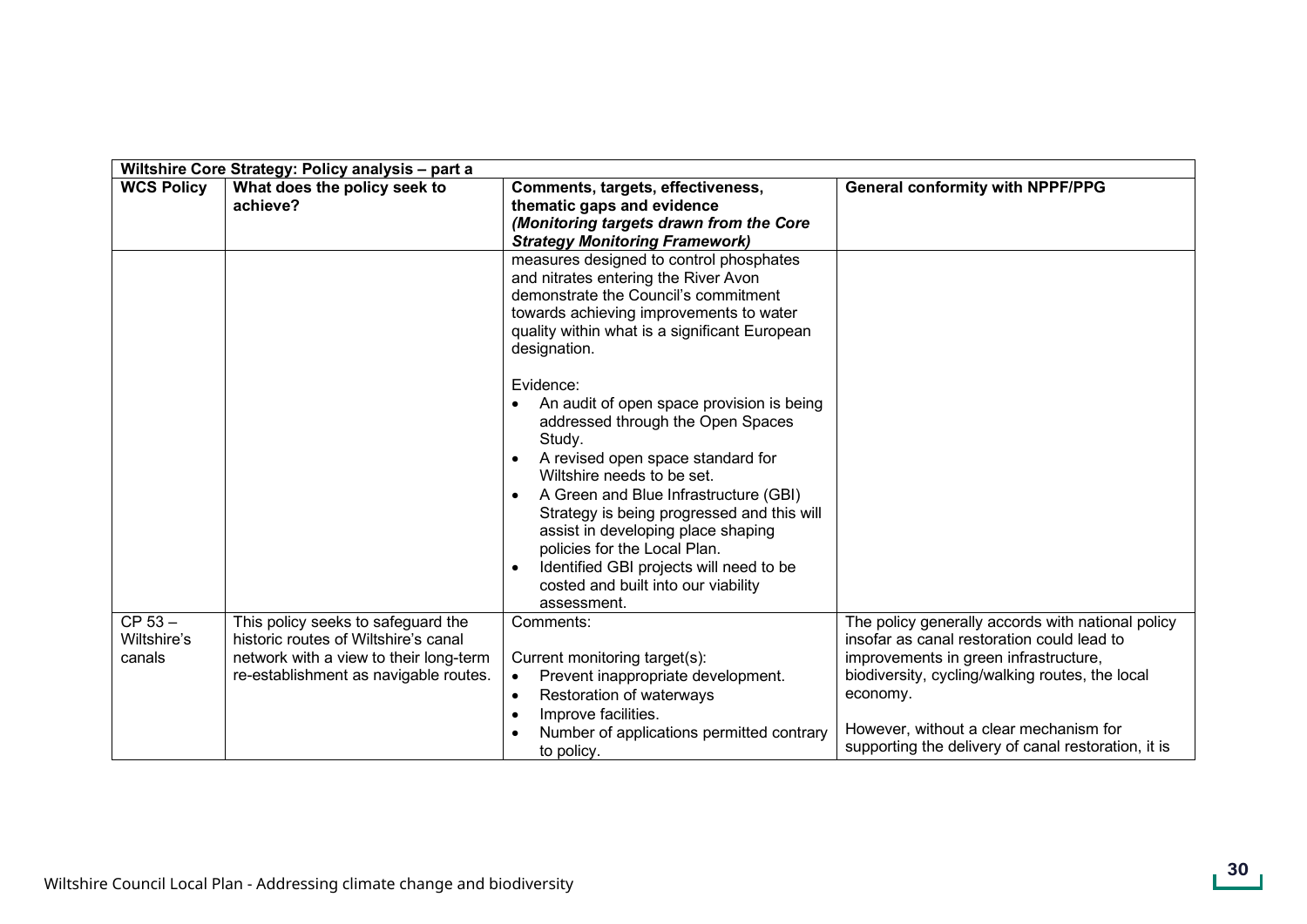|                        | Wiltshire Core Strategy: Policy analysis - part a                                                                                                                                                                                                                                                    |                                                                                                                                                                                                                                                                                                                                                                                                                                                                                                                                                                                                     |                                                                                                                                                                                                                                                                                                                                                                                  |  |
|------------------------|------------------------------------------------------------------------------------------------------------------------------------------------------------------------------------------------------------------------------------------------------------------------------------------------------|-----------------------------------------------------------------------------------------------------------------------------------------------------------------------------------------------------------------------------------------------------------------------------------------------------------------------------------------------------------------------------------------------------------------------------------------------------------------------------------------------------------------------------------------------------------------------------------------------------|----------------------------------------------------------------------------------------------------------------------------------------------------------------------------------------------------------------------------------------------------------------------------------------------------------------------------------------------------------------------------------|--|
| <b>WCS Policy</b>      | What does the policy seek to<br>achieve?                                                                                                                                                                                                                                                             | Comments, targets, effectiveness,<br>thematic gaps and evidence<br>(Monitoring targets drawn from the Core<br><b>Strategy Monitoring Framework)</b>                                                                                                                                                                                                                                                                                                                                                                                                                                                 | <b>General conformity with NPPF/PPG</b>                                                                                                                                                                                                                                                                                                                                          |  |
|                        |                                                                                                                                                                                                                                                                                                      | Length of completed waterway in metres.<br>Effectiveness:<br>Whilst a scheme for the restoration of<br>Melksham Link (Wilts and Berks Canal) has<br>been submitted, no permission has been<br>granted in the last eight years.<br>No evidence to suggest that the historic route<br>of canals through Wiltshire have been<br>compromised.<br>Gaps:<br>As worded, the policy seeks to safeguard<br>historic routes, but it does not express how a<br>planning application for an off-line canal<br>building project would be considered.<br>Evidence:<br>Feasibility/viability of canal restoration. | not clear that the policy will be effective if carried<br>forward as worded.                                                                                                                                                                                                                                                                                                     |  |
| CP 55 - Air<br>quality | The policy seeks to ensure that new<br>development does not exacerbate<br>areas of poor air quality.<br>The policy is intended to be read in<br>conjunction with the Council's Air<br><b>Quality Action Plan/Air Quality</b><br>Strategy. Indeed, the policy<br>anticipates that mitigation measures | Comments:<br>Improving air quality by reducing NO <sub>2</sub> and<br>particulate matter emissions (PM <sub>10</sub> and below)<br>remains a corporate priority. Reversing<br>exceedances, particularly in AQMAs, will<br>enable us to meet EU and national targets.<br>However, more could be done.<br>Current monitoring target(s):                                                                                                                                                                                                                                                               | The policy is broadly consistent with national<br>policy but could be more specific and linked to<br>target outcomes, particularly within defined Air<br>Quality Management Areas (AQMAs).<br>Also need to ensure that we do not repeat the<br>aims of other policies $-$ e.g. encouraging modal<br>shift; encouraging increased cycling/walking;<br>design in the public realm. |  |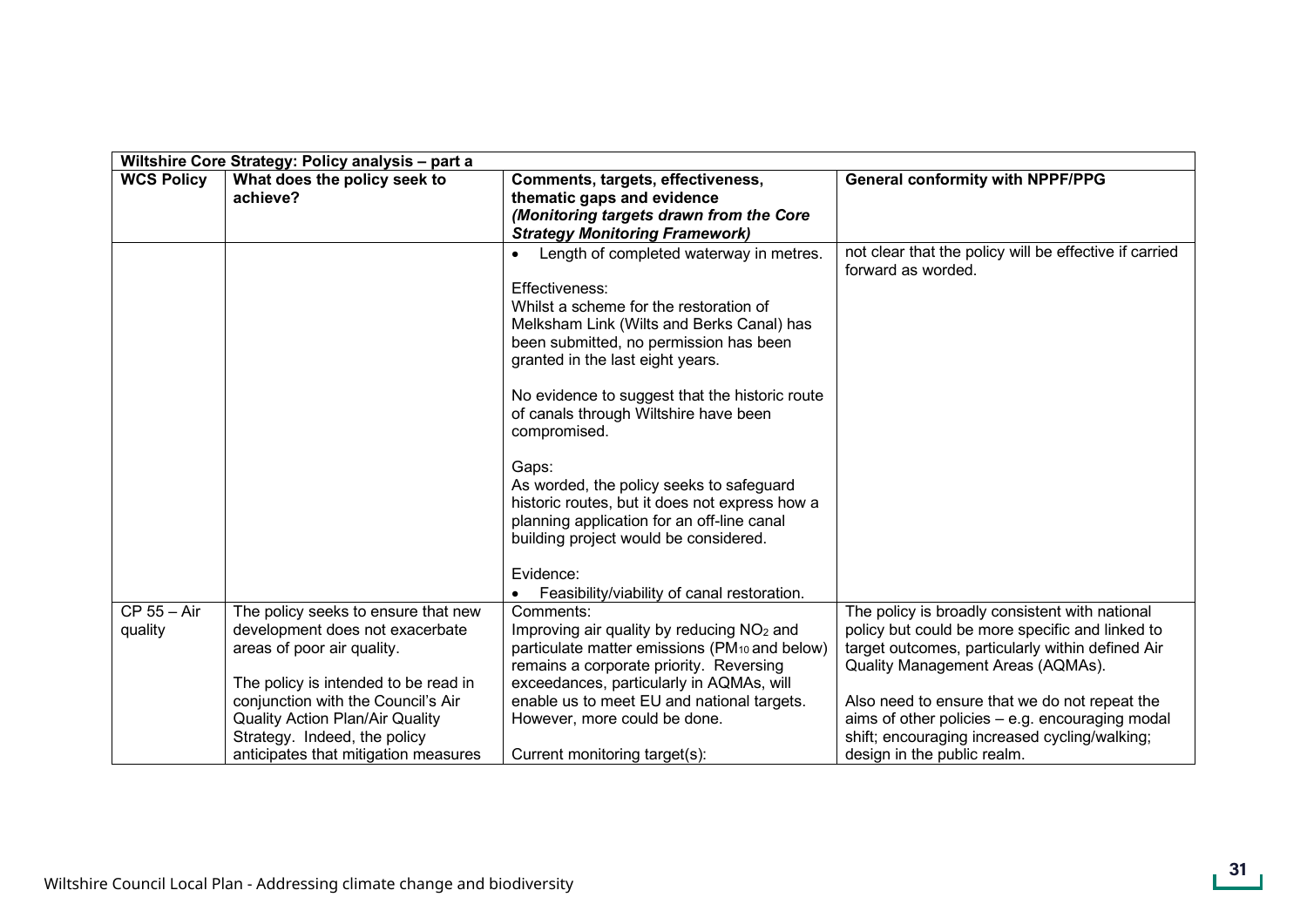|                   | Wiltshire Core Strategy: Policy analysis - part a                                                                                                                                                                                             |                                                                                                                                                                                                                                                                                                                                                                                                                                                                                                                                                                                                                                                                                                                                                                                                                                                                                                                                                                                                           |                                         |
|-------------------|-----------------------------------------------------------------------------------------------------------------------------------------------------------------------------------------------------------------------------------------------|-----------------------------------------------------------------------------------------------------------------------------------------------------------------------------------------------------------------------------------------------------------------------------------------------------------------------------------------------------------------------------------------------------------------------------------------------------------------------------------------------------------------------------------------------------------------------------------------------------------------------------------------------------------------------------------------------------------------------------------------------------------------------------------------------------------------------------------------------------------------------------------------------------------------------------------------------------------------------------------------------------------|-----------------------------------------|
| <b>WCS Policy</b> | What does the policy seek to<br>achieve?                                                                                                                                                                                                      | Comments, targets, effectiveness,<br>thematic gaps and evidence<br>(Monitoring targets drawn from the Core                                                                                                                                                                                                                                                                                                                                                                                                                                                                                                                                                                                                                                                                                                                                                                                                                                                                                                | <b>General conformity with NPPF/PPG</b> |
|                   | will make a positive contribution<br>towards the aims of these documents.<br>The policy seeks to reduce<br>exceedances of nitrogen dioxide<br>(NO <sub>2</sub> ) and particulate matter<br>emissions – principally $PM2.5$ and<br>$PM_{10}$ . | <b>Strategy Monitoring Framework)</b><br>No applications permitted contrary to the<br>advice of Wiltshire Council on the<br>grounds of air pollution that cannot be<br>mitigated.<br>Effectiveness:<br>Evidence suggests that in overall terms, air<br>quality across Wiltshire is generally good.<br>That said, air quality remains an issue in a<br>number of towns, including those like<br>Westbury where an Air Quality Management<br>Area (AQMA) has been designated.<br>There are a number of different measures of<br>air quality, but in certain areas and for certain<br>emissions, the situation is improving as a<br>result of implementing the Air Quality<br>Strategy. In other areas, the position is<br>reversed.<br>Gaps:<br>Emissions to air from vehicles and/or<br>businesses generally fall into the categories<br>outlined in supporting text. However, there is<br>increasing evidence that particulate matter<br>emissions below PM <sub>10</sub> are leading to health<br>risks. |                                         |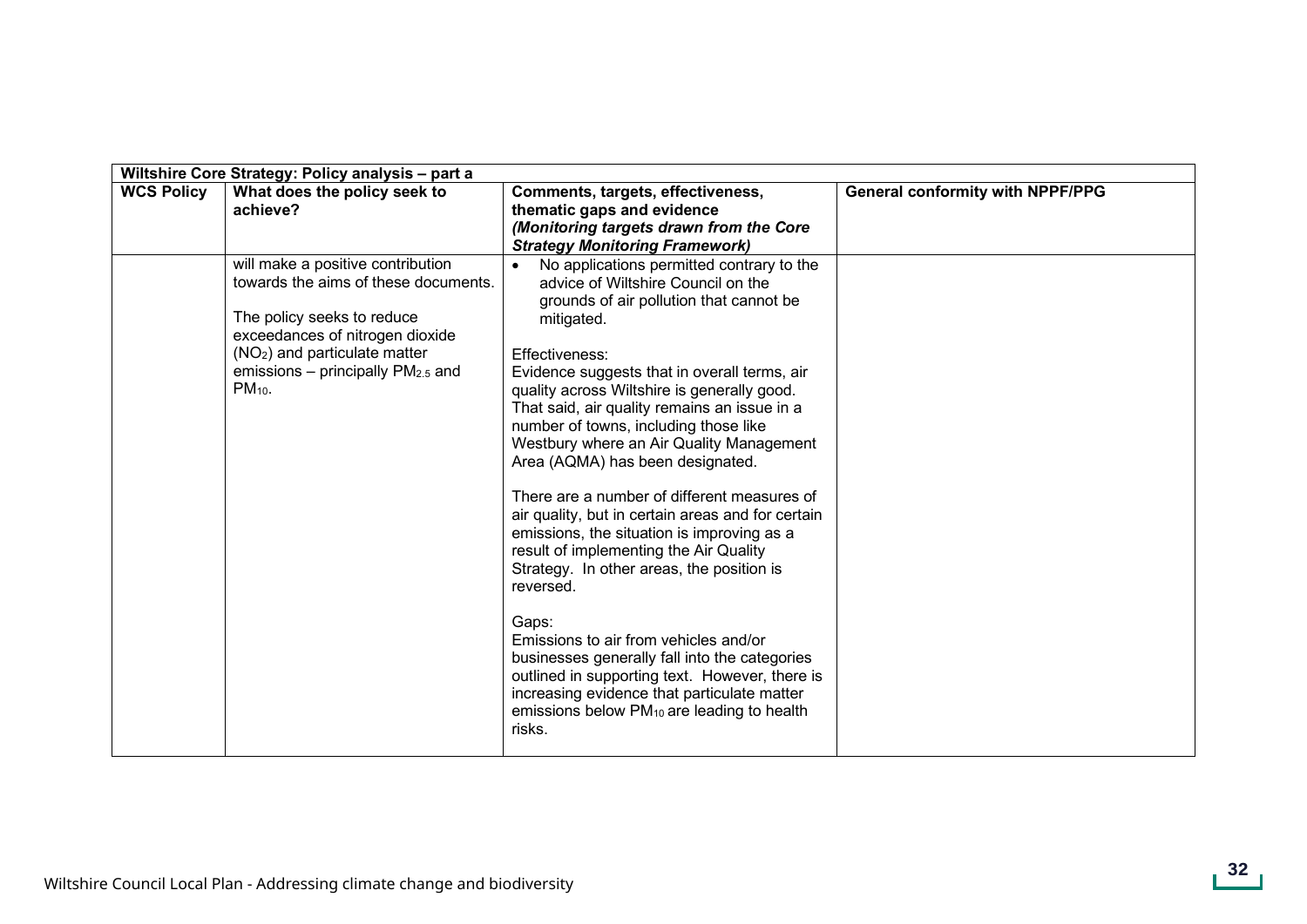| Wiltshire Core Strategy: Policy analysis - part a                       |                                                                                                                                                                                                                                                                                                                                                                                                                                                                                                                                                                                        |                                                                                                                                                                                                                                                                                                                                                                                                                                                                                                                                                                                                                                                                     |                                                                                                                                                                                                                                                                                                                                                                                                                                                                                                                                                                                |
|-------------------------------------------------------------------------|----------------------------------------------------------------------------------------------------------------------------------------------------------------------------------------------------------------------------------------------------------------------------------------------------------------------------------------------------------------------------------------------------------------------------------------------------------------------------------------------------------------------------------------------------------------------------------------|---------------------------------------------------------------------------------------------------------------------------------------------------------------------------------------------------------------------------------------------------------------------------------------------------------------------------------------------------------------------------------------------------------------------------------------------------------------------------------------------------------------------------------------------------------------------------------------------------------------------------------------------------------------------|--------------------------------------------------------------------------------------------------------------------------------------------------------------------------------------------------------------------------------------------------------------------------------------------------------------------------------------------------------------------------------------------------------------------------------------------------------------------------------------------------------------------------------------------------------------------------------|
| <b>WCS Policy</b>                                                       | What does the policy seek to<br>achieve?                                                                                                                                                                                                                                                                                                                                                                                                                                                                                                                                               | Comments, targets, effectiveness,<br>thematic gaps and evidence<br>(Monitoring targets drawn from the Core<br><b>Strategy Monitoring Framework)</b>                                                                                                                                                                                                                                                                                                                                                                                                                                                                                                                 | <b>General conformity with NPPF/PPG</b>                                                                                                                                                                                                                                                                                                                                                                                                                                                                                                                                        |
|                                                                         |                                                                                                                                                                                                                                                                                                                                                                                                                                                                                                                                                                                        | We have legislative requirements to meet,<br>including 2008 Ambient Air Quality Directive<br>as well as national targets monitored by<br>Defra.<br>Evidence:                                                                                                                                                                                                                                                                                                                                                                                                                                                                                                        |                                                                                                                                                                                                                                                                                                                                                                                                                                                                                                                                                                                |
|                                                                         |                                                                                                                                                                                                                                                                                                                                                                                                                                                                                                                                                                                        | Baseline evidence needed in respect of<br>$NO2$ and all particulate matter emissions<br>at $PM_{10}$ and below ( $PM_{2.5}$ ).<br>Modelling data needed to examine the<br>effect of growth scenarios.                                                                                                                                                                                                                                                                                                                                                                                                                                                               |                                                                                                                                                                                                                                                                                                                                                                                                                                                                                                                                                                                |
| <b>CP 57</b><br>Ensuring high<br>quality design<br>and place<br>shaping | The policy focuses on design matters.<br>It incorporates a range of criteria<br>designed to improve the character<br>and quality of the built environment.<br>The policy also cross-refers to other<br>policies of the WCS, including CP 41<br>(Sustainable construction and low<br>carbon energy), CP 61 (Transport<br>and new development) and CP 66<br>(Strategic transport network).<br>The supporting text to the policy<br>refers to the preparation of a<br><b>Supplementary Planning Document</b><br>(SPD) to provide guidance on who to<br>use the policy. Whilst a draft SPD | Comments:<br>Achieving high-quality design remains a key<br>tenet of national planning policy and hence<br>will need to feature in the new Local Plan.<br>The current policy wording covers a lot of<br>ground, much of which remains relevant in<br>the context of the new Local Plan. However,<br>it would make sense to present a policy that<br>sets out criteria to address carbon neutrality<br>in the built environment. In this regard, a<br>single policy, at the heart of the strategy,<br>linked to the revised climate change objective<br>and therefore tied to the Council's climate<br>change goals would make sense.<br>Current monitoring targets: | Section 12, paragraphs 124-132<br>Planning White Paper - consultation August<br>2020<br>The Framework is clear that the "creation of high-<br>quality buildings and places is fundamental to<br>what the planning and development process<br>should achieve". It follows that high-quality<br>design goes to the heart of sustainable<br>development and should be a key consideration<br>in plan making and development management.<br>Plans should set out a clear vision and<br>expectations in respect of design so that<br>applicants have as much certainty as possible. |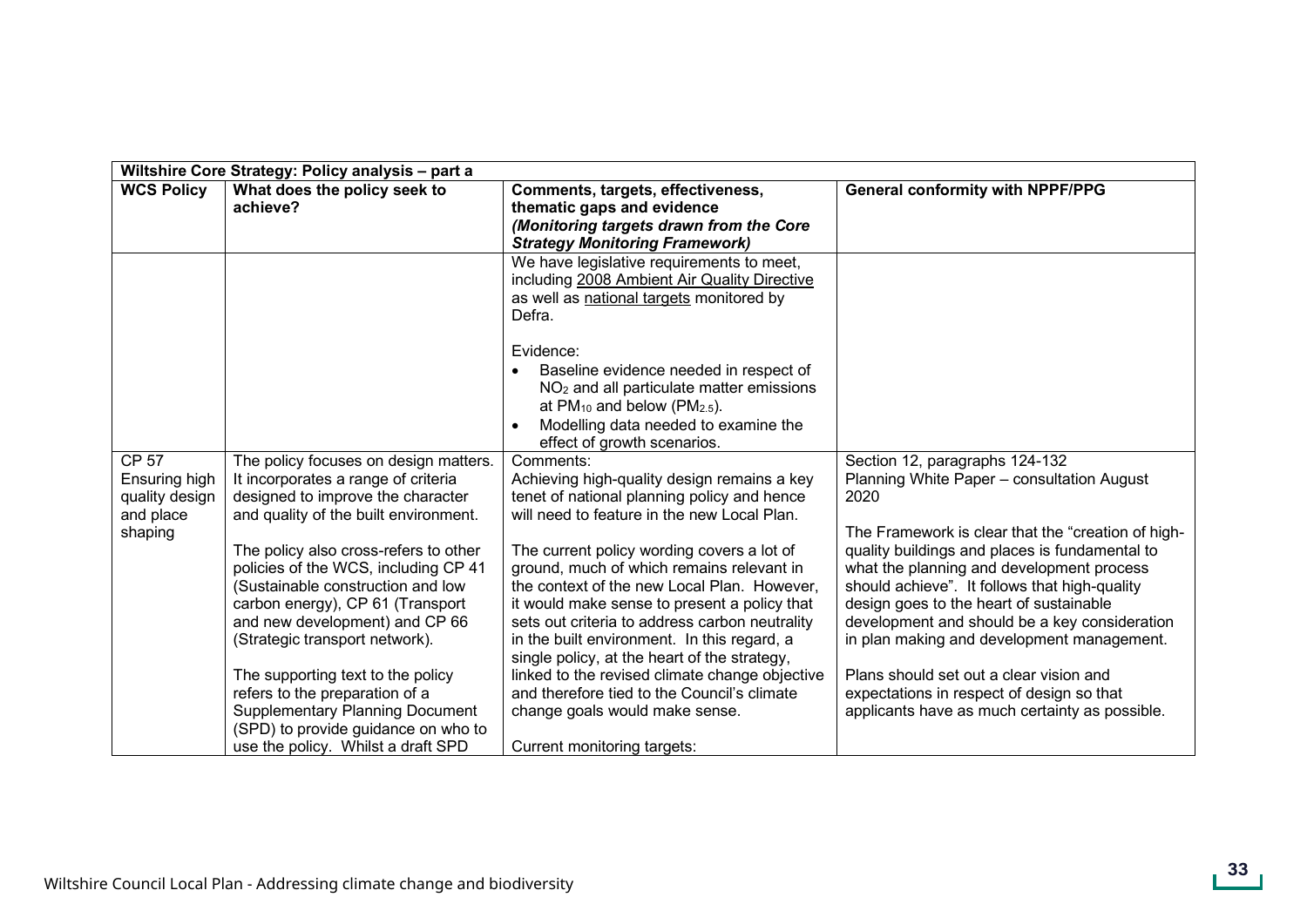|                   | Wiltshire Core Strategy: Policy analysis - part a |                                                                                                                                                                                                                                                                                                                                                                                                                                                                                                                                                                                                                                                                                                                                                                                                                                                                                                                                                                                                                              |                                                                                                                                                                                                                                                                                                                                                                                                                                                                                                                                                                                                                                                                                                                                                                                                                                                                                                                                                                                                                                                                                                                                                                                                                                           |
|-------------------|---------------------------------------------------|------------------------------------------------------------------------------------------------------------------------------------------------------------------------------------------------------------------------------------------------------------------------------------------------------------------------------------------------------------------------------------------------------------------------------------------------------------------------------------------------------------------------------------------------------------------------------------------------------------------------------------------------------------------------------------------------------------------------------------------------------------------------------------------------------------------------------------------------------------------------------------------------------------------------------------------------------------------------------------------------------------------------------|-------------------------------------------------------------------------------------------------------------------------------------------------------------------------------------------------------------------------------------------------------------------------------------------------------------------------------------------------------------------------------------------------------------------------------------------------------------------------------------------------------------------------------------------------------------------------------------------------------------------------------------------------------------------------------------------------------------------------------------------------------------------------------------------------------------------------------------------------------------------------------------------------------------------------------------------------------------------------------------------------------------------------------------------------------------------------------------------------------------------------------------------------------------------------------------------------------------------------------------------|
| <b>WCS Policy</b> | What does the policy seek to<br>achieve?          | Comments, targets, effectiveness,<br>thematic gaps and evidence<br>(Monitoring targets drawn from the Core<br><b>Strategy Monitoring Framework)</b>                                                                                                                                                                                                                                                                                                                                                                                                                                                                                                                                                                                                                                                                                                                                                                                                                                                                          | <b>General conformity with NPPF/PPG</b>                                                                                                                                                                                                                                                                                                                                                                                                                                                                                                                                                                                                                                                                                                                                                                                                                                                                                                                                                                                                                                                                                                                                                                                                   |
|                   | has been prepared, it hasn't been<br>adopted.     | Increase proportion of new development<br>$\bullet$<br>scoring highly using the Building for Life<br>Assessment.<br>% of new developments scored as 'Good'<br>or Very Good' using the Building for Life<br>Assessment.<br>Effectiveness:<br>As per many other policies of the WCS, a lack<br>of monitoring since adoption has created a<br>void in our evidence base. Any new<br>monitoring framework will likely need to be<br>linked with data sources held by other<br>departments $-$ e.g. building control,<br>development management and public<br>protection.<br>Gaps:<br>A lack of monitoring evidence means it is<br>difficult to assess how effective the existing<br>policy has been in improving the efficiency of<br>new buildings. This will need to be addressed<br>if we are to set a series of new standards.<br>In terms of gaps, the primary issue appears to<br>be related to how we use design to help<br>address the Council's declaration of a climate<br>emergency. We will need to define the scope | Design policies should be developed with the<br>local community to ensure they reflect local<br>context and aspirations.<br>All in all, CP 57 generally accords with the<br>policies of the Framework. However, more could<br>be done to deliver a more integrated policy<br>approach to all aspect of design, including<br>moving towards carbon neutrality.<br>In addition, as the proposed SPD has not been<br>finalised/adopted, there is an opportunity to<br>review its contents to set the vision and<br>expectations that national planning policy<br>anticipates. In addition, the SPD could expand<br>on the theme of achieving carbon neutrality in<br>new buildings, setting/complying with standards<br>(e.g. Building for Life), micro-energy generation,<br>heating/cooling/power and the value of open<br>spaces/green infrastructure.<br>New guidance in September 2019 - National<br>Design Guide which forms part of the planning<br>practice guidance (PPG) followed by new<br>National Model Design Code in 2020.<br>Councils that have not produced their own local<br>design guides will be allowed to defer to the<br>government's new National Design Guide and the<br>impending National Model Design Code when |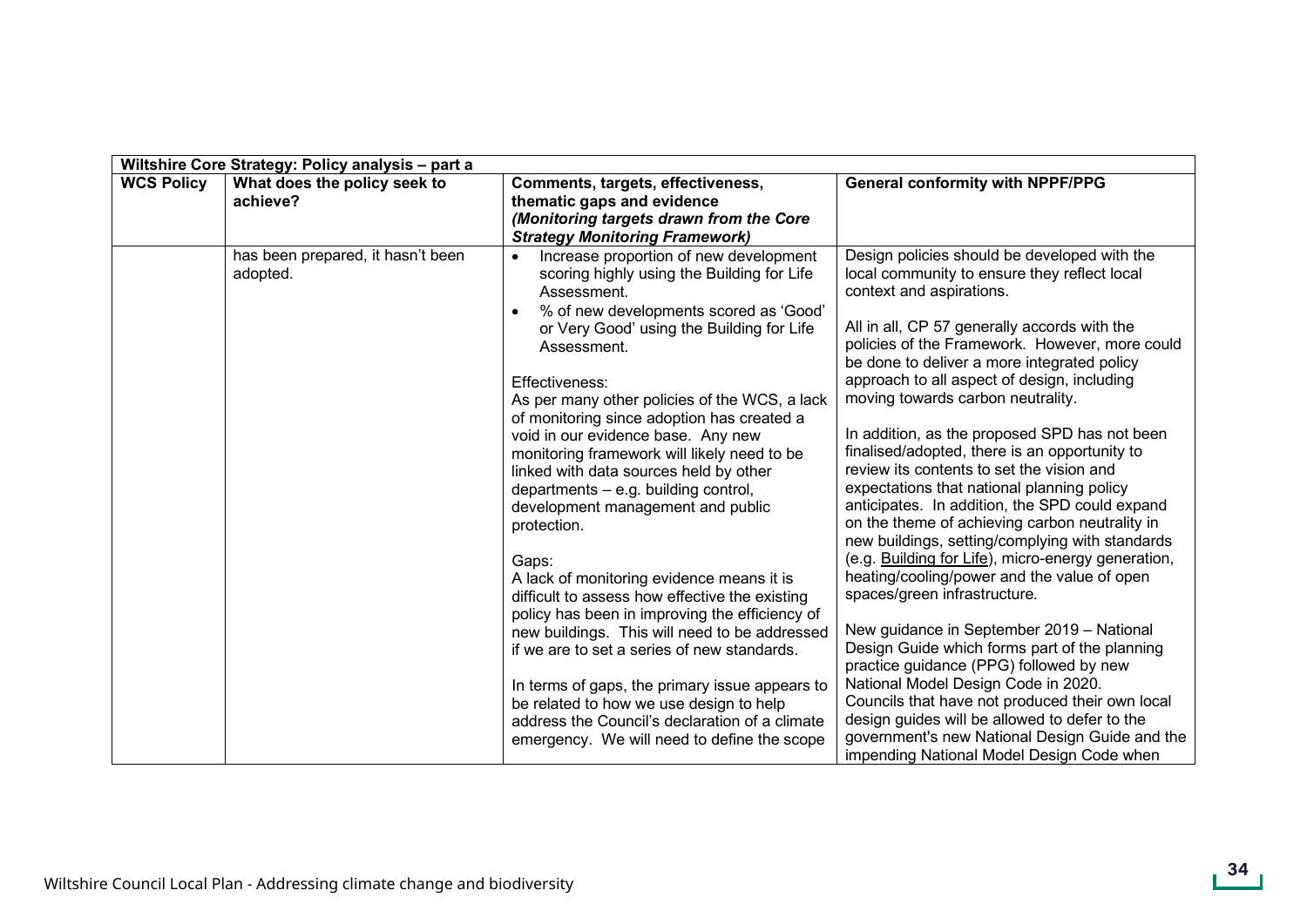|                   | Wiltshire Core Strategy: Policy analysis - part a |                                                                                                                                                                                                                                                                                                                                                                                                                    |                                                                                                                                                                                                                                                                                                                                                                                                                                                                                                                                                                                                                                                                                                                                                                                                                                                                                                                                                                                                                                                                                                                                                      |
|-------------------|---------------------------------------------------|--------------------------------------------------------------------------------------------------------------------------------------------------------------------------------------------------------------------------------------------------------------------------------------------------------------------------------------------------------------------------------------------------------------------|------------------------------------------------------------------------------------------------------------------------------------------------------------------------------------------------------------------------------------------------------------------------------------------------------------------------------------------------------------------------------------------------------------------------------------------------------------------------------------------------------------------------------------------------------------------------------------------------------------------------------------------------------------------------------------------------------------------------------------------------------------------------------------------------------------------------------------------------------------------------------------------------------------------------------------------------------------------------------------------------------------------------------------------------------------------------------------------------------------------------------------------------------|
| <b>WCS Policy</b> | What does the policy seek to<br>achieve?          | Comments, targets, effectiveness,<br>thematic gaps and evidence<br>(Monitoring targets drawn from the Core<br><b>Strategy Monitoring Framework)</b>                                                                                                                                                                                                                                                                | <b>General conformity with NPPF/PPG</b>                                                                                                                                                                                                                                                                                                                                                                                                                                                                                                                                                                                                                                                                                                                                                                                                                                                                                                                                                                                                                                                                                                              |
|                   |                                                   | of any measures to be employed to achieve<br>carbon neutrality.                                                                                                                                                                                                                                                                                                                                                    | considering whether development proposals<br>meet design policy set out in the NPPF.                                                                                                                                                                                                                                                                                                                                                                                                                                                                                                                                                                                                                                                                                                                                                                                                                                                                                                                                                                                                                                                                 |
|                   |                                                   | Evidence:<br>Evidence of new development achieving<br>building regulations standards<br>(energy/water efficiency).<br>Evidence of new development achieving<br>Building for Life standards.<br>Evidence of new development delivering<br>$\bullet$<br>opportunities for active travel.<br>Evidence of new development<br>incorporating micro-energy generation<br>(solar PV, ground/air source heat pumps<br>etc). | MHCLG has published (2 October 2019) a<br>consultation creating its new Future Homes<br>Standard (The Future Homes Standard 2019:<br>Consultation on changes to Part L (conservation<br>of fuel and power) and Part F (ventilation) of the<br><b>Building Regulations for new dwellings) via</b><br>changes to building regulations and seeking<br>views on whether to scrap a proposed block on<br>councils setting energy efficiency standards for<br>new homes in their local plans at levels higher<br>than existing building regulations.<br>To date, the Government have not commented<br>on the consultation, or issued final guidance.<br>This may be due to the fact that they have also<br>recently consulted on changes to the planning<br>system through the Planning White Paper.<br>A new green standard for all new build homes<br>that seeks to significantly reduce carbon<br>emissions is proposed to come - e.g. polluting<br>fossil fuel heating systems such as gas boilers<br>banned from new homes by 2025 and replaced<br>with the latest generation of clean technology.<br>And requiring carbon emissions are cut by up to |
|                   |                                                   |                                                                                                                                                                                                                                                                                                                                                                                                                    | 80% from 2025 for all new homes                                                                                                                                                                                                                                                                                                                                                                                                                                                                                                                                                                                                                                                                                                                                                                                                                                                                                                                                                                                                                                                                                                                      |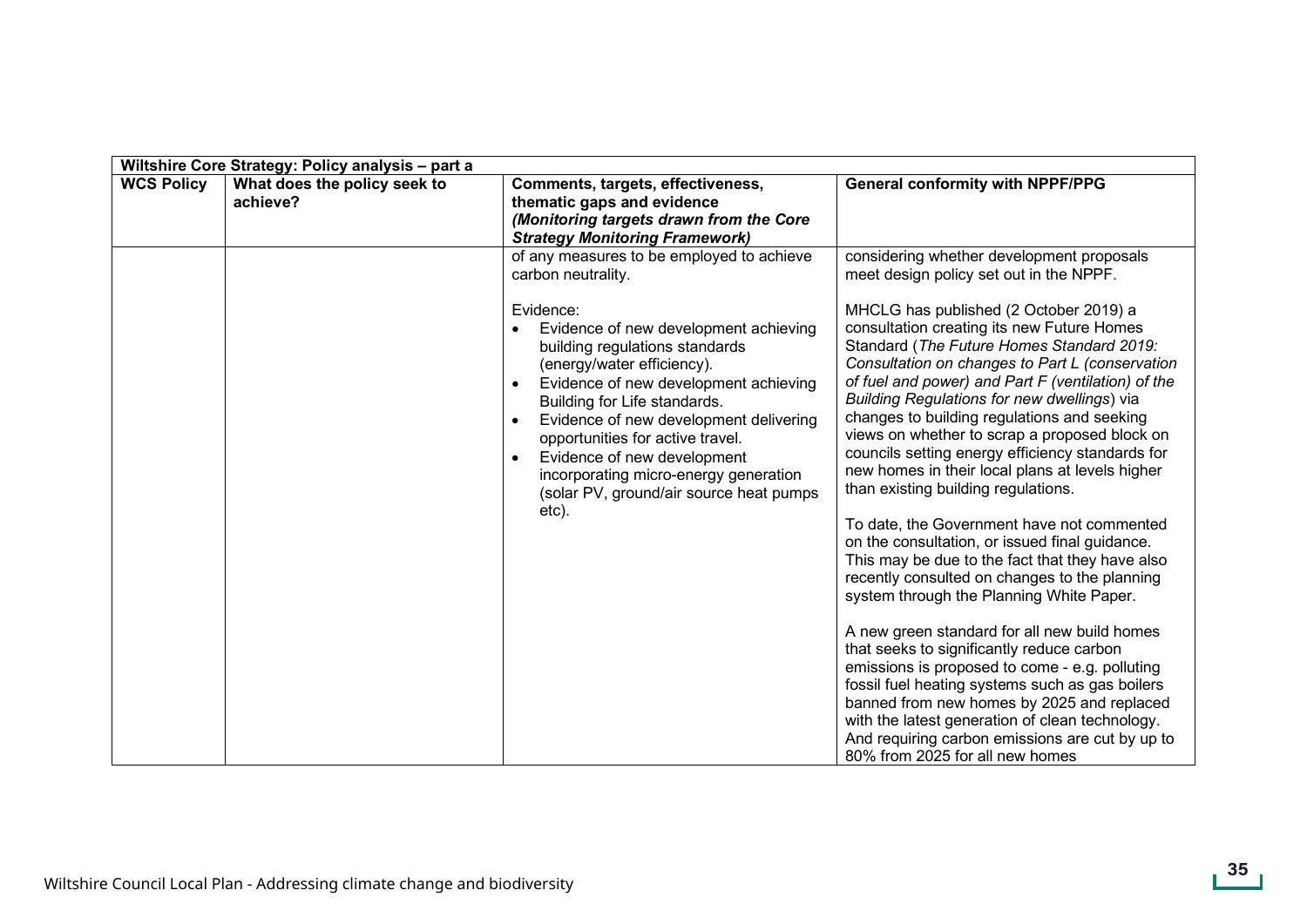| Wiltshire Core Strategy: Policy analysis - part a |                                                                                                                                                                                                                                                                                                                                                                                                         |                                                                                                                                                                                                                                                                                                                                                                                                                |                                                                                                                                                                                                                                                                                                                                                                                                                                                                                                   |
|---------------------------------------------------|---------------------------------------------------------------------------------------------------------------------------------------------------------------------------------------------------------------------------------------------------------------------------------------------------------------------------------------------------------------------------------------------------------|----------------------------------------------------------------------------------------------------------------------------------------------------------------------------------------------------------------------------------------------------------------------------------------------------------------------------------------------------------------------------------------------------------------|---------------------------------------------------------------------------------------------------------------------------------------------------------------------------------------------------------------------------------------------------------------------------------------------------------------------------------------------------------------------------------------------------------------------------------------------------------------------------------------------------|
| <b>WCS Policy</b>                                 | What does the policy seek to<br>achieve?                                                                                                                                                                                                                                                                                                                                                                | Comments, targets, effectiveness,<br>thematic gaps and evidence<br>(Monitoring targets drawn from the Core<br><b>Strategy Monitoring Framework)</b>                                                                                                                                                                                                                                                            | <b>General conformity with NPPF/PPG</b>                                                                                                                                                                                                                                                                                                                                                                                                                                                           |
|                                                   |                                                                                                                                                                                                                                                                                                                                                                                                         |                                                                                                                                                                                                                                                                                                                                                                                                                | New national design code is intended to be<br>introduced that will ensure developers build<br>beautiful, well designed homes that people are<br>proud to live in every single local authority across<br>the country will be expected to produce their own<br>design guide which reflects their unique setting,<br>character and history, while meeting the<br>expected national standard.<br>In addition, a Government-backed National<br>Model Design Code will be published in the New<br>Year. |
| CP 60<br>Sustainable<br>transport                 | The policy seeks to:<br>plan for developments to be<br>$\bullet$<br>located in accessible locations;<br>reduce the need to travel by<br>promoting active travel<br>alternatives and improving the<br>public transport network;<br>promote demand management<br>$\bullet$<br>measures on the highway<br>network; and<br>influence the routeing of freight<br>$\bullet$<br>within and through the county. | Comments:<br>The aim of the policy is two-fold:<br>To ensure development is located in<br>$1_{\cdot}$<br>sustainable locations with good<br>accessibility potential; and<br>To influence travel patterns by<br>2.<br>reducing the need to travel and<br>encouraging modal shift.<br>In these regards the policy remains broadly in<br>conformity with national planning policy.<br>Current monitoring targets: | Section 9, paragraphs 102-111<br>Section 12, paragraphs 124, 127 (f)<br>The policy remains in broad conformity with<br>national planning policy. That said, the<br>Framework goes further than the existing policy<br>in several ways - e.g. the prioritisation of<br>pedestrian/cycling in all new developments.<br>The Department for Transport's emerging<br>Transport Decarbonisation Plan will play an<br>important part in reviewing both Local Plan<br>transport policies and LTP4.        |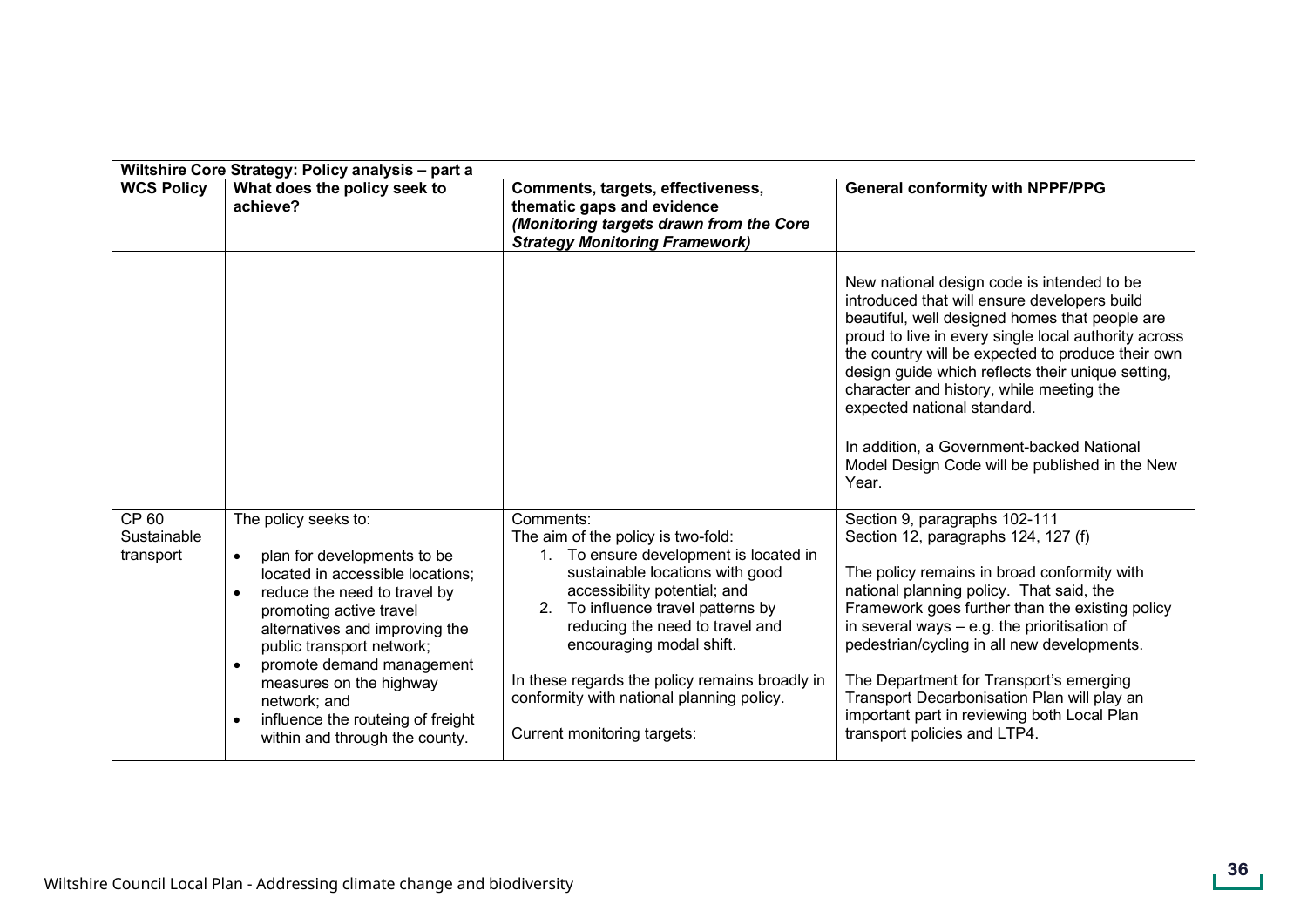|                   | Wiltshire Core Strategy: Policy analysis - part a |                                                                                                                                                                                                                                                                                                                                                                                                                                                                                                                                                                                                                                                                                                                                                                                                                                                                                                                                     |                                                                                                              |  |  |
|-------------------|---------------------------------------------------|-------------------------------------------------------------------------------------------------------------------------------------------------------------------------------------------------------------------------------------------------------------------------------------------------------------------------------------------------------------------------------------------------------------------------------------------------------------------------------------------------------------------------------------------------------------------------------------------------------------------------------------------------------------------------------------------------------------------------------------------------------------------------------------------------------------------------------------------------------------------------------------------------------------------------------------|--------------------------------------------------------------------------------------------------------------|--|--|
| <b>WCS Policy</b> | What does the policy seek to<br>achieve?          | Comments, targets, effectiveness,<br>thematic gaps and evidence<br>(Monitoring targets drawn from the Core                                                                                                                                                                                                                                                                                                                                                                                                                                                                                                                                                                                                                                                                                                                                                                                                                          | <b>General conformity with NPPF/PPG</b>                                                                      |  |  |
|                   |                                                   | <b>Strategy Monitoring Framework)</b><br>Road traffic growth for cars same or lower<br>than the National Transport Model (NTM)<br>2009 forecast for rural areas throughout<br>the plan period.<br>Increased cycling and pedestrian counts.<br>Increased bus patronage (number of<br>journeys) over the 2010/11 figure.<br>Effectiveness:<br>The policy has not been monitored<br>consistently and hence effectiveness is<br>difficult to assess.<br>Evidence:<br>Length of new cycleway/footway created<br>through new development.<br>(Since the introduction of this indicator,<br>local cordon counts have ceased to be<br>supported).<br>Engagement with bus operators on<br>possible pricing strategies/extensions to<br>the network.<br>(Local collection of operator data is still<br>being undertaken).<br>Level of road traffic growth for cars (using<br>the National Transport Model).<br>Cycling and pedestrian counts. | The hierarchy of transport users set out in CP 61<br>could be linked to a reviewed design policy (CP<br>57). |  |  |
|                   |                                                   | BV102 Bus patronage.                                                                                                                                                                                                                                                                                                                                                                                                                                                                                                                                                                                                                                                                                                                                                                                                                                                                                                                |                                                                                                              |  |  |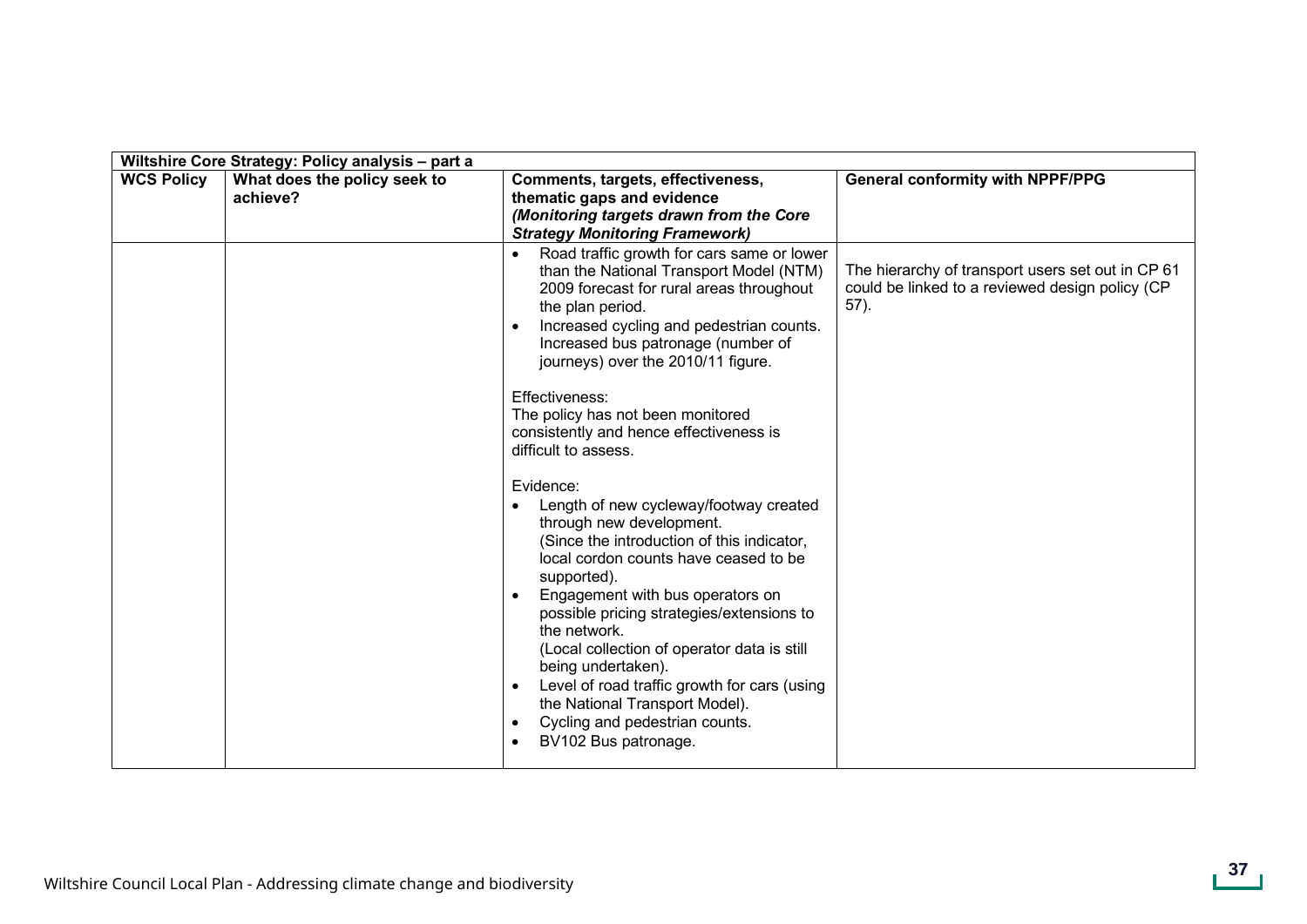|                                          | Wiltshire Core Strategy: Policy analysis - part a                                                                                                                                                                                                       |                                                                                                                                                                                                                                                                                                                                                                                                                                                                                                                                                                                                                                                             |                                                                                                                                                                                                                                                                                                                                          |  |  |
|------------------------------------------|---------------------------------------------------------------------------------------------------------------------------------------------------------------------------------------------------------------------------------------------------------|-------------------------------------------------------------------------------------------------------------------------------------------------------------------------------------------------------------------------------------------------------------------------------------------------------------------------------------------------------------------------------------------------------------------------------------------------------------------------------------------------------------------------------------------------------------------------------------------------------------------------------------------------------------|------------------------------------------------------------------------------------------------------------------------------------------------------------------------------------------------------------------------------------------------------------------------------------------------------------------------------------------|--|--|
| <b>WCS Policy</b>                        | What does the policy seek to<br>achieve?                                                                                                                                                                                                                | Comments, targets, effectiveness,<br>thematic gaps and evidence<br>(Monitoring targets drawn from the Core<br><b>Strategy Monitoring Framework)</b>                                                                                                                                                                                                                                                                                                                                                                                                                                                                                                         | <b>General conformity with NPPF/PPG</b>                                                                                                                                                                                                                                                                                                  |  |  |
|                                          |                                                                                                                                                                                                                                                         | The Sustainable Transport Team would wish<br>to see new indicators developed to support<br>planning policy that would include:<br>Indicator X: Growth in countywide vehicle-km<br>[using non trunk roads].<br>Context: National road traffic growth provides<br>a basis upon which to develop a model linked<br>to car type/ownership (e.g. electric vehicle<br>uptake compared with current carbon-based<br>fuel systems).<br>Comment: Benchmarked against National<br>Transport Model (NTM)<br>with local adjustment to reflect Wiltshire's<br>circumstances.<br>Monitored: Yes, via the Department for<br>Transport - local authority traffic estimates. |                                                                                                                                                                                                                                                                                                                                          |  |  |
| CP 61<br>Transport<br>and<br>development | The policy builds upon CP 60 by<br>seeking reductions in the use of<br>private cars; and encouraging the use<br>of sustainable transport.<br>The policy goes on to seek a<br>prioritisation of transport users within<br>any new development proposals. | Comments:<br>CP60 deals with the bigger picture and CP61<br>deals with new development issues such as a<br>user hierarchy, transport assessments and<br>travel plans.<br>Current monitoring targets:<br>100% compliance with policy.<br>Effectiveness:<br>Policy has not been monitored rigorously and<br>hence it is not clear on its effectiveness in                                                                                                                                                                                                                                                                                                     | Section 9, paragraphs 102-111<br>Section 12, paragraphs 124, 127 (f)<br>As per CP 60, the principles set out in CP 61<br>conform with national planning policy.<br>The Department for Transport's emerging<br>Transport Decarbonisation Plan will play an<br>important part in reviewing both Local Plan<br>transport policies and LTP4. |  |  |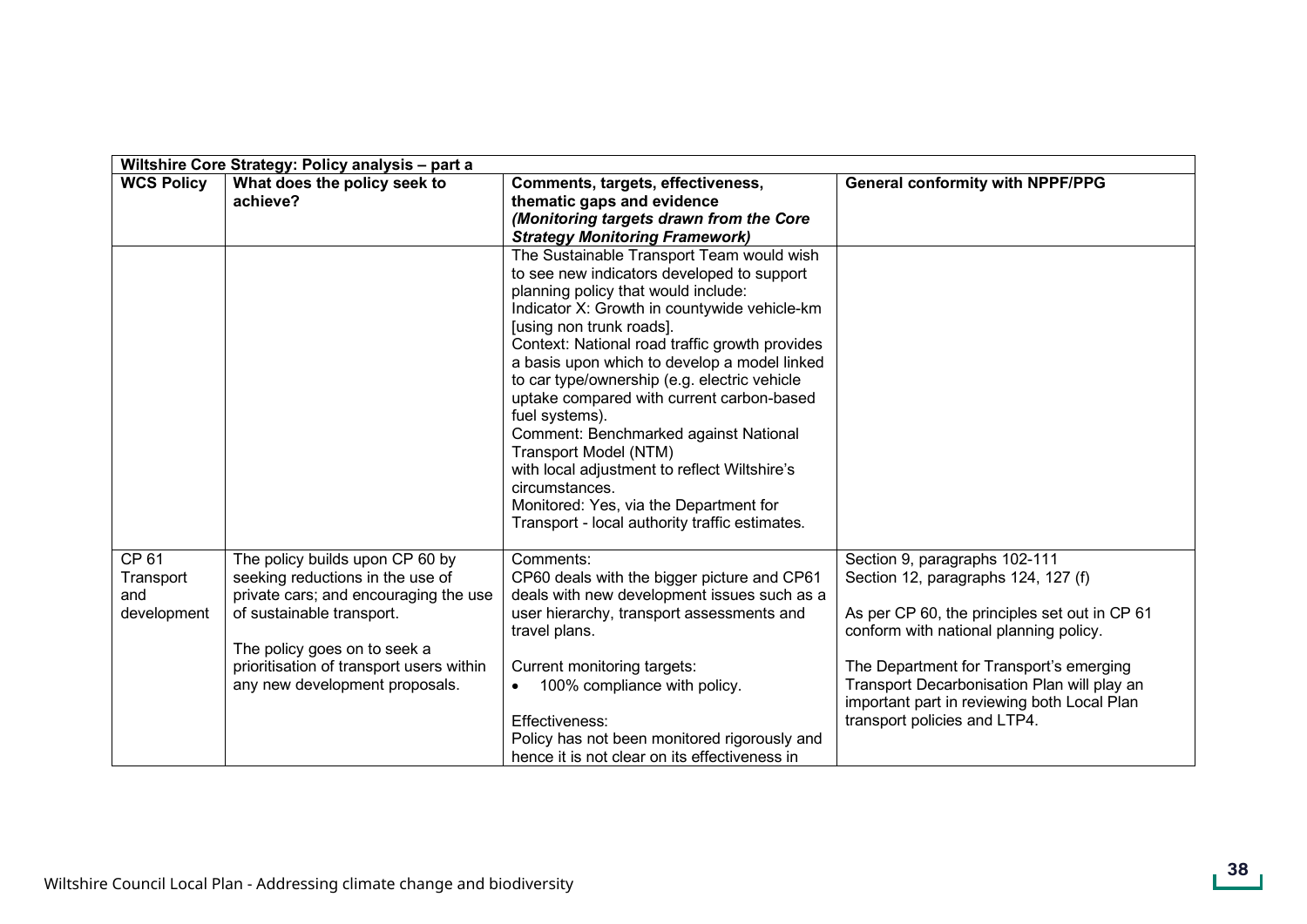| Wiltshire Core Strategy: Policy analysis - part a              |                                                                                                                                                                                                                                                                                                                                                                                                                        |                                                                                                                                                                                                                                                                                                                                                                                                                                                                                                                                                 |                                                                                                                                                                                                                                                                                                                                                                                                                                                                                                                                                       |  |
|----------------------------------------------------------------|------------------------------------------------------------------------------------------------------------------------------------------------------------------------------------------------------------------------------------------------------------------------------------------------------------------------------------------------------------------------------------------------------------------------|-------------------------------------------------------------------------------------------------------------------------------------------------------------------------------------------------------------------------------------------------------------------------------------------------------------------------------------------------------------------------------------------------------------------------------------------------------------------------------------------------------------------------------------------------|-------------------------------------------------------------------------------------------------------------------------------------------------------------------------------------------------------------------------------------------------------------------------------------------------------------------------------------------------------------------------------------------------------------------------------------------------------------------------------------------------------------------------------------------------------|--|
| <b>WCS Policy</b>                                              | What does the policy seek to<br>achieve?                                                                                                                                                                                                                                                                                                                                                                               | Comments, targets, effectiveness,<br>thematic gaps and evidence<br>(Monitoring targets drawn from the Core<br><b>Strategy Monitoring Framework)</b>                                                                                                                                                                                                                                                                                                                                                                                             | <b>General conformity with NPPF/PPG</b>                                                                                                                                                                                                                                                                                                                                                                                                                                                                                                               |  |
|                                                                |                                                                                                                                                                                                                                                                                                                                                                                                                        | securing modal shift or a prioritisation of<br>transport users within the design of new<br>developments.<br>Gaps:                                                                                                                                                                                                                                                                                                                                                                                                                               | New development schemes should, by design,<br>incorporate measures to support the user<br>hierarchy and in doing so, reduce dependency on<br>car-based travel.                                                                                                                                                                                                                                                                                                                                                                                        |  |
|                                                                |                                                                                                                                                                                                                                                                                                                                                                                                                        | The ability of the Council to effectively monitor<br>and enforce travel plans.<br>Evidence:<br>Transport Assessments / Statements.<br>Travel Plans (but limited given gaps - see<br>above).                                                                                                                                                                                                                                                                                                                                                     | The use of transport assessments and travel<br>plans is still encouraged/required by the policies<br>of the Framework and Local Transport Plan. Any<br>reviewed policy/policies should seek to maintain<br>support for the use of such tools.                                                                                                                                                                                                                                                                                                         |  |
| CP 62<br>Development<br>impacts on<br>the transport<br>network | The policy seeks to ensure<br>developments should provide<br>appropriate mitigating measures to<br>offset any adverse impacts on the<br>transport network at both the<br>construction and operational stages.<br>And that proposals for new<br>development should not be accessed<br>directly from the national<br>primary route network outside built-up<br>areas, unless an over-riding need can<br>be demonstrated. | Comments:<br>The policy remains broadly in conformity with<br>national planning policy.<br>Current monitoring targets:<br>Road traffic growth for cars to be the<br>same or lower than the National<br>Transport Model (NTM) 2009 forecast for<br>rural areas throughout the plan period.<br>This modelling work was updated by the<br>DfT in 2018, with a new base date of<br>2015.<br>Increase in total distance travelled by<br>$\bullet$<br>cycling, walking and bus to be the same<br>or greater than the NTM forecast for rural<br>areas. | Section 9, paragraphs 102 and 109.<br>The principles set out in CP 62 conform with<br>national planning policy para 102 (a): the<br>potential impacts of development on transport<br>networks can be addressed.<br>Para 109: Development should only be prevented<br>or refused on highways grounds if there would be<br>an unacceptable impact on highway safety, or the<br>residual cumulative impacts on the road network<br>would be severe.<br>This represents a high bar to achieve and hence<br>the reason why it is often difficult to refuse |  |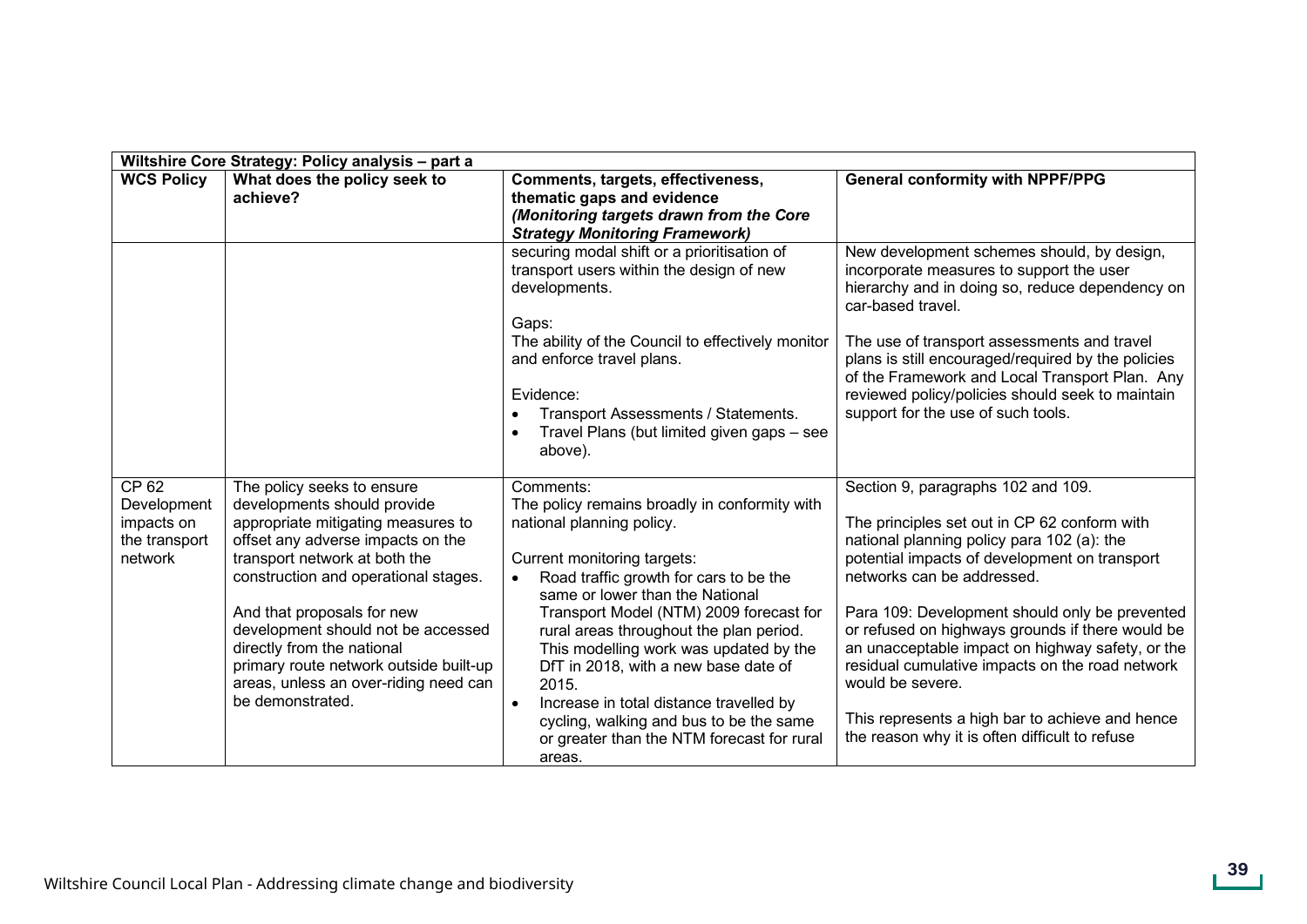|                                  | Wiltshire Core Strategy: Policy analysis - part a                                                |                                                                                                                                                                                                                                                                                                                                                                                                                                                                                                                                                                                                                                                                              |                                                                      |  |
|----------------------------------|--------------------------------------------------------------------------------------------------|------------------------------------------------------------------------------------------------------------------------------------------------------------------------------------------------------------------------------------------------------------------------------------------------------------------------------------------------------------------------------------------------------------------------------------------------------------------------------------------------------------------------------------------------------------------------------------------------------------------------------------------------------------------------------|----------------------------------------------------------------------|--|
| <b>WCS Policy</b>                | What does the policy seek to<br>achieve?                                                         | Comments, targets, effectiveness,<br>thematic gaps and evidence<br>(Monitoring targets drawn from the Core<br><b>Strategy Monitoring Framework)</b>                                                                                                                                                                                                                                                                                                                                                                                                                                                                                                                          | <b>General conformity with NPPF/PPG</b>                              |  |
|                                  |                                                                                                  | Effectiveness:<br>The policy has not been monitored<br>consistently and hence effectiveness is<br>difficult to assess.<br>Gaps: N/A<br>Evidence:<br>Level of road traffic growth for cars (using<br>the NTM).<br>Traffic estimates, and local traffic flow<br>$\bullet$<br>data.<br>The Council has a consistent dataset<br>from Transport Assessments dating back<br>to 2008 (subject to data processing).<br>Total distance travelled by mode for<br>cycling, walking and bus (using the NTM).<br>Percentage of new residential<br>$\bullet$<br>development within 30 minutes public<br>transport time of a GP, hospital, school,<br>employment and a major health centre. | development schemes on highway safety<br>grounds alone.              |  |
| CP 63<br>Transport<br>strategies | Packages of integrated transport<br>measures will be identified in<br>Chippenham, Trowbridge and | Comments:<br>The policy remains broadly in conformity with<br>national planning policy.                                                                                                                                                                                                                                                                                                                                                                                                                                                                                                                                                                                      | Section 9, paragraphs 102-111<br>Section 12, paragraphs 124, 127 (f) |  |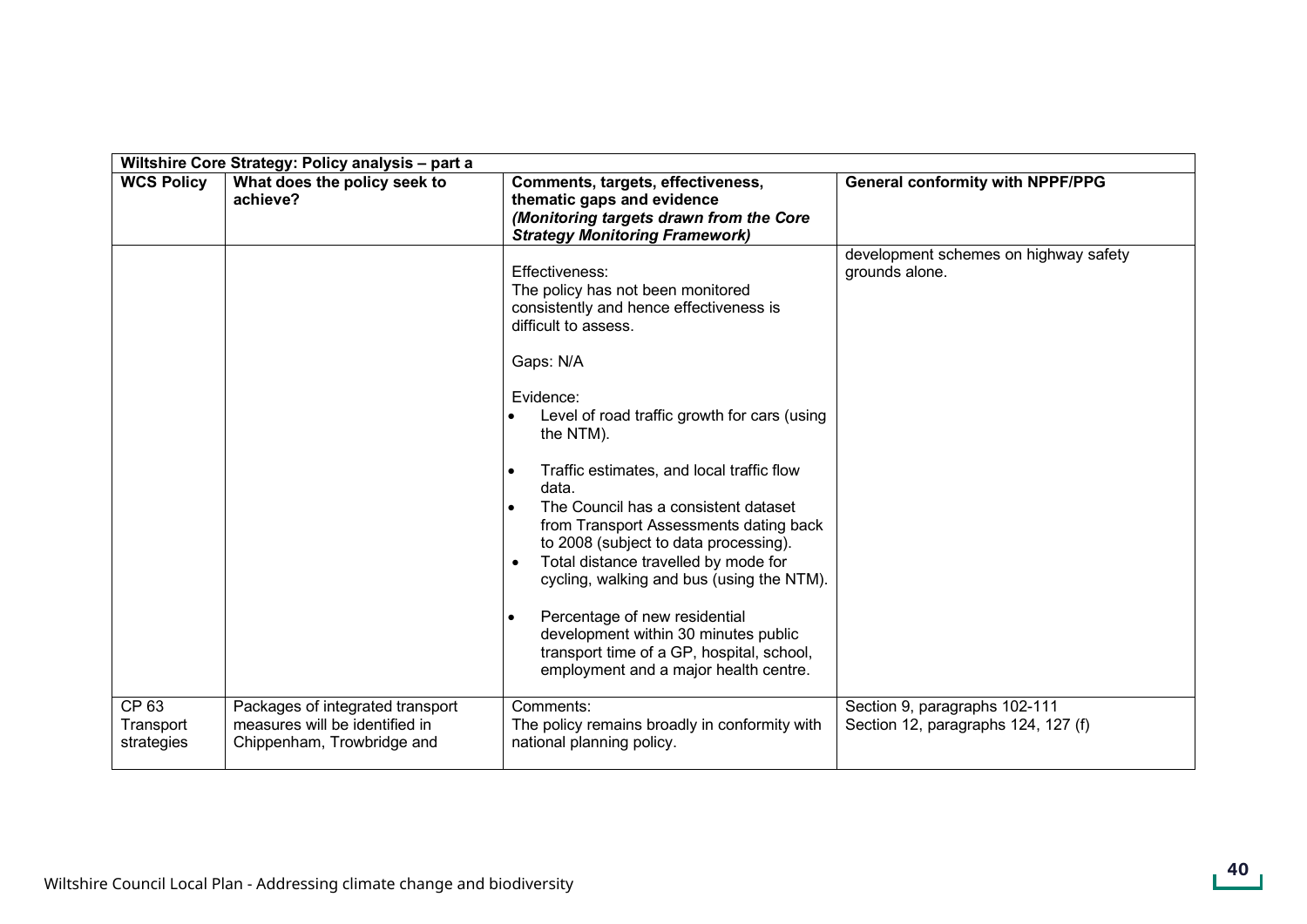| Wiltshire Core Strategy: Policy analysis - part a |                                                                             |                                                                 |                                                                                                       |
|---------------------------------------------------|-----------------------------------------------------------------------------|-----------------------------------------------------------------|-------------------------------------------------------------------------------------------------------|
| <b>WCS Policy</b>                                 | What does the policy seek to<br>achieve?                                    | Comments, targets, effectiveness,<br>thematic gaps and evidence | <b>General conformity with NPPF/PPG</b>                                                               |
|                                                   |                                                                             | (Monitoring targets drawn from the Core                         |                                                                                                       |
|                                                   |                                                                             | <b>Strategy Monitoring Framework)</b>                           |                                                                                                       |
|                                                   | Salisbury to help facilitate sustainable                                    | Links through to the Wiltshire Community                        | Para 103:                                                                                             |
|                                                   | development growth.                                                         | Plan objective to provide a safer and more                      | The planning system should actively manage                                                            |
|                                                   |                                                                             | integrated transport system with a shift to                     | patterns of growth in support of these objectives.                                                    |
|                                                   | Other urban and rural areas may also                                        | sustainable transport.                                          | Significant development should be focused on                                                          |
|                                                   | develop strategies. All strategies to                                       |                                                                 | locations which are or can be made sustainable,                                                       |
|                                                   | have full regard for potential impacts                                      | Could look at reviewing the list of package                     | through limiting the need to travel and offering a                                                    |
|                                                   | upon the Natura 2000 network when<br>assessing potential transport options. | measures i-vii against para 110 of NPPF.                        | genuine choice of transport modes. This can help<br>to reduce congestion and emissions and improve    |
|                                                   |                                                                             | Query the specific wording referencing Natura                   | air quality and public health. However,                                                               |
|                                                   | The packages will seek to achieve a                                         | 2000 sites, as covered in other WCS policies.                   | opportunities to maximise sustainable transport                                                       |
|                                                   | major shift to sustainable transport by                                     |                                                                 | solutions will vary between urban and rural areas,                                                    |
|                                                   | helping to reduce reliance on the                                           | Current monitoring targets:                                     | and this should be taken into account in both                                                         |
|                                                   | private car and by improving                                                | Implementation of packages in<br>$\bullet$                      | plan-making and decision-making.                                                                      |
|                                                   | sustainable transport alternatives.                                         | Chippenham, Devizes, Trowbridge and                             |                                                                                                       |
|                                                   |                                                                             | Salisbury within the plan period.                               | Para 110:                                                                                             |
|                                                   | Each of the packages will consider                                          |                                                                 | Within this context, applications for development                                                     |
|                                                   | the implementation of the following:                                        | Effectiveness:                                                  | should:                                                                                               |
|                                                   | i. New and improved networks of                                             | The policy has not been monitored and hence                     | a) give priority first to pedestrian and cycle                                                        |
|                                                   | routes for pedestrians and cyclists                                         | effectiveness is difficult to assess.                           | movements, both within the scheme and with                                                            |
|                                                   | ii. Enhanced public transport services<br>and facilities                    |                                                                 | neighbouring areas; and second - so far as                                                            |
|                                                   | iii. Traffic management measures                                            | Gaps:<br>Fully funded implementation plans.                     | possible – to facilitating access to high quality<br>public transport, with layouts that maximise the |
|                                                   | iv. Demand management measures                                              | Comprehensive monitoring regime.                                | catchment area for bus or other public transport                                                      |
|                                                   | v. Selective road improvements                                              |                                                                 | services, and appropriate facilities that                                                             |
|                                                   | vi. Interchange enhancements that                                           | Evidence:                                                       | encourage public transport use;                                                                       |
|                                                   | are safe and accessible by all                                              | Transport studies/strategies developed                          | b) address the needs of people with disabilities                                                      |
|                                                   | vii. Smarter choices measures.                                              | for Chippenham, Devizes, Salisbury and                          | and reduced mobility in relation to all modes of                                                      |
|                                                   | These will be supported and                                                 | Trowbridge.                                                     | transport;                                                                                            |
|                                                   | implemented through developer                                               |                                                                 | c) create places that are safe, secure and                                                            |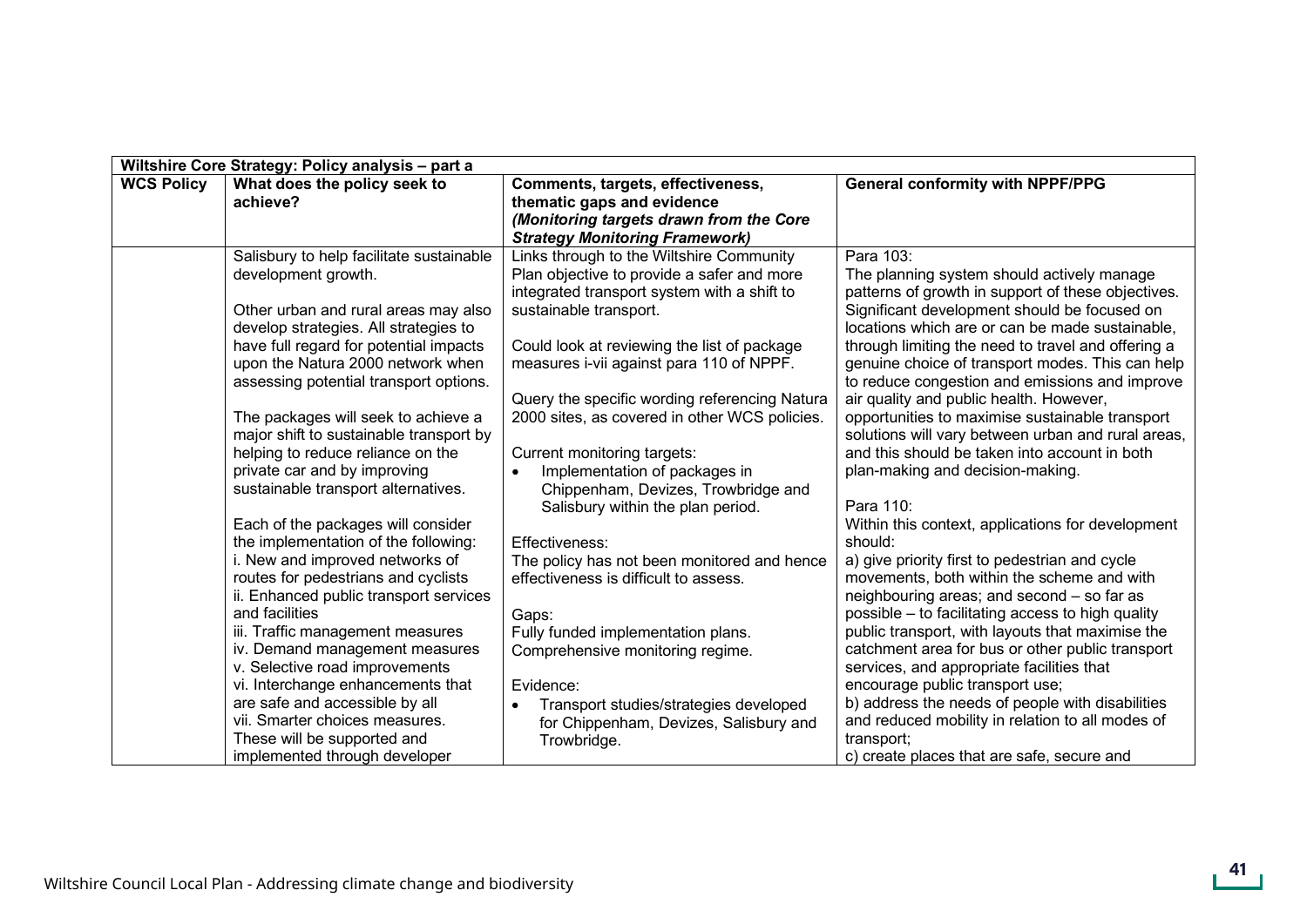|                   | Wiltshire Core Strategy: Policy analysis - part a                         |                                                                                                                                                     |                                                                                                                                                                                                                                                                                                                                                                                                                                                                                                                                                                                                                                                                                                                                                                                                                                                                                                                                                    |  |  |
|-------------------|---------------------------------------------------------------------------|-----------------------------------------------------------------------------------------------------------------------------------------------------|----------------------------------------------------------------------------------------------------------------------------------------------------------------------------------------------------------------------------------------------------------------------------------------------------------------------------------------------------------------------------------------------------------------------------------------------------------------------------------------------------------------------------------------------------------------------------------------------------------------------------------------------------------------------------------------------------------------------------------------------------------------------------------------------------------------------------------------------------------------------------------------------------------------------------------------------------|--|--|
| <b>WCS Policy</b> | What does the policy seek to<br>achieve?                                  | Comments, targets, effectiveness,<br>thematic gaps and evidence<br>(Monitoring targets drawn from the Core<br><b>Strategy Monitoring Framework)</b> | <b>General conformity with NPPF/PPG</b>                                                                                                                                                                                                                                                                                                                                                                                                                                                                                                                                                                                                                                                                                                                                                                                                                                                                                                            |  |  |
|                   | contributions, LTP funding and joint<br>working with partners and others. | Limited historic and ongoing monitoring<br>$\bullet$<br>data.                                                                                       | attractive – which minimise the scope for conflicts<br>between pedestrians, cyclists and vehicles, avoid<br>unnecessary street clutter, and respond to local<br>character and design standards;<br>d) allow for the efficient delivery of goods, and<br>access by service and emergency vehicles; and<br>e) be designed to enable charging of plug-in and<br>other ultra-low emission vehicles in safe,<br>accessible and convenient locations.<br>The principles set out in policy conform with<br>national planning policy.<br>New development schemes should, by design,<br>incorporate packages of integrated transport<br>measures and measures to reduce dependency<br>on car-based travel.<br>The use of transport assessments and travel<br>plans is still encouraged/required by the policies<br>of the Framework and Local Transport Plan. Any<br>reviewed policy/policies should seek to maintain<br>support for the use of such tools. |  |  |
| CP 64             | Demand management measures will                                           | Comments:                                                                                                                                           | Section 9, paragraphs 102-111                                                                                                                                                                                                                                                                                                                                                                                                                                                                                                                                                                                                                                                                                                                                                                                                                                                                                                                      |  |  |
| Demand            | be promoted where appropriate to                                          | The policy remains broadly in conformity with                                                                                                       | Section 12, paragraphs 124, 127 (f)                                                                                                                                                                                                                                                                                                                                                                                                                                                                                                                                                                                                                                                                                                                                                                                                                                                                                                                |  |  |
| management        | reduce reliance on the car and to                                         | national planning policy.                                                                                                                           |                                                                                                                                                                                                                                                                                                                                                                                                                                                                                                                                                                                                                                                                                                                                                                                                                                                                                                                                                    |  |  |
|                   | encourage the use of sustainable                                          |                                                                                                                                                     | The broad principles set out in current policy                                                                                                                                                                                                                                                                                                                                                                                                                                                                                                                                                                                                                                                                                                                                                                                                                                                                                                     |  |  |
|                   | transport alternatives. There is a                                        | It would be appropriate now to more fully                                                                                                           | wording are laudable but need to be reviewed in                                                                                                                                                                                                                                                                                                                                                                                                                                                                                                                                                                                                                                                                                                                                                                                                                                                                                                    |  |  |
|                   | focus on car parking management,                                          | reflect the decarbonisation agenda in this                                                                                                          | the light of paragraphs 105 and 106 of the                                                                                                                                                                                                                                                                                                                                                                                                                                                                                                                                                                                                                                                                                                                                                                                                                                                                                                         |  |  |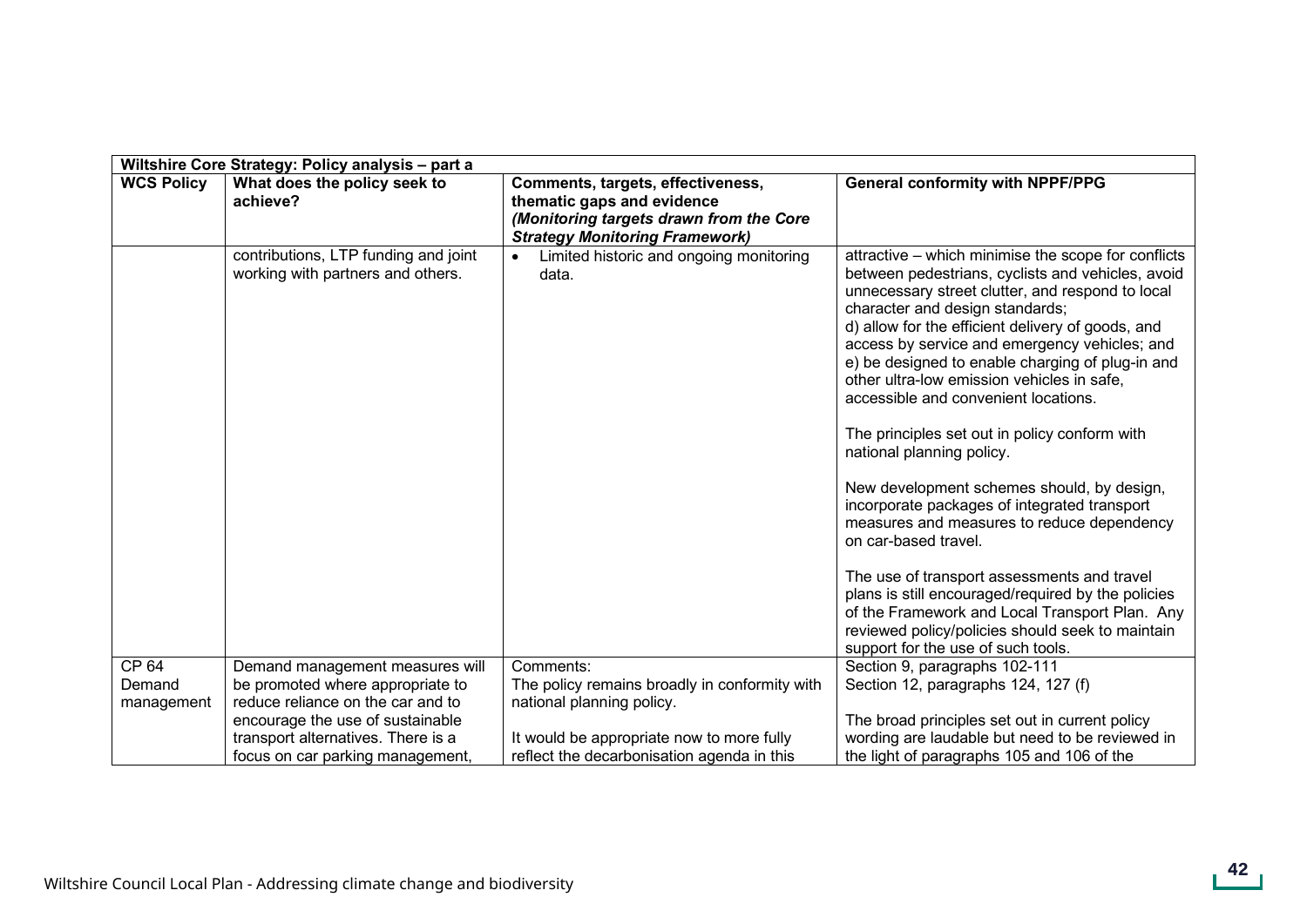|                               | Wiltshire Core Strategy: Policy analysis - part a                                                                                                                            |                                                                                                                                                                                                                                                                                                                                                                                                                                                                                                                                                                                               |                                                                                                                                                                                                                                                                                                                                                                                                                                                                                                                                                                                                                                                                                                                                                                                                    |  |  |
|-------------------------------|------------------------------------------------------------------------------------------------------------------------------------------------------------------------------|-----------------------------------------------------------------------------------------------------------------------------------------------------------------------------------------------------------------------------------------------------------------------------------------------------------------------------------------------------------------------------------------------------------------------------------------------------------------------------------------------------------------------------------------------------------------------------------------------|----------------------------------------------------------------------------------------------------------------------------------------------------------------------------------------------------------------------------------------------------------------------------------------------------------------------------------------------------------------------------------------------------------------------------------------------------------------------------------------------------------------------------------------------------------------------------------------------------------------------------------------------------------------------------------------------------------------------------------------------------------------------------------------------------|--|--|
| <b>WCS Policy</b>             | What does the policy seek to<br>achieve?                                                                                                                                     | Comments, targets, effectiveness,<br>thematic gaps and evidence<br>(Monitoring targets drawn from the Core<br><b>Strategy Monitoring Framework)</b>                                                                                                                                                                                                                                                                                                                                                                                                                                           | <b>General conformity with NPPF/PPG</b>                                                                                                                                                                                                                                                                                                                                                                                                                                                                                                                                                                                                                                                                                                                                                            |  |  |
|                               | traffic management measures,<br>charging measures and smarter<br>choices measures.                                                                                           | policy to encourage and support the use of<br>low/zero emission vehicles and sustainable<br>modes (NPPF para 110 (e)).<br>Current monitoring targets:<br>Increase percentage of completed non-<br>residential development complying with<br>car parking standards.<br>Effectiveness:<br>The policy has not been monitored<br>consistently and hence effectiveness is<br>difficult to assess.<br>Gaps:<br>Comprehensive parking data.<br>Evidence:<br>Parking studies/reviews.<br>Traffic management scheme studies.<br>$\bullet$<br>National/Sub-regional comparisons, best<br>practice, etc. | Framework to ensure consistency with national<br>policy.<br>New development schemes should, by design,<br>incorporate packages of integrated transport<br>measures and measures to reduce dependency<br>on car-based travel.<br>The use of transport assessments and travel<br>plans is still encouraged/required by the policies<br>of the Framework (para 111) and Local Transport<br>Plan. Any reviewed policy/policies should seek<br>to maintain support for the use of such tools.<br>It is clear that the effectiveness of existing policy<br>measures is difficult due to a lack of effective<br>monitoring and consistent data. Any updating of<br>policy will need to be aligned with the review of<br>the Local Transport Plan and a common set of<br>measurable monitoring indicators. |  |  |
| CP 65<br>Movement of<br>goods | The council and its partners will seek<br>to achieve a sustainable freight<br>distribution system which makes the<br>most efficient use of road, rail and<br>water networks. | Comments:<br>The policy remains broadly in conformity with<br>national planning policy. The NNPF does not<br>specify modes of transport for goods and one<br>could question the validity of the water                                                                                                                                                                                                                                                                                                                                                                                         | Section 9, paragraphs 102-104, 107<br>Links to para 204 (e):<br>Safeguard existing, planned and potential sites<br>for: the bulk transport, handling and processing of<br>minerals; the manufacture of concrete and                                                                                                                                                                                                                                                                                                                                                                                                                                                                                                                                                                                |  |  |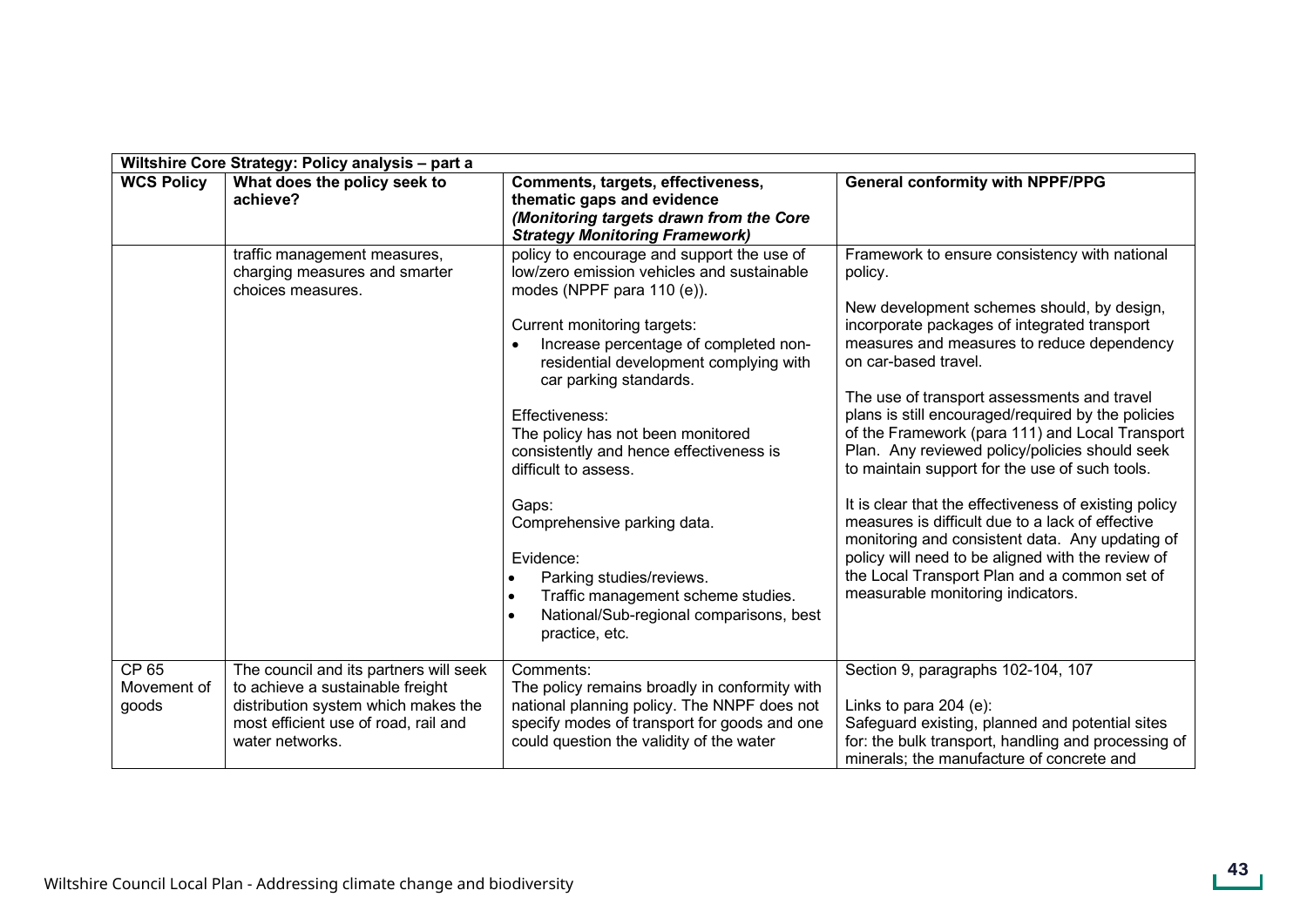| Wiltshire Core Strategy: Policy analysis - part a |                                                                                                                                                                                                                                 |                                                                                                                                                                                                                                                                                                                                                                                                                                                                                                                                                                                                                                                                                                   |                                                                                                                                  |  |
|---------------------------------------------------|---------------------------------------------------------------------------------------------------------------------------------------------------------------------------------------------------------------------------------|---------------------------------------------------------------------------------------------------------------------------------------------------------------------------------------------------------------------------------------------------------------------------------------------------------------------------------------------------------------------------------------------------------------------------------------------------------------------------------------------------------------------------------------------------------------------------------------------------------------------------------------------------------------------------------------------------|----------------------------------------------------------------------------------------------------------------------------------|--|
| <b>WCS Policy</b>                                 | What does the policy seek to<br>achieve?                                                                                                                                                                                        | Comments, targets, effectiveness,<br>thematic gaps and evidence<br>(Monitoring targets drawn from the Core<br><b>Strategy Monitoring Framework)</b>                                                                                                                                                                                                                                                                                                                                                                                                                                                                                                                                               | <b>General conformity with NPPF/PPG</b>                                                                                          |  |
|                                                   | It seeks to encourage rail or water<br>transport for freight wherever<br>practical, support for rail freight<br>terminals, suitable overnight lorry<br>parking close to the network and use<br>of the advisory freight network. | network in Wiltshire for goods movement and<br>the evidence this is based upon.<br>Links to the Wiltshire Local Transport Plan<br>2011-2026 Freight Strategy. This document<br>will be reviewed as part of the development of<br>LTP4.<br>Current monitoring targets:<br>Increase proportion of HGVs using the<br>Advisory Freight Network compared with<br>A and B roads in general.<br>Effectiveness:<br>The policy has not been monitored<br>consistently and hence effectiveness is<br>difficult to assess.<br>Gaps:<br>Comprehensive freight data (e.g. HGV<br>origins/destinations).<br>Evidence:<br><b>Freight Assessment and Priority</b><br>Mechanism process.<br>Local freight studies. | concrete products; and the handling, processing<br>and distribution of substitute, recycled and<br>secondary aggregate material. |  |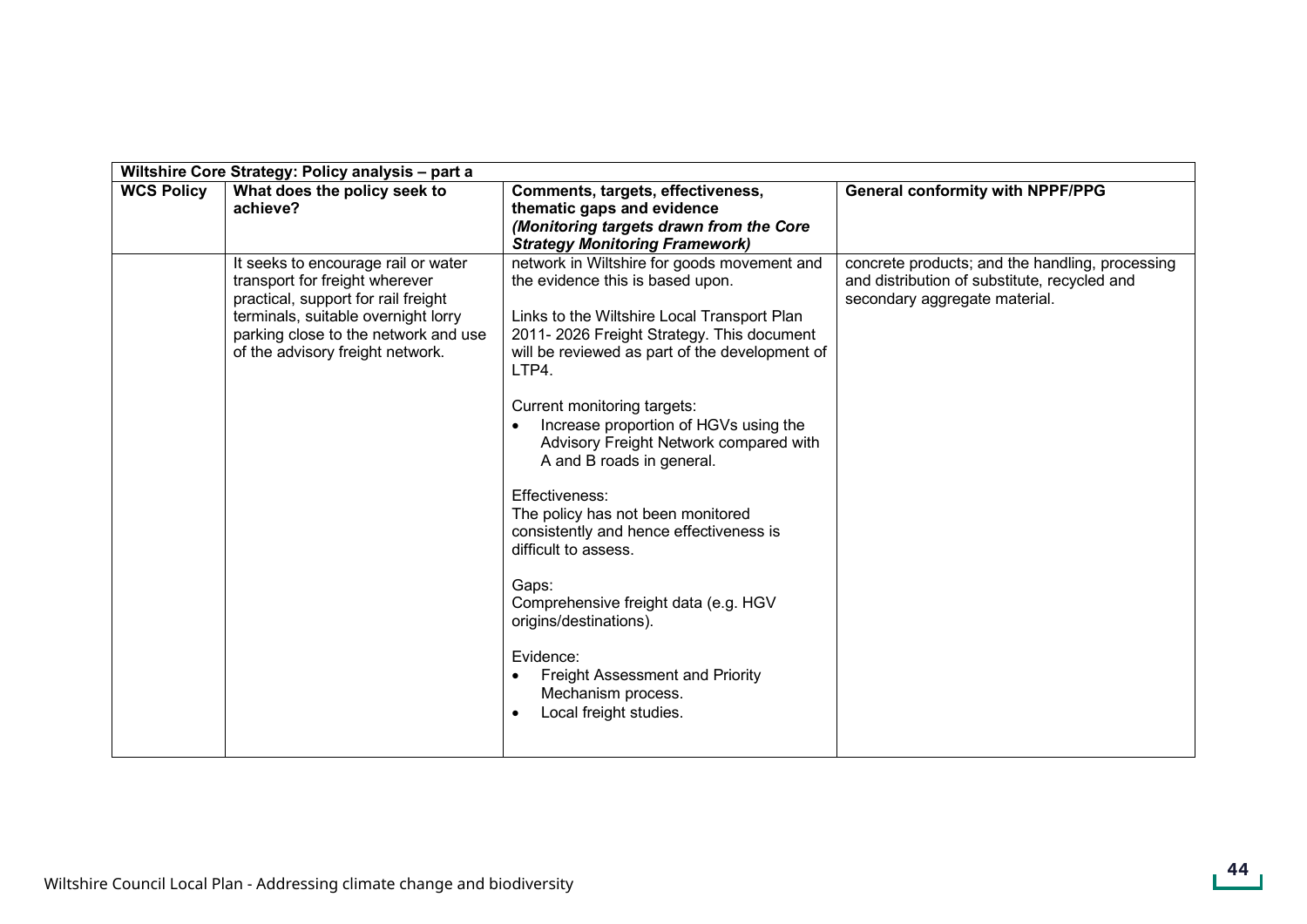| Wiltshire Core Strategy: Policy analysis - part a |                                                                                                                                                                                                                                                                                                                                                                          |                                                                                                                                                                                                                                                                                                                                                                                                                                                                                                                                                                                                                                                                                                                                                                             |                                                                                                                                             |  |
|---------------------------------------------------|--------------------------------------------------------------------------------------------------------------------------------------------------------------------------------------------------------------------------------------------------------------------------------------------------------------------------------------------------------------------------|-----------------------------------------------------------------------------------------------------------------------------------------------------------------------------------------------------------------------------------------------------------------------------------------------------------------------------------------------------------------------------------------------------------------------------------------------------------------------------------------------------------------------------------------------------------------------------------------------------------------------------------------------------------------------------------------------------------------------------------------------------------------------------|---------------------------------------------------------------------------------------------------------------------------------------------|--|
| <b>WCS Policy</b>                                 | What does the policy seek to<br>achieve?                                                                                                                                                                                                                                                                                                                                 | Comments, targets, effectiveness,<br>thematic gaps and evidence<br>(Monitoring targets drawn from the Core<br><b>Strategy Monitoring Framework)</b>                                                                                                                                                                                                                                                                                                                                                                                                                                                                                                                                                                                                                         | <b>General conformity with NPPF/PPG</b>                                                                                                     |  |
| CP 66<br>Strategic<br>transport<br>network        | The policy seeks to develop and<br>improve the strategic transport<br>network to support the objectives and<br>policies in the Core Strategy and<br>Local Transport Plan.<br>Focus given to the A350 corridor and<br>improvements to the Yarnbrook /<br>West Ashton route and<br>development/improvement at<br>Corsham, Melksham, Royal Wootton<br>Bassett and Westbury. | Comments:<br>The policy remains broadly in conformity with<br>national planning policy.<br>Current monitoring targets:<br>Completion of projects identified.<br>Effectiveness:<br>The policy has not been consistently<br>monitored and hence effectiveness is difficult<br>to assess.<br>Gaps:<br>Evidence:<br>Delivery of major road schemes: A350<br>Chippenham Bypass Improvements<br>(Phases 1, 2 and 3); M4 J17<br>Improvements.<br>Development of business cases: A350<br>Yarnbrook/West Ashton Relief Road;<br>A350 Chippenham Bypass Improvements<br>(Phases 4 and 5); M4 J17 Further<br>Improvements; A350 Melksham Bypass;<br>A338 Southern Salisbury Improvements.<br>Wiltshire traffic model.<br>Western Gateway Sub-National Transport<br>Body Rail Strategy. | Section 9, paragraphs 102, 108<br>Section 12, paragraph 127 (e)<br>The principles set out in CP66 conform with<br>national planning policy. |  |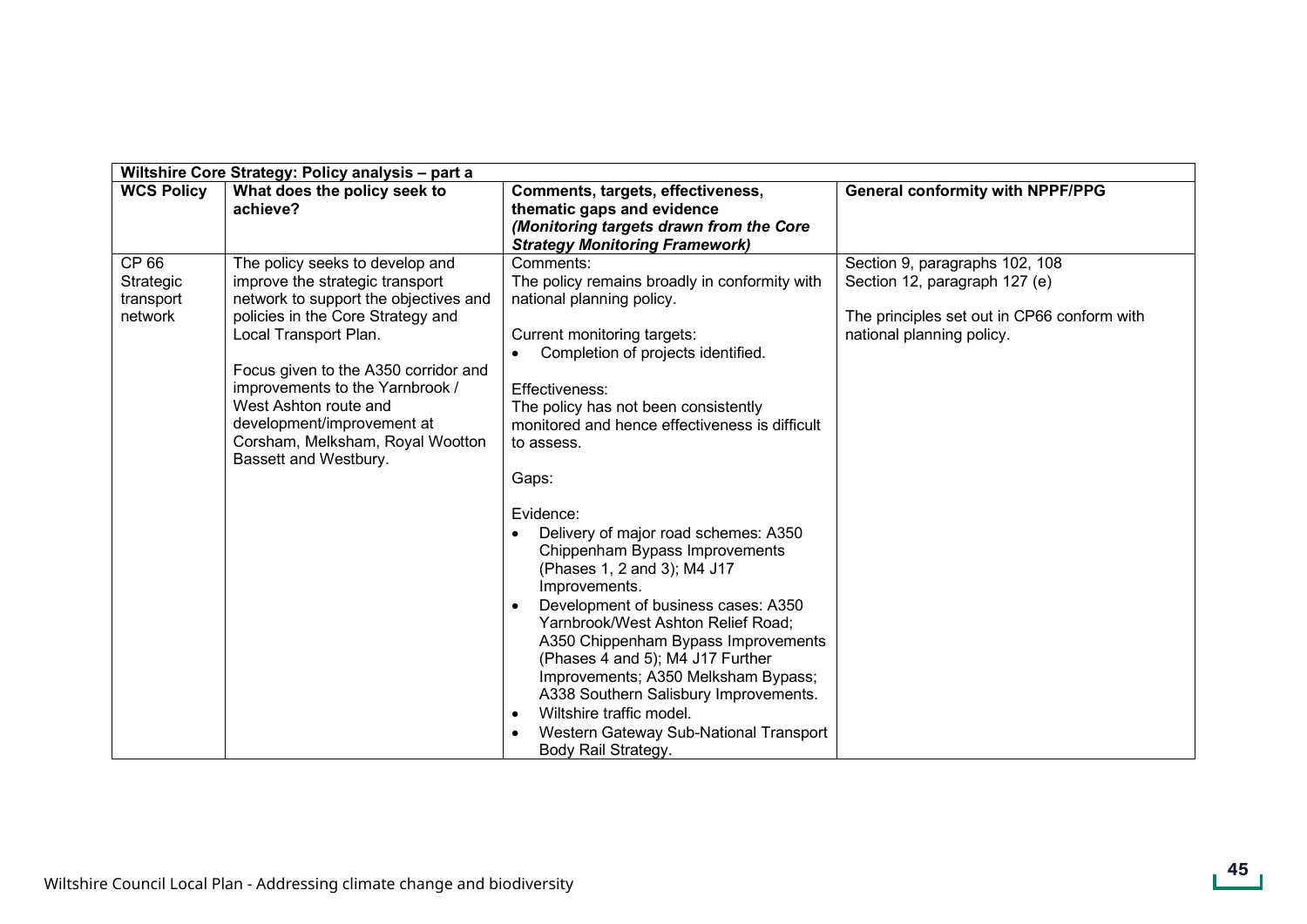|                   | Wiltshire Core Strategy: Policy analysis - part a                                                                                                                                                                                                                                                                                                                                                                                                                                                                                                                         |                                                                                                                                                                                                                                                                                                                                                                                                                                                                                                    |                                                                                                                                                                                                                                                                                                                                                                                                                                                                                                                                                                                                                                                          |  |  |
|-------------------|---------------------------------------------------------------------------------------------------------------------------------------------------------------------------------------------------------------------------------------------------------------------------------------------------------------------------------------------------------------------------------------------------------------------------------------------------------------------------------------------------------------------------------------------------------------------------|----------------------------------------------------------------------------------------------------------------------------------------------------------------------------------------------------------------------------------------------------------------------------------------------------------------------------------------------------------------------------------------------------------------------------------------------------------------------------------------------------|----------------------------------------------------------------------------------------------------------------------------------------------------------------------------------------------------------------------------------------------------------------------------------------------------------------------------------------------------------------------------------------------------------------------------------------------------------------------------------------------------------------------------------------------------------------------------------------------------------------------------------------------------------|--|--|
| <b>WCS Policy</b> | What does the policy seek to<br>achieve?                                                                                                                                                                                                                                                                                                                                                                                                                                                                                                                                  | Comments, targets, effectiveness,<br>thematic gaps and evidence<br>(Monitoring targets drawn from the Core<br><b>Strategy Monitoring Framework)</b>                                                                                                                                                                                                                                                                                                                                                | <b>General conformity with NPPF/PPG</b>                                                                                                                                                                                                                                                                                                                                                                                                                                                                                                                                                                                                                  |  |  |
| CP 67 Flood       | Development proposed in Flood                                                                                                                                                                                                                                                                                                                                                                                                                                                                                                                                             | Swindon and Wiltshire Local Enterprise<br>$\bullet$<br>Partnership Rail Strategy.<br>Network Rail's Continuous Modular<br>Strategic Planning process.<br>Enhancement of Trans Wilts rail service<br>$\bullet$<br>between Swindon and Westbury.<br>Rail studies: Corsham Station; Wilton<br>Station; Devizes Gateway (emerging<br>Strategic Outline Business Case).<br>LTP Public Transport Strategy Review.<br>$\bullet$<br>DfT transport statistics and other limited<br>monitoring.<br>Comments: | Section 14 of NPPF, paras 148, 149 & 150 and                                                                                                                                                                                                                                                                                                                                                                                                                                                                                                                                                                                                             |  |  |
| risk              | Zones 2 and 3 as identified within the<br>Strategic Flood Risk Assessment will<br>need to refer to the Strategic Housing<br>Land Availability Assessment when<br>providing evidence to the local<br>planning authority in order to apply<br>the sequential test in line with the<br>requirements of national policy and<br>established best practice.<br>All new development will include<br>measures to reduce the rate of<br>rainwater run-off and improve<br>rainwater infiltration to soil and<br>ground (sustainable urban drainage)<br>unless site or environmental | The policy text broadly accords with the<br>national policy.<br>References to the Wiltshire Council<br>Sustainable Drainage Systems (SuDS)<br>documents/guidance should be added<br>perhaps with the specific run-off rate<br>requirements stated in policy.<br>In addition, through the preparation of the<br>Level 1 Strategic Flood Risk Assessment<br>(SFRA), a 20% betterment over greenfield<br>run-off rates will need to explored/achieved.<br>Current monitoring targets:                 | paras 155 - 165.<br>Para 148: The planning system should support<br>the transition to a low carbon future in a changing<br>climate, taking full account of flood risk and<br>coastal change.<br>Para 149: Plans should take a proactive<br>approach to mitigating and adapting to climate<br>change, taking into account the long-term<br>implications for flood risk, coastal change, water<br>supply, biodiversity and landscapes, and the risk<br>of overheating from rising temperatures. Policies<br>should support appropriate measures to ensure<br>the future resilience of communities and<br>infrastructure to climate change impacts, such as |  |  |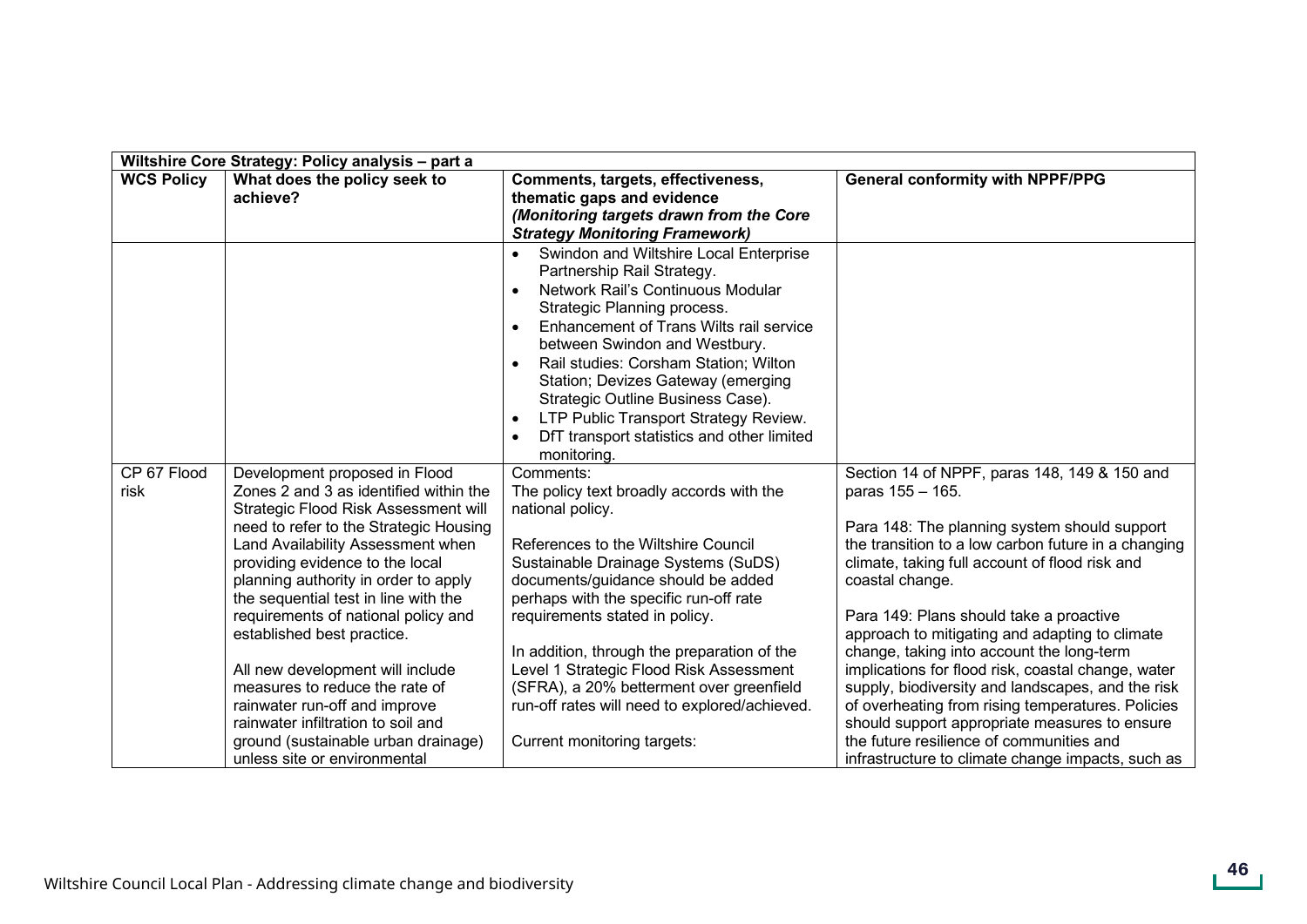|                   | Wiltshire Core Strategy: Policy analysis - part a |                                                                                                                                                                                                                                                                                                                                                                                                                                                                                                                                                                                                                                                                                                                                                          |                                                                                                                                                                                                                                                                                                                                                                                                                                                                                                                                                                                                                                                                                                                                                                                                                                                                                                                                                                                                                             |  |  |
|-------------------|---------------------------------------------------|----------------------------------------------------------------------------------------------------------------------------------------------------------------------------------------------------------------------------------------------------------------------------------------------------------------------------------------------------------------------------------------------------------------------------------------------------------------------------------------------------------------------------------------------------------------------------------------------------------------------------------------------------------------------------------------------------------------------------------------------------------|-----------------------------------------------------------------------------------------------------------------------------------------------------------------------------------------------------------------------------------------------------------------------------------------------------------------------------------------------------------------------------------------------------------------------------------------------------------------------------------------------------------------------------------------------------------------------------------------------------------------------------------------------------------------------------------------------------------------------------------------------------------------------------------------------------------------------------------------------------------------------------------------------------------------------------------------------------------------------------------------------------------------------------|--|--|
| <b>WCS Policy</b> | What does the policy seek to<br>achieve?          | Comments, targets, effectiveness,<br>thematic gaps and evidence<br>(Monitoring targets drawn from the Core<br><b>Strategy Monitoring Framework)</b>                                                                                                                                                                                                                                                                                                                                                                                                                                                                                                                                                                                                      | <b>General conformity with NPPF/PPG</b>                                                                                                                                                                                                                                                                                                                                                                                                                                                                                                                                                                                                                                                                                                                                                                                                                                                                                                                                                                                     |  |  |
|                   | conditions make these measures<br>unsuitable.     | Decrease proportion of applications<br>granted on areas of higher flood risk<br>compared with Zone 1.                                                                                                                                                                                                                                                                                                                                                                                                                                                                                                                                                                                                                                                    | providing space for physical protection measures,<br>or making provision for the possible future<br>relocation of vulnerable development and<br>infrastructure.                                                                                                                                                                                                                                                                                                                                                                                                                                                                                                                                                                                                                                                                                                                                                                                                                                                             |  |  |
|                   |                                                   | Effectiveness:<br>• No applications permitted contrary to the<br>advice of Wiltshire Council on the grounds<br>of flood risk that cannot be mitigated.<br>As per many other policies of the WCS, a lack<br>of monitoring since adoption has created a<br>void in our evidence base. Any new<br>monitoring framework will likely need to be<br>linked with data sources held by other<br>departments - e.g. building control,<br>development management and public<br>protection.<br>Gaps:<br>Evidence:<br>Proportion of applications granted by<br>flood risk area type.<br>Number of planning permissions granted<br>contrary to the advice of Environment<br>Agency on flood defence / water quality<br>grounds.<br>As above, SFRA Level 1 - completed | Para 150: New development should be planned<br>for in ways that:<br>(a) avoid increased vulnerability to the range of<br>impacts arising from climate change. When<br>new development is brought forward in areas<br>which are vulnerable, care should be taken to<br>ensure that risks can be managed through<br>suitable adaptation measures, including<br>through the planning of green infrastructure;<br>Para 155: Inappropriate development in areas at<br>risk of flooding should be avoided by directing<br>development away from areas at highest risk<br>(whether existing or future). Where development<br>is necessary in such areas, the development<br>should be made safe for its lifetime without<br>increasing flood risk elsewhere.<br>Para 156. Strategic policies should be informed<br>by a strategic flood risk assessment and should<br>manage flood risk from all sources. They should<br>consider cumulative impacts in, or affecting, local<br>areas susceptible to flooding, and take account of |  |  |
|                   |                                                   | and includes an assessment of                                                                                                                                                                                                                                                                                                                                                                                                                                                                                                                                                                                                                                                                                                                            | advice from the Environment Agency and other                                                                                                                                                                                                                                                                                                                                                                                                                                                                                                                                                                                                                                                                                                                                                                                                                                                                                                                                                                                |  |  |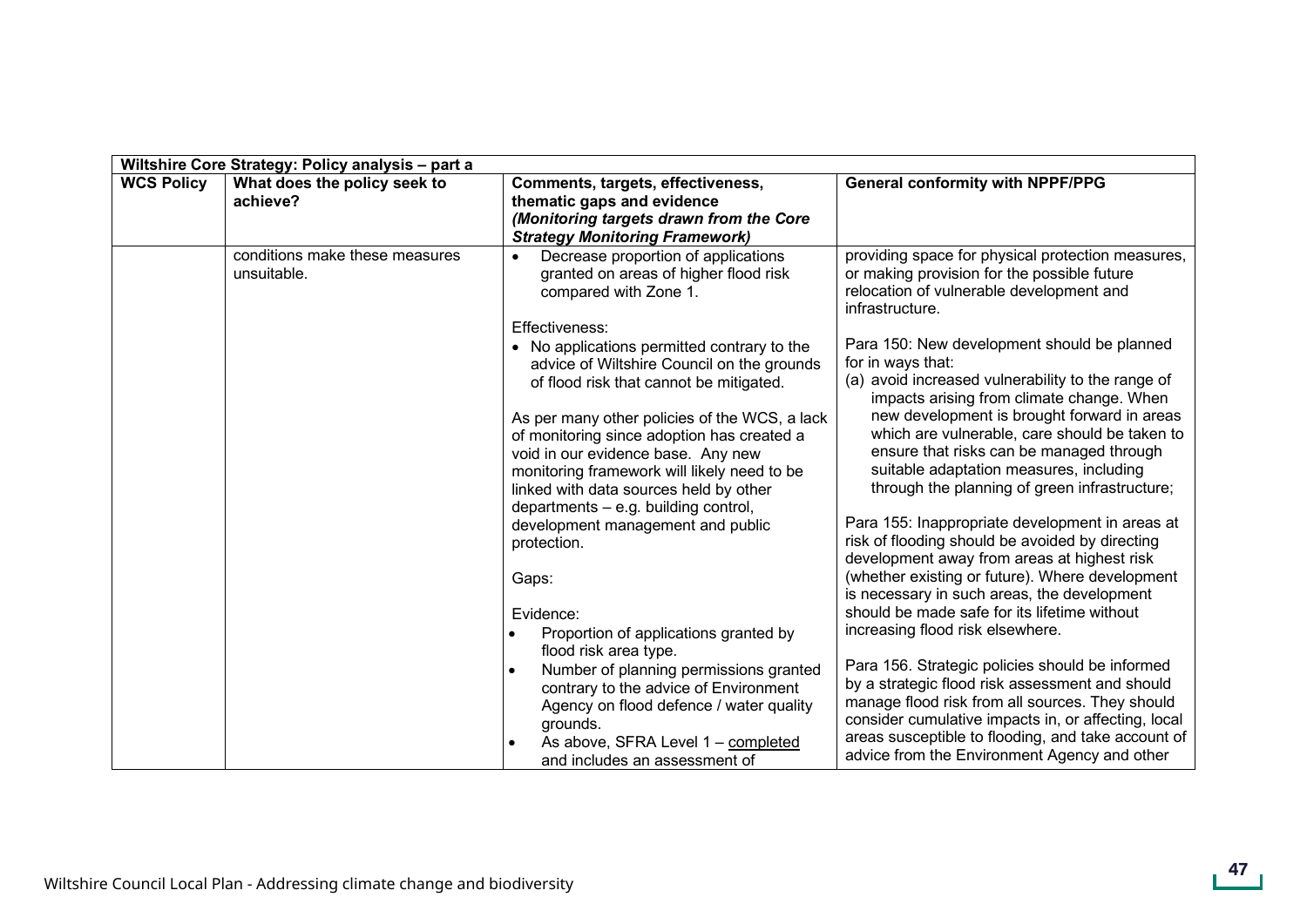|                   | Wiltshire Core Strategy: Policy analysis - part a |                                                                                                                                                                                                                                                            |                                                                                                                                                                                                                                                                                                                                                                                                                                                                                                                                                                                                                                                                                                                                                                                                                                                                                                                                                                                                                                                                                                                                                                                                                                                                                                                                          |  |  |
|-------------------|---------------------------------------------------|------------------------------------------------------------------------------------------------------------------------------------------------------------------------------------------------------------------------------------------------------------|------------------------------------------------------------------------------------------------------------------------------------------------------------------------------------------------------------------------------------------------------------------------------------------------------------------------------------------------------------------------------------------------------------------------------------------------------------------------------------------------------------------------------------------------------------------------------------------------------------------------------------------------------------------------------------------------------------------------------------------------------------------------------------------------------------------------------------------------------------------------------------------------------------------------------------------------------------------------------------------------------------------------------------------------------------------------------------------------------------------------------------------------------------------------------------------------------------------------------------------------------------------------------------------------------------------------------------------|--|--|
| <b>WCS Policy</b> | What does the policy seek to<br>achieve?          | Comments, targets, effectiveness,<br>thematic gaps and evidence<br>(Monitoring targets drawn from the Core<br><b>Strategy Monitoring Framework)</b>                                                                                                        | <b>General conformity with NPPF/PPG</b>                                                                                                                                                                                                                                                                                                                                                                                                                                                                                                                                                                                                                                                                                                                                                                                                                                                                                                                                                                                                                                                                                                                                                                                                                                                                                                  |  |  |
|                   |                                                   | cumulative effects. This evidence will be<br>critical in assessing options for new site<br>allocations. We will need to consider<br>climate change adaptation measures in<br>new build, as guided by the climate<br>change allowances set out in the SFRA. | relevant flood risk management authorities, such<br>as lead local flood authorities and internal<br>drainage boards.<br>Para 157. All plans should apply a sequential,<br>risk-based approach to the location of<br>development - taking into account the current<br>and future impacts of climate change – so as to<br>avoid, where possible, flood risk to people and<br>property. They should do this, and manage any<br>residual risk, by: a) applying the sequential test<br>and then, if necessary, the exception test as set<br>out below; b) safeguarding land from<br>development that is required, or likely to be<br>required, for current or future flood management;<br>c) using opportunities provided by new<br>development to reduce the causes and impacts<br>of flooding (where appropriate through the use of<br>natural flood management techniques); and d)<br>where climate change is expected to increase<br>flood risk so that some existing development may<br>not be sustainable in the long-term, seeking<br>opportunities to relocate development, including<br>housing, to more sustainable locations.<br>Para 158. The aim of the sequential test is to<br>steer new development to areas with the lowest<br>risk of flooding. Development should not be<br>allocated or permitted if there are reasonably |  |  |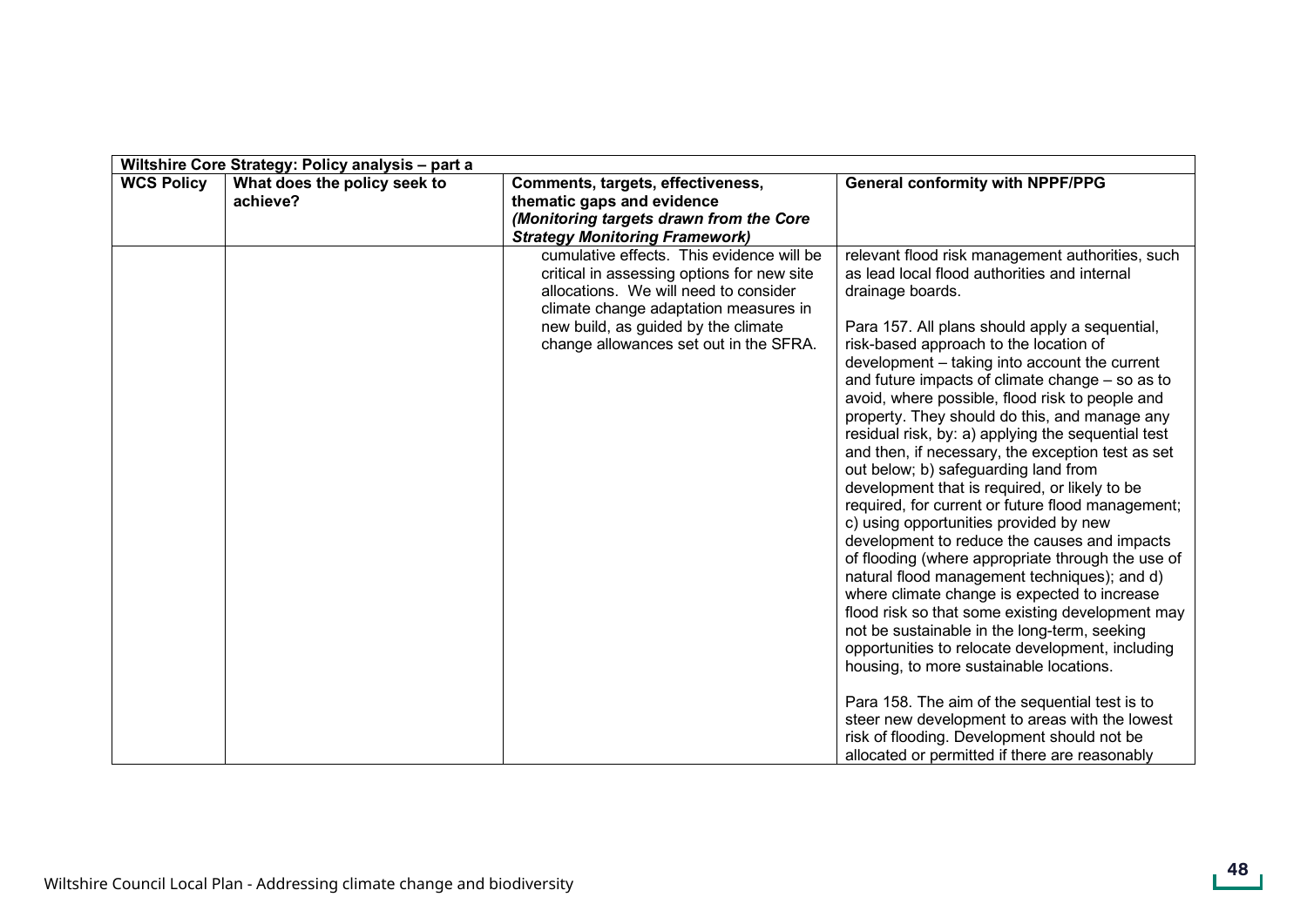|                   | Wiltshire Core Strategy: Policy analysis - part a |                                                                                                                                                     |                                                                                                                                                                                                                                                                                                                                                                                                                                                                                                                                     |  |
|-------------------|---------------------------------------------------|-----------------------------------------------------------------------------------------------------------------------------------------------------|-------------------------------------------------------------------------------------------------------------------------------------------------------------------------------------------------------------------------------------------------------------------------------------------------------------------------------------------------------------------------------------------------------------------------------------------------------------------------------------------------------------------------------------|--|
| <b>WCS Policy</b> | What does the policy seek to<br>achieve?          | Comments, targets, effectiveness,<br>thematic gaps and evidence<br>(Monitoring targets drawn from the Core<br><b>Strategy Monitoring Framework)</b> | <b>General conformity with NPPF/PPG</b>                                                                                                                                                                                                                                                                                                                                                                                                                                                                                             |  |
|                   |                                                   |                                                                                                                                                     | available sites appropriate for the proposed<br>development in areas with a lower risk of<br>flooding. The strategic flood risk assessment will<br>provide the basis for applying this test. The<br>sequential approach should be used in areas<br>known to be at risk now or in the future from any<br>form of flooding.                                                                                                                                                                                                           |  |
|                   |                                                   |                                                                                                                                                     | Para 159. If it is not possible for development to<br>be located in zones with a lower risk of flooding<br>(taking into account wider sustainable<br>development objectives), the exception test may<br>have to be applied. The need for the exception<br>test will depend on the potential vulnerability of<br>the site and of the development proposed, in line<br>with the Flood Risk Vulnerability Classification set<br>out in national planning guidance.                                                                     |  |
|                   |                                                   |                                                                                                                                                     | Para 160. The application of the exception test<br>should be informed by a strategic or site-specific<br>flood risk assessment, depending on whether it is<br>being applied during plan production or at the<br>application stage. For the exception test to be<br>passed it should be demonstrated that: a) the<br>development would provide wider sustainability<br>benefits to the community that outweigh the flood<br>risk; and b) the development will be safe for its<br>lifetime taking account of the vulnerability of its |  |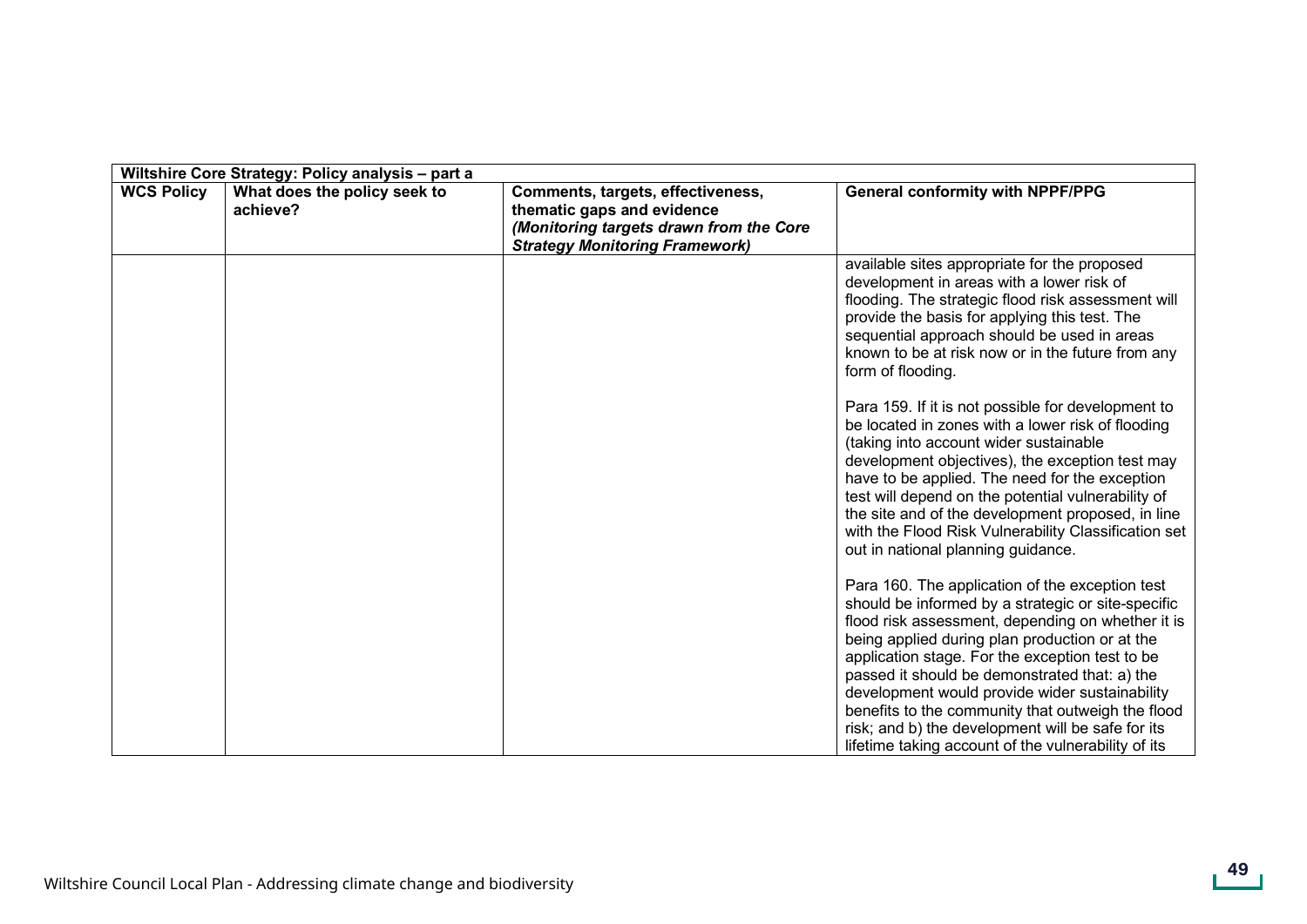| Wiltshire Core Strategy: Policy analysis - part a |                                          |                                                                                                                                                     |                                                                                                                                                                                                                                                                                                                                                                                                                                                                                    |
|---------------------------------------------------|------------------------------------------|-----------------------------------------------------------------------------------------------------------------------------------------------------|------------------------------------------------------------------------------------------------------------------------------------------------------------------------------------------------------------------------------------------------------------------------------------------------------------------------------------------------------------------------------------------------------------------------------------------------------------------------------------|
| <b>WCS Policy</b>                                 | What does the policy seek to<br>achieve? | Comments, targets, effectiveness,<br>thematic gaps and evidence<br>(Monitoring targets drawn from the Core<br><b>Strategy Monitoring Framework)</b> | <b>General conformity with NPPF/PPG</b>                                                                                                                                                                                                                                                                                                                                                                                                                                            |
|                                                   |                                          |                                                                                                                                                     | users, without increasing flood risk elsewhere,<br>and, where possible, will reduce flood risk overall.                                                                                                                                                                                                                                                                                                                                                                            |
|                                                   |                                          |                                                                                                                                                     | Para 161. Both elements of the exception test<br>should be satisfied for development to be<br>allocated or permitted.                                                                                                                                                                                                                                                                                                                                                              |
|                                                   |                                          |                                                                                                                                                     | Para 162. Where planning applications come<br>forward on sites allocated in the development<br>plan through the sequential test, applicants need<br>not apply the sequential test again. However, the<br>exception test may need to be reapplied if<br>relevant aspects of the proposal had not been<br>considered when the test was applied at the plan<br>making stage, or if more recent information about<br>existing or potential flood risk should be taken<br>into account. |
|                                                   |                                          |                                                                                                                                                     | Para 163. When determining any planning<br>applications, local planning authorities should<br>ensure that flood risk is not increased elsewhere.<br>Where appropriate, applications should be<br>supported by a site-specific flood-risk<br>assessment <sup>18</sup> . Development should only be                                                                                                                                                                                  |

<sup>&</sup>lt;sup>18</sup> [Footnote 50] A site-specific flood risk assessment should be provided for all development in Flood Zones 2 and 3. In Flood Zone 1, an assessment should accompany all proposals involving: sites of 1 hectare or more; land which has been identified by the Environment Agency as having critical drainage problems; land identified in a strategic flood risk assessment as being at increased flood risk in future; or land that may be subject to other sources of flooding, where its development would introduce a more vulnerable use.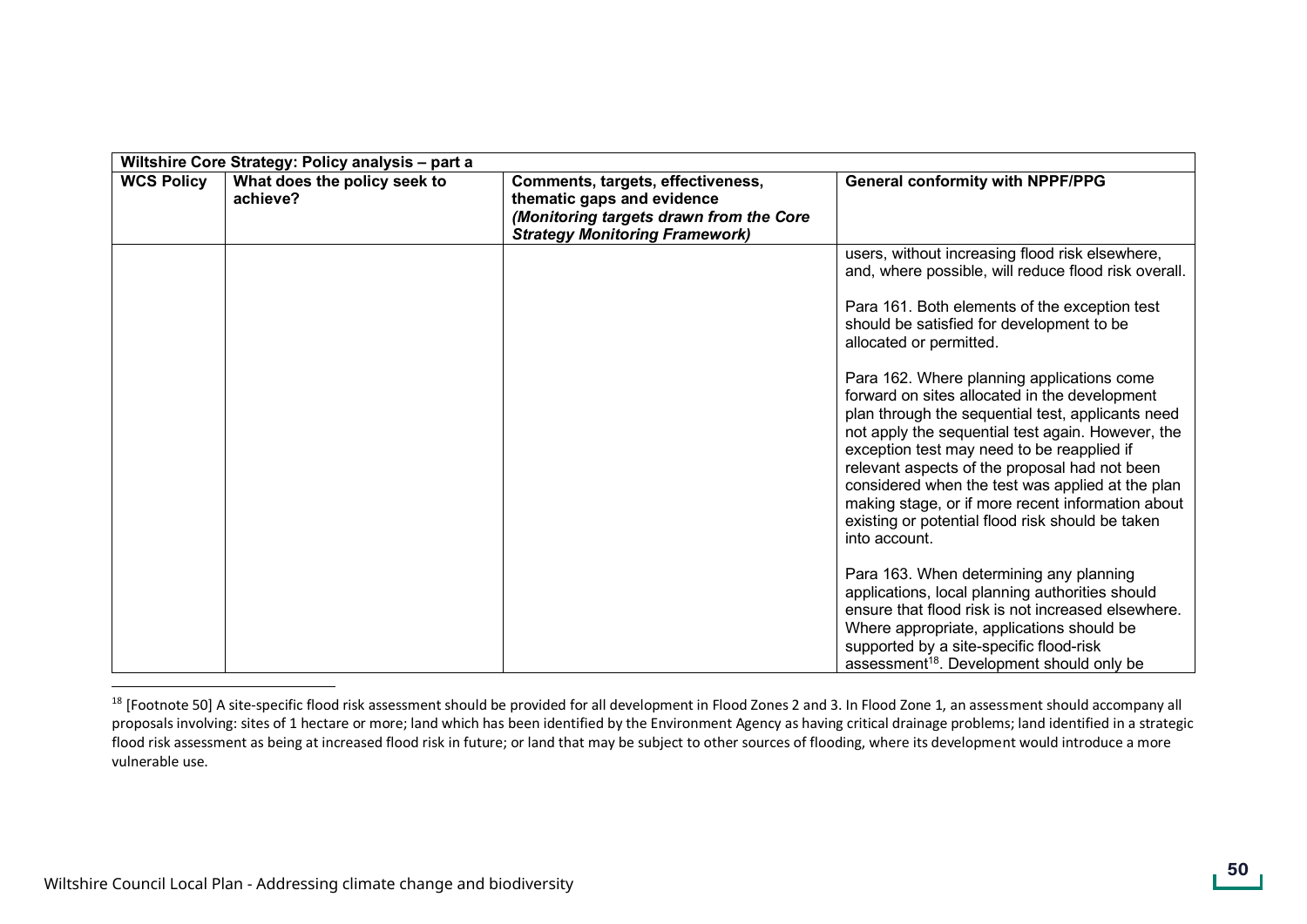| Wiltshire Core Strategy: Policy analysis - part a |                                          |                                                                                                                                                     |                                                                                                                                                                                                                                                                                                                                                                                                                                                                                                                                                                                                                                                                                                                                                                                                                                                                                                                                                                                                                 |
|---------------------------------------------------|------------------------------------------|-----------------------------------------------------------------------------------------------------------------------------------------------------|-----------------------------------------------------------------------------------------------------------------------------------------------------------------------------------------------------------------------------------------------------------------------------------------------------------------------------------------------------------------------------------------------------------------------------------------------------------------------------------------------------------------------------------------------------------------------------------------------------------------------------------------------------------------------------------------------------------------------------------------------------------------------------------------------------------------------------------------------------------------------------------------------------------------------------------------------------------------------------------------------------------------|
| <b>WCS Policy</b>                                 | What does the policy seek to<br>achieve? | Comments, targets, effectiveness,<br>thematic gaps and evidence<br>(Monitoring targets drawn from the Core<br><b>Strategy Monitoring Framework)</b> | <b>General conformity with NPPF/PPG</b>                                                                                                                                                                                                                                                                                                                                                                                                                                                                                                                                                                                                                                                                                                                                                                                                                                                                                                                                                                         |
|                                                   |                                          |                                                                                                                                                     | allowed in areas at risk of flooding where, in the<br>light of this assessment (and the sequential and<br>exception tests, as applicable) it can be<br>demonstrated that:<br>a) within the site, the most vulnerable<br>development is located in areas of lowest flood<br>risk, unless there are overriding reasons to prefer<br>a different location;<br>b) the development is appropriately flood<br>resistant and resilient;<br>c) it incorporates sustainable drainage systems,<br>unless there is clear evidence that this would be<br>inappropriate;<br>d) any residual risk can be safely managed; and<br>e) safe access and escape routes are included<br>where appropriate, as part of an agreed<br>emergency plan.<br>Para 164. Applications for some minor<br>development and changes of use <sup>19</sup> should not be<br>subject to the sequential or exception tests but<br>should still meet the requirements for site-specific<br>flood risk assessments set out in footnote 50.<br>Para 165. |

<sup>&</sup>lt;sup>19</sup> [Footnote 51] This includes householder development, small non-residential extensions (with a footprint of less than 250m2) and changes of use; except for changes of use to a caravan, camping or chalet site, or to a mobile home or park home site, where the sequential and exception tests should be applied as appropriate.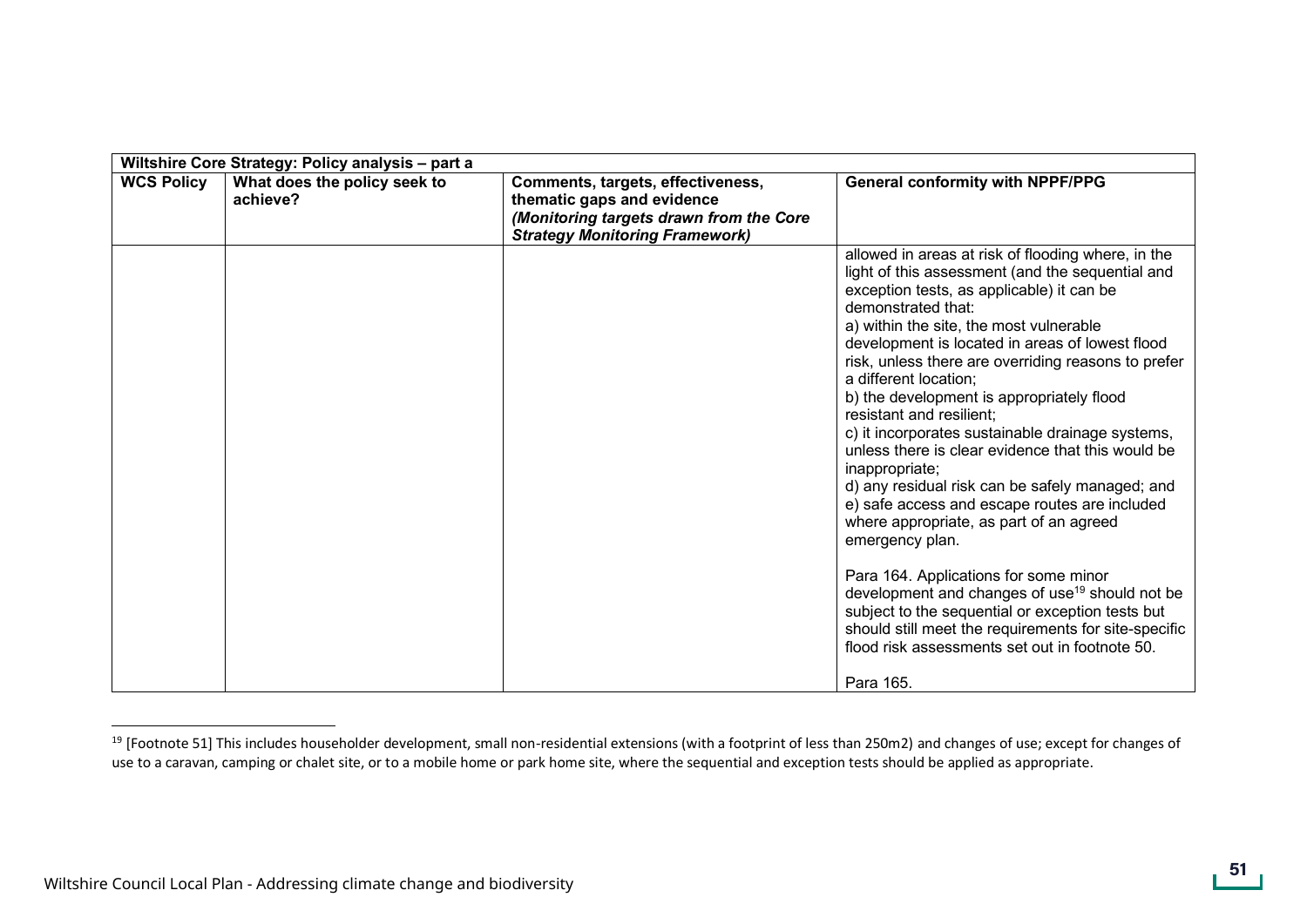| Wiltshire Core Strategy: Policy analysis - part a |                                                                                                                                                                                                                                                                                                                                                                                                                                                            |                                                                                                                                                                                                                                                                                                                                                                                                                                                                          |                                                                                                                                                                                                                                                                                                                                                                                                                                                                                                                                                                                         |
|---------------------------------------------------|------------------------------------------------------------------------------------------------------------------------------------------------------------------------------------------------------------------------------------------------------------------------------------------------------------------------------------------------------------------------------------------------------------------------------------------------------------|--------------------------------------------------------------------------------------------------------------------------------------------------------------------------------------------------------------------------------------------------------------------------------------------------------------------------------------------------------------------------------------------------------------------------------------------------------------------------|-----------------------------------------------------------------------------------------------------------------------------------------------------------------------------------------------------------------------------------------------------------------------------------------------------------------------------------------------------------------------------------------------------------------------------------------------------------------------------------------------------------------------------------------------------------------------------------------|
| <b>WCS Policy</b>                                 | What does the policy seek to<br>achieve?                                                                                                                                                                                                                                                                                                                                                                                                                   | Comments, targets, effectiveness,<br>thematic gaps and evidence<br>(Monitoring targets drawn from the Core<br><b>Strategy Monitoring Framework)</b>                                                                                                                                                                                                                                                                                                                      | <b>General conformity with NPPF/PPG</b>                                                                                                                                                                                                                                                                                                                                                                                                                                                                                                                                                 |
|                                                   |                                                                                                                                                                                                                                                                                                                                                                                                                                                            |                                                                                                                                                                                                                                                                                                                                                                                                                                                                          | Major developments should incorporate<br>sustainable drainage systems unless there is<br>clear evidence that this would be inappropriate.<br>The systems used should:<br>a) take account of advice from the lead local<br>flood authority;<br>b) have appropriate proposed minimum<br>operational standards;<br>c) have maintenance arrangements in place to<br>ensure an acceptable standard of operation for<br>the lifetime of the development;<br>and d) where possible, provide multifunctional<br>benefits.                                                                       |
| CP 68 Water<br>resources                          | Development must not prejudice the<br>delivery of the actions and targets of<br>the relevant River Basin or<br>Catchment Management Plan, and<br>should contribute towards<br>their delivery where possible.<br>Non-residential development will be<br>required to incorporate water<br>efficiency measures. Developers will<br>be expected to submit details of how<br>water efficiency has been taken into<br>account during the design of<br>proposals. | Comments:<br>This policy is broadly in conformity to the<br>NPPF.<br>The Code for Sustainable Homes provided<br>water efficiency standards for new homes that<br>are already widely applied, and Core Policy<br>41 (presented earlier in the document) sets<br>levels of the code to be met by new homes,<br>while Core Policy 68 requires that water<br>efficiency measures are also incorporated<br>within non-residential development.<br>Current monitoring targets: | Section 14 of NPPF, paras 34, 149, 170 (e)<br>Para 34: Plans should set out the contributions<br>expected from development. This should include<br>setting out the levels and types of affordable<br>housing provision required, along with other<br>infrastructure (such as that needed for education,<br>health, transport, flood and water management,<br>green and digital infrastructure). Such policies<br>should not undermine the deliverability of the<br>plan.<br>Para 149:<br>Plans should take a proactive approach to<br>mitigating and adapting to climate change, taking |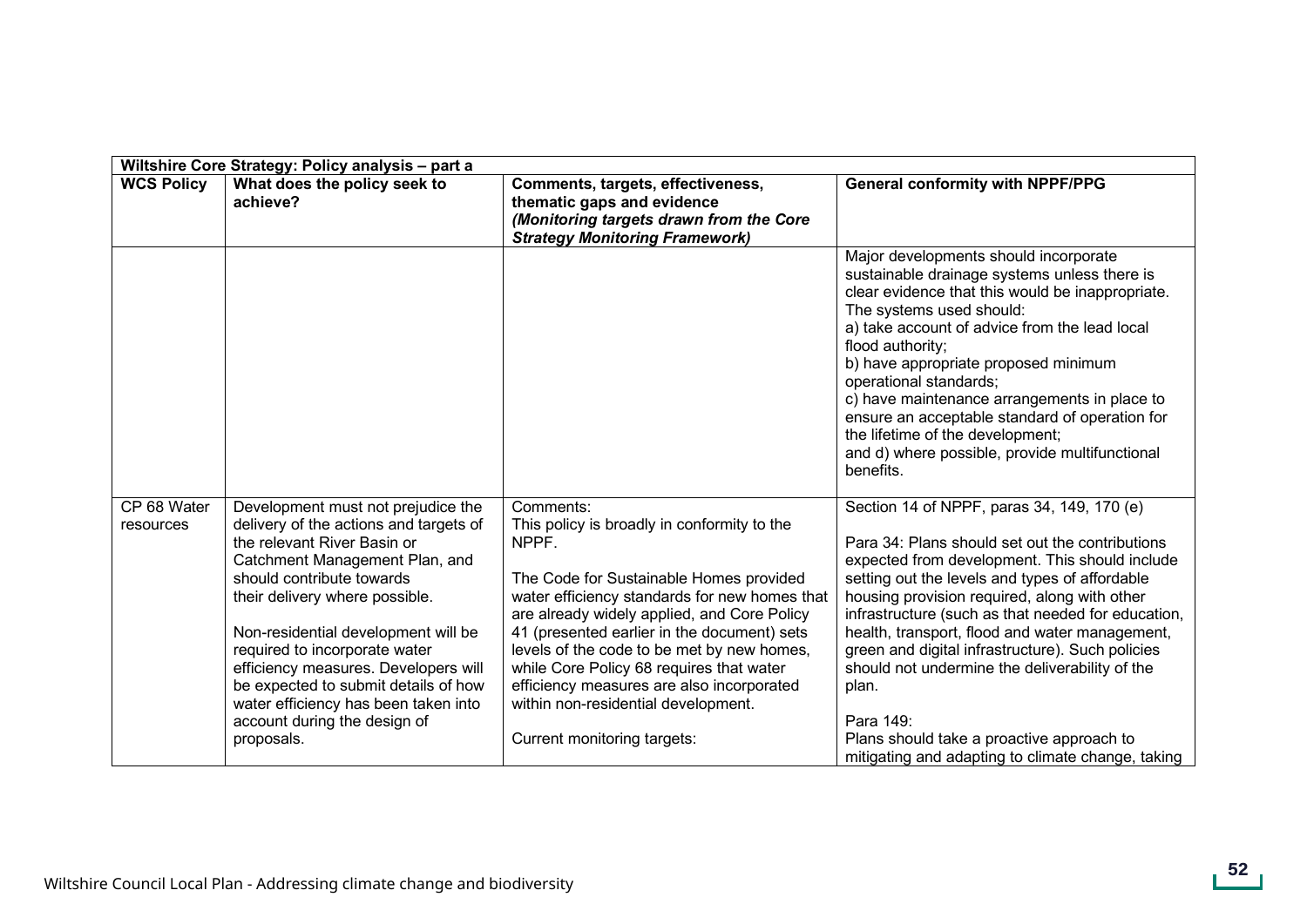|                        | Wiltshire Core Strategy: Policy analysis - part a                                                                                                                                                                                                                                                             |                                                                                                                                                                                                                                                                                                                                                                                                                                                                                                                                                                                                                                                                                     |                                                                                                                                                                                                                                                                                                                                                                                                                                                                                                                                                                                                                                                                                                                                                                                                                                                                                                                                                                                                                                                                                                                                                                                              |
|------------------------|---------------------------------------------------------------------------------------------------------------------------------------------------------------------------------------------------------------------------------------------------------------------------------------------------------------|-------------------------------------------------------------------------------------------------------------------------------------------------------------------------------------------------------------------------------------------------------------------------------------------------------------------------------------------------------------------------------------------------------------------------------------------------------------------------------------------------------------------------------------------------------------------------------------------------------------------------------------------------------------------------------------|----------------------------------------------------------------------------------------------------------------------------------------------------------------------------------------------------------------------------------------------------------------------------------------------------------------------------------------------------------------------------------------------------------------------------------------------------------------------------------------------------------------------------------------------------------------------------------------------------------------------------------------------------------------------------------------------------------------------------------------------------------------------------------------------------------------------------------------------------------------------------------------------------------------------------------------------------------------------------------------------------------------------------------------------------------------------------------------------------------------------------------------------------------------------------------------------|
| <b>WCS Policy</b>      | What does the policy seek to<br>achieve?                                                                                                                                                                                                                                                                      | Comments, targets, effectiveness,<br>thematic gaps and evidence<br>(Monitoring targets drawn from the Core<br><b>Strategy Monitoring Framework)</b>                                                                                                                                                                                                                                                                                                                                                                                                                                                                                                                                 | <b>General conformity with NPPF/PPG</b>                                                                                                                                                                                                                                                                                                                                                                                                                                                                                                                                                                                                                                                                                                                                                                                                                                                                                                                                                                                                                                                                                                                                                      |
|                        | Development proposals within a<br>Source Protection Zone, Safeguard<br>Zone or Water Protection Zone must<br>assess any risk to groundwater<br>resources and groundwater quality<br>and demonstrate that these would be<br>protected throughout the construction<br>and operational phases of<br>development. | Incorporation of water efficiency<br>$\bullet$<br>measures in all non-residential<br>development.<br>Effectiveness:<br>As per many other policies of the WCS, a lack<br>of monitoring since adoption has created a<br>void in our evidence base. Any new<br>monitoring framework will likely need to be<br>linked with data sources held by other<br>departments - e.g. building control,<br>development management and public<br>protection.<br>Gaps:<br>Evidence:<br>% of new development incorporating<br>water conservation measures e.g.<br>meters, greywater recycling, rainwater<br>collection<br>% of new development incorporating<br>Sustainable Drainage Systems (SuDS). | into account the long-term implications for flood<br>risk, coastal change, water supply, biodiversity<br>and landscapes, and the risk of overheating from<br>rising temperatures. Policies should support<br>appropriate measures to ensure the future<br>resilience of communities and infrastructure to<br>climate change impacts, such as providing space<br>for physical protection measures, or making<br>provision for the possible future relocation of<br>vulnerable development and infrastructure.<br>Para 170 e): preventing new and existing<br>development from contributing to, being put at<br>unacceptable risk from, or being adversely<br>affected by, unacceptable levels of soil, air, water<br>or noise pollution or land instability. Development<br>should, wherever possible, help to improve local<br>environmental conditions such as air and water<br>quality, taking into account relevant information<br>such as river basin management plans.<br>Any review of the current policy must also<br>consider impacts associated with storm/foul<br>drainage, including the issues generated by<br>phosphate and nitrate loading within the River<br>Avon catchment. |
| CP 69<br>Protection of | The policy sets out to avoid and<br>reduce potential environmental                                                                                                                                                                                                                                            | Comments:                                                                                                                                                                                                                                                                                                                                                                                                                                                                                                                                                                                                                                                                           | Section 15 of NPPF, para 170 (a), 171, 172, 174<br>$-177, 180$                                                                                                                                                                                                                                                                                                                                                                                                                                                                                                                                                                                                                                                                                                                                                                                                                                                                                                                                                                                                                                                                                                                               |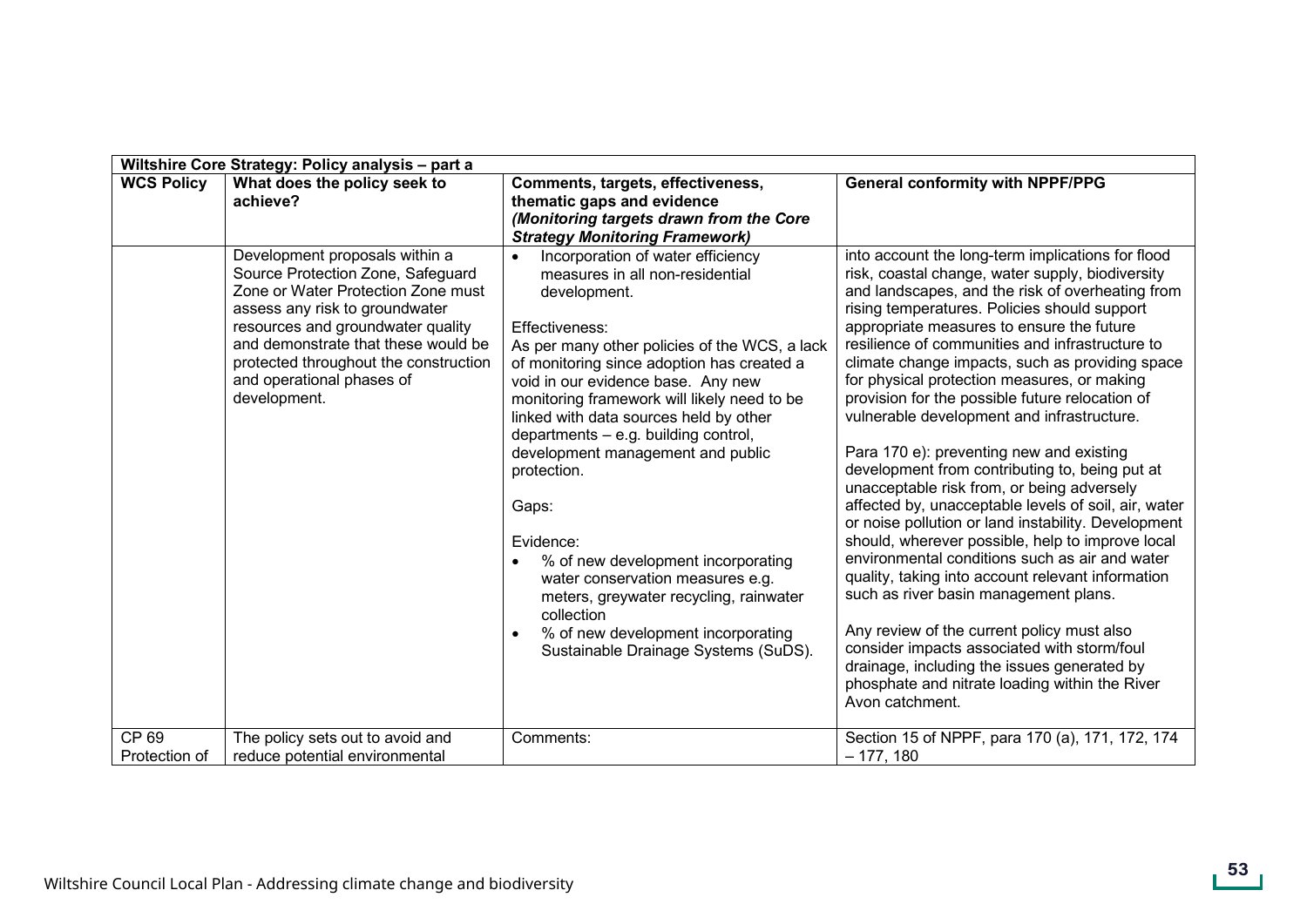| Wiltshire Core Strategy: Policy analysis - part a |                                                                                                                                                                                                                                                                                                                                                                                                                                                                                                                                                                          |                                                                                                                                                                                                                                                                                                                                                                                                                                                                                                                                                                                                                                                                                                            |                                                                                                                                                                                                                                                                                                                                                                                                                                                                                                                                                                                                                                                                                                                                                                                                                                                               |
|---------------------------------------------------|--------------------------------------------------------------------------------------------------------------------------------------------------------------------------------------------------------------------------------------------------------------------------------------------------------------------------------------------------------------------------------------------------------------------------------------------------------------------------------------------------------------------------------------------------------------------------|------------------------------------------------------------------------------------------------------------------------------------------------------------------------------------------------------------------------------------------------------------------------------------------------------------------------------------------------------------------------------------------------------------------------------------------------------------------------------------------------------------------------------------------------------------------------------------------------------------------------------------------------------------------------------------------------------------|---------------------------------------------------------------------------------------------------------------------------------------------------------------------------------------------------------------------------------------------------------------------------------------------------------------------------------------------------------------------------------------------------------------------------------------------------------------------------------------------------------------------------------------------------------------------------------------------------------------------------------------------------------------------------------------------------------------------------------------------------------------------------------------------------------------------------------------------------------------|
| <b>WCS Policy</b>                                 | What does the policy seek to<br>achieve?                                                                                                                                                                                                                                                                                                                                                                                                                                                                                                                                 | Comments, targets, effectiveness,<br>thematic gaps and evidence<br>(Monitoring targets drawn from the Core<br><b>Strategy Monitoring Framework)</b>                                                                                                                                                                                                                                                                                                                                                                                                                                                                                                                                                        | <b>General conformity with NPPF/PPG</b>                                                                                                                                                                                                                                                                                                                                                                                                                                                                                                                                                                                                                                                                                                                                                                                                                       |
| the River<br>Avon SAC                             | effects on the River Avon SAC.<br>incorporating measures during<br>construction and operation to avoid<br>and prevent pollution and mitigate<br>potential disturbance effects;<br>appropriate measures may include<br>consideration of suitable buffer zones<br>along watercourses, habitat<br>enhancements and river access<br>management measures.                                                                                                                                                                                                                     | The policy accords with NPPF especially with<br>regard to para 176 and the protection of<br>habitats sites including Special Areas of<br>Conservation.<br>Current monitoring targets:<br>100% compliance with policy (e.g.<br>submission of construction management<br>plans).                                                                                                                                                                                                                                                                                                                                                                                                                             | Para 170: Planning policies and decisions should<br>contribute to and enhance the natural and local<br>environment by:<br>a) protecting and enhancing valued landscapes,<br>sites of biodiversity or geological value and soils<br>(in a manner commensurate with their statutory<br>status or identified quality in the development<br>plan);                                                                                                                                                                                                                                                                                                                                                                                                                                                                                                                |
|                                                   | All development within 20m of the<br>riverbank should submit a<br>construction management plan to the<br>local planning authority to ensure<br>measures proposed during<br>construction are satisfactory.<br>Where additional sewage discharges<br>to a Sewage Treatment Works cannot<br>be accommodated without measures<br>to offset phosphate loading,<br>development will be required to<br>undertake proportionate measures<br>(which may include contributions<br>towards those measures<br>identified in the Nutrient Management<br>Plan) to demonstrate that the | Effectiveness:<br>As per many other policies of the WCS, a lack<br>of monitoring since adoption has created a<br>void in our evidence base. Any new<br>monitoring framework will likely need to be<br>linked with data sources held by other<br>departments - e.g. building control,<br>development management and public<br>protection.<br>A Memorandum of Understanding (MoU) on<br>the issue of phosphate management within<br>the River Avon catchment designated as a<br>Special Area of Conservation (SAC) was<br>completed and submitted as evidence during<br>the examination of the Wiltshire Housing Site<br>Allocations Plan. The MoU was signed by<br>Natural England, the Environment Agency, | d) minimising impacts on and providing net gains<br>for biodiversity, including by establishing<br>coherent ecological networks that are more<br>resilient to current and future pressures;<br>e) preventing new and existing development from<br>contributing to, being put at unacceptable risk<br>from, or being adversely affected by,<br>unacceptable levels of soil, air, water or noise<br>pollution or land instability. Development should,<br>wherever possible, help to improve local<br>environmental conditions such as air and water<br>quality, taking into account relevant information<br>such as river basin management plans;<br>Para 171: Plans should: distinguish between the<br>hierarchy of international, national and locally<br>designated sites; allocate land with the least<br>environmental or amenity value, where consistent |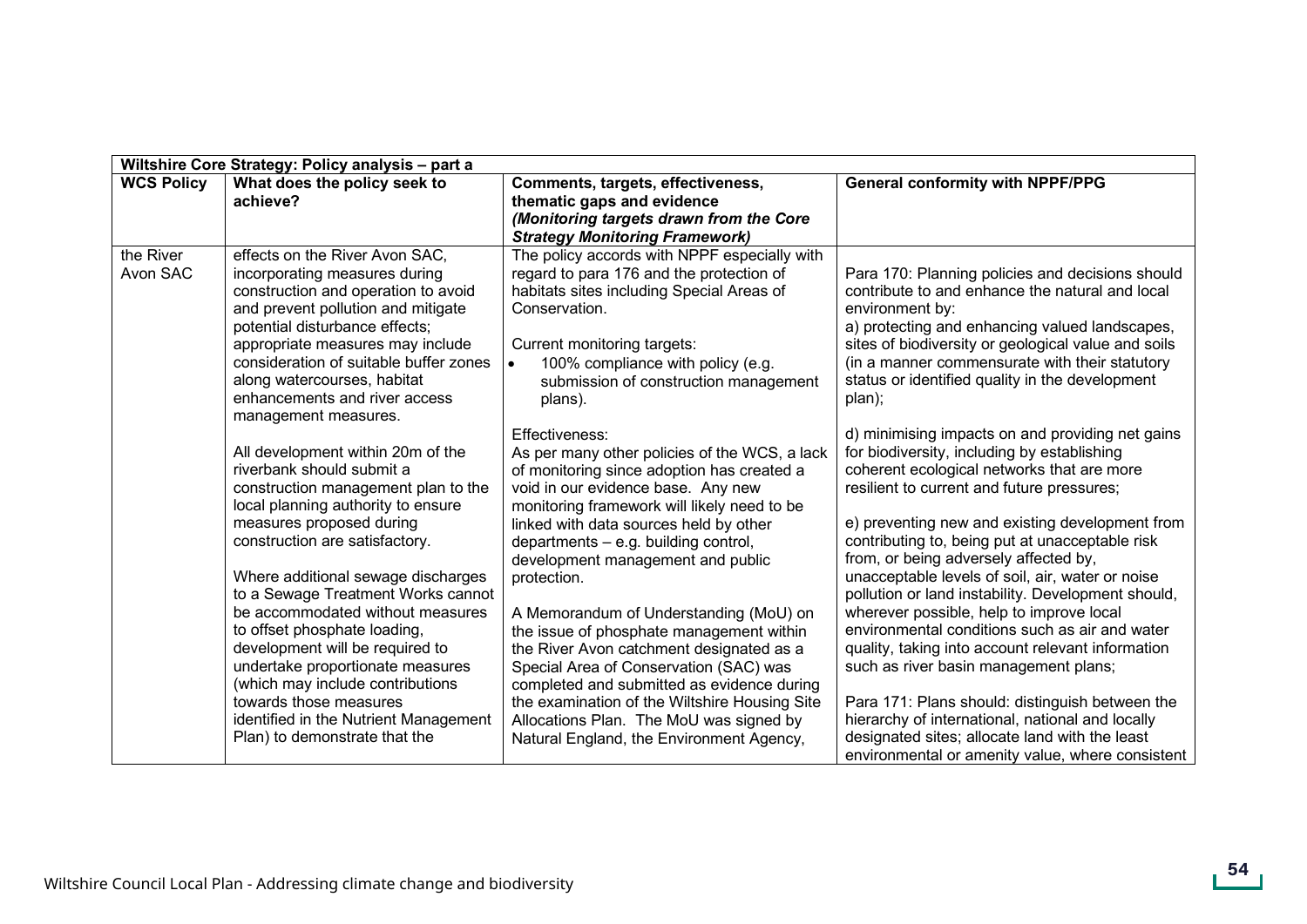| Wiltshire Core Strategy: Policy analysis - part a |                                                          |                                                                                                                                                                                                                                                                                                                                                                                                                                                                                                                                                                                                  |                                                                                                                                                                                                                                                                                                                                                                                                                                                                                                                                                                                                                                                                                                                                                                                                                                                                                                                                                                                                                            |
|---------------------------------------------------|----------------------------------------------------------|--------------------------------------------------------------------------------------------------------------------------------------------------------------------------------------------------------------------------------------------------------------------------------------------------------------------------------------------------------------------------------------------------------------------------------------------------------------------------------------------------------------------------------------------------------------------------------------------------|----------------------------------------------------------------------------------------------------------------------------------------------------------------------------------------------------------------------------------------------------------------------------------------------------------------------------------------------------------------------------------------------------------------------------------------------------------------------------------------------------------------------------------------------------------------------------------------------------------------------------------------------------------------------------------------------------------------------------------------------------------------------------------------------------------------------------------------------------------------------------------------------------------------------------------------------------------------------------------------------------------------------------|
| <b>WCS Policy</b>                                 | What does the policy seek to<br>achieve?                 | Comments, targets, effectiveness,<br>thematic gaps and evidence<br>(Monitoring targets drawn from the Core<br><b>Strategy Monitoring Framework)</b>                                                                                                                                                                                                                                                                                                                                                                                                                                              | <b>General conformity with NPPF/PPG</b>                                                                                                                                                                                                                                                                                                                                                                                                                                                                                                                                                                                                                                                                                                                                                                                                                                                                                                                                                                                    |
|                                                   | proposals would have no adverse<br>effects upon the SAC. | Wessex Water and various stakeholders<br>within the catchment area.<br>The MoU was followed by an Interim Delivery<br>Plan setting out practical and funded<br>measures to implement. In addition,<br>agreement was reached with Wessex Water<br>regarding measures to be planned for and<br>implemented up to and beyond 2025 through<br>their next business plan.<br>Entrade have been appointed to implement<br>the measures in the IDP and are in the<br>process of delivering schemes in the Pewsey<br>Vale. Further work on mitigation measures<br>are under review.<br>Gaps:<br>Evidence: | with other policies in this Framework <sup>20</sup> ; take a<br>strategic approach to maintaining and enhancing<br>networks of habitats and green infrastructure;<br>and plan for the enhancement of natural capital<br>at a catchment or landscape scale across local<br>authority boundaries.<br>Para 172. Great weight should be given to<br>conserving and enhancing landscape and scenic<br>beauty in National Parks, the Broads and Areas<br>of Outstanding Natural Beauty, which have the<br>highest status of protection in relation to these<br>issues. The conservation and enhancement of<br>wildlife and cultural heritage are also important<br>considerations in these areas and should be<br>given great weight in National Parks and the<br>Broads <sup>21</sup> . The scale and extent of development<br>within these designated areas should be limited.<br>Planning permission should be refused for major<br>development <sup>22</sup> other than in exceptional<br>circumstances, and where it can be |

<sup>&</sup>lt;sup>20</sup> [Footnote 53] Where significant development of agricultural land is demonstrated to be necessary, areas of poorer quality land should be preferred to those of a higher quality

<sup>&</sup>lt;sup>21</sup> [Footnote 54] English National Parks and the Broads: UK Government Vision and Circular 2010 provides further guidance and information about their statutory purposes, management and other matters

<sup>&</sup>lt;sup>22</sup> [Footnote 55] For the purposes of paragraphs 172 and 173, whether a proposal is 'major development' is a matter for the decision maker, taking into account its nature, scale and setting, and whether it could have a significant adverse impact on the purposes for which the area has been designated or defined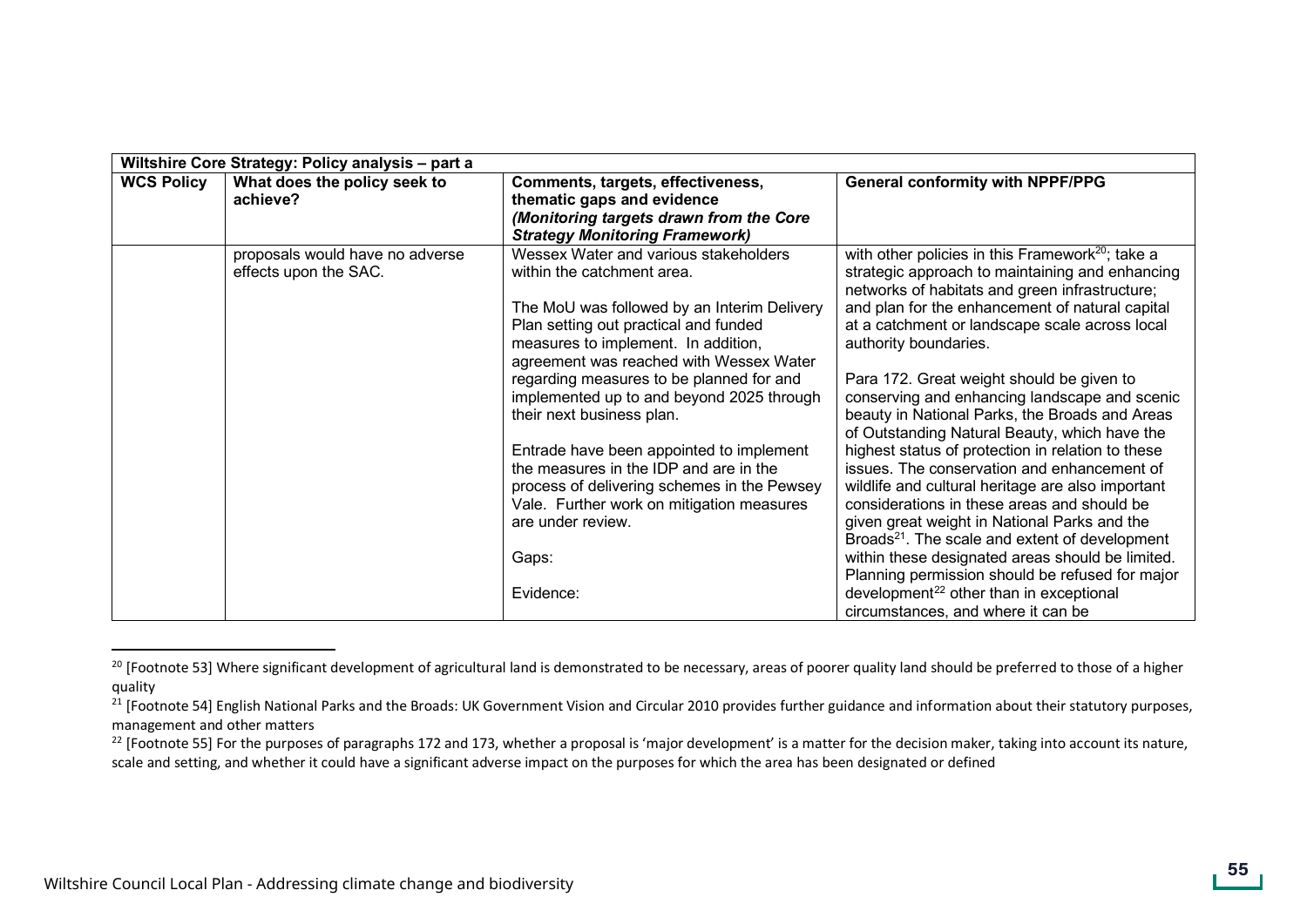| Wiltshire Core Strategy: Policy analysis - part a |                                          |                                                                                                                                                     |                                                                                                                                                                                                                                                                                                                                                                                                                                                                                                                                                                                                                                                                                                                                                                                                                                                                                                                                                                                                                                                                                                                                                                                                   |
|---------------------------------------------------|------------------------------------------|-----------------------------------------------------------------------------------------------------------------------------------------------------|---------------------------------------------------------------------------------------------------------------------------------------------------------------------------------------------------------------------------------------------------------------------------------------------------------------------------------------------------------------------------------------------------------------------------------------------------------------------------------------------------------------------------------------------------------------------------------------------------------------------------------------------------------------------------------------------------------------------------------------------------------------------------------------------------------------------------------------------------------------------------------------------------------------------------------------------------------------------------------------------------------------------------------------------------------------------------------------------------------------------------------------------------------------------------------------------------|
| <b>WCS Policy</b>                                 | What does the policy seek to<br>achieve? | Comments, targets, effectiveness,<br>thematic gaps and evidence<br>(Monitoring targets drawn from the Core<br><b>Strategy Monitoring Framework)</b> | <b>General conformity with NPPF/PPG</b>                                                                                                                                                                                                                                                                                                                                                                                                                                                                                                                                                                                                                                                                                                                                                                                                                                                                                                                                                                                                                                                                                                                                                           |
|                                                   |                                          | 100% compliance with policy (e.g.<br>submission of construction management<br>plans).                                                               | demonstrated that the development is in the<br>public interest. Consideration of such applications<br>should include an assessment of:<br>a) the need for the development, including in<br>terms of any national considerations, and the<br>impact of permitting it, or refusing it, upon the<br>local economy;<br>b) the cost of, and scope for, developing outside<br>the designated area, or meeting the need for it in<br>some other way; and<br>c) any detrimental effect on the environment, the<br>landscape and recreational opportunities, and the<br>extent to which that could be moderated.<br>Any review and subsequent replacement of<br>existing policy in respect of River Avon will need<br>to attach great weight to the importance of<br>reducing water consumption and the<br>management of phosphates and nitrates within<br>the designated area of the catchment. To<br>achieve this, further work will need to be<br>undertaken in collaboration with Natural England,<br>the Environment Agency and Wessex Water to<br>develop a mitigation strategy that supports<br>growth whilst contributing towards returning the<br>River Avon SAC system to favourable conditions. |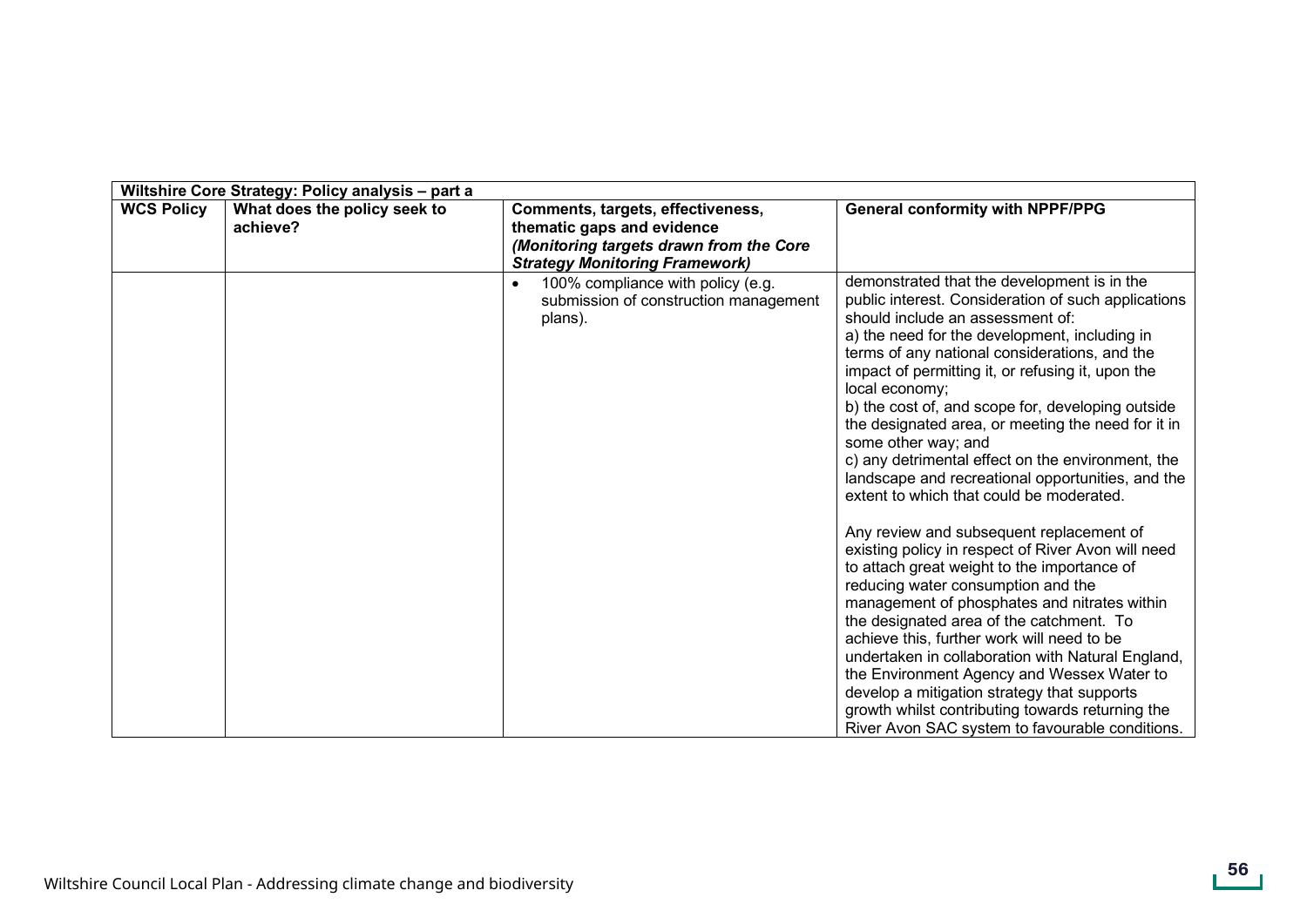| Exemplar Local Plan Climate Change Policy Analysis - part b                                                                                                                                                                                                                                                                                                                                                                                                                                                                                                                                                                                                                                      |                                                                                                                                                                                                                                                                                                                                                                                                                                                                                                                                                                                                                                                                                                                                                                                                                                                                                                                                                                                                                                                                                                                                                                                                                                                                                                                                                                                                                                  |                                                                                                                                                                                                                                                                                                                                                                                                                                                                      |                                                                                                                                                                                                                                                                                                                                                         |
|--------------------------------------------------------------------------------------------------------------------------------------------------------------------------------------------------------------------------------------------------------------------------------------------------------------------------------------------------------------------------------------------------------------------------------------------------------------------------------------------------------------------------------------------------------------------------------------------------------------------------------------------------------------------------------------------------|----------------------------------------------------------------------------------------------------------------------------------------------------------------------------------------------------------------------------------------------------------------------------------------------------------------------------------------------------------------------------------------------------------------------------------------------------------------------------------------------------------------------------------------------------------------------------------------------------------------------------------------------------------------------------------------------------------------------------------------------------------------------------------------------------------------------------------------------------------------------------------------------------------------------------------------------------------------------------------------------------------------------------------------------------------------------------------------------------------------------------------------------------------------------------------------------------------------------------------------------------------------------------------------------------------------------------------------------------------------------------------------------------------------------------------|----------------------------------------------------------------------------------------------------------------------------------------------------------------------------------------------------------------------------------------------------------------------------------------------------------------------------------------------------------------------------------------------------------------------------------------------------------------------|---------------------------------------------------------------------------------------------------------------------------------------------------------------------------------------------------------------------------------------------------------------------------------------------------------------------------------------------------------|
| <b>Flood Risk and Water Management</b>                                                                                                                                                                                                                                                                                                                                                                                                                                                                                                                                                                                                                                                           |                                                                                                                                                                                                                                                                                                                                                                                                                                                                                                                                                                                                                                                                                                                                                                                                                                                                                                                                                                                                                                                                                                                                                                                                                                                                                                                                                                                                                                  |                                                                                                                                                                                                                                                                                                                                                                                                                                                                      |                                                                                                                                                                                                                                                                                                                                                         |
| WCS policy 67 and 68                                                                                                                                                                                                                                                                                                                                                                                                                                                                                                                                                                                                                                                                             | <b>Other LA policy</b>                                                                                                                                                                                                                                                                                                                                                                                                                                                                                                                                                                                                                                                                                                                                                                                                                                                                                                                                                                                                                                                                                                                                                                                                                                                                                                                                                                                                           | Differences/gaps                                                                                                                                                                                                                                                                                                                                                                                                                                                     | <b>Evidence Used</b>                                                                                                                                                                                                                                                                                                                                    |
| <b>Flood Risk</b><br>Development proposed in<br>Flood Zones 2 and 3 as<br>identified within the Strategic<br>Flood Risk Assessment will<br>need to refer to the Strategic<br><b>Housing Land Availability</b><br>Assessment when providing<br>evidence to the local planning<br>authority in order to apply the<br>sequential test in line with the<br>requirements of national policy<br>and established best practice.<br>All new development will<br>include measures to reduce<br>the rate of rainwater run-off<br>and improve rainwater<br>infiltration to soil and ground<br>(sustainable urban drainage)<br>unless site or environmental<br>conditions make these<br>measures unsuitable. | Camden Local Plan Policy CC3 Water and Flooding <sup>23</sup> - The<br>council will seek to ensure that development does not increase flood<br>risk and reduces the risk of flooding where possible. We will require<br>development to:<br>a. Incorporate water efficiency measures<br>Avoid harm to the water environment and improve water<br>b.<br>quality<br>Consider the impact of development in areas at risk of<br>c.<br>flooding (including drainage)<br>Incorporate flood resilient measure in areas prone to flooding<br>d.<br>Utilise SuDS in line with the drainage hierarchy to achieve a<br>е.<br>greenfield run-off rate where feasible<br>f.<br>Not locate vulnerable development in flood prone areas<br>Where an assessment of flood risk is required, developments should<br>consider surface water flooding in detail and groundwater flooding<br>where applicable.<br>Reading Local Plan EN18 <sup>24</sup> - Development will be directed to areas<br>at lowest risk of flooding in the first instance, following the Sequential<br>and Exceptions Tests set out in the NPPF, and taking into account<br>the effects of climate change. It will consider flooding from all sources<br>including fluvial, surface water, groundwater and sewer flooding.<br>Where development in areas at risk of flooding is necessary, it will<br>not reduce the capacity of the flood plain to store floodwater, impede | Greenfield run off<br>$\bullet$<br>(peak flow and<br>volume) used as<br>measure for<br>managing surface<br>water<br>More specific terms<br>are used in respect<br>of drainage/water<br>management<br>SuDS - policies<br>$\bullet$<br>seek to prioritise<br>certain drainage<br>routes<br>Policies are<br>$\bullet$<br>designed so that<br>flooding of property<br>and adjacent land<br>would not occur in a<br>1 in 100-year event<br>plus climate change<br>buffers | Catchment drainage<br>$\bullet$<br>strategies<br>Surface Water<br><b>Management Plans</b><br>(SWMPs) and<br><b>Strategic Flood Risk</b><br>Assessment (SFRA)<br>Catchment<br>Management Plan<br>Environment<br>$\bullet$<br>Agency (EA) Flood<br>Zone data<br>Standing advice on<br>$\bullet$<br>ground water<br>Flood map for<br>$\bullet$<br>planning |

<sup>23</sup>www.camden.gov.uk/local-plan-documents <sup>24</sup>www.reading.gov.uk/planning/planning-policy/ 23www.camden.gov.uk/local-plan-documents [24www.reading.gov.uk/planning/planning-policy/](www.reading.gov.uk/planning/planning-policy/
)

b.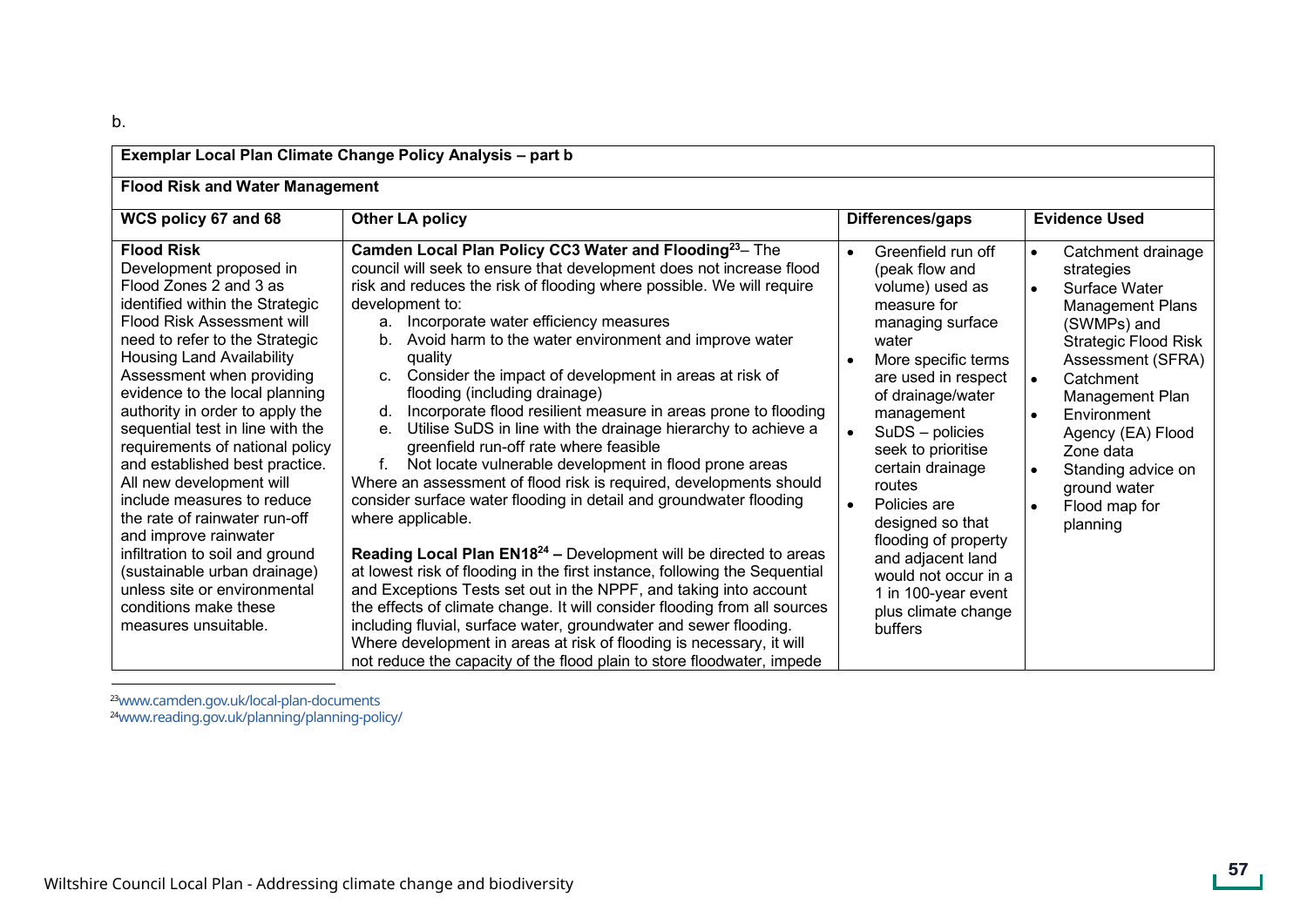| Exemplar Local Plan Climate Change Policy Analysis - part b                                                                                                                                                                                                                                                                                                                                                                                                                                                                                                                                                                                                                                                                                                                                                                                                                                                                                                                                                                                                                                                                                                                                                                                                                                                                                                                                                                                                                                                                                                                                                                                                                                                                                                                                 |                                                                                                                                                                                                                                              |  |
|---------------------------------------------------------------------------------------------------------------------------------------------------------------------------------------------------------------------------------------------------------------------------------------------------------------------------------------------------------------------------------------------------------------------------------------------------------------------------------------------------------------------------------------------------------------------------------------------------------------------------------------------------------------------------------------------------------------------------------------------------------------------------------------------------------------------------------------------------------------------------------------------------------------------------------------------------------------------------------------------------------------------------------------------------------------------------------------------------------------------------------------------------------------------------------------------------------------------------------------------------------------------------------------------------------------------------------------------------------------------------------------------------------------------------------------------------------------------------------------------------------------------------------------------------------------------------------------------------------------------------------------------------------------------------------------------------------------------------------------------------------------------------------------------|----------------------------------------------------------------------------------------------------------------------------------------------------------------------------------------------------------------------------------------------|--|
| the flow of floodwater or in any way increase the risks to life and<br>property arising from flooding. Wherever possible, development<br>should be designed to reduce flood risk, both on and off site.<br>All major developments must incorporate SuDS as appropriate and in<br>line with the Government's Technical Standards. Smaller schemes<br>are encouraged to incorporate SuDS where possible. Runoff rates<br>should aim to reflect greenfield conditions and, in any case, must be<br>no greater than the existing conditions of the site. Schemes should<br>ensure that the movement of water through vertical infiltration as well<br>as horizontal runoff does not worsen contamination effects. Wherever<br>possible, SuDS provision should maximise ecological benefits, link<br>into the existing Green Network, incorporate tree planting and<br>landscaping and avoid damage to existing significant trees, including<br>through changes to the site hydrology. All new developments in areas<br>of flood risk should give priority to SuDS.<br>Cambridge Local Plan Policy 32 <sup>25</sup> - Development will be permitted<br>providing it is demonstrated that:<br>a. The peak run-off over the lifetime of the development, allowing<br>for climate change, is no greater for the developed site than it<br>was for the undeveloped site<br>The post development volume of run-off, allowing for climate<br>change, is no greater than it would have been for the<br>undeveloped sit. If this cannot be achieved then the limiting<br>discharge is 2 litre/s/ha for all events up to the 100-year return<br>period event.<br>The development is designed so that the flooding of property in<br>c.<br>and adjacent to the development would not occur for a 1 in 100- | Flood water<br>$\bullet$<br>management and<br>maintenance plans<br>are advocated for all<br>new development<br>Address potential<br>$\bullet$<br>issues with<br>discharging into<br>water courses in<br>terms of phosphates<br>and nitrates. |  |

<sup>&</sup>lt;sup>[25](www.reading.gov.uk/planning/planning-policy/
)</sup>www.cambridge.gov.uk/local-plan-2018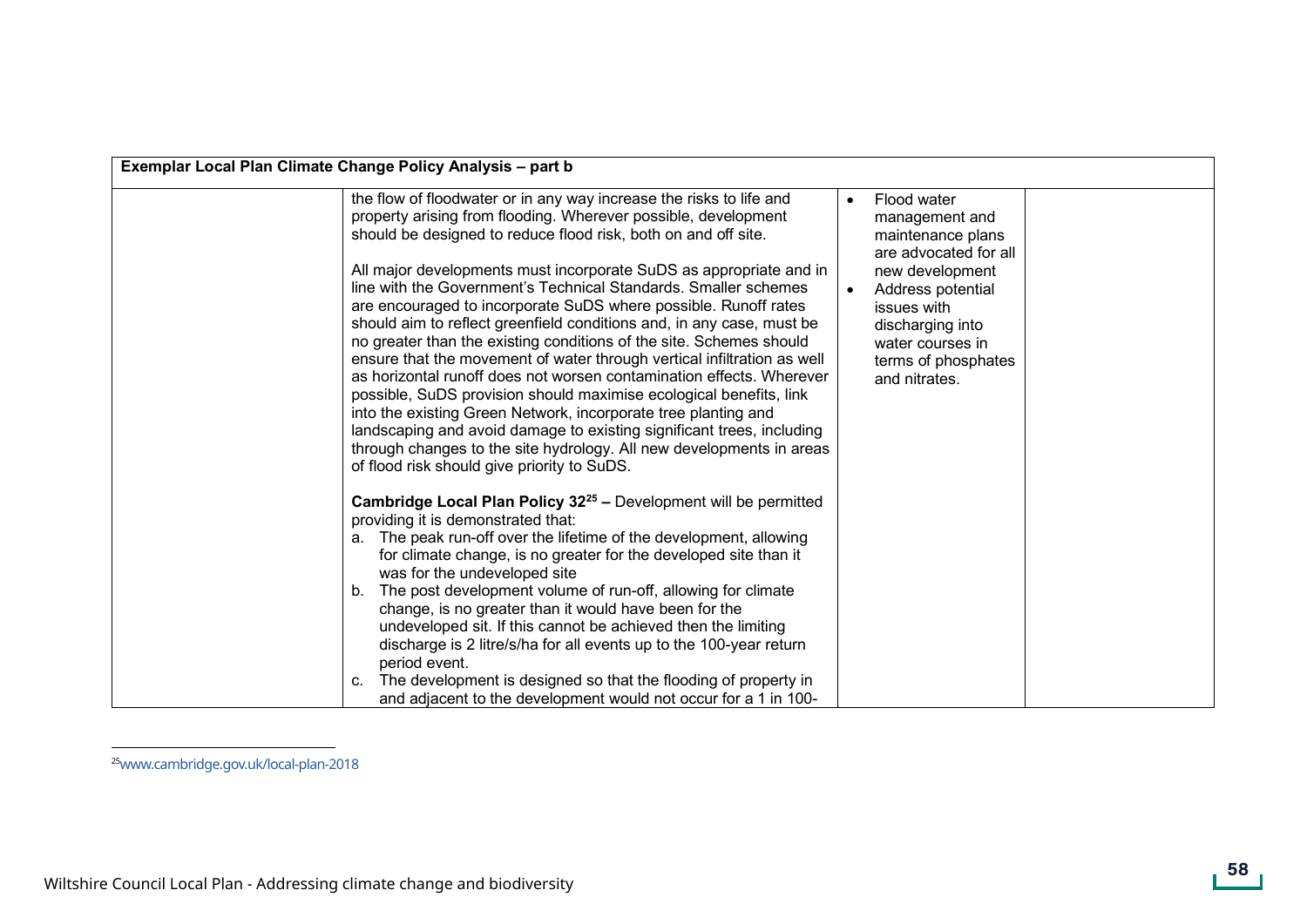|                                                                                                                                                                                                                                                                                                                                                                                                                                                                             | Exemplar Local Plan Climate Change Policy Analysis - part b                                                                                                                                                                                                                                                                                                                                                                                                                                                                                                                                                                                                                                                                                                                                                                                                                                                               |                                                                                                                                                    |                                                                                              |
|-----------------------------------------------------------------------------------------------------------------------------------------------------------------------------------------------------------------------------------------------------------------------------------------------------------------------------------------------------------------------------------------------------------------------------------------------------------------------------|---------------------------------------------------------------------------------------------------------------------------------------------------------------------------------------------------------------------------------------------------------------------------------------------------------------------------------------------------------------------------------------------------------------------------------------------------------------------------------------------------------------------------------------------------------------------------------------------------------------------------------------------------------------------------------------------------------------------------------------------------------------------------------------------------------------------------------------------------------------------------------------------------------------------------|----------------------------------------------------------------------------------------------------------------------------------------------------|----------------------------------------------------------------------------------------------|
|                                                                                                                                                                                                                                                                                                                                                                                                                                                                             | year event, plus an allowance for climate change and in the<br>event of local drainage failure<br>The discharge locations have the capacity to receive all foul and<br>d.<br>surface water flows from the development, including discharge by<br>infiltration, into water bodies and sewers<br>e. There is a management and maintenance plan for the lifetime of<br>the development, which shall include the arrangements for<br>adoption by any public authority or statutory undertaker and any<br>other arrangements to secure the operation of the scheme<br>throughout its lifetime<br>The destination of the discharge obeys the following priority<br>order:<br>Firstly, to ground via infiltration<br>$\bullet$<br>Then, to a water body<br>Then, to a surface water sewer<br>Discharge to a foul water or combined sewer is unacceptable.<br>Further text is provided for both a brownfield and greenfield site. |                                                                                                                                                    |                                                                                              |
| <b>Water Resources</b><br>Development must not<br>prejudice the delivery of the<br>actions and targets of the<br>relevant River Basin or<br>Catchment Management Plan<br>and should contribute towards<br>their delivery where possible.<br>Non-residential development<br>will be required to incorporate<br>water efficiency measures.<br>Developers will be expected to<br>submit details of how water<br>efficiency has been taken into<br>account during the design of | Reading Local Plan EN16 - Development will only be permitted<br>where it would not be damaging to the environment and sensitive<br>receptors through land, noise or light pollution; where it results in no<br>deterioration in, or ideally enhance, ground and surface water quality;<br>and where adequate water resources, sewerage and wastewater<br>treatment infrastructure will be in place to support the proposed<br>development prior to occupation.<br>Development will only be permitted on land affected by contamination<br>where it is demonstrated that the contamination and land gas can be<br>satisfactorily managed or radiated so that it is suitable for the<br>proposed end use and will not impact on the groundwater<br>environment, human health, buildings and the wider environment,<br>during demolition and construction phases as well as during the<br>future use of the site.            | Guidance in respect<br>$\bullet$<br>of run-off covered<br>including volume<br>and method of<br>drainage.<br>Reference to the<br>Ciria SuDS manual. | Surface Water<br>Management Plan<br><b>Strategic Flood Risk</b><br>Assessment<br>SuDS manual |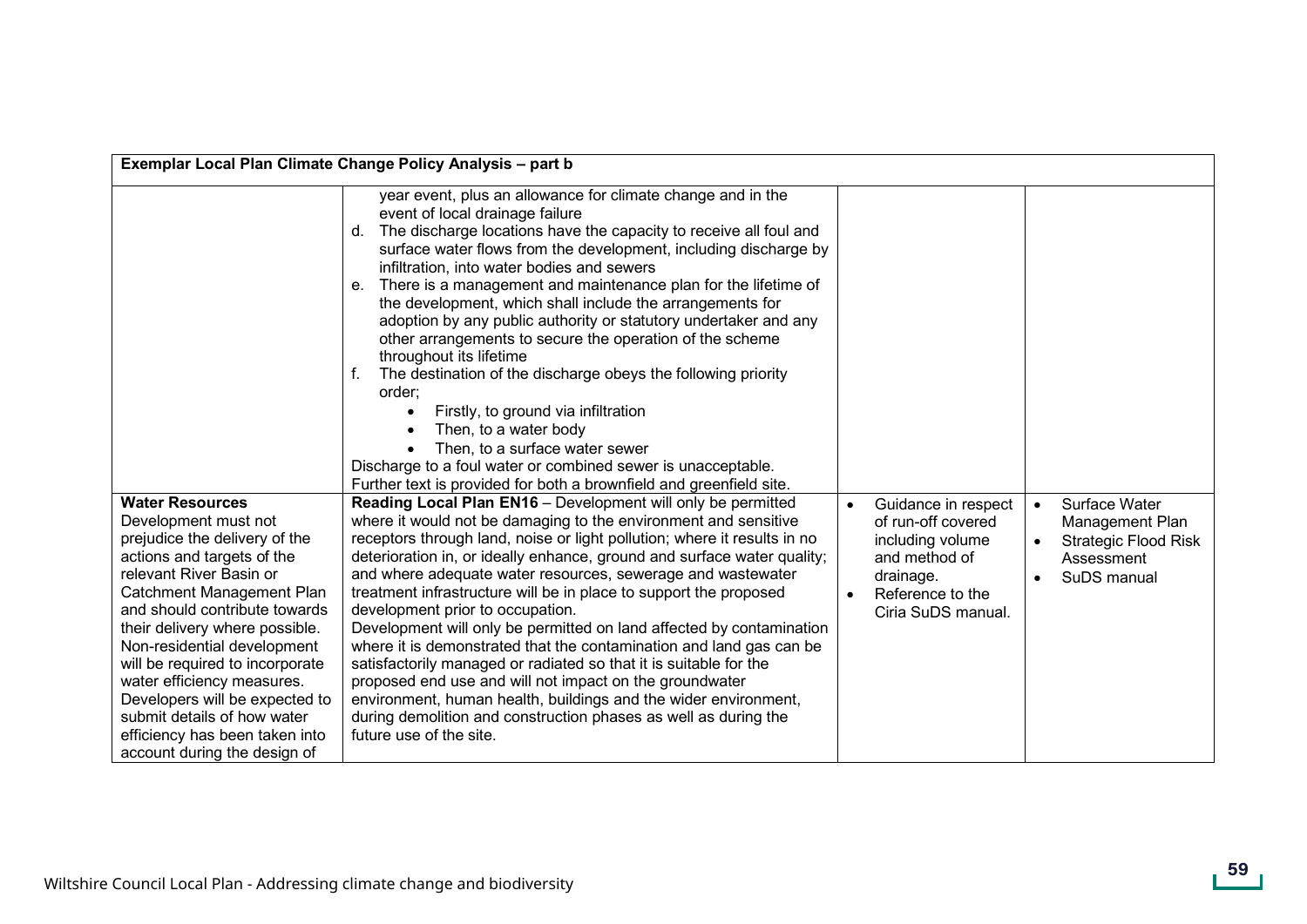| Exemplar Local Plan Climate Change Policy Analysis - part b |                                                                         |  |
|-------------------------------------------------------------|-------------------------------------------------------------------------|--|
| proposals. Development                                      | Cambridge Local Plan Policy 31 - Development will be permitted          |  |
| proposals within a Source                                   | providing that:                                                         |  |
| Protection Zone, Safeguard                                  | a. Surface water is managed close to its source and on the surface      |  |
| Zone or Water Protection Zone                               | where reasonably practicable to do so                                   |  |
| must assess any risk to                                     | b. Priority is given to the use of nature services                      |  |
| groundwater resources and                                   | Water is seen as a resource and is re-used where practicable,           |  |
| groundwater quality and                                     | offsetting potable water demand, and that a water sensitive             |  |
| demonstrate that these would                                | approach is taken to the design of the development                      |  |
| be protected throughout the                                 | d. The features that manage surface water are commensurate with         |  |
| construction                                                | the design of the development in terms of size, form and                |  |
| and operational phases of                                   | materials and make an active contribution to making places for          |  |
| development.                                                | people                                                                  |  |
|                                                             | Surface water management features are multi-functional<br>e.            |  |
|                                                             | wherever possible in their land use                                     |  |
|                                                             | Any flat roof is a green or brown roof, providing that it is            |  |
|                                                             | acceptable in terms of its context in the historic environment of       |  |
|                                                             | Cambridge and the structural capacity of the roof if it is a            |  |
|                                                             | refurbishment. Green or brown roofs should be widely used in            |  |
|                                                             | large-scale new communities                                             |  |
|                                                             | There is no discharge from the developed site for rainfall depths<br>q. |  |
|                                                             | up to 5mm of any rainfall event                                         |  |
|                                                             | The run-off from all hard surfaces shall receive an appropriate         |  |
|                                                             | level of treatment in accordance with Sustainable Drainage              |  |
|                                                             | Systems guidelines, SuDS manual to minimise the risk of                 |  |
|                                                             | pollution                                                               |  |
|                                                             | Development adjacent to a water body actively seeks to enhance          |  |
|                                                             | the water body in terms of its hydromorphology, biodiversity            |  |
|                                                             | potential and setting                                                   |  |
|                                                             | Watercourses are not culverted and any opportunity to remove            |  |
|                                                             | culverts is taken                                                       |  |
|                                                             | All hard surfaces are permeable surfaces where reasonably               |  |
|                                                             | practicable, and having regard to groundwater protection                |  |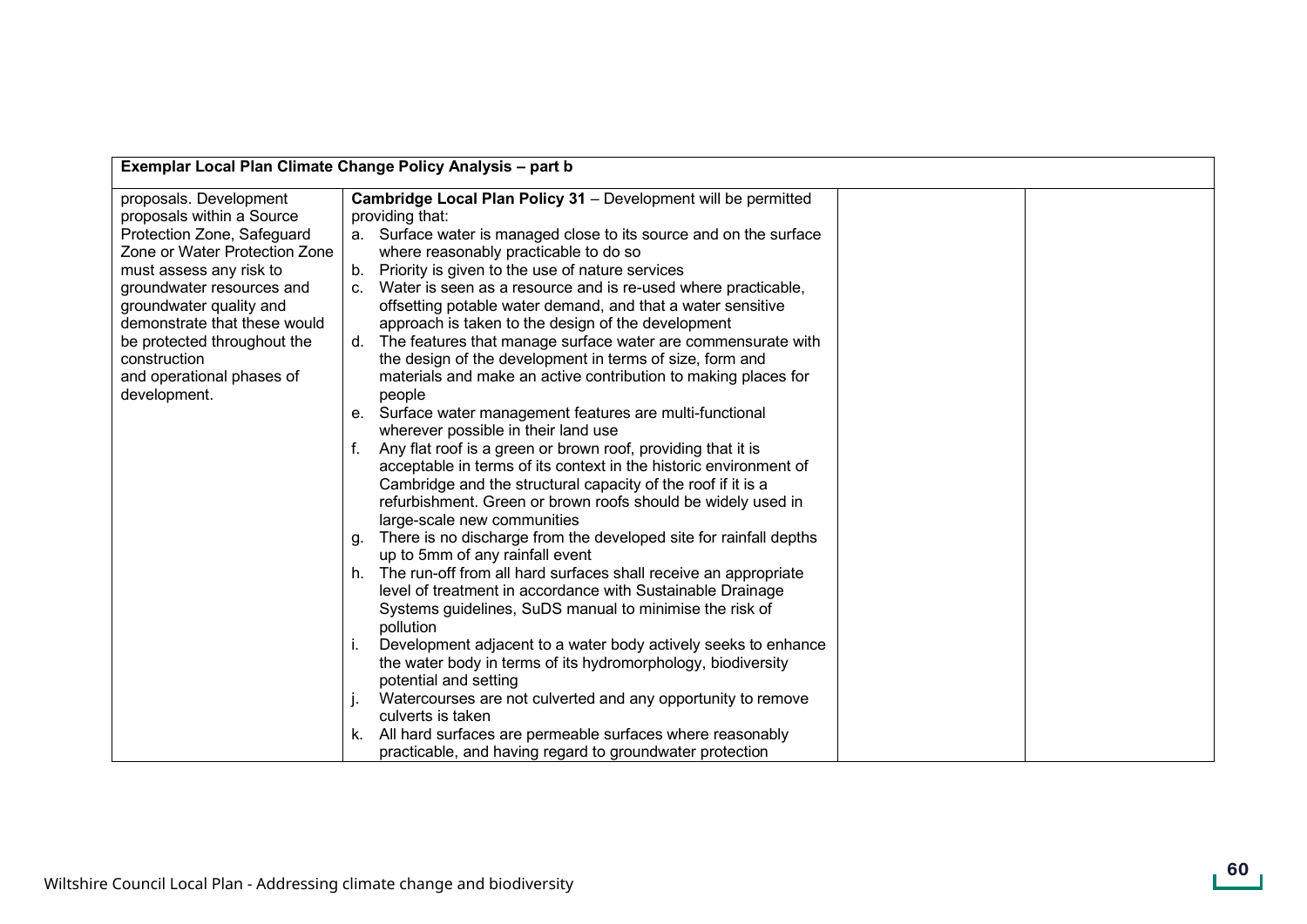| Exemplar Local Plan Climate Change Policy Analysis - part b                                                                                                                                                                                                                                                                                                                                                                                                                                                                                                                                                                                                                                                                                                                      |                                                                                                                                                                                                                                                                                                                                                                                                                                                                                                                                                                                                                                                                                                                                                                                                                                                                                                                                                                                                                                                                                                                                                                                                                                                                                                                                                                                                                                                                                                                                                                                        |                                                                                                                                                                                                                                                                                                                                                                                                                                                                                                                                     |                                                                                                                                                                                                                                         |
|----------------------------------------------------------------------------------------------------------------------------------------------------------------------------------------------------------------------------------------------------------------------------------------------------------------------------------------------------------------------------------------------------------------------------------------------------------------------------------------------------------------------------------------------------------------------------------------------------------------------------------------------------------------------------------------------------------------------------------------------------------------------------------|----------------------------------------------------------------------------------------------------------------------------------------------------------------------------------------------------------------------------------------------------------------------------------------------------------------------------------------------------------------------------------------------------------------------------------------------------------------------------------------------------------------------------------------------------------------------------------------------------------------------------------------------------------------------------------------------------------------------------------------------------------------------------------------------------------------------------------------------------------------------------------------------------------------------------------------------------------------------------------------------------------------------------------------------------------------------------------------------------------------------------------------------------------------------------------------------------------------------------------------------------------------------------------------------------------------------------------------------------------------------------------------------------------------------------------------------------------------------------------------------------------------------------------------------------------------------------------------|-------------------------------------------------------------------------------------------------------------------------------------------------------------------------------------------------------------------------------------------------------------------------------------------------------------------------------------------------------------------------------------------------------------------------------------------------------------------------------------------------------------------------------------|-----------------------------------------------------------------------------------------------------------------------------------------------------------------------------------------------------------------------------------------|
| <b>Green/Blue Infrastructure</b>                                                                                                                                                                                                                                                                                                                                                                                                                                                                                                                                                                                                                                                                                                                                                 |                                                                                                                                                                                                                                                                                                                                                                                                                                                                                                                                                                                                                                                                                                                                                                                                                                                                                                                                                                                                                                                                                                                                                                                                                                                                                                                                                                                                                                                                                                                                                                                        |                                                                                                                                                                                                                                                                                                                                                                                                                                                                                                                                     |                                                                                                                                                                                                                                         |
| <b>WCS policy 52</b>                                                                                                                                                                                                                                                                                                                                                                                                                                                                                                                                                                                                                                                                                                                                                             | <b>Other LA policy</b>                                                                                                                                                                                                                                                                                                                                                                                                                                                                                                                                                                                                                                                                                                                                                                                                                                                                                                                                                                                                                                                                                                                                                                                                                                                                                                                                                                                                                                                                                                                                                                 | Differences/gaps                                                                                                                                                                                                                                                                                                                                                                                                                                                                                                                    | <b>Evidence Used</b>                                                                                                                                                                                                                    |
| <b>Green Infrastructure</b><br>Development shall make<br>provision for the retention and<br>enhancement of Wiltshire's<br>green infrastructure network<br>and shall ensure that suitable<br>links to the network are<br>provided and maintained.<br>Where development is<br>permitted developers will be<br>required to:<br>i. retain and enhance existing<br>on-site green infrastructure<br>ii. make provision for<br>accessible open spaces in<br>accordance with the<br>requirements of the adopted<br>Wiltshire Open Space<br><b>Standards</b><br>iii. put measures in place to<br>ensure appropriate long-term<br>management of any green<br>infrastructure directly related to<br>the development iv. provide<br>appropriate contributions<br>towards the delivery of the | Camden Local Plan Policy A2 Open Space<br>The Council will protect, enhance and improve access to Camden's<br>parks, open spaces and other green infrastructure.<br>Protection of open spaces<br>In order to protect the Council's open spaces, we will:<br>a. Protect all designated public and private open spaces as shown<br>on the policies Map and in the accompanying schedule unless<br>equivalent or better provision of open space in terms of quality<br>and quantity is provided within the local catchment area;<br>Safeguard open space on housing estates while allowing<br>b.<br>flexibility for the re-configuration of land uses. When assessing<br>development proposals, we will take the following into account:<br>The effect of the proposed scheme on the size, siting and<br>L.<br>form of existing open space and the functions it performs;<br>Whether the open space is replaced by equivalent or better<br>ii.<br>provision in terms of quantity and quality; and<br>Whether the public value of retaining the open space is<br>iii.<br>outweighed by the benefits of the development for existing<br>estate residents and the wider community, such as<br>improvements to the quality and access of the opens space<br>Resist development which would be detrimental to the setting of<br>$C_{1}$<br>designated open spaces;<br>Exceptionally, and where it meets a demonstrable need, support<br>d.<br>small-scale development which is associated with the use of the<br>land as open space and contributes to its use and enjoyment of<br>the public; | Identifying areas of<br>$\bullet$<br>green/blue space to<br>be protected and<br>enhanced<br>Understanding how<br>much green space a<br>development should<br>provide by using<br>standards<br>Acknowledging how<br>Green/Blue<br>Infrastructure could<br>support action on<br>mitigating and<br>adapting to climate<br>change<br>Creating new<br>recreational<br>green/blue space in<br>and adjacent to<br>developments<br>Identifying the role<br>$\bullet$<br>of Green<br>Infrastructure and<br>natural drainage<br>systems (e.g. | Open Space<br>$\bullet$<br>Strategy<br>Open Space Audit<br>(carried out by the<br>Open Space<br>Strategy)<br>Open Space and<br><b>Recreation Strategy</b><br>'All London Green<br>Grid'<br>Open Space, Sport<br>and Recreation<br>study |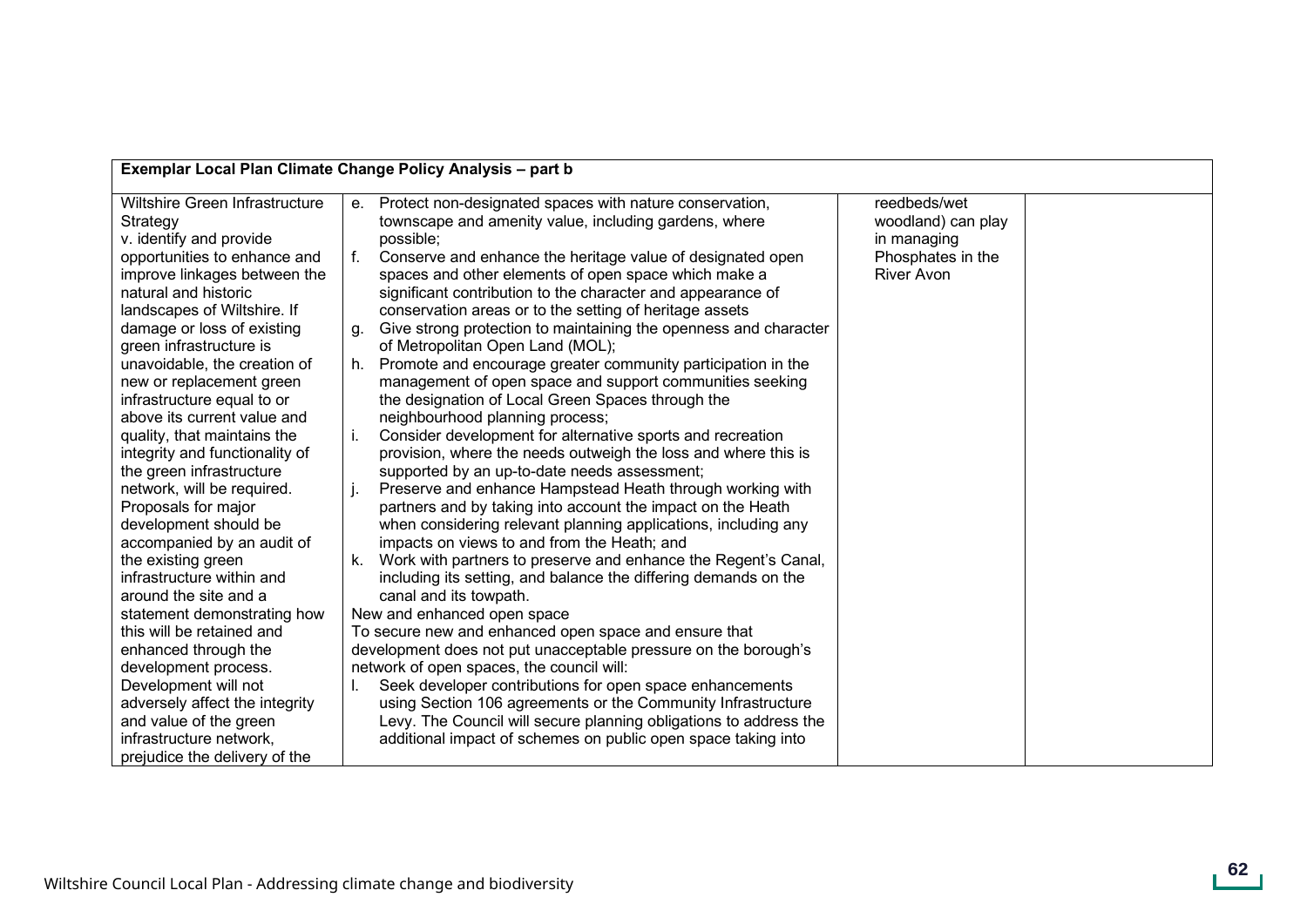| Exemplar Local Plan Climate Change Policy Analysis - part b                                                                                                                                                                                                                                                                                                                                                                                                                                                                       |                                                                                                                                                                                                                                                                                                                                                                                                                                                                                                                                                                                                                                                                                                                                                                                                                                                                                                                                                                                                                                                                                                                                                                                                                                                                                                                                                                                                                                                                                                                                                                                                                                                                                                                                                                           |  |
|-----------------------------------------------------------------------------------------------------------------------------------------------------------------------------------------------------------------------------------------------------------------------------------------------------------------------------------------------------------------------------------------------------------------------------------------------------------------------------------------------------------------------------------|---------------------------------------------------------------------------------------------------------------------------------------------------------------------------------------------------------------------------------------------------------------------------------------------------------------------------------------------------------------------------------------------------------------------------------------------------------------------------------------------------------------------------------------------------------------------------------------------------------------------------------------------------------------------------------------------------------------------------------------------------------------------------------------------------------------------------------------------------------------------------------------------------------------------------------------------------------------------------------------------------------------------------------------------------------------------------------------------------------------------------------------------------------------------------------------------------------------------------------------------------------------------------------------------------------------------------------------------------------------------------------------------------------------------------------------------------------------------------------------------------------------------------------------------------------------------------------------------------------------------------------------------------------------------------------------------------------------------------------------------------------------------------|--|
| Wiltshire Green Infrastructure<br>Strategy, or provide<br>inadequate green<br>infrastructure mitigation. Green<br>infrastructure projects and<br>initiatives that contribute to the<br>delivery of a high quality and<br>highly valued multi-functional<br>green infrastructure network in<br>accordance with the Wiltshire<br>Green Infrastructure Strategy<br>will be supported.<br>Contributions (financial or<br>other) to support such projects<br>and initiatives will be required<br>where appropriate from<br>developers. | account the scale of the proposal, the number of future<br>occupants and the land uses involved;<br>m. Apply a standard of 9 sqm per occupant for residential schemes<br>and 0.74 sqm for commercial and higher education<br>developments while taking into account any funding for open<br>spaces through the Community Infrastructure Levy;<br>n. Give priority to securing new public open space on-site, with<br>provision off-site near to the development only considered<br>acceptable where provision on-site is not achievable. If there is<br>no realistic means of direct provision, the Council may accept a<br>financial contribution in lieu of provision<br>Ensure developments seek opportunities for providing private<br>О.<br>amenity space;<br>Give priority to play facilities and the provision and the provision<br>p.<br>of amenity space which meet residents' needs where a<br>development creates a need for different types of open space;<br>Seek opportunities to enhance links between open spaces<br>α.<br>recognising the multiple this may bring;<br>Tackle deficiencies to open space through enhancement<br>r.<br>measures; and<br>Seek temporary provision of open space where opportunities<br>S.<br>arise.<br><b>Cambridge Local Plan Policy 67: Protection of Open Space</b><br>Development proposals will not be permitted which would harm the<br>character of, or lead to the loss of, open space of environmental<br>and/or recreation importance unless:<br>a. The open space can be satisfactorily replaced in terms of quality,<br>quantity and access with an equal or better standard than that<br>which is proposed to be lost; and<br>The re-provision is located within a short walk (400 m) of the<br>original site. |  |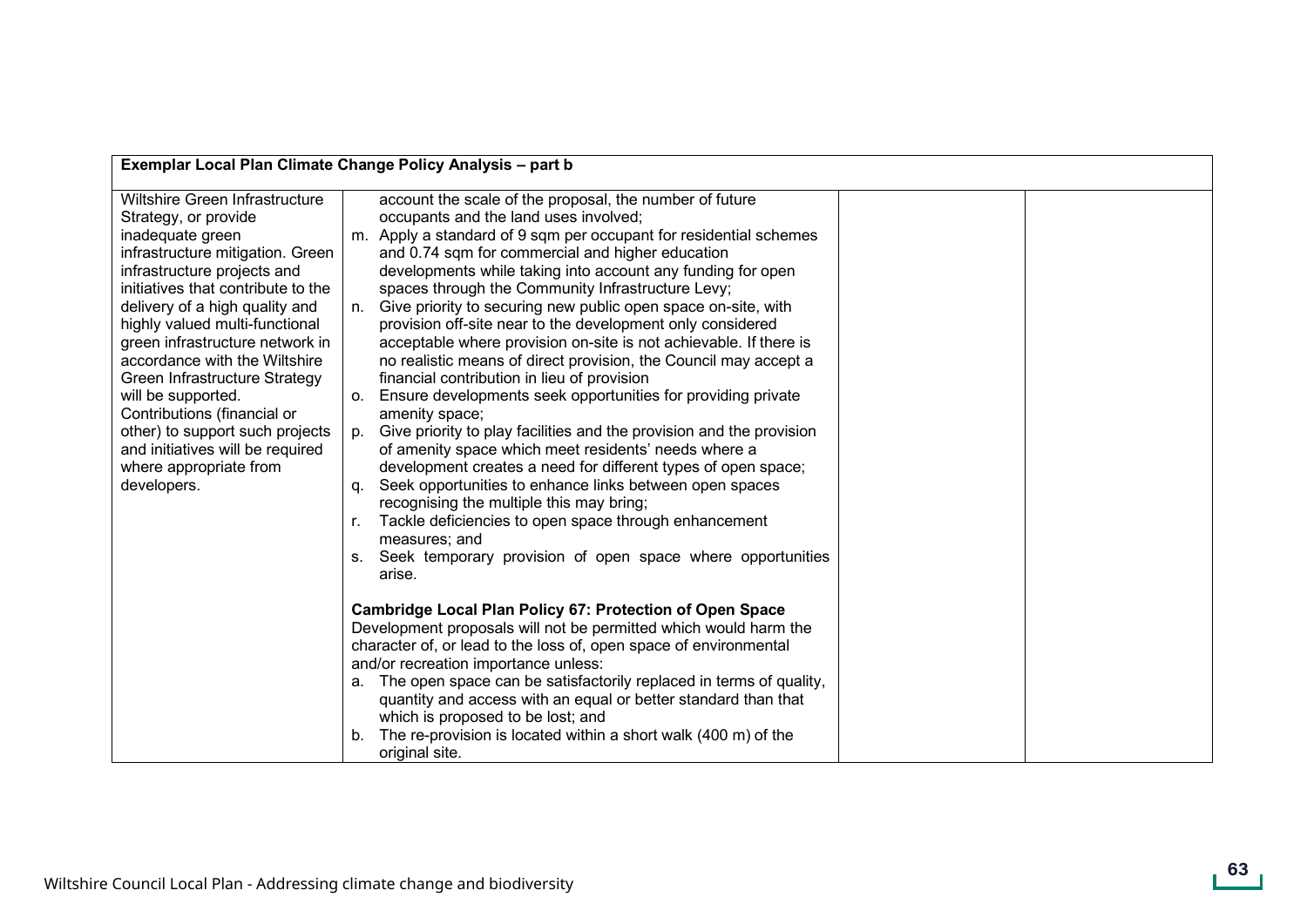| Exemplar Local Plan Climate Change Policy Analysis - part b                                                                                                                                                                                                                                                                                                                                                                                                                                                                                                                                                                                                                                                                                                                                                                                                                                                                                                                                                                                                |  |  |
|------------------------------------------------------------------------------------------------------------------------------------------------------------------------------------------------------------------------------------------------------------------------------------------------------------------------------------------------------------------------------------------------------------------------------------------------------------------------------------------------------------------------------------------------------------------------------------------------------------------------------------------------------------------------------------------------------------------------------------------------------------------------------------------------------------------------------------------------------------------------------------------------------------------------------------------------------------------------------------------------------------------------------------------------------------|--|--|
| In the case of school, college and university grounds, development<br>may be permitted where it meets a demonstrable educational need<br>and does not adversely affect playing fields or other formal sports<br>provision on the site. Where replacement open space is to be<br>provided in an alternative location, the replacement site/facility must<br>be fully available for use before the area of open space to be lost can<br>be redeveloped.                                                                                                                                                                                                                                                                                                                                                                                                                                                                                                                                                                                                      |  |  |
| Cambridge Local Plan Policy 68: Open space and recreation<br>provision through new development<br>All residential development proposals should contribute to the<br>provision of open space and recreation sites/facilities on-site. The<br>successful integration of open space into a proposed development<br>should be considered early in the design process. The precise type of<br>on-site provision required will depend on the size and location of the<br>proposal and the existing open space provision in the area. Where<br>there are deficiencies in certain types of open space provision in the<br>area surrounding a proposed development, the Council will seek<br>variations in the component elements to be provided by the<br>developer in order to provide the type of open space most needed.<br>Requirements will be calculated using the OpenSpace and<br>Recreation Standards and will have regard to the Council's adopted<br>Open space and Recreation Strategy, Playing Pitch Strategy and<br>Indoor Sports Facility Strategy. |  |  |
| Alternative provision off-site of open space may be acceptable in the<br>following circumstances:<br>a. If the proposed development site is of insufficient size in itself to<br>make the appropriate provision feasible within the site; or,<br>In exceptional circumstances, if taking into account the<br>b.<br>accessibility/capacity of existing open space sites/facilities and<br>the circumstances of the surrounding area the open space needs                                                                                                                                                                                                                                                                                                                                                                                                                                                                                                                                                                                                    |  |  |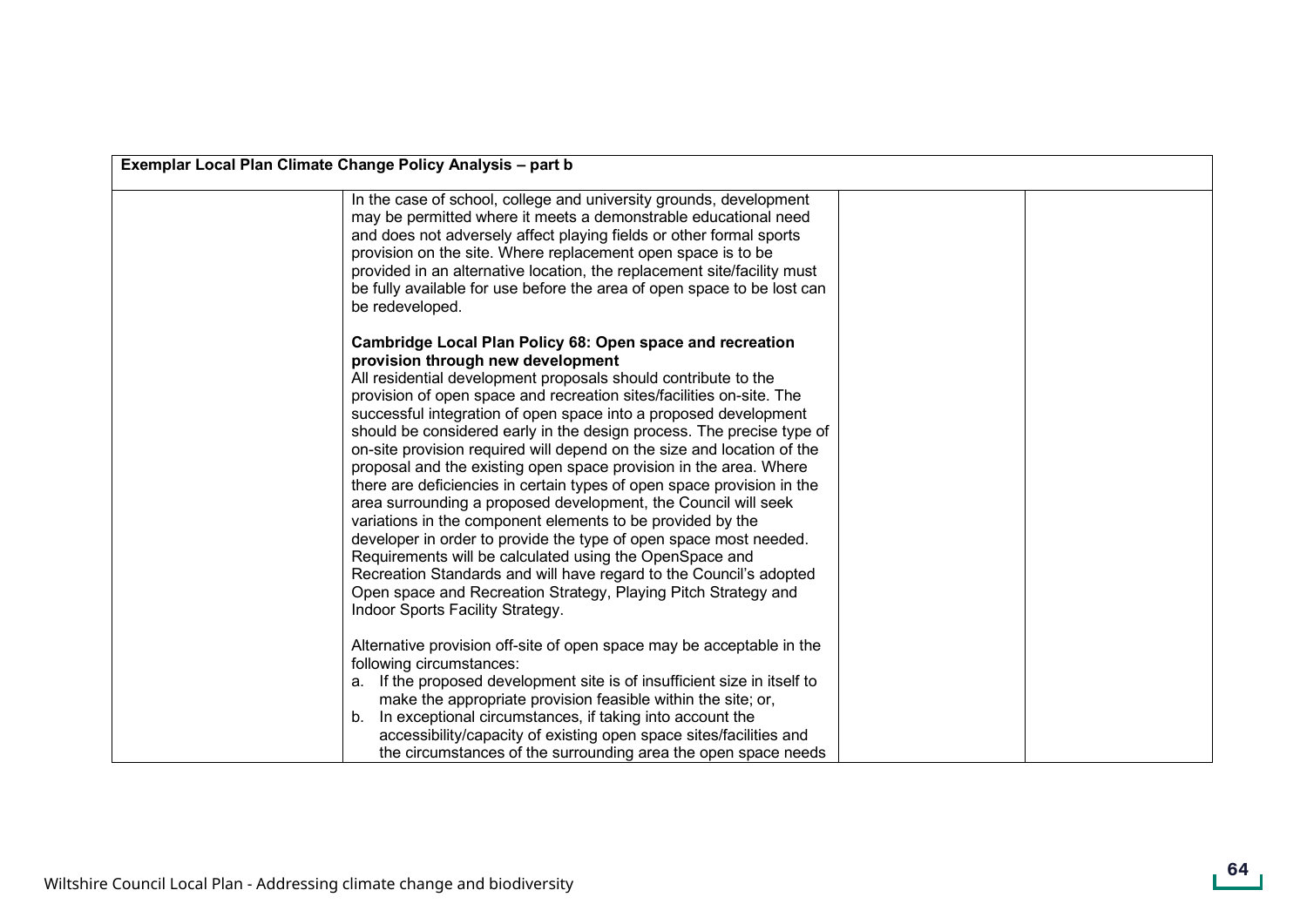| Exemplar Local Plan Climate Change Policy Analysis - part b |                                                                                                                                                                                                                                                                                                                                                                                                                                                                                                                                                                                                                                                                                                                                                     |  |
|-------------------------------------------------------------|-----------------------------------------------------------------------------------------------------------------------------------------------------------------------------------------------------------------------------------------------------------------------------------------------------------------------------------------------------------------------------------------------------------------------------------------------------------------------------------------------------------------------------------------------------------------------------------------------------------------------------------------------------------------------------------------------------------------------------------------------------|--|
|                                                             | of the proposed residential development can be met more<br>appropriately by providing either new or enhanced provision off-<br>site.<br>Where appropriate, and subject to the Regulations in force at the<br>time, the Council will seek to enter into a Section 106 agreement with<br>the developer to implement the above, and for the future<br>management and maintenance of the open space provision, before<br>granting planning permission.                                                                                                                                                                                                                                                                                                  |  |
|                                                             | Reading Local Plan EN7: Local Green Space and Public Open<br><b>Space</b><br>The Local Plan lists the LGS and POS that will be protected from<br>development. Proposals that would result in the loss of any of these<br>areas of open space, erode their quality through insensitive adjacent<br>development or jeopardise their use or enjoyment by the public, will<br>not be permitted.                                                                                                                                                                                                                                                                                                                                                         |  |
|                                                             | Reading Local Plan EN8: Undesignated Open Space<br>There will be a presumption in favour of retention of undesignated<br>open space, which will include allotments. Development should not<br>result in the loss of or jeopardise use and enjoyment of undesignated<br>open space. Development may be permitted where it is clearly<br>demonstrated that replacement open space, of a similar standard and<br>function, can be provided at an accessible location close by, or that<br>improvements to recreational facilities on remaining open space can<br>be provided to a level sufficient to outweigh the loss of the open<br>space. The quality of existing open space should not be eroded by<br>insensitive development on adjoining land. |  |
|                                                             | Reading Local Plan EN9: Provision of open Space<br>All new development should make provision for appropriate open<br>space based on the needs of the development. This can be achieved                                                                                                                                                                                                                                                                                                                                                                                                                                                                                                                                                              |  |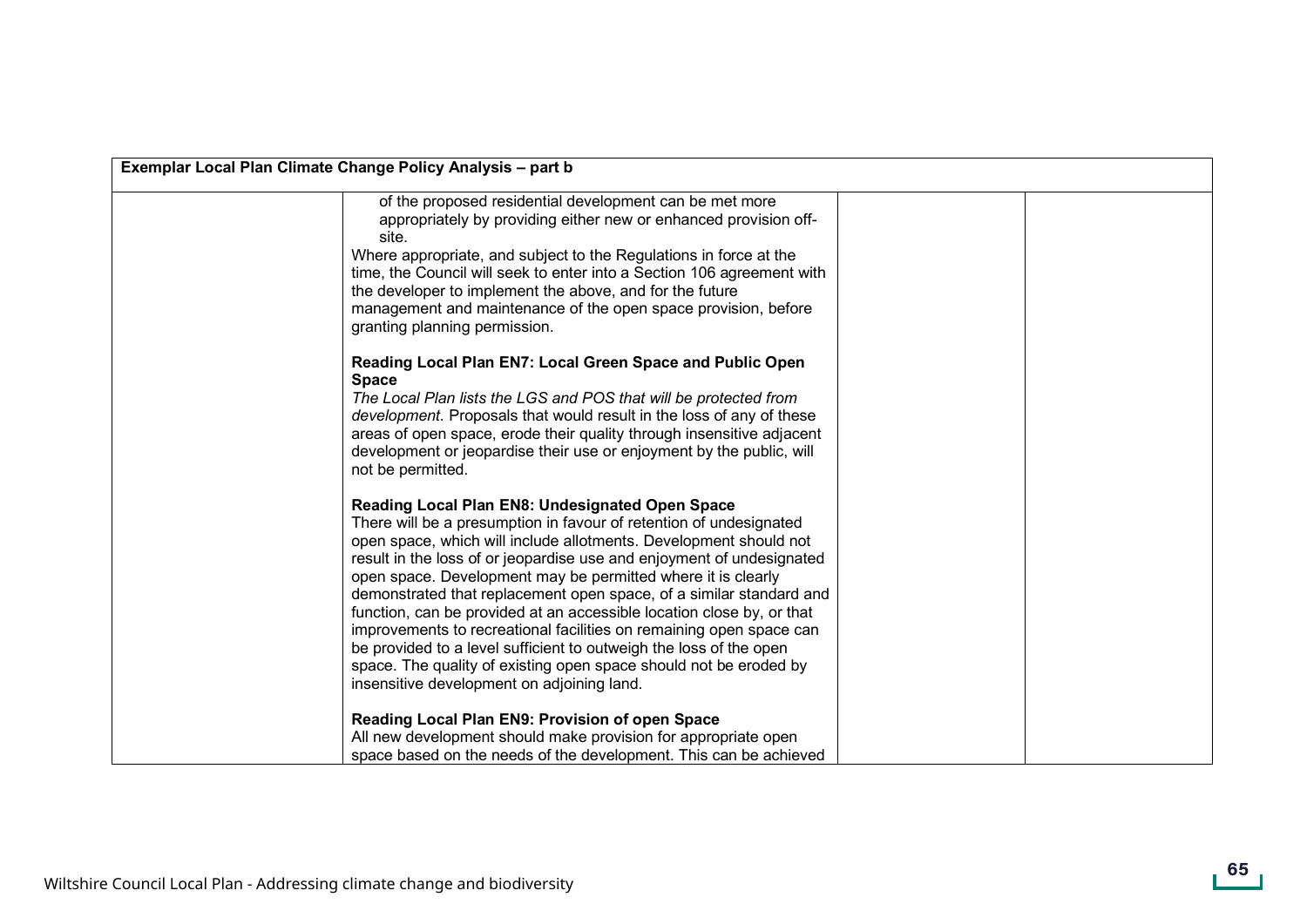| through on or off-site provision, contributions toward provision or<br>improvement of existing leisure or recreational facilities.<br>On sites of 50 dwellings or more, or for developments where the<br>availability and quality of existing open space has been identified as<br>deficient, nee provision will be sought. Development must ensure<br>satisfactory provision of children's play areas and neighbourhood<br>parks.<br>A secure maintenance arrangement shall be demonstrated to ensure<br>that any open space is properly maintained throughout the life of the<br>development. In exceptional circumstances where the council agrees<br>to the adoption of the open space, a commuted sum for future<br>maintenance will be required as part of any legal agreement.<br>On sites of less than 50 dwellings, or in areas not identified as<br>deficient in the provision of open space, new open space provision,<br>improvements or enhancements will be sought, including through<br>appropriate contributions.<br>The provision of open space for all developments shall satisfy the<br>most urgent need subject to considerations of particular deficiencies.<br>The most up-to-date Open Spaces Strategy should guide provision<br>type and size. New open space should:<br>Be in usable parcels of land and not be fragmented;<br>$\bullet$<br>Be safely and easily accessible and not severed by any physical<br>$\bullet$<br>barrier, including a road;<br>Be accessible to the general public and be designed so as to feel<br>$\bullet$<br>that it is part of the public and not private realm;<br>Create a safe environment, appropriately considering lighting and<br>$\bullet$<br>layout to reduce the fear of crime;<br>Provide some informal landscaping for aesthetic, wildlife and<br>$\bullet$<br>recreational purposes; and<br>Link into the Green Network where possible.<br>$\bullet$ | Exemplar Local Plan Climate Change Policy Analysis - part b |  |  |
|----------------------------------------------------------------------------------------------------------------------------------------------------------------------------------------------------------------------------------------------------------------------------------------------------------------------------------------------------------------------------------------------------------------------------------------------------------------------------------------------------------------------------------------------------------------------------------------------------------------------------------------------------------------------------------------------------------------------------------------------------------------------------------------------------------------------------------------------------------------------------------------------------------------------------------------------------------------------------------------------------------------------------------------------------------------------------------------------------------------------------------------------------------------------------------------------------------------------------------------------------------------------------------------------------------------------------------------------------------------------------------------------------------------------------------------------------------------------------------------------------------------------------------------------------------------------------------------------------------------------------------------------------------------------------------------------------------------------------------------------------------------------------------------------------------------------------------------------------------------------------------------------------------------------------|-------------------------------------------------------------|--|--|
|                                                                                                                                                                                                                                                                                                                                                                                                                                                                                                                                                                                                                                                                                                                                                                                                                                                                                                                                                                                                                                                                                                                                                                                                                                                                                                                                                                                                                                                                                                                                                                                                                                                                                                                                                                                                                                                                                                                            | <b>Reading Local Plan EN10: Access to Open Space</b>        |  |  |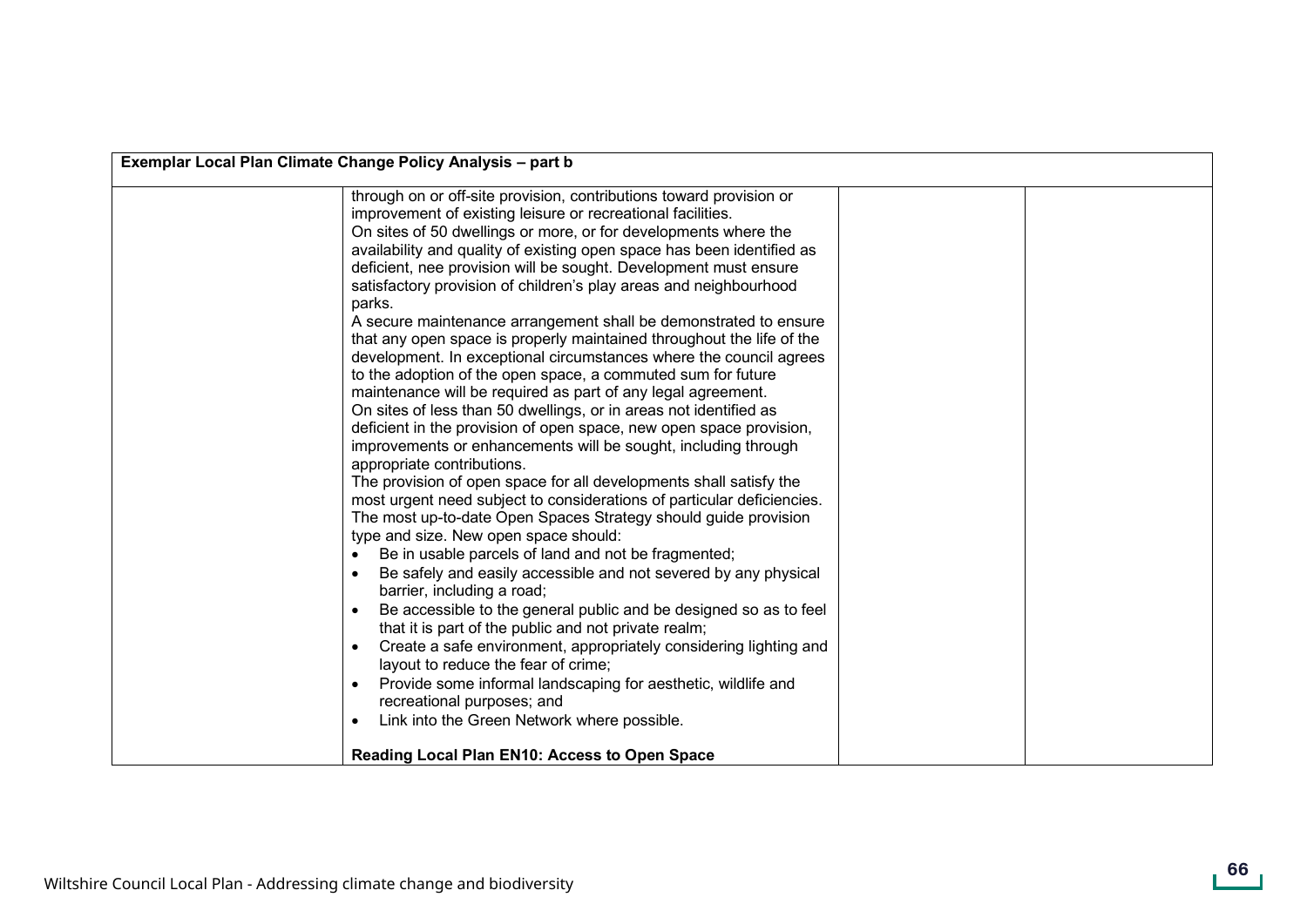| Exemplar Local Plan Climate Change Policy Analysis - part b |                                                                                                                                                                                                                                                                                                                                           |  |  |
|-------------------------------------------------------------|-------------------------------------------------------------------------------------------------------------------------------------------------------------------------------------------------------------------------------------------------------------------------------------------------------------------------------------------|--|--|
|                                                             | In areas with relatively poor access to open space facilities (including<br>as a result of severance lines), new development should make<br>provision for, or contribute to, improvements to road and other<br>crossings to improve access to green space and /or facilitate the<br>creation or linking of safe off-road routes to parks. |  |  |

| Exemplar Local Plan Climate Change Policy Analysis - part b                                                                                                                                                                                                                                                                                                                                                                              |                                                                                                                                                                                                                                                                                                                                                                                                                                                                                                                                                                                                                                                                                                                                                                                                                                                            |                                                                                                                                                                                                                                                                                |                                                                                                                                                                                                                                                                                                                      |
|------------------------------------------------------------------------------------------------------------------------------------------------------------------------------------------------------------------------------------------------------------------------------------------------------------------------------------------------------------------------------------------------------------------------------------------|------------------------------------------------------------------------------------------------------------------------------------------------------------------------------------------------------------------------------------------------------------------------------------------------------------------------------------------------------------------------------------------------------------------------------------------------------------------------------------------------------------------------------------------------------------------------------------------------------------------------------------------------------------------------------------------------------------------------------------------------------------------------------------------------------------------------------------------------------------|--------------------------------------------------------------------------------------------------------------------------------------------------------------------------------------------------------------------------------------------------------------------------------|----------------------------------------------------------------------------------------------------------------------------------------------------------------------------------------------------------------------------------------------------------------------------------------------------------------------|
| Sustainable Design and Construction in the Built Environment                                                                                                                                                                                                                                                                                                                                                                             |                                                                                                                                                                                                                                                                                                                                                                                                                                                                                                                                                                                                                                                                                                                                                                                                                                                            |                                                                                                                                                                                                                                                                                |                                                                                                                                                                                                                                                                                                                      |
| <b>WCS policy 41</b>                                                                                                                                                                                                                                                                                                                                                                                                                     | <b>Other LA policy</b>                                                                                                                                                                                                                                                                                                                                                                                                                                                                                                                                                                                                                                                                                                                                                                                                                                     | Differences/gaps                                                                                                                                                                                                                                                               | <b>Evidence Used</b>                                                                                                                                                                                                                                                                                                 |
| <b>Sustainable construction</b><br>and low-carbon energy.<br>Climate change adaptation<br>New development, building<br>conversions, refurbishments<br>and extensions will be<br>encouraged to incorporate<br>design measures to reduce<br>energy demand.<br>Development will be well<br>insulated and designed to take<br>advantage of natural light and<br>heat from the sun and use<br>natural air movement for<br>ventilation, whilst | <b>Camden Local Plan Policy D1 Design</b><br>The Council will seek to secure high quality design in development.<br>The Council will require that development:<br>Respects local context and character;<br>a.<br>Preserves or enhances the historic environment and heritage<br>b.<br>assets in accordance with Policy D2 Heritage;<br>Is sustainable in design and construction, incorporating best<br>c.<br>practice in resource management and climate change mitigation<br>and adaption;<br>Is of sustainable and durable construction and adaptable to<br>d<br>different activities and land uses;<br>Comprises details and materials that are of high quality and<br>е.<br>complement the local character;<br>Integrates well with the surrounding streets and open spaces,<br>f.<br>improving movement through the site and wider area with direct, | Specific design<br>standards to<br>address the climate<br>emergency.<br>Potential to<br>introduce a bespoke<br>design standard for<br>Wiltshire that<br>addresses the loss<br>of the Code for<br>Sustainable Homes<br>and goes beyond<br>simply the energy<br>standards within | Reading's<br>$\bullet$<br><b>Climate Strategy</b><br>responds to the<br>needs of the Council<br>and sets<br>expectations for new<br>development<br><b>BREEAM</b> standards<br>used to set<br>benchmarks for<br>energy efficiency in<br>all new buildings<br>A Sustainable<br>$\bullet$<br>Design and<br>Construction |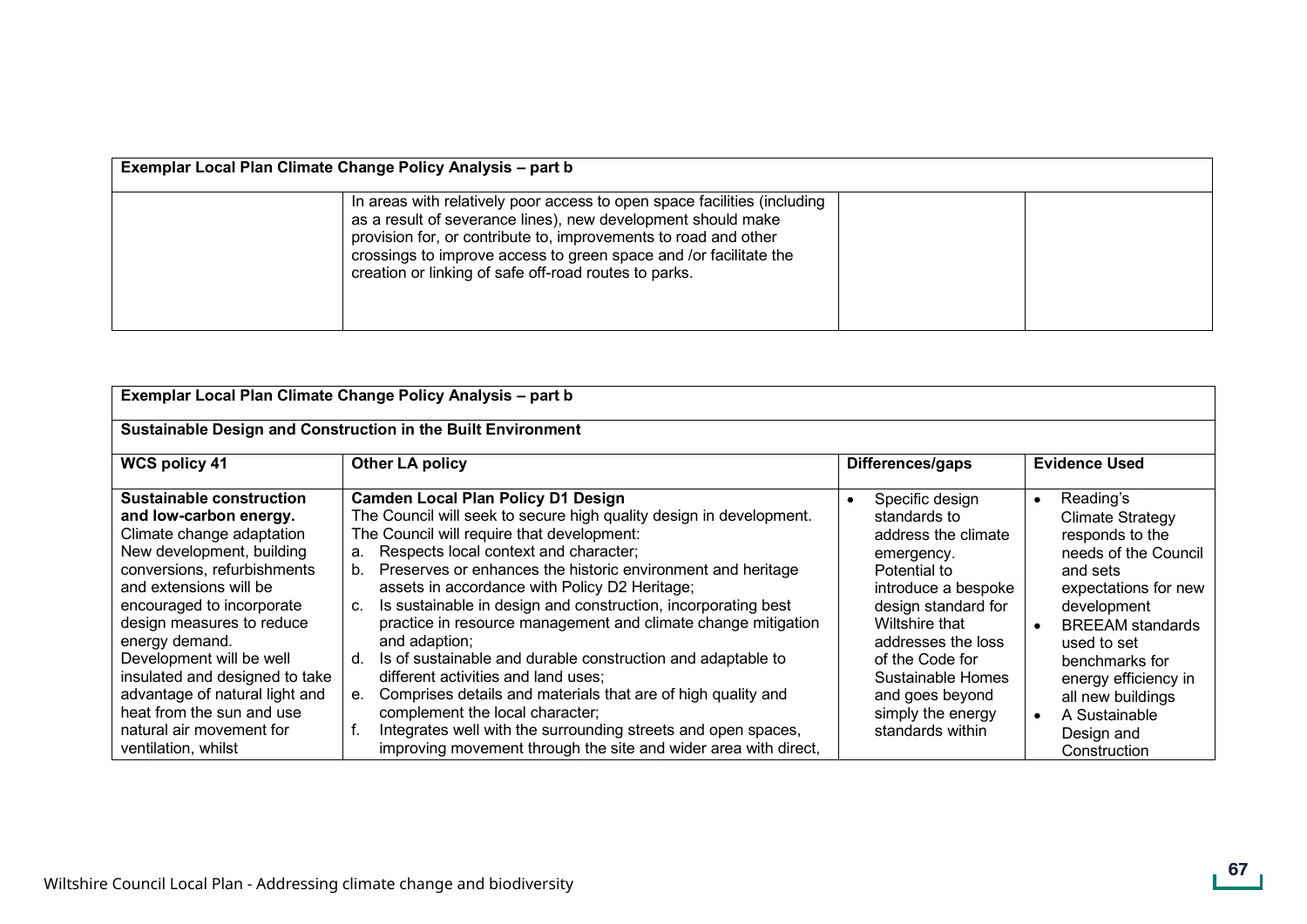|                                                                                                                                                                                                                                                                                                                                                                                                                                                                                                                                                                                                                                                                                                                                                                                                                                        | Exemplar Local Plan Climate Change Policy Analysis - part b                                                                                                                                                                                                                                                                                                                                                                                                                                                                                                                                                                                                                                                                                                                                                                                                                                                                                                                                                                                                                                                                                                                                                                                                                                                                                                                                                                                                                                                                                                                                                  |                                                                                                                                                                                                                                                                                                                                                                                                                                                                                                                                                                                                                                                                     |                                                                                                                                                                                                                                                                                                                                                                                                                                                                                                                                                                                                                                                    |
|----------------------------------------------------------------------------------------------------------------------------------------------------------------------------------------------------------------------------------------------------------------------------------------------------------------------------------------------------------------------------------------------------------------------------------------------------------------------------------------------------------------------------------------------------------------------------------------------------------------------------------------------------------------------------------------------------------------------------------------------------------------------------------------------------------------------------------------|--------------------------------------------------------------------------------------------------------------------------------------------------------------------------------------------------------------------------------------------------------------------------------------------------------------------------------------------------------------------------------------------------------------------------------------------------------------------------------------------------------------------------------------------------------------------------------------------------------------------------------------------------------------------------------------------------------------------------------------------------------------------------------------------------------------------------------------------------------------------------------------------------------------------------------------------------------------------------------------------------------------------------------------------------------------------------------------------------------------------------------------------------------------------------------------------------------------------------------------------------------------------------------------------------------------------------------------------------------------------------------------------------------------------------------------------------------------------------------------------------------------------------------------------------------------------------------------------------------------|---------------------------------------------------------------------------------------------------------------------------------------------------------------------------------------------------------------------------------------------------------------------------------------------------------------------------------------------------------------------------------------------------------------------------------------------------------------------------------------------------------------------------------------------------------------------------------------------------------------------------------------------------------------------|----------------------------------------------------------------------------------------------------------------------------------------------------------------------------------------------------------------------------------------------------------------------------------------------------------------------------------------------------------------------------------------------------------------------------------------------------------------------------------------------------------------------------------------------------------------------------------------------------------------------------------------------------|
| maximising cooling in the<br>summer.<br>Sustainable construction<br>New homes (excluding<br>extensions and conversions)<br>will be required to achieve at<br>least Level 4 (in full) of the<br>Code for Sustainable Homes.<br>Conversions of property to<br>residential use will not be<br>permitted unless BREEAM's<br>Homes "Very Good" standards<br>are achieved86.<br>All non-residential<br>development will be required<br>to achieve the relevant<br><b>BREEAM "Very Good"</b><br>standards, rising to the<br>relevant BREEAM "Excellent"<br>standards from 2019.<br>Existing buildings<br>Retrofitting measures to<br>improve the energy<br>performance of existing<br>buildings will be encouraged in<br>accordance with the following<br>hierarchy:<br>i. Reduce energy consumption<br>through energy efficiency<br>measures | accessible and easily recognisable routes and contributes<br>positively to the street frontage;<br>Is inclusive and accessible for all;<br>g.<br>Promotes health;<br>h.<br>Is secure and designed to minimise crime and antisocial<br>behaviour<br>Responds to natural features and preserves gardens and other<br>open space;<br>Incorporates high quality landscape design and maximises<br>$\mathsf{k}$ .<br>opportunities for greening for example through planting of trees<br>and other soft landscaping<br>Incorporates outdoor amenity space;<br>Preserves strategic and local views;<br>m.<br>For housing, provides a high standard of accommodation; and<br>n.<br>Carefully integrates building services equipment<br>0.<br>The council will resist any development of poor design that fails to<br>take the opportunities available for improving the character and<br>quality of an area and the way it functions.<br>Cambridge Local Plan - Policy 28: Carbon reduction, community<br>energy networks, sustainable design and construction, and<br>water use<br>All development should take the available opportunities to integrate<br>the principles of sustainable design and construction into the design<br>of proposals. Promoters of major development, including<br>redevelopment of existing floor space, should prepare a Sustainability<br>Statement as part of the Design and Access Statement submitted<br>with their planning application, outlining their approach to the<br>following issues:<br>Adaption to climate change<br>а.<br>Carbon reduction<br>b.<br>Water management | current Building<br>Regulations.<br>More specific<br>guidance around<br>retrofitting old and<br>existing building to<br>become more<br>efficient/ be able to<br>adapt to climate<br>change<br>Incorporating<br>$\bullet$<br>efficient resource<br>$m$ anagement $-$<br>water, waste<br>Use of sustainable<br>$\bullet$<br>materials with an<br>emphasis on<br>utilising<br>secondary/recycled<br>construction<br>materials in<br>preference to virgin<br>materials<br>Develop/foster a<br>green construction<br>industry in Wiltshire<br>Ensure all new<br>$\bullet$<br>development is<br>supported by a<br>'Sustainability<br>Statement' which<br>outlines general | Supplementary<br><b>Planning Document</b><br>(SPD) has been<br>prepared to provide<br>practical guidance<br>on how to implement<br>planning policies<br>Town and Country<br>$\bullet$<br>Planning<br>Association's<br><b>Climate Change</b><br>Adaptation by<br>Design: A Guide for<br>Sustainable<br>Communities (2007)<br>has been used to set<br>standards.<br><b>RECAP Waste</b><br><b>Management Design</b><br>Guide<br>Council's own<br>$\bullet$<br>guidance on<br>household waste<br>and recycling<br>facilities in new<br>developments<br><b>Building Research</b><br>$\bullet$<br>Establishment (BRE)<br>Green Guide to<br>Specification |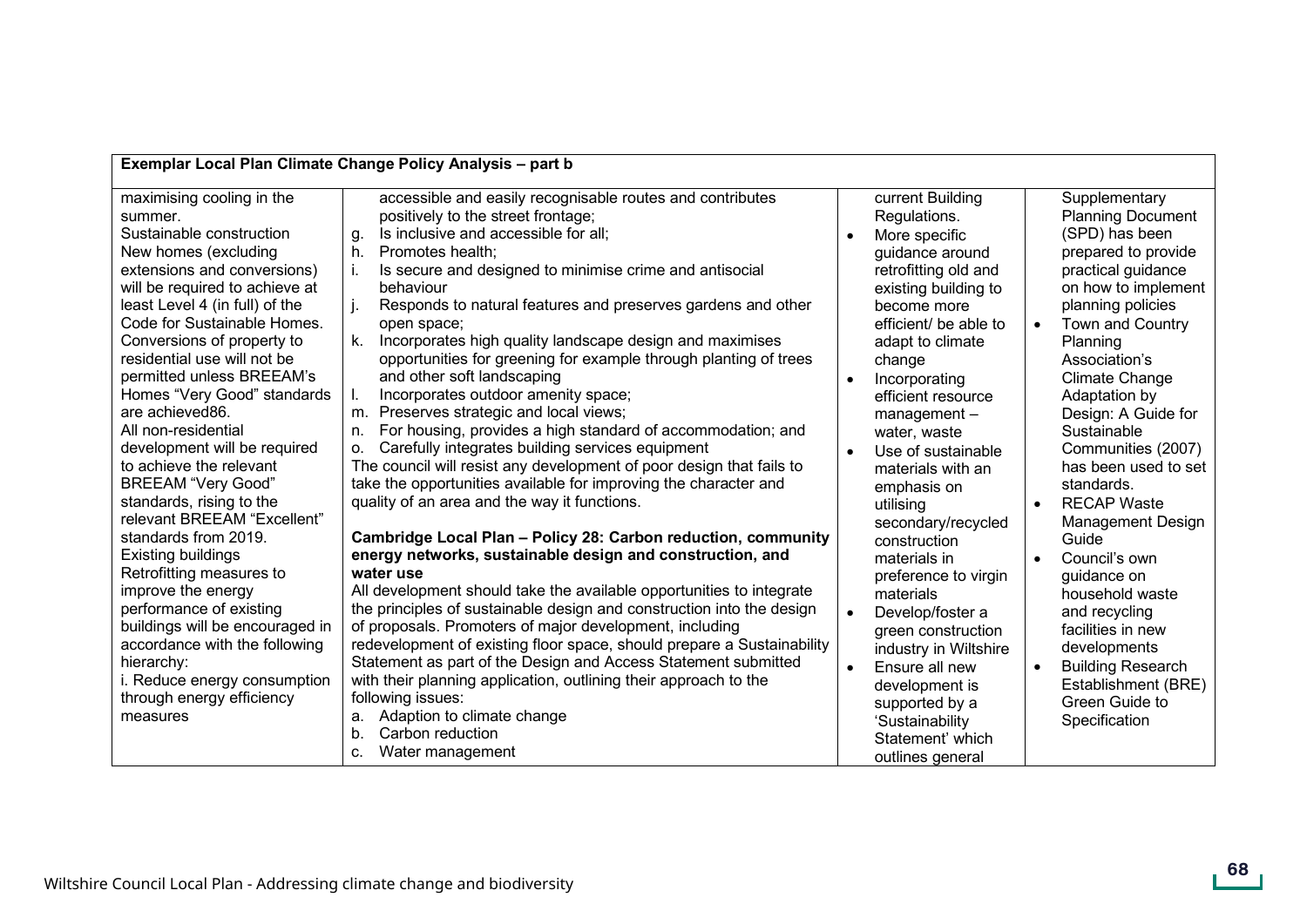| Exemplar Local Plan Climate Change Policy Analysis - part b                                                                                                                                                                                                                                                                                                                                                                                                                                                                                                                                                                                                                                                                                                                                                                                                                                                                               |                                                                                                                                                                                                                                                                                                                                                                                                                                                                                                                                                                                                                                                                                                                                                                                                                                                                                                                                                                                                                                                                                                                                                                                                                                                                                                                                                                                                                                                                                                                                                                                                                                                                                                                                                                                                                                                                                                       |                                                                                                                                                                                                                                                                                                                                                                                           |  |
|-------------------------------------------------------------------------------------------------------------------------------------------------------------------------------------------------------------------------------------------------------------------------------------------------------------------------------------------------------------------------------------------------------------------------------------------------------------------------------------------------------------------------------------------------------------------------------------------------------------------------------------------------------------------------------------------------------------------------------------------------------------------------------------------------------------------------------------------------------------------------------------------------------------------------------------------|-------------------------------------------------------------------------------------------------------------------------------------------------------------------------------------------------------------------------------------------------------------------------------------------------------------------------------------------------------------------------------------------------------------------------------------------------------------------------------------------------------------------------------------------------------------------------------------------------------------------------------------------------------------------------------------------------------------------------------------------------------------------------------------------------------------------------------------------------------------------------------------------------------------------------------------------------------------------------------------------------------------------------------------------------------------------------------------------------------------------------------------------------------------------------------------------------------------------------------------------------------------------------------------------------------------------------------------------------------------------------------------------------------------------------------------------------------------------------------------------------------------------------------------------------------------------------------------------------------------------------------------------------------------------------------------------------------------------------------------------------------------------------------------------------------------------------------------------------------------------------------------------------------|-------------------------------------------------------------------------------------------------------------------------------------------------------------------------------------------------------------------------------------------------------------------------------------------------------------------------------------------------------------------------------------------|--|
| ii. Use renewable or low-<br>carbon energy from a<br>local/district source<br>iii. Use building-integrated<br>renewable or low-carbon<br>technologies.<br>Opportunities should be<br>sought to facilitate carbon<br>reduction through retrofitting at<br>whole street or neighbourhood<br>scales to reduce individual<br>costs, improve viability<br>and support coordinated<br>programmes for improvement.<br>Renewable and low-carbon<br>energy<br>All proposals for major<br>development will be required<br>to submit a Sustainable<br>Energy Strategy alongside the<br>planning application outlining<br>the low-carbon strategy for the<br>proposal.<br>In all cases, including those<br>listed above, proposals<br>relating to historic buildings,<br>listed buildings and buildings<br>within conservation areas and<br>world heritage sites<br>should ensure that appropriate<br>sensitive approaches and<br>materials are used. | d. Site waste management<br>Use of materials<br>$e_{1}$<br>In order to ensure that the growth of Cambridge supports the<br>achievement of national carbon reduction targets, and does not<br>exacerbate Cambridge's severe water stress, all new development<br>will be required to meet the following minimum standards of<br>sustainable construction, carbon reduction and water efficiency,<br>unless it can be demonstrated that such provision is not technically or<br>economically viable:<br>See Local Plan<br>Where redevelopment/refurbishment of existing buildings is<br>proposed, the development of bespoke assessment methodologies to<br>assess the environmental impact of the proposals for submission with<br>the planning application will be supported, subject to agreement of<br>the scope of the alternative methodology with the council. Proposals<br>that lead to levels of environmental performance equivalent to or<br>higher than BREEAM will be supported. Where proposals relate to<br>designated heritage assets, care will need to be taken to ensure that<br>any proposals related to environmental performance are considered<br>against the significance of the heritage asset and do not cause<br>unacceptable harm to the asset's significance.<br>In order to promote the use of community energy networks, a<br>strategic district heating area is shown on the Policies Map. Major<br>development proposals within this area should where possible<br>connect to existing heat networks under construction. This<br>requirement will be relaxed if applicants can provide evidence that<br>doing so would affect the viability of schemes. The Council will also<br>be supportive of the futureproofing of developments so that they are<br>capable of connecting to future heat networks.<br>Reading Local Plan CC2: Sustainable Design and Construction | principles that<br>should be applied to<br>all elements of<br>development,<br>covering areas such<br>as climate change<br>adaption, carbon<br>reduction, water<br>management, site<br>waste management<br>etc.<br>Identify potential for<br>$\bullet$<br>community energy<br>networks and<br>consider allocating<br>land in the Local<br>Plan for strategic<br>wind energy<br>generation. |  |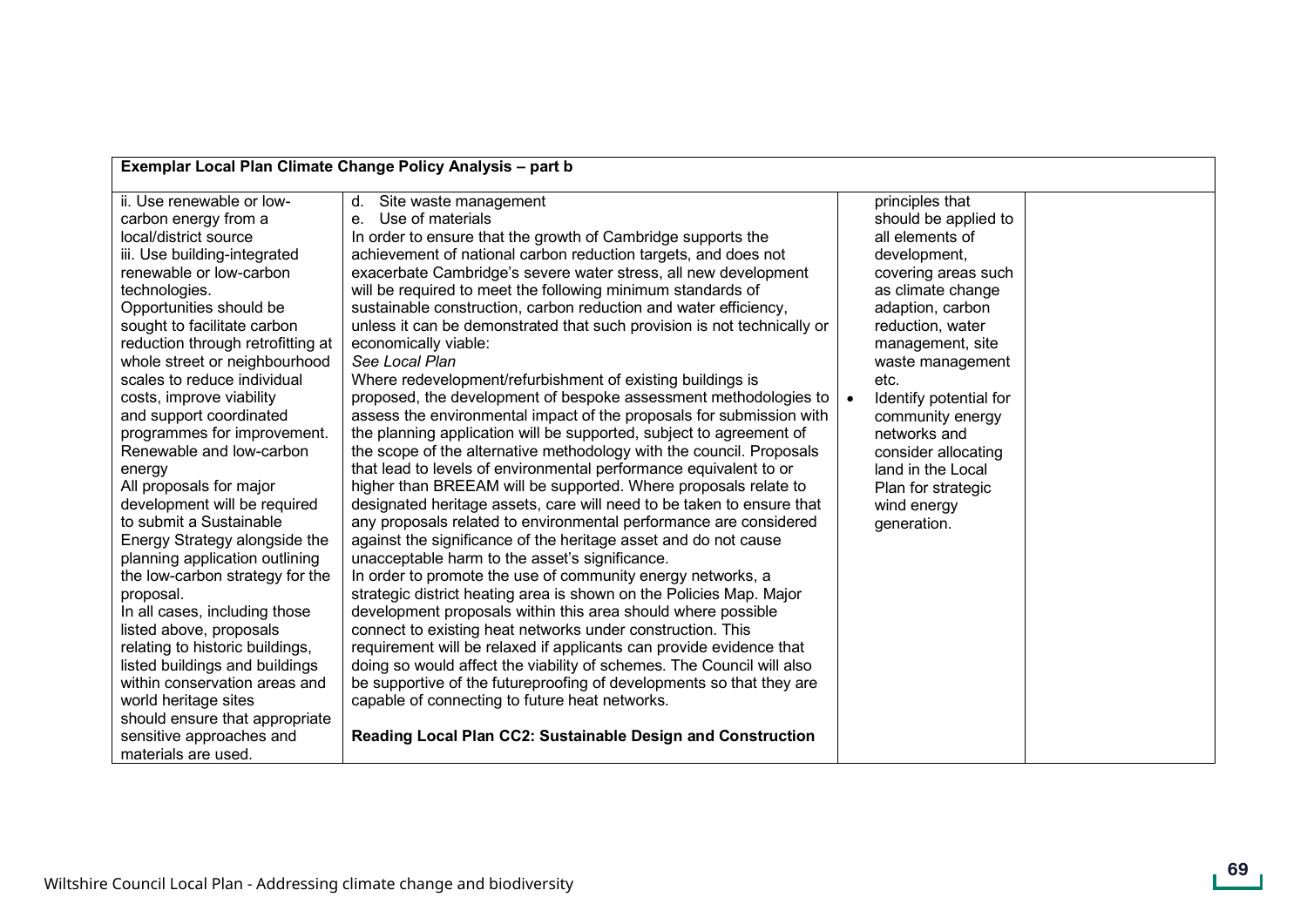| Exemplar Local Plan Climate Change Policy Analysis - part b                                          |                                                                                                                                                                                                     |                                                                                         |                                                                                |
|------------------------------------------------------------------------------------------------------|-----------------------------------------------------------------------------------------------------------------------------------------------------------------------------------------------------|-----------------------------------------------------------------------------------------|--------------------------------------------------------------------------------|
| <b>Sustainable Energy Generation and Management</b>                                                  |                                                                                                                                                                                                     |                                                                                         |                                                                                |
| WCS policy 42 (also relates<br>to CP 41 above)                                                       | <b>Other LA policy</b>                                                                                                                                                                              | Differences/gaps                                                                        | <b>Evidence Used</b>                                                           |
| Standalone renewable<br>energy installations<br>Proposals for standalone<br>renewable energy schemes | Camden Local Plan Policy CC1: Climate change mitigation<br>The Council will require all development to minimise the effects of<br>climate change and encourage all developments to meet the highest | Identify the potential<br>(feasibility/viability)<br>for supporting<br>community energy | 'Delivering a low<br>carbon Camden' was<br>relied upon as<br>evidence. No such |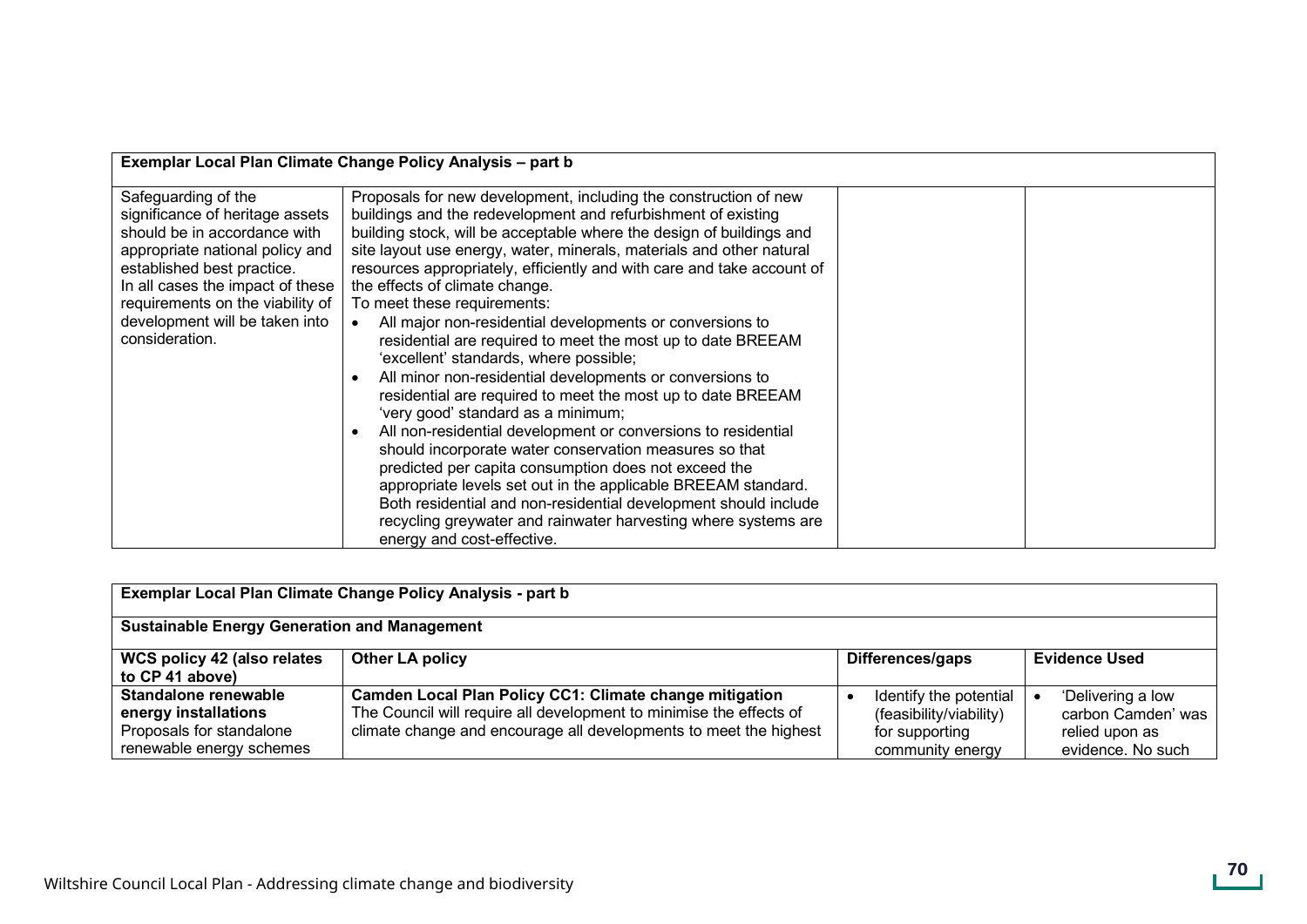| Exemplar Local Plan Climate Change Policy Analysis - part b                                                                                                                                                                                                                                                                                                                                                                                                                                                                                                                                                                                                                                                                                                                                                                                                                                                                      |                                                                                                                                                                                                                                                                                                                                                                                                                                                                                                                                                                                                                                                                                                                                                                                                                                                                                                                                                                                                                                                                                                                                                                                                                                                                                                                                                                                                                                                                                                                                                                                                                                                                                                                                             |                                     |                                                                                                                                                                                                                                                                                                                                                                                                                                                                                                                                                                         |                                                               |                                                                                                                                                                                                                                                                                                                                                                                                                                                                                                                                                                                       |
|----------------------------------------------------------------------------------------------------------------------------------------------------------------------------------------------------------------------------------------------------------------------------------------------------------------------------------------------------------------------------------------------------------------------------------------------------------------------------------------------------------------------------------------------------------------------------------------------------------------------------------------------------------------------------------------------------------------------------------------------------------------------------------------------------------------------------------------------------------------------------------------------------------------------------------|---------------------------------------------------------------------------------------------------------------------------------------------------------------------------------------------------------------------------------------------------------------------------------------------------------------------------------------------------------------------------------------------------------------------------------------------------------------------------------------------------------------------------------------------------------------------------------------------------------------------------------------------------------------------------------------------------------------------------------------------------------------------------------------------------------------------------------------------------------------------------------------------------------------------------------------------------------------------------------------------------------------------------------------------------------------------------------------------------------------------------------------------------------------------------------------------------------------------------------------------------------------------------------------------------------------------------------------------------------------------------------------------------------------------------------------------------------------------------------------------------------------------------------------------------------------------------------------------------------------------------------------------------------------------------------------------------------------------------------------------|-------------------------------------|-------------------------------------------------------------------------------------------------------------------------------------------------------------------------------------------------------------------------------------------------------------------------------------------------------------------------------------------------------------------------------------------------------------------------------------------------------------------------------------------------------------------------------------------------------------------------|---------------------------------------------------------------|---------------------------------------------------------------------------------------------------------------------------------------------------------------------------------------------------------------------------------------------------------------------------------------------------------------------------------------------------------------------------------------------------------------------------------------------------------------------------------------------------------------------------------------------------------------------------------------|
| will be supported subject to<br>satisfactory resolution of all<br>site-specific constraints. In<br>particular, proposals will need<br>to demonstrate how impacts<br>on the following factors have<br>been satisfactorily assessed,<br>including any cumulative<br>effects, and taken into<br>account:<br>i. The landscape, particularly<br>in and around AONBs<br>ii. The Western Wiltshire<br>Green Belt<br>iii. The New Forest National<br>Park iv. Biodiversity<br>v. The historic environment<br>including the Stonehenge and<br>Avebury World Heritage Site<br>and its setting<br>vi. Use of the local transport<br>network<br>vii. Residential amenity,<br>including noise, odour, visual<br>amenity and safety viii. Best<br>and most versatile agricultural<br>land.<br>Applicants will not be required<br>to justify the overall need for<br>renewable energy<br>development, either in a<br>national or local context. | feasible environmental standards that are financially viable during<br>construction and occupation.<br>We will:<br>a. Promote zero carbon development and require all development<br>to reduce carbon emissions through following the steps in the<br>energy hierarchy;<br>Require all major development to demonstrate how London Plan<br>b.<br>targets for carbon dioxide emissions have been met<br>Ensure that the location of development and mix of land uses<br>c.<br>minimise the need to travel by car and help to support<br>decentralised energy networks;<br>Support and encourage sensitive energy efficiency improvements<br>d.<br>to existing buildings;<br>Require all proposals that involve substantial demolition to<br>e.<br>demonstrate that it is not possible to retain and improve the<br>existing building; and<br>Expect all developments to optimise resource efficiency.<br>For decentralised energy networks, we will promote decentralised<br>energy by:<br>Working with local organisations and developers to implement<br>q.<br>decentralised energy networks in the parts of Camden most likely<br>to support them;<br>Protecting existing decentralised energy networks (e.g. at Gower<br>h.<br>Street, Bloomsbury, King's Cross, Gospel Oak and Somers<br>Town) and safeguarding potential network routes; and<br>Requiring all major developments to assess the feasibility of<br>connecting to an existing decentralised energy network, or where<br>this is not possible establishing a new network.<br>To ensure that the Council can monitor the effectiveness of<br>renewable and low carbon technologies, major developments and will<br>be required to install appropriate monitoring equipment. | $\bullet$<br>$\bullet$<br>$\bullet$ | networks<br>/decentralised<br>energy networks<br>Design standards<br>for new building<br>could include low<br>carbon /renewable<br>energy sources<br>Collaboration with<br>energy providers to<br>better understand<br>grid capacity and<br>linkages<br>Guidance on<br>reducing energy<br>demand and<br>resource efficiency<br>could be developed<br>to support new build<br>and retrofit market<br>Electric vehicle<br>charging point<br>strategy needed<br>(LTP3) and will<br>require working with<br>the energy<br>producing company<br>and development<br>industry. | $\bullet$<br>$\bullet$<br>$\bullet$<br>$\bullet$<br>$\bullet$ | report available yet<br>in Wiltshire<br>Councils have<br>developed tools such<br>as 'Sustainability<br>Plan' 'Green Action<br>for Change' to help<br>guide improvements<br>in sustainable<br>energy development<br>Camden utilised<br>'Planning Guidance<br>on Sustainability' to<br>underpin their<br>policies<br>Assessment of<br>Cambridge's<br>potential for<br>renewable and low<br>carbon energy<br>generation.<br>Sustainable Design<br>and construction<br><b>SPD</b><br>Feasibility study to<br>identify potential<br>opportunities for<br>decentralised energy<br>provision |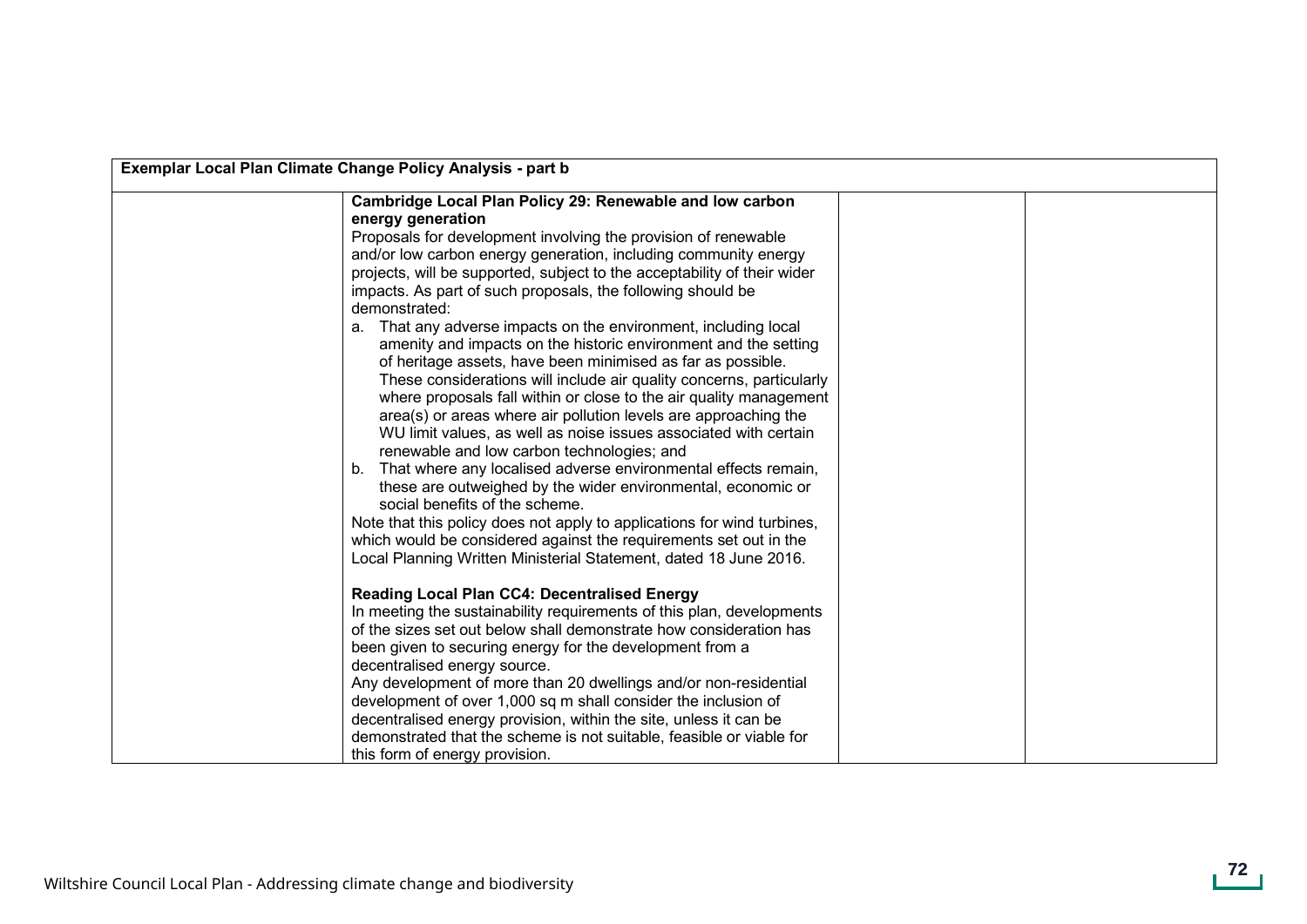| Exemplar Local Plan Climate Change Policy Analysis - part b |                                                                                                                                                                                                                                                                                                                                           |  |  |  |  |
|-------------------------------------------------------------|-------------------------------------------------------------------------------------------------------------------------------------------------------------------------------------------------------------------------------------------------------------------------------------------------------------------------------------------|--|--|--|--|
|                                                             | Where there is existing decentralised energy provision present within<br>the vicinity of an application site, further developments of 10<br>dwellings or more or non-residential development of 1,000 sq m or<br>more will be expected to link into the existing decentralised energy<br>network or demonstrate why this is not feasible. |  |  |  |  |

| Exemplar Local Plan Climate Change Policy Analysis - part b                                                                                                                                                                                                                                                                                                                                                                                                                                                                                                                               |                                                                                                                                                                                                                                                                                                                                                                                                                                                                                                                                                                                                                                                                                                                                                                                                                                                                                                                                                                   |                                                                                                                                                                                                                                                                                                                                                                                            |                                                                                                    |  |  |  |
|-------------------------------------------------------------------------------------------------------------------------------------------------------------------------------------------------------------------------------------------------------------------------------------------------------------------------------------------------------------------------------------------------------------------------------------------------------------------------------------------------------------------------------------------------------------------------------------------|-------------------------------------------------------------------------------------------------------------------------------------------------------------------------------------------------------------------------------------------------------------------------------------------------------------------------------------------------------------------------------------------------------------------------------------------------------------------------------------------------------------------------------------------------------------------------------------------------------------------------------------------------------------------------------------------------------------------------------------------------------------------------------------------------------------------------------------------------------------------------------------------------------------------------------------------------------------------|--------------------------------------------------------------------------------------------------------------------------------------------------------------------------------------------------------------------------------------------------------------------------------------------------------------------------------------------------------------------------------------------|----------------------------------------------------------------------------------------------------|--|--|--|
| <b>Sustainable transport and Air Quality</b>                                                                                                                                                                                                                                                                                                                                                                                                                                                                                                                                              |                                                                                                                                                                                                                                                                                                                                                                                                                                                                                                                                                                                                                                                                                                                                                                                                                                                                                                                                                                   |                                                                                                                                                                                                                                                                                                                                                                                            |                                                                                                    |  |  |  |
| <b>WCS policy 60, 61 and 55</b>                                                                                                                                                                                                                                                                                                                                                                                                                                                                                                                                                           | <b>Other LA policy</b>                                                                                                                                                                                                                                                                                                                                                                                                                                                                                                                                                                                                                                                                                                                                                                                                                                                                                                                                            | Differences/gaps                                                                                                                                                                                                                                                                                                                                                                           | <b>Evidence Used</b>                                                                               |  |  |  |
| <b>Sustainable transport</b><br>The council will use its<br>planning and transport powers<br>to help reduce the need to<br>travel particularly by private<br>car, and support and<br>encourage the sustainable,<br>safe and efficient movement of<br>people and goods within and<br>through Wiltshire. This will be<br>achieved by:<br>I. Planning developments in<br>accessible locations<br>ii. promoting sustainable<br>transport alternatives to the<br>use of the private car<br>iii. maintaining and selectively<br>improving the local transport<br>network in accordance with its | Camden Local Plan Policy T1: Prioritising walking, cycling and<br>public transport<br>The Council will promote sustainable transport by prioritising walking,<br>cycling and public transport in the borough.<br>Walking<br>In order to promote walking in the borough and improve the<br>pedestrian environment, we will seek to ensure that developments:<br>Improve the pedestrian environment by supporting high<br>a.<br>quality public realm improvement works;<br>Make improvements to the pedestrian environment including<br>b.<br>the provision of high-quality safe road crossings where<br>needed, seating, signage and landscaping;<br>Are easy and safe to walk through ('permeable')<br>c.<br>Are adequately lit;<br>d.<br>Provide high quality footpaths and pavements that are wide<br>е.<br>enough for the number of people expected to use them.<br>Features should also be included to assist vulnerable road<br>users where appropriate; and | Opportunity to link<br>walking/cycling<br>routes to GI<br>improvement<br>Encourage cycling<br>and walking as well<br>as public transport<br>where appropriate<br>Not just cycle paths<br>but somewhere in<br>towns to park bikes<br>Sustainable<br>transport schemes<br>Infrastructure for<br>electric vehicles<br>needs to be scoped<br>and considered in<br>the context of<br>viability. | Local Transport Plan<br>$\bullet$<br>Census (data on how<br>$\bullet$<br>people travel to<br>work) |  |  |  |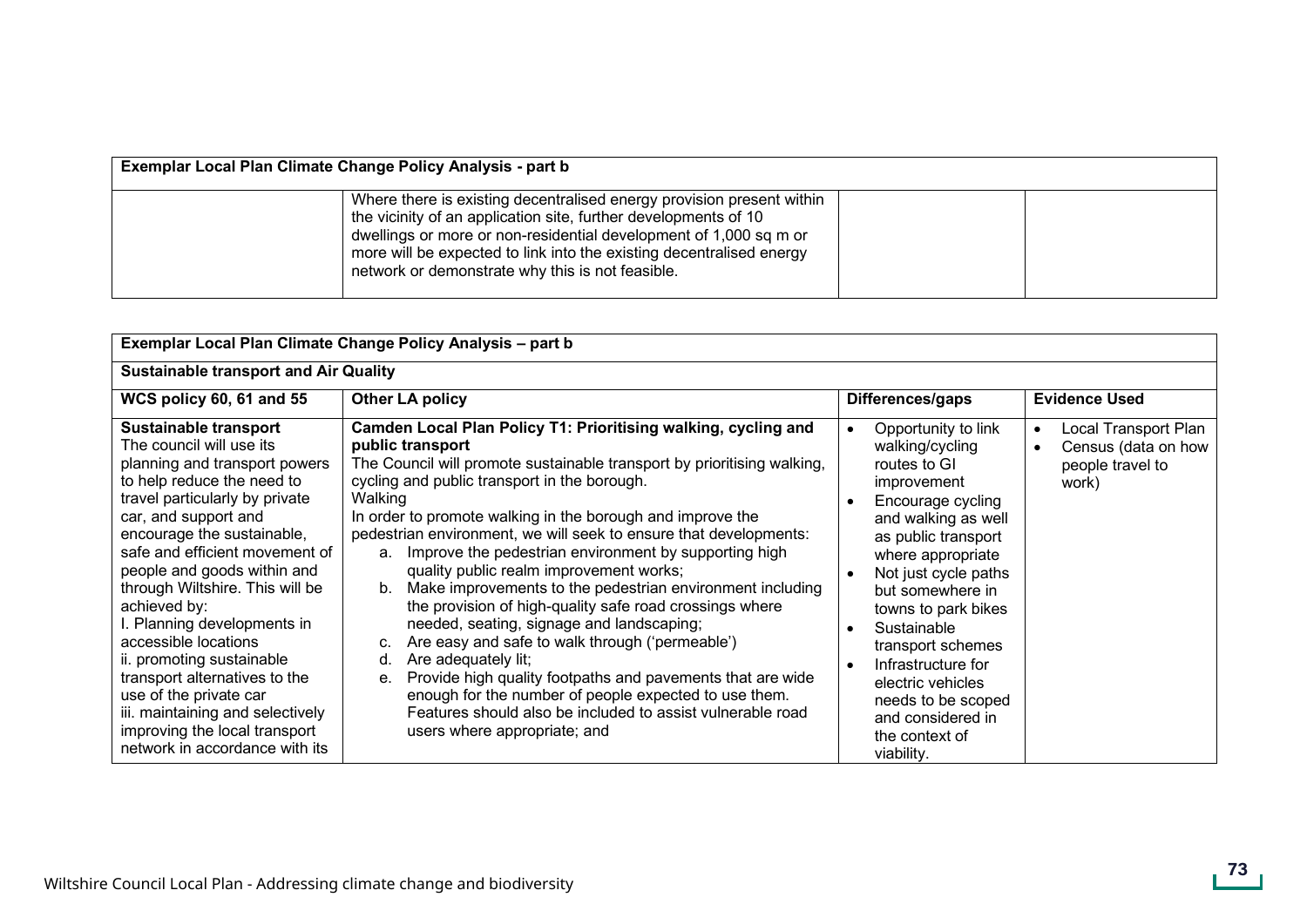| functional importance and in     | Contribute towards bridges and water crossings where<br>f.             |  |
|----------------------------------|------------------------------------------------------------------------|--|
| partnership with other           | appropriate.                                                           |  |
| transport planning bodies,       | Cycling                                                                |  |
| service providers and the        | In order to promote cycling in the borough and ensure a safe and       |  |
| business community               | accessible environment for cyclists, the Council will seek to ensure   |  |
| iv. promoting appropriate        | that development:                                                      |  |
| demand management                | g. Provides for and makes contributions towards connected,             |  |
| measures                         | high quality, convenient and safe cycle routes, in line or             |  |
| v. influencing the routing of    | exceeding London Cycle Design Standards, including the                 |  |
| freight within and through the   | implementation of the Central London Grid, Quietways                   |  |
| county                           | Network, Cycle Super Highways and;                                     |  |
| vi. assessing and, where         | Provides for accessible, secure cycle parking facilities<br>h.         |  |
| necessary, mitigating the        | exceeding minimum standards outlined within the London                 |  |
| impact of developments on        | Plan and design requirements outlined within our                       |  |
| transport users, local           | supplementary planning document Camden Planning                        |  |
| communities and the              | Guidance on transport. Higher levels of provision may also             |  |
| environment.                     | be required in areas well served by cycle route infrastructure,        |  |
| <b>Transport and new</b>         | taking into account the size and location of the development;          |  |
| development                      | Makes provision for high quality facilities that promote cycle         |  |
| New development should be        | usage including changing rooms, showers, dryers and                    |  |
| located and designed to          | lockers:                                                               |  |
| reduce the need to travel        | Is easy and safe to cycle through ('permeable'); and<br>$\mathbf{I}$   |  |
| particularly by private car, and | Contribute towards bridges and water crossings suitable for<br>k.      |  |
| to encourage the use of          | cycle use where appropriate.                                           |  |
| sustainable transport            | <b>Public Transport</b>                                                |  |
| alternatives. As part of a       | In order to safeguard and promote the provision of public transport in |  |
| required transport               | the borough we will seek to ensure that development contributes        |  |
| assessment, the following        | towards improvements to bus network infrastructure including access    |  |
| must be demonstrated:            | to bus stops, shelters, passenger seating, waiting areas, signage and  |  |
| i. That consideration has been   | timetable information. Contributions will be sought where the demand   |  |
| given to the needs of all        | for bus services generated by the development is likely to exceed      |  |
| transport users, where           | existing capacity. Contributions may also be sought towards the        |  |
| relevant, according to the       | improvement of other forms of public transport in major developments   |  |
| following hierarchy:             | where appropriate.                                                     |  |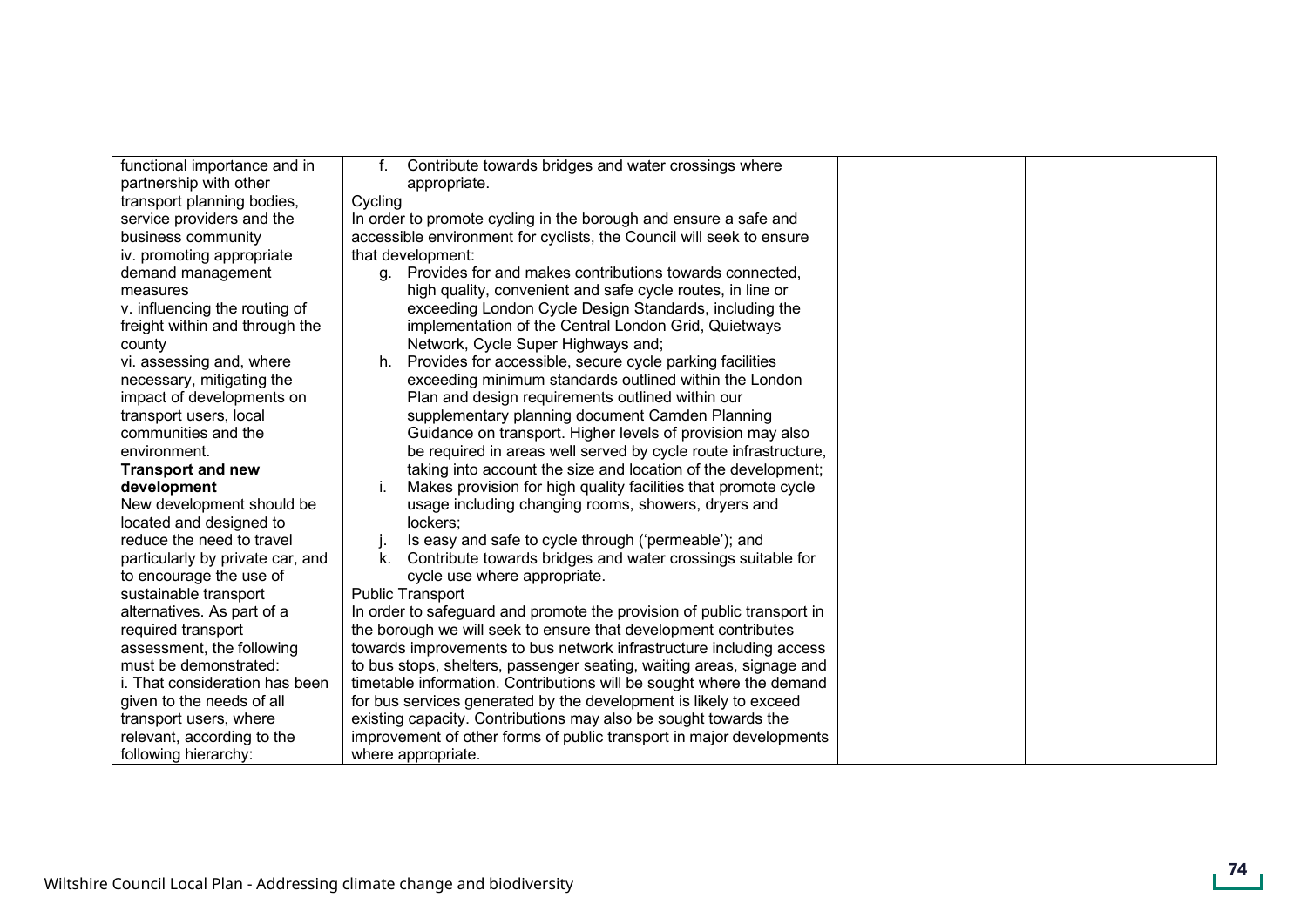| a. Visually impaired and other     | Where appropriate, development will also be required to provide for     |  |
|------------------------------------|-------------------------------------------------------------------------|--|
| disabled people                    | interchanging between different modes of transport including facilities |  |
| b. Pedestrians                     | to make interchange easy and convenient for all users and maintain      |  |
| c. Cyclists                        | passenger comfort.                                                      |  |
| d. Public transport                |                                                                         |  |
| e. Goods vehicles                  | <b>Camden Local Plan T3 Transport Infrastructure</b>                    |  |
| f. Powered two-wheelers            | The Council will seek improvements to transport infrastructure in the   |  |
| g. Private cars.                   | borough. We will:                                                       |  |
| ii. That the proposal is capable   | a. Not grant planning permission for proposals which are contrary to    |  |
| of being served by safe access     | the safeguarding of strategic infrastructure improvement projects;      |  |
| to the highway network.            | and                                                                     |  |
| iii. That fit for purpose and safe | b. Protect existing and proposed transport infrastructure, particularly |  |
| loading/unloading facilities can   | routes and facilities for walking, cycling and public transport,.       |  |
| be provided where these are        |                                                                         |  |
| required as part of the normal     | Cambridge Local Plan Policy 80: Supporting sustainable access           |  |
| functioning of the                 | to development                                                          |  |
| development.                       | Development will be supported where it demonstrates that prioritising   |  |
| Where appropriate,                 | of access is by walking, cycling and public transport, and is           |  |
| contributions will be sought       | accessible for all. This will be achieved by:                           |  |
| towards sustainable transport      | a. Ensuring major developments on the edge of the city and in the       |  |
| improvements, and travel           | urban extensions are supported by high quality public transport         |  |
| plans will be required to          | linking them to Cambridge's city centre and major centres of            |  |
| encourage the use of               | employment. The public transport links should b within walking          |  |
| sustainable transport              | and cycling travel distance of the development;                         |  |
| alternatives and more              | Supporting public transport, walking and cycling to, from and           |  |
| sustainable freight                | within a development by;                                                |  |
| movements.                         | 1. Giving priority to these models where there is conflict with         |  |
|                                    | cars;                                                                   |  |
|                                    | 2. Conveniently linking the development with the surrounding            |  |
|                                    | walking, cycling and public transport networks;                         |  |
|                                    | 3. Prioritising networks of public transport, pedestrian and cycle      |  |
|                                    | movement so these are the best and safest means of moving               |  |
|                                    | around Cambridge. Areas where public transport, pedestrian              |  |
|                                    | and cycle movement is difficult or dangerous will be improved           |  |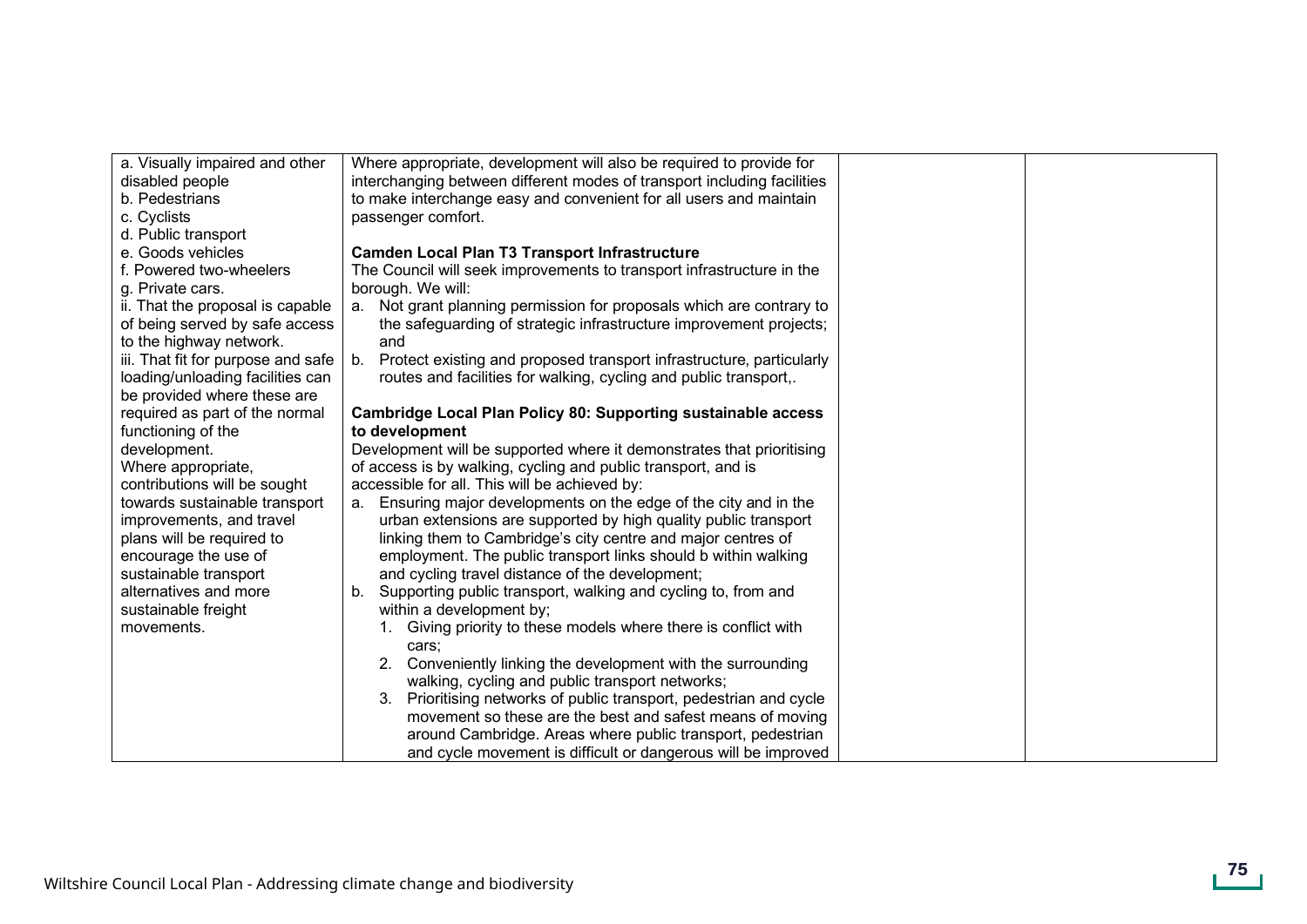| and, where possible, have further capacity for these                  |
|-----------------------------------------------------------------------|
| sustainable modes provided;                                           |
| 4. Ensuring accessibility for those with impaired mobility; and       |
| 5. Safeguarding existing and proposed routes for walking              |
| cycling and public transport, including the Chisholm Trail,           |
| from Development that would prejudice their continued use             |
| and/or development. In addition, funding for high quality             |
| physical provision of these routes will be required, both within      |
| and adjacent to the proposed developments. The proposed               |
| routes are identified in Cambridge and South                          |
| Cambridgeshire.                                                       |
| Ensuring that any development requiring a new road or road<br>C.      |
| access accords with the following:                                    |
| 6. It is designed to give high priority to the needs of pedestrians   |
| and cyclists, including their safety;                                 |
| 7. It restricts though access for general motor traffic where         |
| appropriate;                                                          |
| 8. It discourages speeding                                            |
| 9. It discourages inappropriate car-based links within the            |
| network, but encourages non-car-based links;                          |
| 10. It minimises additional car traffic in the surrounding area; and  |
| 11. There is safe and appropriate access to the adjoining road,       |
| pedestrian and cycle networks.                                        |
| Cambridge Local Plan Policy 81: Mitigating the transport impact       |
| of development                                                        |
| Developments will only be permitted where they do not have an         |
| unacceptable transport impact. Therefore, new development will        |
| require:                                                              |
| a. Sufficient information to be supplied with all development         |
| proposals that are transport impact can be suitably addressed.        |
| This should take the form of transport assessments for schemes        |
| above the thresholds set in the latest Cambridgeshire County          |
| council guidance.;                                                    |
| A travel plan to accompany all major development proposals; and<br>b. |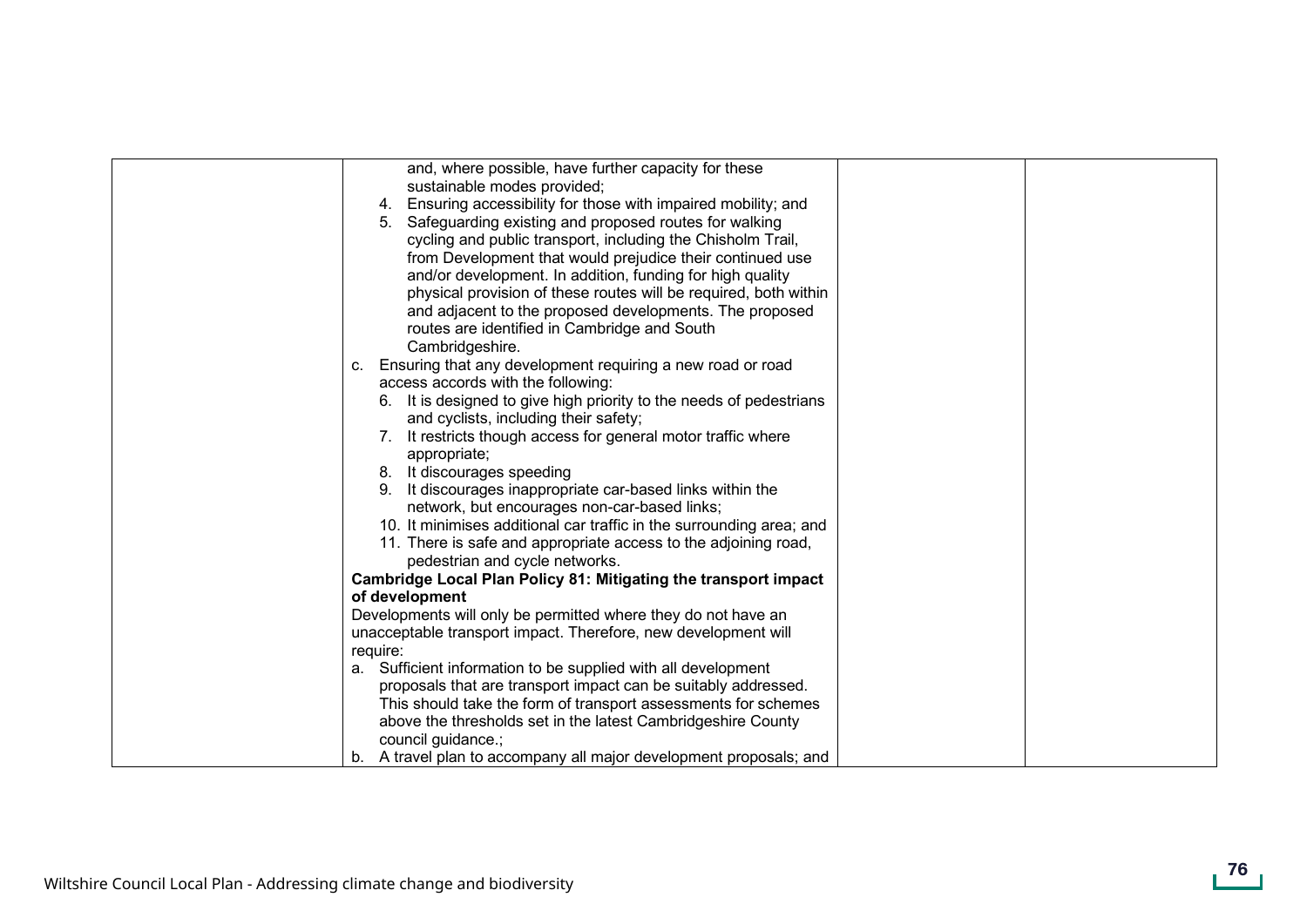|                                                                                                                                                                                                                                            | Reasonable and proportionate financial contributions/mitigation<br>C.<br>measures where necessary to make the transport impact of the<br>development acceptable. This could include investment in<br>infrastructure, services or behavioural change measures to<br>encourage the use of sustainable modes of transport. Such<br>measures should be provided to meet the first or early<br>occupation of a site in order to influence travel behaviour from<br>the outset.                                                                                                                                                                                                                                                                                                                                                                                                                                                                                                                                                                                                                                         |           |                                                                                                                                                   |                        |                                                                                                                          |
|--------------------------------------------------------------------------------------------------------------------------------------------------------------------------------------------------------------------------------------------|-------------------------------------------------------------------------------------------------------------------------------------------------------------------------------------------------------------------------------------------------------------------------------------------------------------------------------------------------------------------------------------------------------------------------------------------------------------------------------------------------------------------------------------------------------------------------------------------------------------------------------------------------------------------------------------------------------------------------------------------------------------------------------------------------------------------------------------------------------------------------------------------------------------------------------------------------------------------------------------------------------------------------------------------------------------------------------------------------------------------|-----------|---------------------------------------------------------------------------------------------------------------------------------------------------|------------------------|--------------------------------------------------------------------------------------------------------------------------|
|                                                                                                                                                                                                                                            | Reading Local Plan TR1: Achieving the transport strategy<br>Proposed development should contribute appropriately to meeting<br>the objectives of the most up-to-date Local Transport Plan or any<br>successor document, including sub-strategies, specific projects<br>identified and the local action plans.<br>Planning permission will not be granted for major developments<br>unless there is a commitment to implement measures to promote and<br>improve sustainable transport facilities, such as through provision to<br>encourage walking, cycling and the use of public transport; and<br>through agreed travel plans, safe routes to local facilities and<br>services, including schools and parks, and similar measures.<br>All development proposals should make appropriate provision for<br>works and contributions to ensure an adequate level of accessibility<br>and safety by all modes of transport for all parts of a development,<br>particularly by public transport, walking and cycling, in accordance<br>with any agreed transport assessment submitted as part of the<br>application. |           |                                                                                                                                                   |                        |                                                                                                                          |
| Air quality<br>Development proposals, which<br>by virtue of their scale, nature<br>or location are likely to<br>exacerbate existing areas of<br>poor air quality, will need to<br>demonstrate that measures<br>can be taken to effectively | <b>Camden Local Plan Policy CC4: Air Quality</b><br>The Council will ensure that the impact of development on air quality<br>is mitigated and ensure that exposure to poor air quality is reduced in<br>the borough.<br>The council will take into account the impact of air quality when<br>assessing development proposals, through the consideration of both<br>the exposure of occupants to air pollution and the effect of the                                                                                                                                                                                                                                                                                                                                                                                                                                                                                                                                                                                                                                                                               | $\bullet$ | Identifying sensitive<br>receptors to poor air<br>quality e.g. schools,<br>nurseries, care<br>homes<br>Identifying sources<br>other than vehicles | $\bullet$<br>$\bullet$ | Air Quality Action<br>Plan<br>UK Plan for Tackling<br>Roadside Nitrogen<br>Dioxide<br>Concentrations<br>Local monitoring |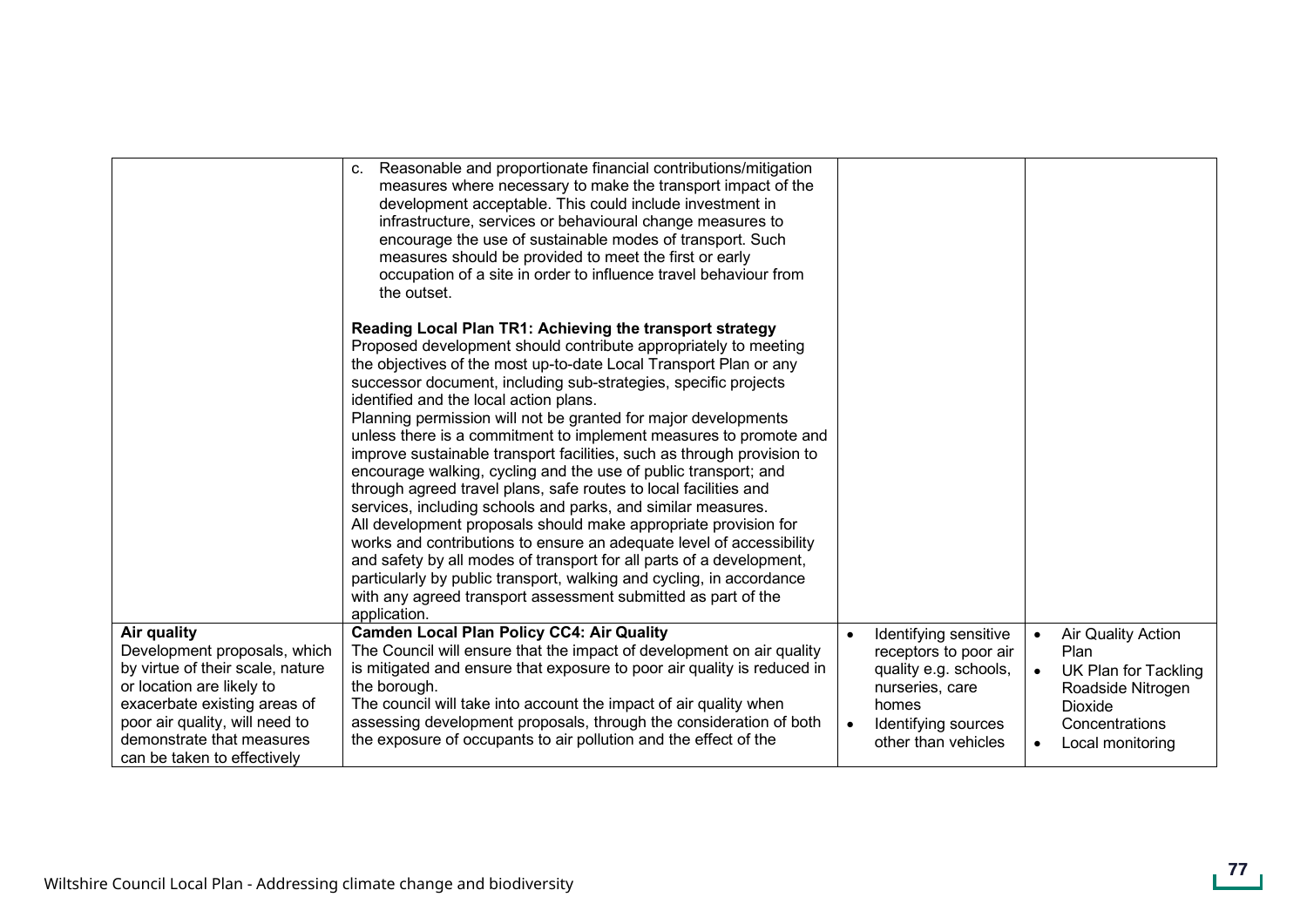| mitigate emission levels in<br>order to protect public health,<br>environmental quality and<br>amenity. Mitigation measures<br>should demonstrate how they<br>will make a positive<br>contribution to the aims of the<br>Air Quality Strategy for<br>Wiltshire and where relevant,<br>the Wiltshire Air Quality Action<br>Plan. Mitigation may include:<br>i. landscaping, bunding or<br>separation to increase<br>distance from highways and<br>junctions<br>ii. possible traffic management<br>or highway improvements to<br>be agreed with the Local<br>Authority<br>iii. abatement technology and<br>incorporating site<br>layout/separation and other<br>conditions in site planning<br>iv. traffic routing, site<br>management, site layout and<br>phasing<br>v. where appropriate,<br>contributions will be sought<br>toward the mitigation of the<br>impact a development may<br>have on levels of air pollutants. | development on air quality. Consideration must be taken to the<br>actions identified in the Council's Air Quality Action Plan.<br>Air quality Assessments (AQA's) are required where development is<br>likely to expose residents to high levels of air pollution. Where the<br>AWA shows that a development would cause harm to air quality, the<br>Council will not grant planning permission unless measures are<br>adopted to mitigate the impact. Similarly, developments that<br>introduce sensitive receptors (i.e. housing, schools) in locations of<br>poor air quality will not be acceptable unless designed to mitigate the<br>impact.<br>Development that involves significant demolition, construction or<br>earthworks will also be required to assess the risk of dust and<br>emissions impacts in an AQA and include appropriate mitigation<br>measures to be secured in a Construction management Plan.<br>Cambridge Local Plan Policy 36: Air quality, odour and dust<br>Development will be permitted where it can be demonstrated:<br>That it does not lead to significant adverse effects on health, the<br>a.<br>environment or amenity from polluting or malodorous emissions,<br>or dust or smoke emissions to air; or<br>Where a development is a sensitive end-use, that there will not<br>b.<br>be any significant adverse effects on health, the environment or<br>amenity arising from existing poor air quality, sources of odour or<br>other emissions to air.<br>According to the end-use and nature of the area and application,<br>applicants must demonstrate that:<br>There is no adverse effect on air quality in an air quality<br>a.<br>management area (AQMA);<br>b. Pollution levels within the AQMA will not have a significant<br>adverse effect on the proposed use/users;<br>The development will not lead to the declaration of a new AQMA;<br>c.<br>The development will not interfere with the implementation of the<br>d.<br>current Air Quality Action Plan (AQAP); | e.g. smoke from<br>industrial processes<br>A focus on<br>$\bullet$<br>particulates and<br>health impacts<br>associated with<br>those particulates<br>linked to cancer<br>Air quality<br>monitoring,<br>particularly within<br>areas of recorded<br>exceedance relied<br>upon for setting air<br>quality action plan<br>targets/initiatives | We will need to<br>$\bullet$<br>move from<br>annualised spot-<br>collection data to<br>time-series analysis<br>to meet Defra<br>standards<br>Any future policy will<br>$\bullet$<br>need to cover<br><b>Particulate Matter</b><br>2.5 micron emissions<br>(PM10). |
|----------------------------------------------------------------------------------------------------------------------------------------------------------------------------------------------------------------------------------------------------------------------------------------------------------------------------------------------------------------------------------------------------------------------------------------------------------------------------------------------------------------------------------------------------------------------------------------------------------------------------------------------------------------------------------------------------------------------------------------------------------------------------------------------------------------------------------------------------------------------------------------------------------------------------|------------------------------------------------------------------------------------------------------------------------------------------------------------------------------------------------------------------------------------------------------------------------------------------------------------------------------------------------------------------------------------------------------------------------------------------------------------------------------------------------------------------------------------------------------------------------------------------------------------------------------------------------------------------------------------------------------------------------------------------------------------------------------------------------------------------------------------------------------------------------------------------------------------------------------------------------------------------------------------------------------------------------------------------------------------------------------------------------------------------------------------------------------------------------------------------------------------------------------------------------------------------------------------------------------------------------------------------------------------------------------------------------------------------------------------------------------------------------------------------------------------------------------------------------------------------------------------------------------------------------------------------------------------------------------------------------------------------------------------------------------------------------------------------------------------------------------------------------------------------------------------------------------------------------------------------------------------------------------------------------------------------------|--------------------------------------------------------------------------------------------------------------------------------------------------------------------------------------------------------------------------------------------------------------------------------------------------------------------------------------------|-------------------------------------------------------------------------------------------------------------------------------------------------------------------------------------------------------------------------------------------------------------------|
|----------------------------------------------------------------------------------------------------------------------------------------------------------------------------------------------------------------------------------------------------------------------------------------------------------------------------------------------------------------------------------------------------------------------------------------------------------------------------------------------------------------------------------------------------------------------------------------------------------------------------------------------------------------------------------------------------------------------------------------------------------------------------------------------------------------------------------------------------------------------------------------------------------------------------|------------------------------------------------------------------------------------------------------------------------------------------------------------------------------------------------------------------------------------------------------------------------------------------------------------------------------------------------------------------------------------------------------------------------------------------------------------------------------------------------------------------------------------------------------------------------------------------------------------------------------------------------------------------------------------------------------------------------------------------------------------------------------------------------------------------------------------------------------------------------------------------------------------------------------------------------------------------------------------------------------------------------------------------------------------------------------------------------------------------------------------------------------------------------------------------------------------------------------------------------------------------------------------------------------------------------------------------------------------------------------------------------------------------------------------------------------------------------------------------------------------------------------------------------------------------------------------------------------------------------------------------------------------------------------------------------------------------------------------------------------------------------------------------------------------------------------------------------------------------------------------------------------------------------------------------------------------------------------------------------------------------------|--------------------------------------------------------------------------------------------------------------------------------------------------------------------------------------------------------------------------------------------------------------------------------------------------------------------------------------------|-------------------------------------------------------------------------------------------------------------------------------------------------------------------------------------------------------------------------------------------------------------------|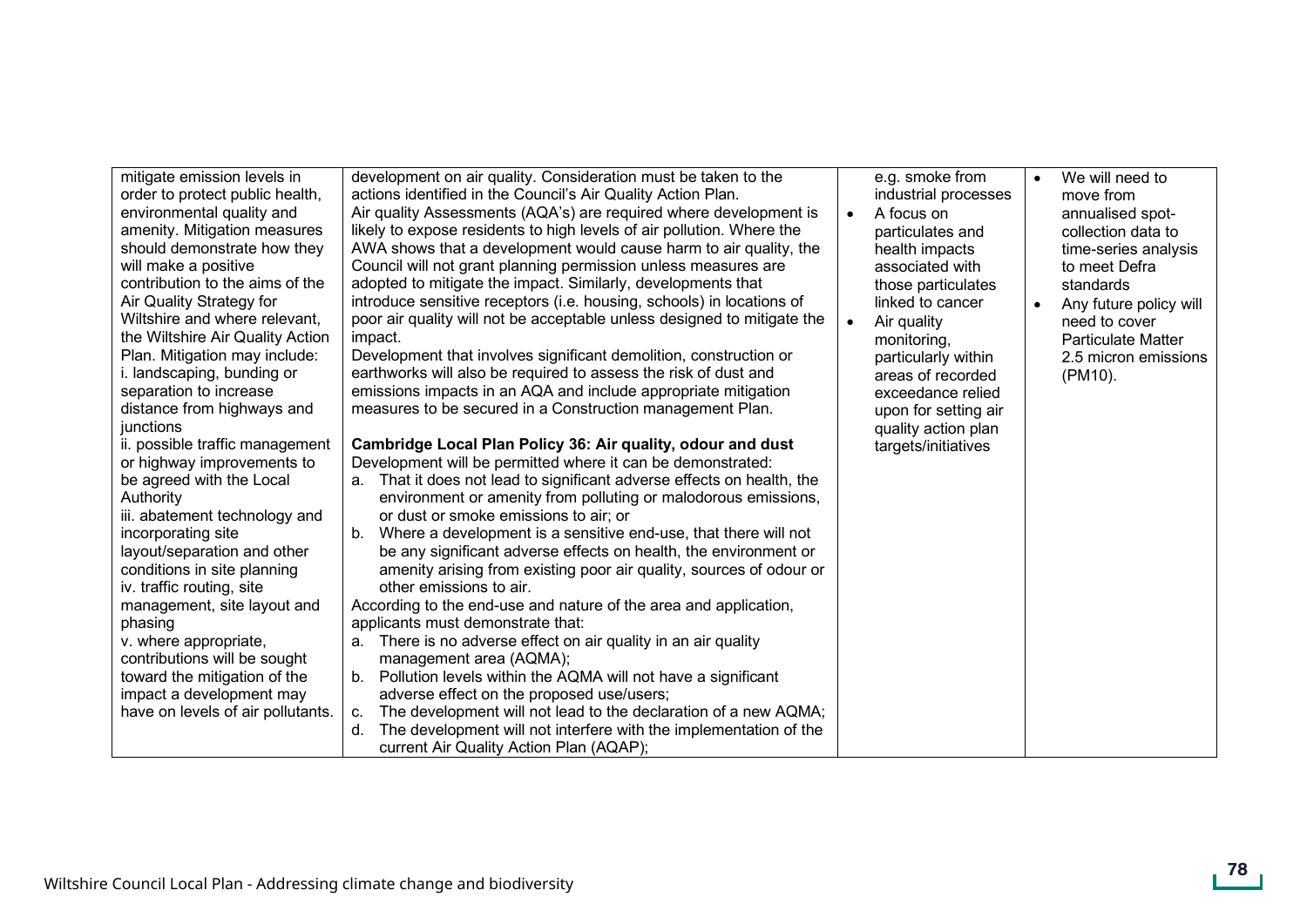| e. Any sources of emissions to air, odours and fugitive dusts<br>generated by the development are adequately mitigated so as<br>not to lead to loss of amenity for existing and future occupants<br>and land users; and<br>Any impacts on the proposed use from existing poor air quality,<br>odour and emissions are appropriately monitored and mitigated<br>by the developer.                                                                                                                                                                                                                                                                                                                                                                                                                                                                                                                                                                                                                                                                                                                                                                                                                                                                                                                                                                                                                                                                                                                                                 |  |
|----------------------------------------------------------------------------------------------------------------------------------------------------------------------------------------------------------------------------------------------------------------------------------------------------------------------------------------------------------------------------------------------------------------------------------------------------------------------------------------------------------------------------------------------------------------------------------------------------------------------------------------------------------------------------------------------------------------------------------------------------------------------------------------------------------------------------------------------------------------------------------------------------------------------------------------------------------------------------------------------------------------------------------------------------------------------------------------------------------------------------------------------------------------------------------------------------------------------------------------------------------------------------------------------------------------------------------------------------------------------------------------------------------------------------------------------------------------------------------------------------------------------------------|--|
| <b>Reading Local Plan EN15: Air Quality</b><br>Development should have regard to the need to improve air quality<br>and reduce the effects of poor air quality.<br>Development that would detrimentally affect air quality will not be<br>permitted unless the effect is to be mitigated. The following<br>criteria should be taken into account:<br>Whether the proposal, including when combined with the<br>cumulative effect of other developments already permitted, would<br>worsen air quality;<br>Whether the development is within, or accessed via, an Air<br>$\bullet$<br>Quality Management Area; and<br>Whether it can be demonstrated that a local worsening in air<br>$\bullet$<br>quality that would not detrimentally affect human health, or the<br>environment would be offset by an overall improvement in air<br>quality, for instance through reduction in the need to travel.<br>Where a development would introduce sensitive users (such as<br>2.<br>residential, schools and nurseries, hospitals, care facilities) into,<br>or intensify such uses within an Air Quality Management Area,<br>detrimental effects on that use will be mitigated. Mitigation<br>measures should be detailed in any planning application. If there<br>are significant detrimental effects that cannot be mitigated, the<br>application should be refused.<br>Where required, planning obligations will be used to secure<br>3.<br>contributions to measures to tackle poor air quality or for air<br>quality monitoring. |  |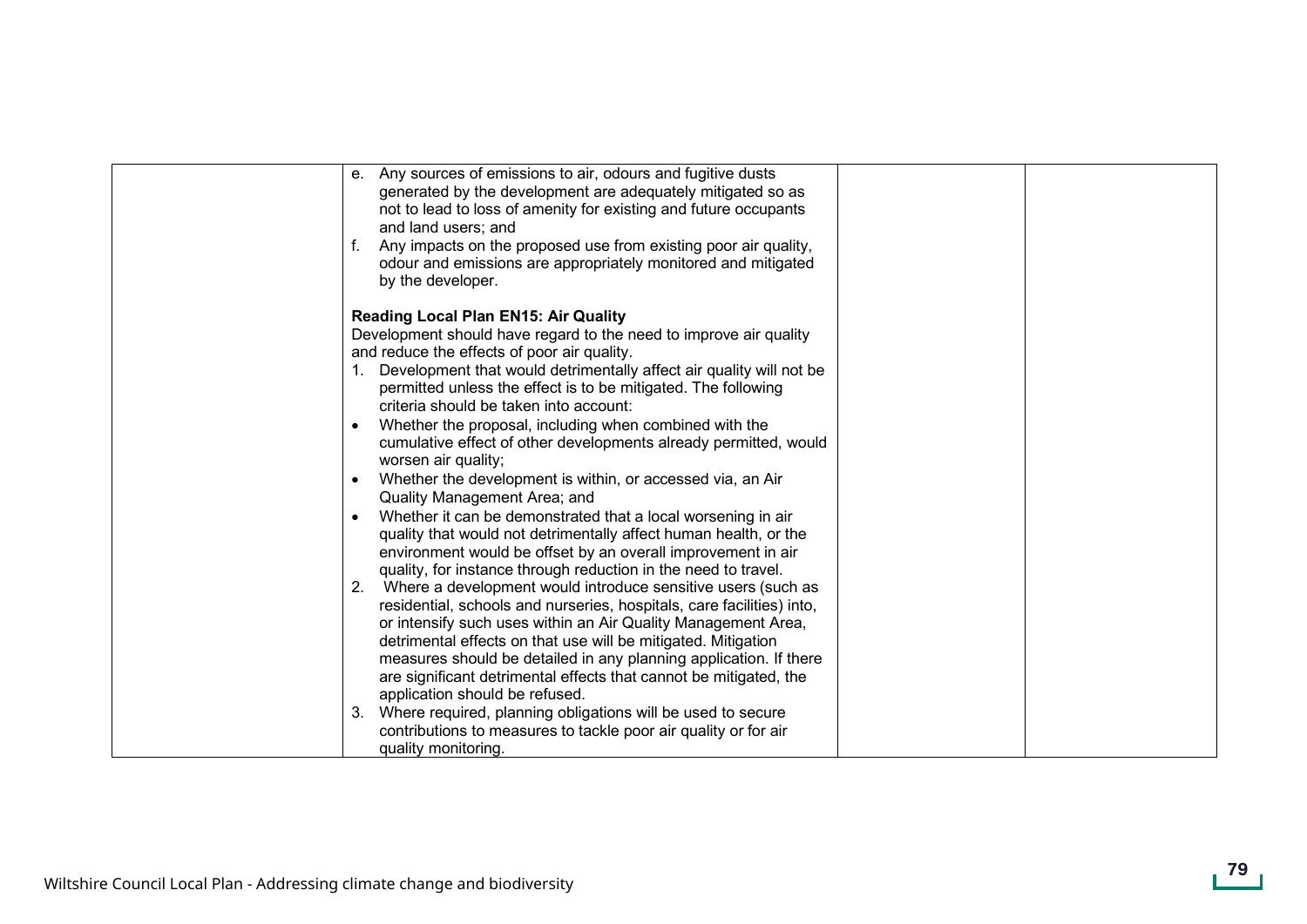**Wiltshire Council Local Plan Addressing climate change and biodiversity net gain through the Local Plan - raising the ambition** 

All material within this document is copyright Wiltshire Council except where indicated otherwise and may not be used, copied, or reproduced without permission. All rights reserved.